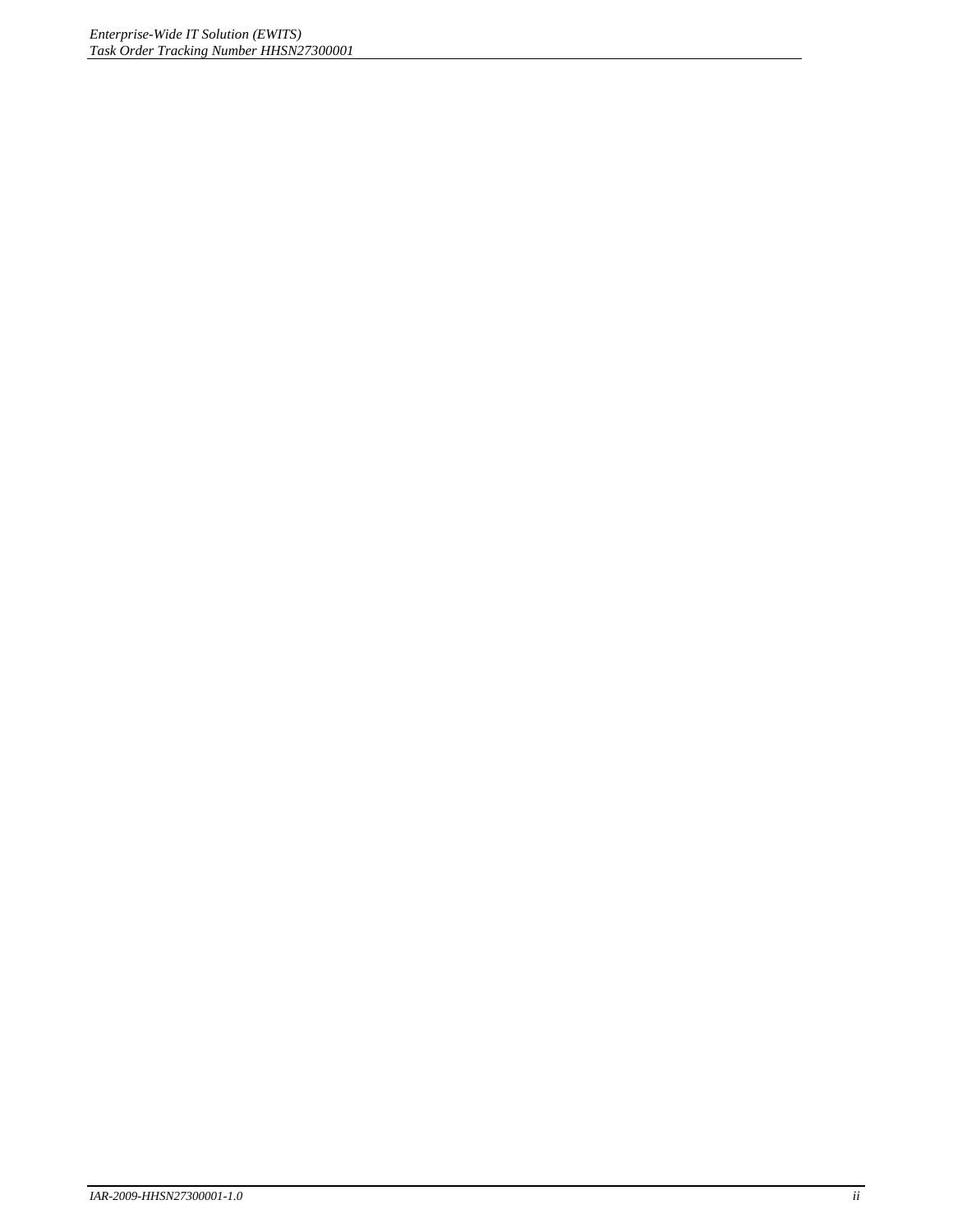# **CONTENTS**

| 1  |     |  |
|----|-----|--|
|    | 1.1 |  |
|    | 1.2 |  |
|    | 1.3 |  |
| 2  |     |  |
|    | 2.1 |  |
|    | 2.2 |  |
|    | 2.3 |  |
|    | 2.4 |  |
|    | 2.5 |  |
| 3  |     |  |
|    | 3.1 |  |
|    |     |  |
|    |     |  |
|    |     |  |
|    |     |  |
|    |     |  |
|    |     |  |
|    |     |  |
|    |     |  |
|    | 3.2 |  |
|    |     |  |
|    |     |  |
|    |     |  |
|    |     |  |
|    |     |  |
|    |     |  |
|    |     |  |
|    |     |  |
|    |     |  |
|    |     |  |
|    |     |  |
| 4  |     |  |
|    | 4.1 |  |
|    | 4.2 |  |
|    |     |  |
|    |     |  |
|    |     |  |
|    |     |  |
| 5  |     |  |
| 6  |     |  |
| 7  |     |  |
| 8  |     |  |
| 9  |     |  |
| 10 |     |  |
| 11 |     |  |
|    |     |  |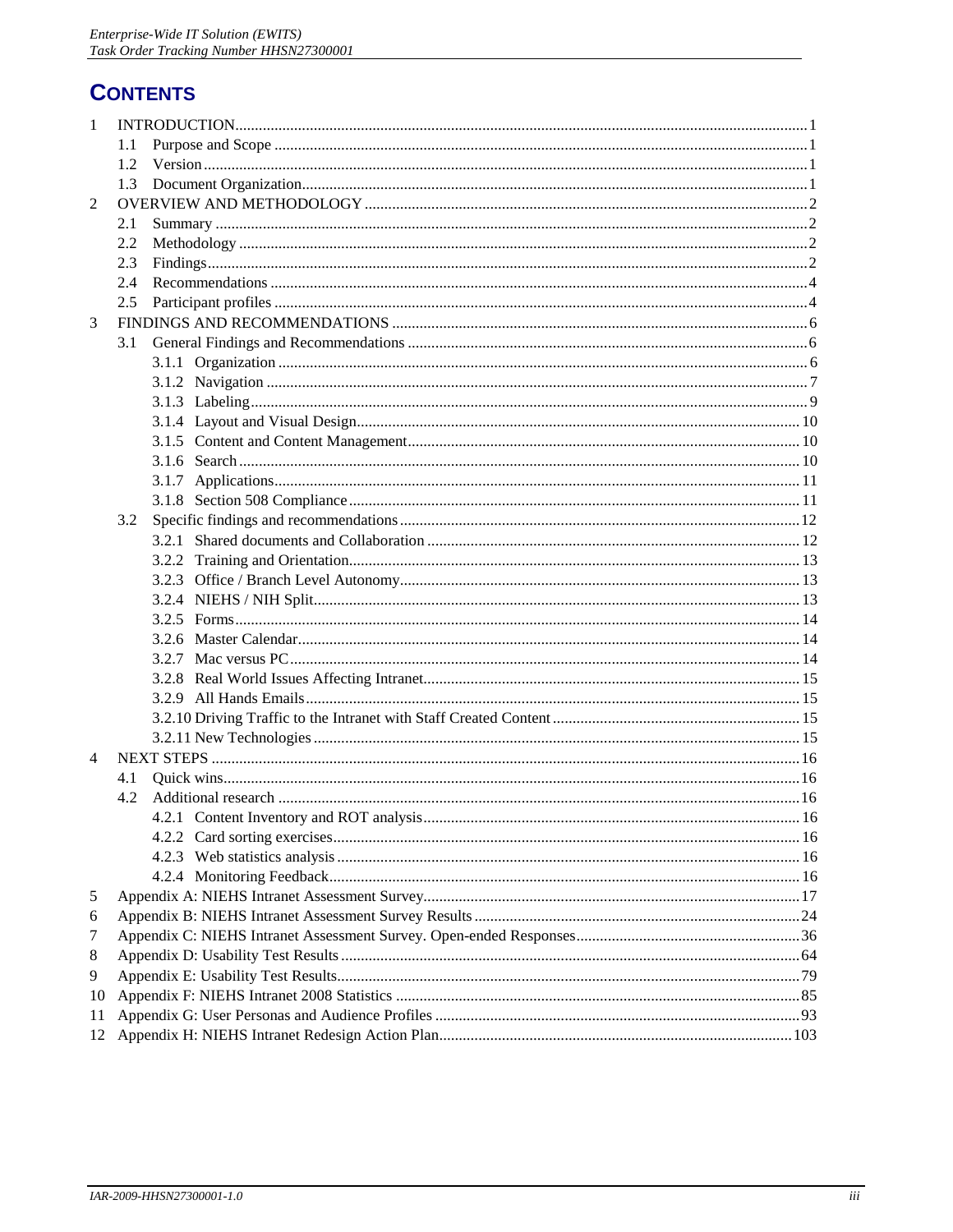# <span id="page-3-0"></span>**1 INTRODUCTION**

 In 2008, NIEHS redesigned its public-facing web site and separated the public content from the content that was strictly for internal NIEHS use. The internal content, now considered the "NIEHS Intranet" was placed behind the firewall, so that it was only accessible to NIEHS staff through login. Now that the public web site redesign is completed, NIEHS plans to redesign the intranet so that the content is easily understandable and accessible to all Institute staff. SRA was asked to conduct an assessment to determine which internal web resources were being used and which were not, what areas could be improved, and what other needs NIEHS staff had that a new intranet could satisfy. SRA conducted usability tests, numerous group meetings, and contextual inquiries, as well as administered a survey to gather research to inform this assessment.

# **1.1 Purpose and Scope**

 To help NIEHS plan for an upcoming redesign of the NIEHS intranet, SRA conducted an assessment of the NIEHS internal web resources. The goal of this assessment was to

- Identify which areas of the current NIEHS Intranet are most useful to NIEHS staff;
- Identify which areas of the current NIEHS Intranet could be useful if they were revised and/or updated;
- Identify which areas of the current NIEHS Intranet no longer need to be maintained and can be removed;
- Identify what new and current technologies could be used on the NIEHS Intranet and rank these new and current technologies according to their direct usefulness to and likelihood of adoption by NIEHS staff;
- Assess the level of current 508 compliance on the current NIEHS Intranet, especially those portions developed prior to widespread 508 policies; and
- Assess the level of compliance with other recent HHS web site directives on the current NIEHS Intranet

# **1.2 Version**

| <b>Version</b> | <b>Organization/Change Agent</b> | <b>Date</b> | <b>Description</b>                     |
|----------------|----------------------------------|-------------|----------------------------------------|
| 0.1.0          | SRA/John Schneider and Hallie    | 2/26/09     | Submitted draft to Peer Review         |
|                | Wilfert                          |             |                                        |
|                | SRA / Marcy Jacobs and Mary      | 2/27/09     | Peer review comments received          |
|                | Folev                            |             |                                        |
|                | <b>SRA / Hallie Wilfert</b>      | 3/2/09      | Submitted to OA                        |
|                | <b>SRA/ Hallie Wilfert</b>       | 4/30/09     | Added all deliverables into appendixes |

Figure 1-1: Version

# **1.3 Document Organization**

| <b>Section</b> | <b>Title</b>                       | <b>Contents</b>                                                  |  |
|----------------|------------------------------------|------------------------------------------------------------------|--|
|                | Introduction                       | Introduction to report and scope of work                         |  |
|                | Overview and Methodology           | Research Methodology and high-level findings and recommendations |  |
| 3              | Findings & Recommendations         | Specific findings and recommendations                            |  |
| 4              | <b>Next Steps</b>                  | Additional research that can be done to inform intranet redesign |  |
| 5              | Appendix A: NIEHS Intranet         | Results from the intranet survey                                 |  |
|                | <b>Assessment Survey Results</b>   |                                                                  |  |
| 6              | Appendix B: NIEHS Intranet         | Open-ended responses to the intranet survey                      |  |
|                | Assessment Survey Results. Open    |                                                                  |  |
|                | <b>Ended Responses</b>             |                                                                  |  |
|                | Appendix C: Usability Test Results | Findings from the Usability Tests                                |  |
| 8              | Appendix D: 2008 Intranet          | Summary of Intranet Traffic                                      |  |
|                | Analytics                          |                                                                  |  |

Figure 1-2: Document Organization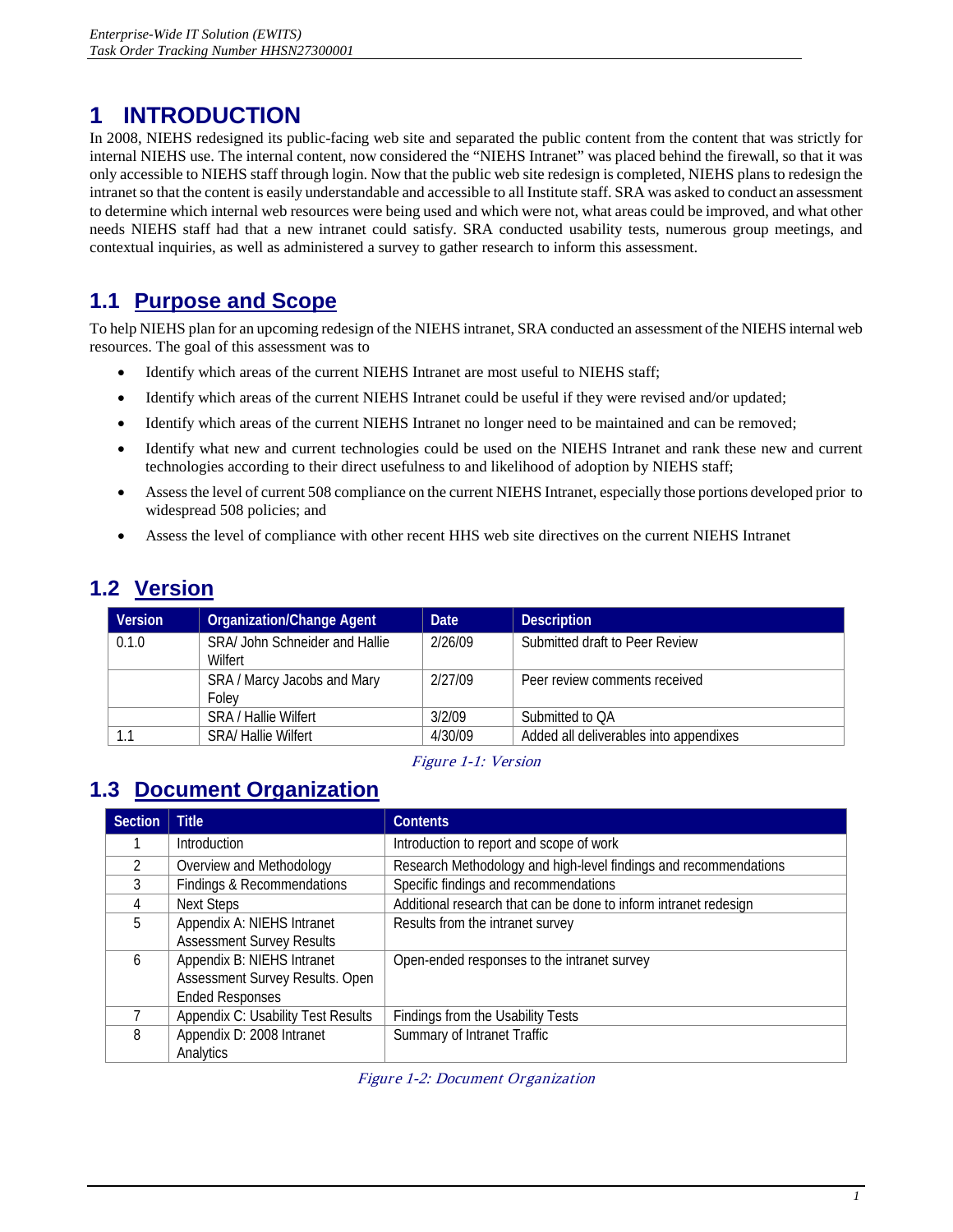# <span id="page-4-0"></span>**2 OVERVIEW AND METHODOLOGY**

# **2.1 Summary**

This section provides a synopsis of our observations and recommendations based on the data from our assessment. It also outlines key goals that should guide the redesign process.

 between employees, their work, and the organization. Simply put, a successful intranet should provide all staff members with a A successful intranet should make employees more productive and satisfied with their work, it should establish connections centralized place to find the most up-to-date and reliable information on anything related to the job that they perform.

 owns each piece of content. It requires that staff trust the content on the intranet enough to use it regularly. Most importantly, it Creating a successful intranet is not an easy task. It requires a strict content management policy that establishes who updates and requires leadership that makes these things a priority within the organization.

# **2.2 Methodology**

 SRA conducted an assessment of the NIEHS intranet to determine which internal web resources were being used and which were not, which areas could be improved, and what other needs NIEHS staff had that an intranet could satisfy. The assessment was conducted over several months and involved three trips to the NIEHS campus to talk with key projects stakeholders and NIEHS staff.

 The first set of meetings provided SRA with an overview of the NIEHS intranet including how staff were currently using the NIEHS offices/groups represented in these meetings included Office of Management (OM), Office of the Director (OD), Division of Extramural Research and Training (DERT), Division of Intramural Research (DIR), National Toxicology Program (NTP), Office of Communication and Public Liaison (OCPL), the Computing Technology Branch (CTB) and the Web intranet to provide and consume information and any perceived challenges that might be important to the SRA team's research. Coordinating Committee. Futhermore, a group of administrative and secretarial staff from around the Institute was assembled to provide additional perspective.

 staff, and lab staff. SRA researchers sat with each participant and talked to them about the tasks they performed on a regular Next, SRA staff conducted contextual inquiries with 23 staff member participants to look at how individual staff members were using the intranet. Participants were recruited by NIEHS based on suggestions provided by the Web Coordinating Committee; they represented the wide variety of types of staff at NIEHS including scientists, fellows, administrative office staff, secretarial basis and how they used the intranet to accomplish these tasks. In addition, SRA looked at artifacts created by staff members to help them perform their jobs.

 While the in-person research was being conducted, an online survey was set up and available for all NIEHS staff to answer. The survey probed the overall usability of the intranet and asked staff about the internal resources that they recognized and used or planned on using in the future. The survey contained many opportunities for open-ended answers so that staff could address any issues that were not specifically touched on in the survey. 204 surveys were completed.

 through a report run against the site using the IBM Rational Policy Tester. This report identified issues of various severity levels. The NIEHS intranet site was also evaluated against the section 508 guidelines for accessibility. This evaluation was conducted Additionally, SRA staff reviewed the site for other potential section 508 issues.

 To give NIEHS some additional benchmarking information about the usability of the current intranet, SRA conducted a usability in any usability testing conducted in the future on areas that were more specific to particular audience-types such as scientists or test on the intranet. Six staff assisted in the test and were asked on a one-on-one basis to perform tasks that were common to all staff across the Institute. In addition, a usability test script was provided to NIEHS that contained audience-specific tasks for use fellows.

 Finally, SRA held eight needs-gathering meeting with staff across the Institute. All staff members were invited to participate. The purpose of these meetings was to share high-level findings from the research up until that point and give staff a final opportunity to share their ideas and suggestions for improvements to the NIEHS Intranet.

# **2.3 Findings**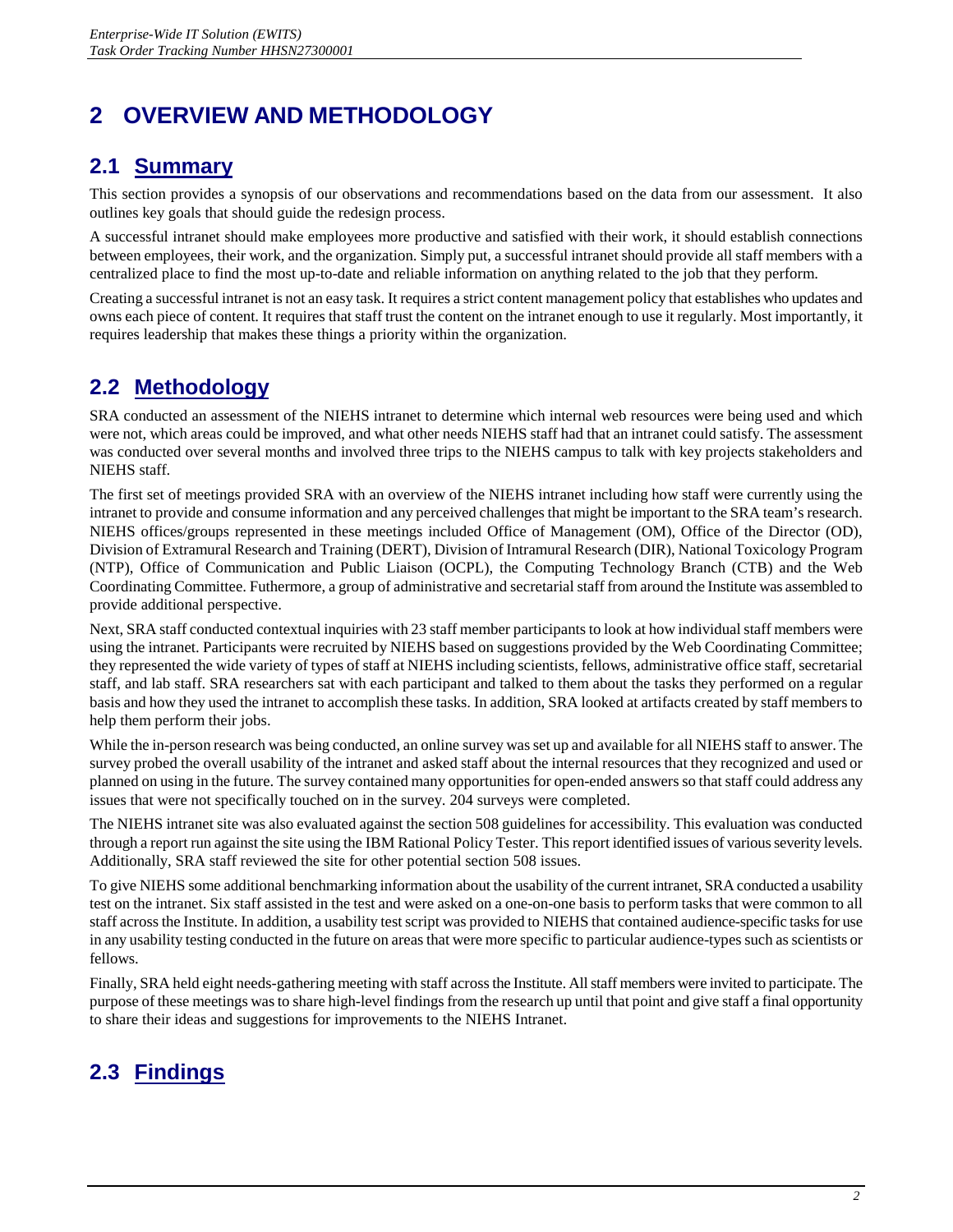The time and budget allotted for this research did not allow us to perform a systematic and complete inventory of all intranet pages. However, using the survey results in conjunction with the web statistics, contextual inquires and needs-gathering some of these pages and sections of the intranet are used by only certain segments of the NIEHS staff, for instance core laboratory and MOATS pages are used almost exclusively by bench scientists, these pages are widely used enough to need to be meetings, the pages in Figures 2-1 and 2-2 rose to the top as most used and most useful pages for NIEHS staff in general. While prioritized with the pages and sections that are used by staff overall.

inconsistent labeling and navigation. The intranet pages that have staff dedicated to their maintenance are for the most part up-to-date and accurate. Areas of the intranet for which responsibility is not clear, such as the forms pages under administrative resources, are less likely to be up-todate or well organized. We found that these pages were also more likely to frustrate staff during our research due to the

Through the usability tests, we learned that most staff can perform day-to-day tasks, such as registering a visitor or creating a facilities request, quickly and without much trouble. However, it was unclear whether this ease was due to the number of times the user had performed that particular task (i.e., the more times a task had been performed, the easier it was to perform) or that the web site was laid out in a way that optimized their experience. Exceptions to this finding were the tasks of locating a form and locating training. In both cases, users were unclear where they needed to look to find the information necessary to complete their tasks. In particular, many staff had created their own forms or saved a local copy on their machines so they would not have to find and re-find often used forms.

Pages that could be deleted from the intranet included areas where the content is no longer being maintained, is no longer needed, or is a duplication of material that originates elsewhere. Examples of content that falls into that category include many of the Human Resources pages since many of those functions have moved to NIH. Additionally, pages that are duplicative of content on NIH site, such as some of the administrative and travel information, should not be maintained on the NIEHS intranet as it causes confusion regarding where the most authoritative source of information is located.

The decision to remove pages from the intranet has to be made on a page-by-page basis. Subject matter experts in each area under scrutiny should review content in detail to determine if it is unnecessary or available elsewhere. In cases where the content exists on the NIH intranet, introductory content must still be provided on the NIEHS intranet to provide context to NIEHS staff.

Once content has been examined, standards must be implemented to establish consistency across the site—in look and feel, labeling, navigation, and writing style.

 independently; there is a trusted, central point of contact / resource that each office uses to find out what they need to know Across NIEHS, personal connections are very important to how people get their work done. Most staff look to their friends or colleagues for answers to their questions rather than look on the intranet. Each office within the Institute functions fairly and most, if not all, information flows through these people.

| Rank           | Top section / home pages          |
|----------------|-----------------------------------|
| 1              | Junction Homepage*                |
| 2              | Library Homepage*                 |
| 3              | Administrative Resources*         |
| $\overline{4}$ | Human Resources / EEO*            |
| 5              | Health and Safety Branch Homepage |
| 6              | <b>Scientific Resources</b>       |
| $\overline{7}$ | Computing Guide*                  |
| 8              | About NIEHS, NTP and RTP*         |
| 9              | Databases                         |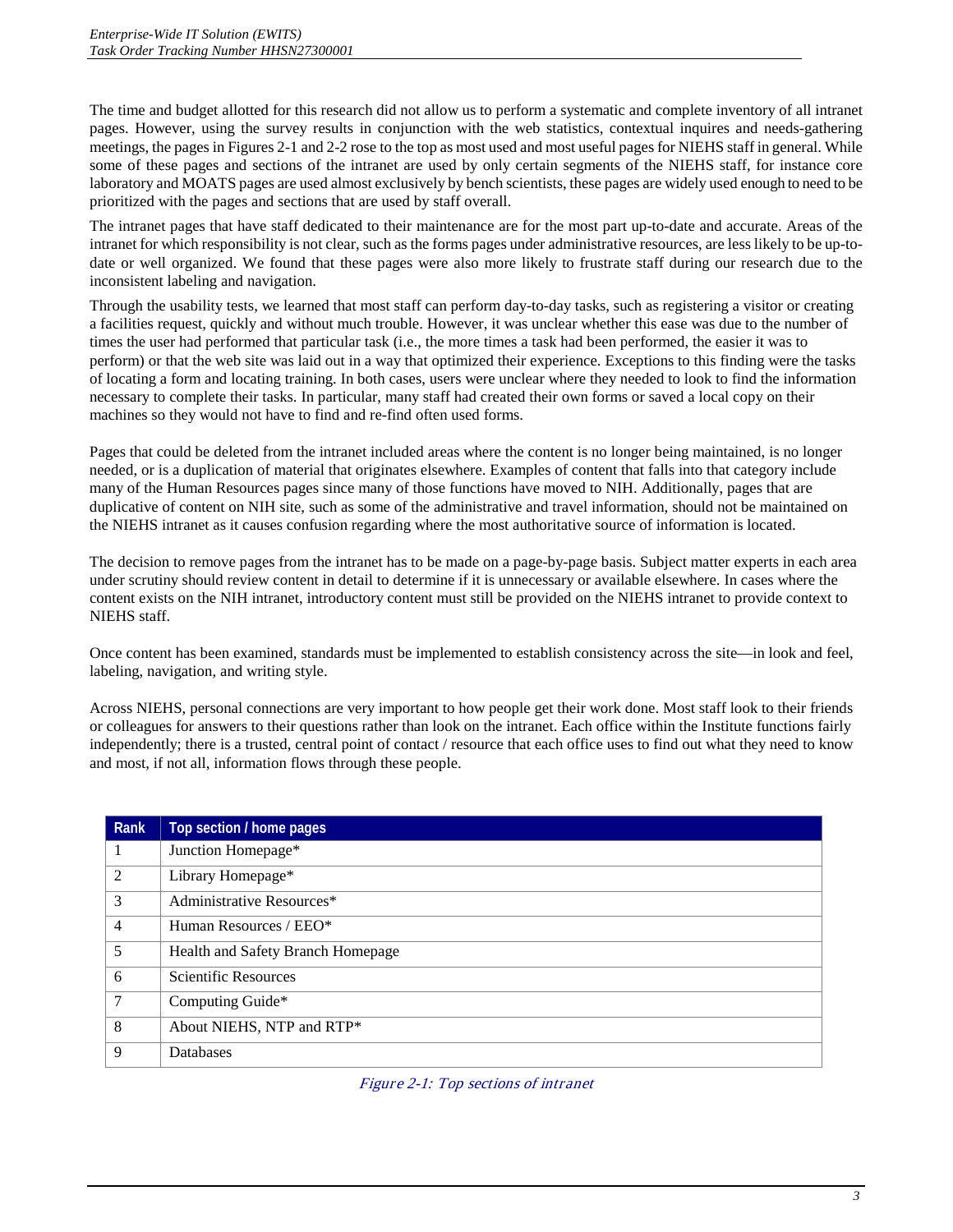<span id="page-6-0"></span>

| Rank           | Top pages (excluding sections / homepages) |
|----------------|--------------------------------------------|
| 1              | Cafeteria Menu*                            |
| $\overline{2}$ | Journals                                   |
| 3              | Core Laboratories                          |
| $\overline{4}$ | Benefits and Payroll*                      |
| 5              | Forms*                                     |
| 6              | Master Calendar*                           |
| 7              | Facilities*                                |
| 8              | ITAS / My Pay*                             |
| 9              | <b>MOATS</b>                               |
| 10             | NIEHS Cares Web*                           |
| 11             | People Locator*                            |
| 12             | Supplies                                   |
| 13             | Visitor Registration*                      |

Figure 2-2: Top pages on intranet

# **2.4 Recommendations**

This section provides a summary of key areas in need of improvement. Section 3, *Findings and Recommendations* provides additional detail.

- All pages on the intranet need content owners who are accountable for the accuracy and usability of the content they are assigned.
- • Intranet content should be reorganized and categorized using a combination of schemes: frequency of use, level of importance, audience type, subject, task, time/location, and lists.
- • Develop a consistent navigation that incorporates *global, local, contextual and supplementary* systems.
- Develop a system for creating labels that are consistent, concise, and are quickly understood by users.
- • Establish a content management policy to keep content up-to-date and reviewed regularly.
- Improve visual design and layout.
- Address search issues though the removal of redundant or out-of-date content and consistent application of page titles and metadata.
- Make applications more user friendly and consistent in their look and feel.
- Use office-level central contacts to disseminate changes and improvements to the intranet.

# **2.5 Participant profiles**

 or special volunteers). Based on the survey and other research, SRA created profiles of each internal audience type, listed out Based on the survey responses, the most employees work in the Division of Intramural Research (DIR). The most represented job types were scientists, administrative staff, and trainees/ fellows (comprising Postdoc, graduate student, fellow, intern, STEP, their key goals or tasks on the intranet, and developed a sample user persona for each audience.

 SRA identified seven key audience types within the NIEHS staff: Manager, the Lab Technician, the Bench Scientist, the Administrative staff, the Desktop Scientist, the Secretary, and the Trainee. Each audience has distinct characteristics, different goals and key tasks, and different needs from the NIEHS Intranet. For each audience type, SRA created a profile of the audience, the tasks they are using the intranet to accomplish on a regular basis and a sample user persona for each audience type. A user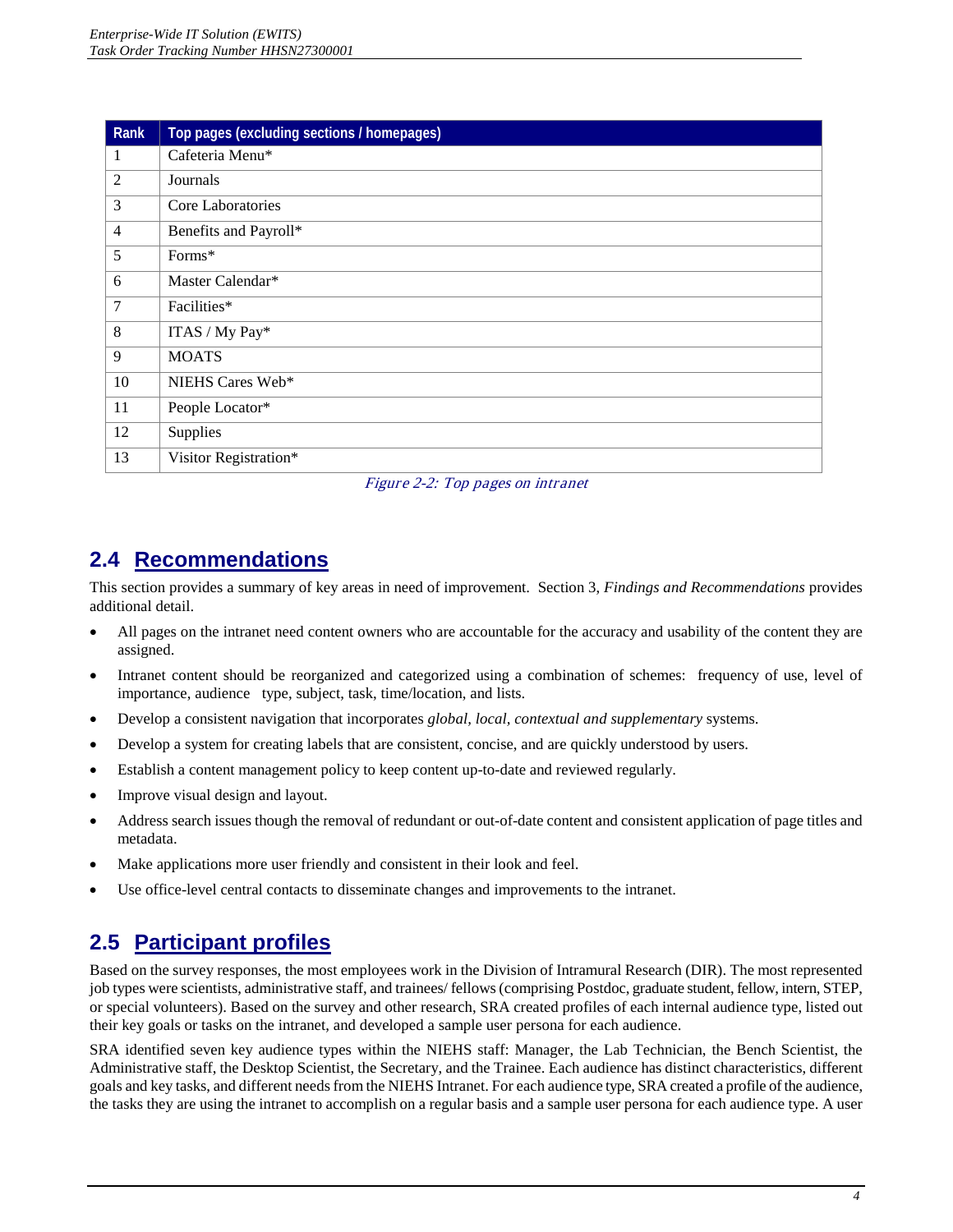<span id="page-7-0"></span>persona is an archetypal representation of an actual group of users who share similar needs and goals. It is a tool that helps keep the user in mind through the design process.

 While each of the audience types has different tasks that they use the Intranet to accomplish, there are shared tasks that every employee must perform. Since all audience types need to accomplish these tasks, these tasks are not listed under the individual profiles but they should be addressed when re-designing the NIEHS intranet.

| <b>Division</b>                            | Number answered | % of total |
|--------------------------------------------|-----------------|------------|
| Office of the Director                     | 18              | 8.8        |
|                                            |                 |            |
| Office of Management                       | 16              | 7.8        |
|                                            |                 |            |
| Division of Extramural Research & Training | 18              | 8.8        |
|                                            |                 |            |
| Division of Intramural Research            | 106             | 51.7       |
|                                            |                 |            |
| National Toxicology Program                | 22              | 10.7       |
|                                            |                 |            |
| NIH, Stationed at NIEHS                    | 11              | 5.4        |
|                                            |                 |            |
| Other                                      | 14              | 6.8        |
|                                            |                 |            |

Figure 2-3: Survey Respondents by Division

| Position                                   | Number answered | % of total |
|--------------------------------------------|-----------------|------------|
| Administrative staff                       | 55              | 27         |
|                                            |                 |            |
| Scientist                                  | 59              | 29         |
|                                            |                 |            |
| Lab Technician                             | 21              | 10         |
|                                            |                 |            |
| Postdoc, graduate student, fellow, intern, | 48              | 23         |
| STEP, or special volunteer                 |                 |            |
|                                            |                 |            |
| Other, please state                        | 22              | 11         |
|                                            |                 |            |

Figure 2-4: Survey Respondents by Position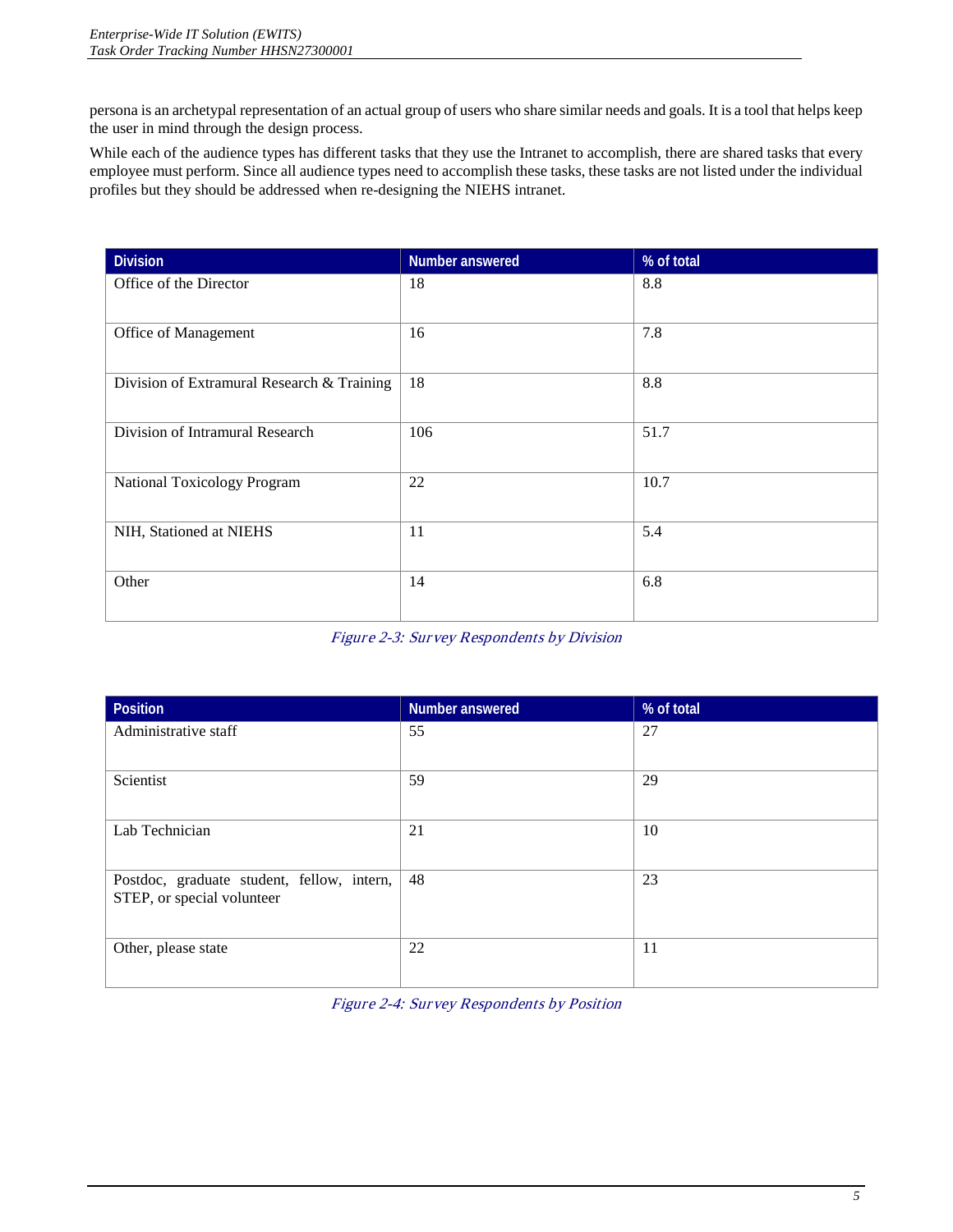# <span id="page-8-0"></span>**3 FINDINGS AND RECOMMENDATIONS**

This section outlines observations and recommendations for the NIEHS intranet, and is divided into two sub-sections: *General*  and *Specific.* 

# **3.1 General Findings and Recommendations**

This section provides an overview of areas that need improvement. The majority of topics covered deal with the Junction homepage, but also with peripheral issues affecting its use.

## **3.1.1 Organization**

 Support"). Mostly, the relationships of the information within these categories make sense, other times they do not and need to be reassessed. For example, many users could not understand the difference between, "Research Support" and "Scientific Resources." To the user, that separation seemed like a distinction without a difference. Of course, there will always be belongs together. One of the goals of good organization is to make logical separations and clear connections between objects, concepts, words, etc. On the Junction homepage, these separation and connections take the form of "content buckets," or categories (e.g.,. "Research disagreement due to the ambiguity of language and concepts, but there needs to be a systematic approach to organizing the information. When possible, heterogeneous content that is unrelated belongs in separate categories while homogeneous content

Junction's main pages need to establish a balance to provide NIEHS staff with a positive experience. Another goal of organization is to progressively narrow the users' focus, thereby sending them down a relevant path. Providing too many choices at any one level can undermine this goal. Currently, the Junction homepage and many of its landing pages suffer from having too many paths which users find overwhelming. While having too few choices can be similarly frustrating, the

Additionally, content on the intranet that is the most used or most important should be prioritized. Currently, the links are in alphabetical order, which sometimes makes sense, but not without an accompanying organizational scheme. Since the homepage has so much divergent information, there needs to be a smaller number of broad categories to focus users' attention.

#### RECOMMENDATIONS:

 on more specific information for different audience types. Also, use the homepage to highlight key information that is buried within these categories. Some key questions to ask when reorganizing are: Reorganize the information on the Junction into a manageable number of categories (4-5), and create sub-sections that narrow in

- What information is used most often? (i.e., Cafeteria Menu, Journals, Benefits & Payroll)
- What audience types comprise the majority of users (*i.e.* scientists, administrative staff, and trainees/ fellows)?
- What information is most important? (e.g., job-specific information)

Listed below are different ways to organize content. Use a combination of these methods as a guide:

- • **By Subject -** Consider what the most important subjects are and put relevant information into these categories. Some of the broad, upper level subjects to consider for the NIEHS are:
	- o **work-related resources** (supports work of mission: research/science/health)

-this is the majority of this content is scientific, which calls for further sub-division.

- -key sections: *scientific resources, research support, library resources*.
- -key audience types using this material include: *scientists, lab techs, and trainees*.
- o **administrative / support** (supports work that is administrative or peripheral from mission)

-this is largely non-scientific information used in support of the Institute's mission.

-key sections: *administrative resources, computing guide, health and safety*

-key audience types using this material include: administrative staff, secretaries, and managers.

o **personal / community / organizational** (supports employees in a personal manner)

-this is information that is relevant to employees personally or their relationship to the Institute.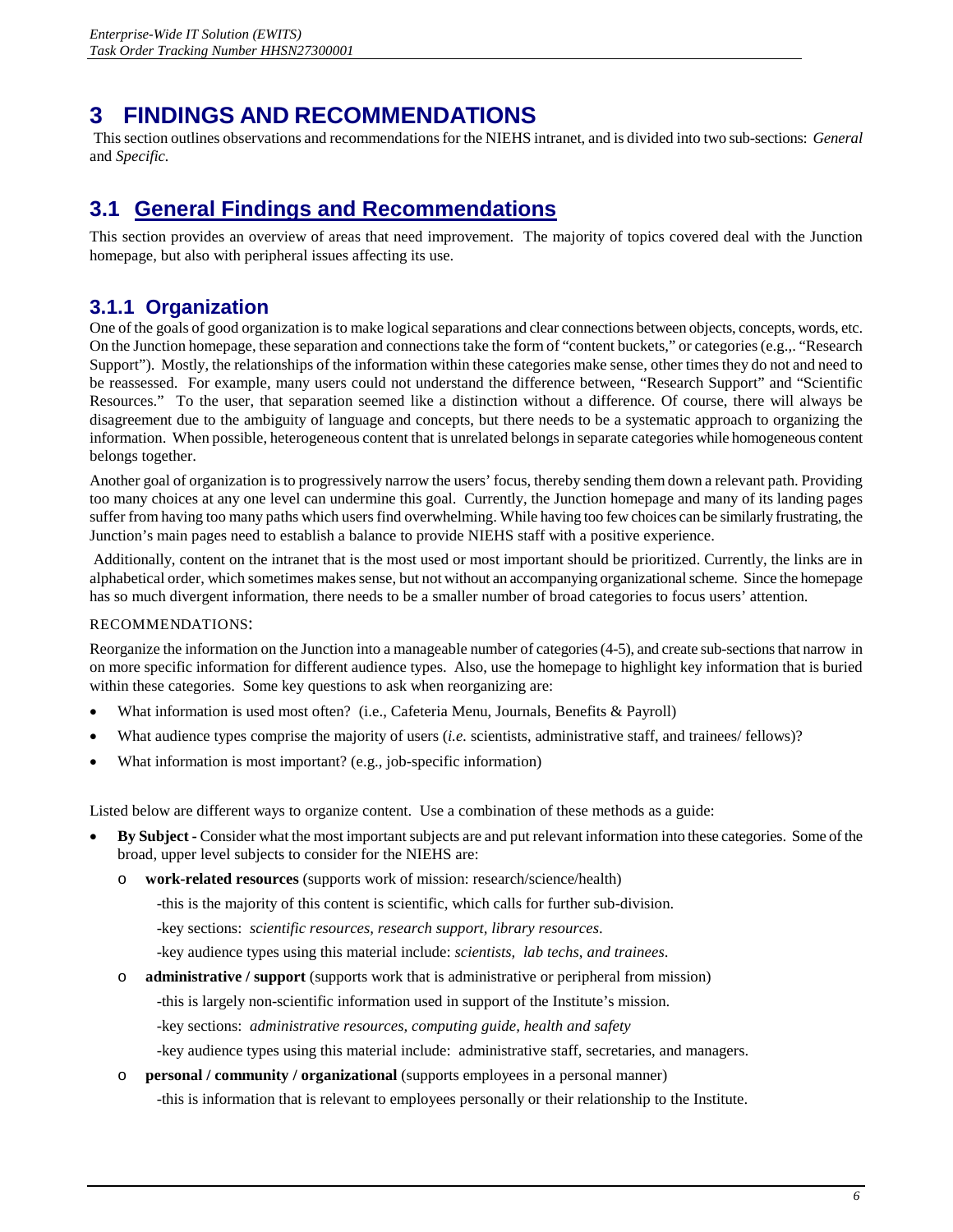-key sections: *About NIEHS, NTP and RTP*, *Administrative Resources*, *Health and Safety*, *Human Resources/EEO*)

-this is information for all audience types.

- <span id="page-9-0"></span> • **By Task -** In addition to organizing the Junction by subject matter, employees also need to perform specific tasks. When prioritizing which links get top billing on the homepage, keep in mind which tasks are performed most frequently, which are most important, and which are most common to all audience types. The goal is to satisfy as many users as possible. Once users drill down into the sub-sections, these tasks will change and content can be tailored to the specific audiences' needs. Some common tasks include:
	- o timekeeping
	- o searching journals and/or databases
	- o making a lab request
	- o searching for benefits info
	- o ordering supplies
	- o finding a person's name/phone number
- • **By Audience -** There are competing interests on all Intranets, so it is important to know who the users are in order to tailor the information to fit their needs. Develop sub-sections that address the specific needs of these audience types. Note that some of the audience types identified have similar enough needs that they could be satisfied on one dedicated page.
- • **By Time/Location -** This focuses on news, events and announcements (i.e. *Master Calendar*). Anything with a time or location element can go here.
- **By List -** During the assessment, we observed the need for lists and directories. Many employees knew what information they needed, but they could not easily find it. Many users would be helped greatly by creating a section dedicated to lists and directories such as:
	- o A-Z index
	- o Branches
	- o Offices
	- o Labs
	- o Groups
	- o Scientists
	- o Applications
- **Customized** Customization allows each user personalize a web site by selecting what content is most important for them. There are many approaches to customization, from using widgets, like the iGoogle or MyYahoo pages do, to allowing users to create a separate page for themselves (i.e. "My Site"). Customization can also be performed on a high level by creating pages that contain information specific to audience groups such as by job type or organizational grouping. This functionality is available using Sharepoint, which NIEHS already uses in some parts of the organization; expanding the use of SharePoint for this purpose should be explored further. Useful elements to consider on these customized pages are:
	- o personal info (phone, fax, etc)
	- o organizational info (division, office, lab)
	- o pages and documents they use and/or want to share
	- o pending requests (both *of* and *by* them)
	- o things in common with others
	- o list of colleagues they typically work with
	- o list of groups they belong to
	- o list of personalized links / RSS feeds (i.e. "My Links")

### **3.1.2 Navigation**

 Site navigation closely relates to site organization. The organization of the site shows user where things are, and contributes to their mental model of how the site functions. The navigation provides users with the paths to get there. Navigation options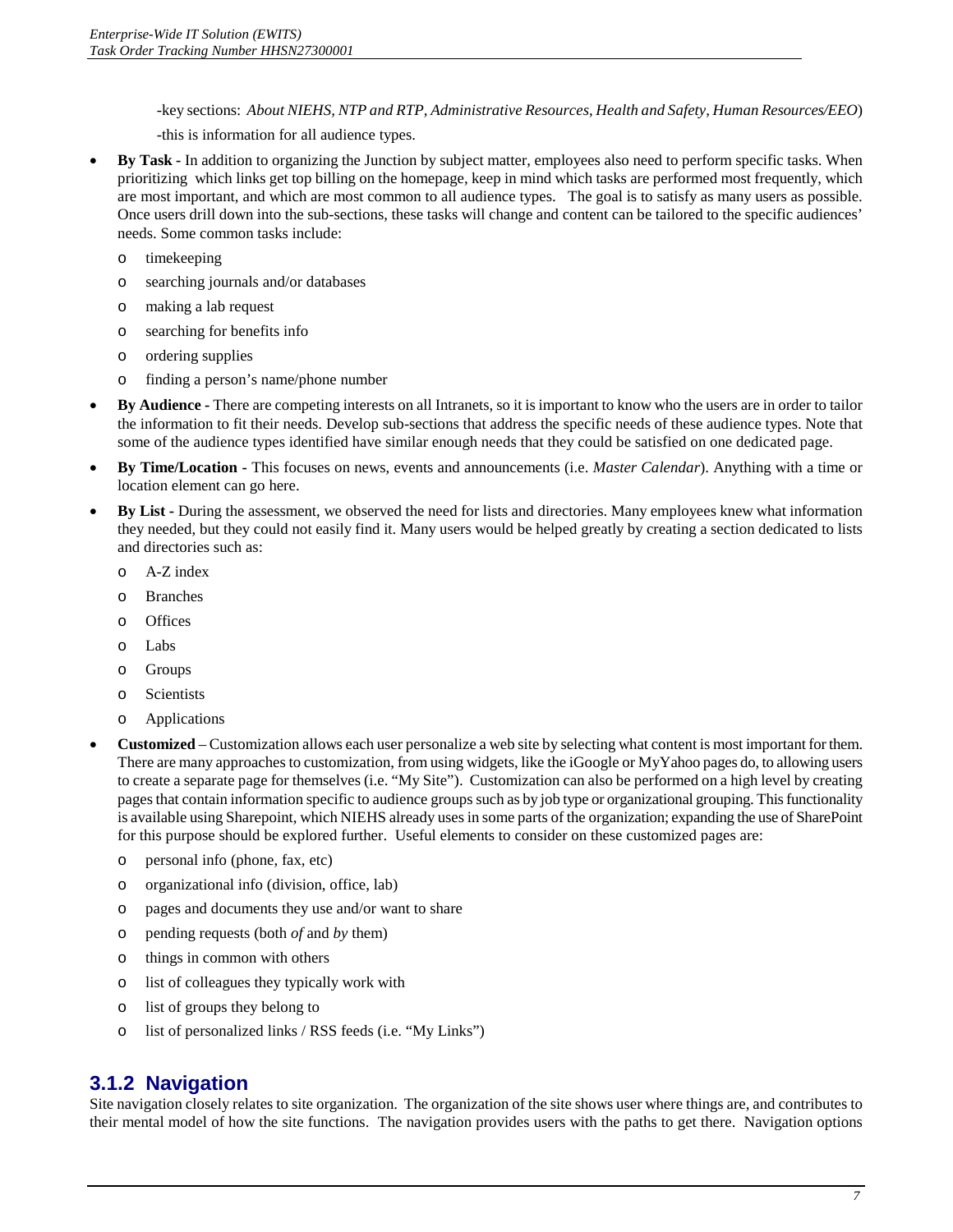should support the different ways that users think about the same content depending on context. There should be multiple ways to get to the same content, but there should also be consistency in the ways the navigation is presented. Four important types of navigation are *global, local, contextual, and supplemental*.

 The global navigation provides a touchstone for users to come back to. It should serve as a top-level framework of how the site navigation and therefore do not provide the users with a way to "get back home." In general, the global navigation should be consistently applied to most pages. is structured and appear on almost all pages. Currently, here are some intranet pages/sections that lack the Junction's global

 external sites and internal sub-sites and do no convey the structure of the Intranet. A rule of thumb is that on a high-level, the majority of the content on the Intranet should fit into one or more of those global navigation categories. Regarding the Junction's current global navigation, the items listed are not top-level categories: they are list of applications,

 After providing users with a constant, global structure the next step is to give them secondary navigation options. Three important types of secondary navigation are local, contextual and supplemental.

Local navigation commonly appears on the left-hand side of a page and provides navigation for the sub-sections of the Intranet.<br>This narrows the focus so the user can more easily explore and not be overwhelmed with choices This narrows the focus so the user can more easily explore and not be overwhelmed with choices. Some of the internal pages of the Junction do a good job with local navigation, but it need to be applied consistently.

 categories, or information from sub-levels that is important enough to bring to the surface. An example is "Related Links," which provide associative connections to users. This type of navigation would serve the Junction well in helping separate peripheral content from the main categories. The left navigation in the Junction provides links to buried content, however, the Contextual navigation can be thought of as links embedded in the text of a page, content that does not fit well with the structured selection of these links should be reassessed.

 Supplemental navigation includes items such as sitemaps, indexes and tutorials. This is information that falls outside of the basic encourage exploration (e.g., sitemaps) or facilitate known-item finding (e.g., "A-Z index"). The Junction has its sitemap listed help in finding this information. This separation of navigation systems helps enforce a mental model of the sites structure and hierarchy of the site, but provides a "backup system" for users to find information on the site. Supplemental navigation can with other "destination" pages, meaning pages that have information users are seeking, as opposed to "navigation" pages that allows users to predict what type of page to which they are linking.

#### RECOMMENDATIONS:

Implement a consistent navigation scheme that includes global, local, contextual and supplemental navigation.

- Global Make sure the global navigation is applied consistently across all pages throughout the Junction. Limit the number of categories comprising the global navigation to a small number (4-5). These should be at the top level of the site's hierarchy, and communicate the structure of the website to the user. Examples of ideas for global navigation:
	- o **Home -** this is the homepage
	- o **Support -** supports work that is administrative or peripheral from mission (i.e. *admin resources, computing guide*)
	- o **Employee**  supports employees in a personal manner (i.e. *HR, daycare center*)
	- o **Resources**  supports work of mission: research/science/health (i.e. *scientific resources, library resources*)
	- o **Directories**  list of directories
- Local Within each of the major category headings (i.e. Home, Support, etc.) there will be sub-sections with their own navigation. This navigation should relate to the category it falls under. For example, if we clicked on *Employee*, some possible sub-sections could include:
	- o Career
	- o Health & Safety
	- o Human Resources
	- o Training
	- o Travel
	- o Security
	- $\circ$  Within these sub-sections there could be further division (3<sup>rd</sup> and 4<sup>th</sup> levels if necessary). Generally, users expect navigational and information links in different places. Links on the top and sides of pages typically are navigational links that guide users to content, which is found typically in the center of the page.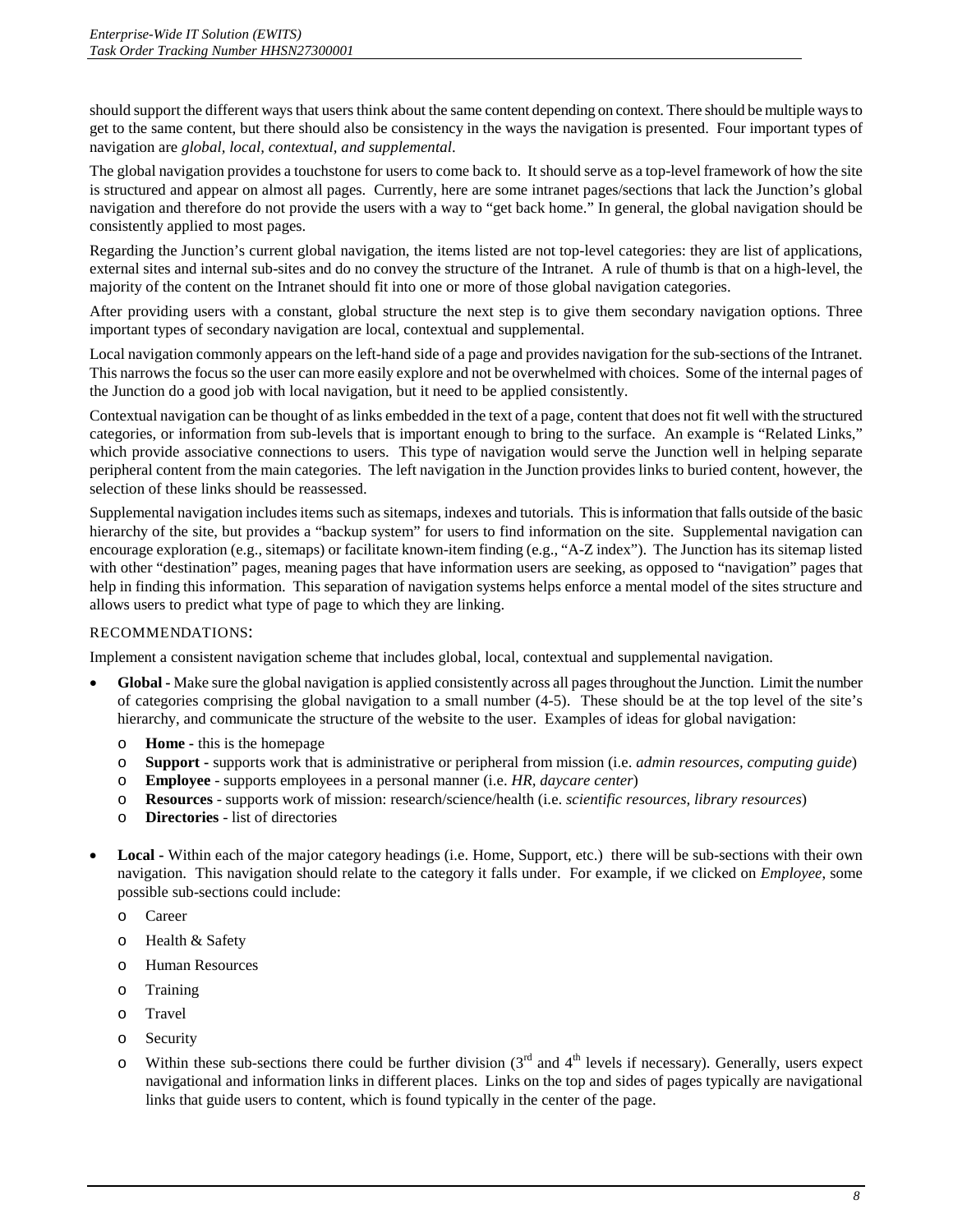- <span id="page-11-0"></span> • **Contextual -** Where appropriate, link to content from within other content (i.e. text in center of page). The use of a "Related Links" or "See Also" box should be considered to connect user to associated content that is not in the local or global navigation that they might have missed otherwise.
- Supplemental This is information that usually falls outside the hierarchy of the website but is relevant and necessary (e.g., NIH Portal). Things like, sitemaps, indexes, customized content and help are all forms of supplemental navigation. A common place for this content is in a utility bar above the header. Good candidates for this are:
	- o Sitemap
	- o NIH Portal
	- o NIEHS Public Site
	- o Help (overall Junction help, not Facilities or IT)
	- o My Site (personal, customized pages)
	- o Feedback (questions/comments)

### **3.1.3 Labeling**

 Labels should be consistent, concise and convey the most important information first. Users scan for the most important they needed because the first word in the link name wasn't what they were looking for (i.e. "Campus Security."). Users looked information and often do not read the entire label name. During the assessment we observed numerous users pass by the links for "security" not "campus" and moved on.

 these links correctly, also they mentioned that they did not care whether the function was located at NIH or NIEHS. All they finding needed content. For instance, users were confused with the label "CARESWeb" which does not describe what is found what was founds in each category; users did not know if one was a subset of the other, or how they were distinguished from one Two specific examples arose where labeling on the intranet confused users. The first was when the organization's name was appended to the label (e.g., "NIEHS CARESWeb" or "NIH Central IT Help Desk"). Not only did users have trouble identifying wanted was to quickly and easily complete their task. Second, labels that used acronyms or general descriptors kept users from underneath. Also, users mentioned that the labels "Research Support" and "Scientific Resources" were not specific enough to another.

#### RECOMMENDATIONS:

 Develop a system for creating labels. Some of the labels on the Junction need to be reassessed. Two main issues are clarity and relevance.

- **Clarity** The label names are not descriptive enough. For example, "NIEHS CARES Web" is vague and does not describe what users can expect to find on this page.
- **Relevance -** Try to put the most relevant, useful information first in the label name. Many users said that the domain (i.e. NIH versus NIEHS) was largely irrelevant to them. They do not care who controls a particular application or section, all they care about is completing a task or find information. For example, an alternative to "NIH Central IT Help Desk" could be, "IT Help Desk."

Additional guidelines for creating clear labels include:

- **Style & Presentation** Use consistent font sizes, colors and styles. Also, develop style guides to avoid haphazard use of punctuation, symbols, etc. For example, "*NIH Enterprise Ethics (NEES)"* vs. "*DERT—Division of Extramural Research & Training*." Should a colon, a dash, or parenthesis always be used?
	- o **Granularity -** Try to keep labels at each level of the hierarchy consistent. For example, a category labeled "DERT Reports" should exist as a subset of a higher "Reports" category, not on the same level.
- **Comprehensiveness** Anticipate what users are looking for in each section (e.g., "Need a phone number?")
- **Audience** Keep the audience in mind and make sure labels are clear, concise and intuitive. Avoid jargon, unless it is understandable by the audience for who the page is designed (e.g., a "For scientists" page).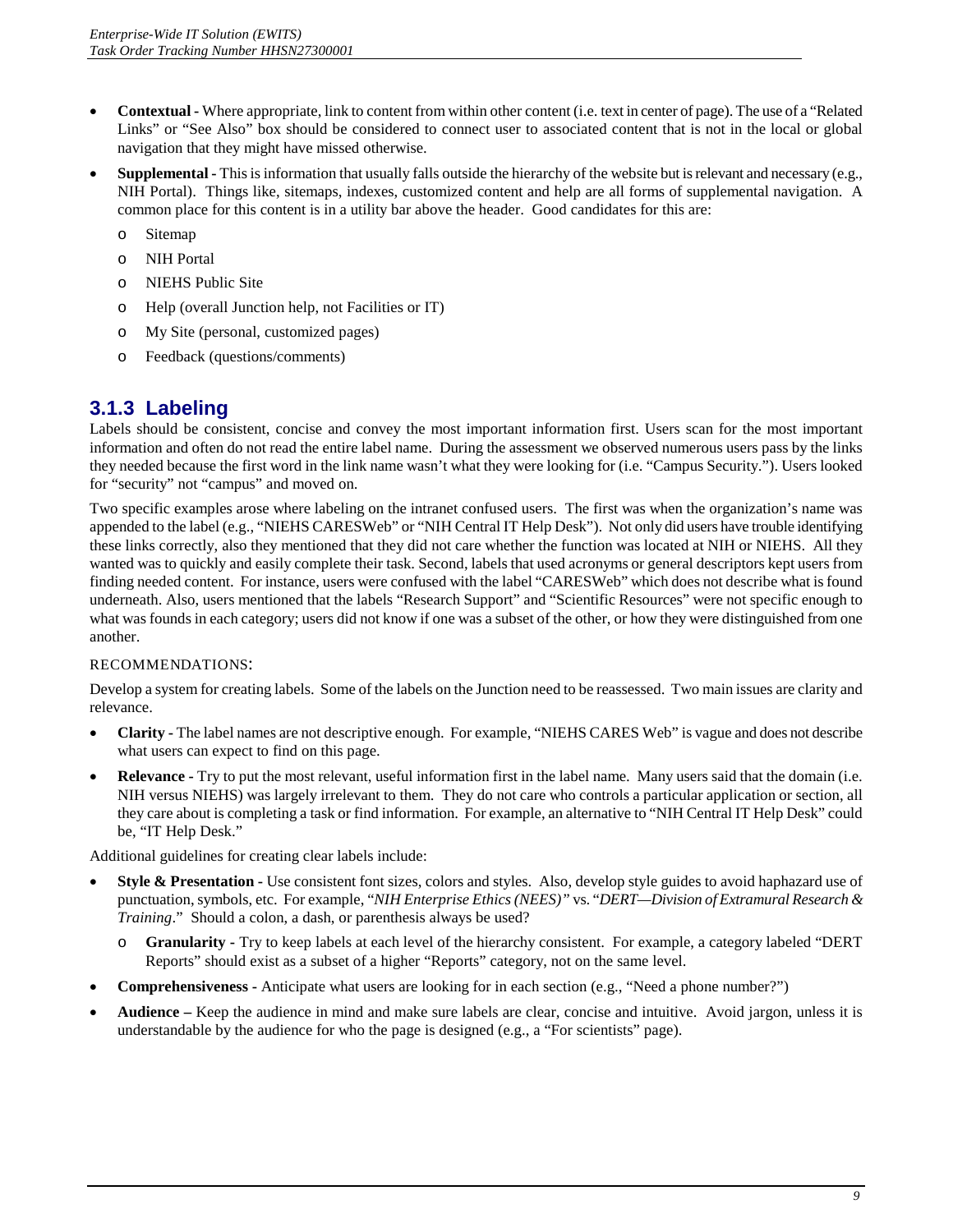## <span id="page-12-0"></span>**3.1.4 Layout and Visual Design**

 There was a consensus among NIEHS staff that the layout and visual design of the NIEHS intranet could be improved. Common issues included center-justified links that made scanning difficult, general aesthetic appeal, lack of consistent layout, and small site width that made the site appear cramped.

#### RECOMMENDATIONS:

- Left-justify links The links in the left navigation on the Junction homepage are all centered, which makes it hard to see where one link ends and another begins. Left justification should be used in all side navigation areas.
- • **Update visual design -** Users did not like the color scheme or layout of many of the pages. A consistent look and feel should be applied to all the pages.
- **Develop templates –** Templates should be created that can be applied to all sub-sections of the Junction. This will ensure a consistent look and feel.
- • **Width of homepage -** We realize that this shortcoming is the result of a policy that NIEHS must comply with, and may be overly cautious for the sake of accessibility. However, we did not encounter a single user who used a screen resolution small enough for this to matter. One solution is to use an expandable design. This can be done with a two or three column approach that allows the website to expand or contract depending on the screen size. This would allow the majority of users with larger screens to utilize the extra space, and at the same time would accommodate users with small screens.

### **3.1.5 Content and Content Management**

 One issue that staff raised consistently was the apparent inconsistency of the information on the intranet. Staff found that the information is written in different styles, presented in different formats, and maintained in different ways, and because of this they had no confidence that the information that they were viewing was reliable or up-to-date.

#### RECOMMENDATIONS:

 There should be a policy created that dictates the content management practices of the information on the NIEHS intranet. This policy should include as possible language/ style recommendations, naming conventions, and site design patterns. Users were not confident that the information was relevant or up-to-date. A content management system can help by automating workflows and other housekeeping matters. However, some issues involve policy or are a result of internal conflicts, which are more difficult to address. Here are some of the issues found:

- **Author -** Who is it? How to contact?
- **Version -** Is this the right one? How many are there?
- **Relevance -** Is this content used anymore? When was it last updated?
- **Domain conflicts -** Who has the final say? NIH? NIEHS?

Other issues to consider when addressing content are:

- • **Metadata -** Tagging content with good, descriptive metadata can go a long way in improving search results.
- **Controlled vocabularies, taxonomies, thesauri -** Decide on an authority file, that is, what words will be used to describe content. For example, if something is related to computers, then the preferred term may be "computers." It will then live under that category. Then you will have to decide on variant, broader, narrower, and related terms apply, such as "computing," "IT," etc. A content management system with a thesaurus can help with this, but you can also talk with your librarians.

### **3.1.6 Search**

 users searched for a fairly specific piece of content, such as "child care facility," they were able to complete their task almost 100 percent of the time. When they searched for more general information, such as "personnel form" their results were numerous and One of the areas that staff said needed the most improvement was the intranet search. Users felt that search results typically did not return relevant information, and were generally not considered very useful. Interestingly, during the usability testing, when less successful. Common issues that staff had with the search was that it retrieves content from old websites or irrelevant content and that they are not sure which sections being searched.

RECOMMENDATIONS: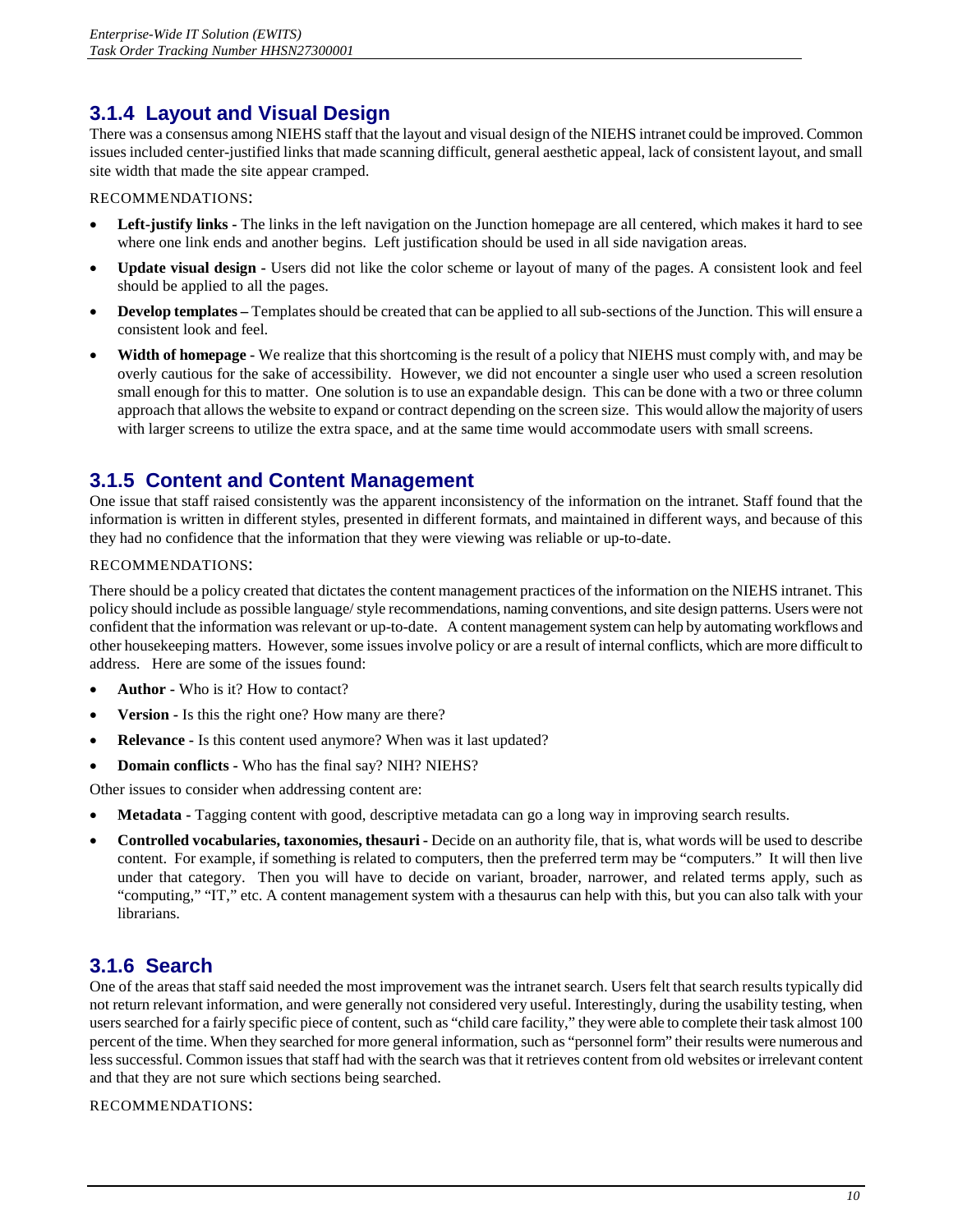<span id="page-13-0"></span>As described above, tagging content with descriptive metadata, including a title and description for each page, can help with the retrieval of relevant results. The search functionality of the Junction should be assessed separately, however; some things to consider are:

- Search zones Identify areas with homogenous content, and allow users to search these sections separately (i.e. "HR" or "Scientific Resources"). This will help users narrow in on what they are looking for. Whatever organization scheme used for the website will help with deciding on search zones.
- **Content components -** Decide on what is to be searched within documents. You may want to give the subject heading and author's name more weight and less, or none at all, to peripheral items, like footers.
- Faceted search results Displaying search results by the different facets of a document can also be helpful. Some common facets include:
	- o content type
	- o audience
	- o subject
	- o author
	- o division/office
- • **Navigation vs. Destination pages -** Most users are seeking the destination pages, which is where content lives. Exclude the navigation pages from search results, which merely serve to lead users to content.
- **Old content -** Make sure the search engine is not indexing any old, out-of-date pages or sub-sites.

# **3.1.7 Applications**

 While there were some frustrations with specific applications (i.e. Master Calendar), the scope of this project did not allow us to examine many applications in depth. Some general areas where improvements can be made are as follows:

- consistent interfaces throughout organization
- user friendly, intuitive
- effectively supports personal, administrative and job related workflows

#### RECOMMENDATIONS:

Separate assessments should be done on each application to be redesigned. Issues to consider are:

- **Consistency -** Having consistent interfaces for applications reinforces users' sense of location. When there are drastic differences in the look and feel of an application, users may feel lost and wonder where they are. Also, it helps the learning curve as users move from one application to another. Consider developing a pattern library of common elements that have defined styles, shapes, and actions. Not only will this improve the user experience, it will also facilitate the software development cycle.
- • **User-friendliness -** Application should be simple, easy to use and intuitive. Users do not want to spend any amount of time learning an application, so it has to be designed to use without instruction. To ensure applications are being well-designed, be sure to test early on with potential users.
- • **Effectively supports personal tasks, as well as administrative and job related workflows -** Applications are tools to help employees do their job. If an application is making a task more difficult, it is time to re-evaluate it. These tools should eliminate the need for employees to pick up the phone or email someone for help. Applications should also provide feedback (email or onscreen message) that informs users that their request has been processed.

# **3.1.8 Section 508 Compliance**

 The Section 508 compliance of the NIEHS intranet site was assessed through a report run against the site using the IBM Rational Policy Tester. This report identified several Section 508 compliancy issues. While the Rational Policy Tester categorized errors as "high" and "informational," all errors report were violations of Section 508 and should be treated with equal attention. Additionally, SRA staff reviewed the site for potential issues.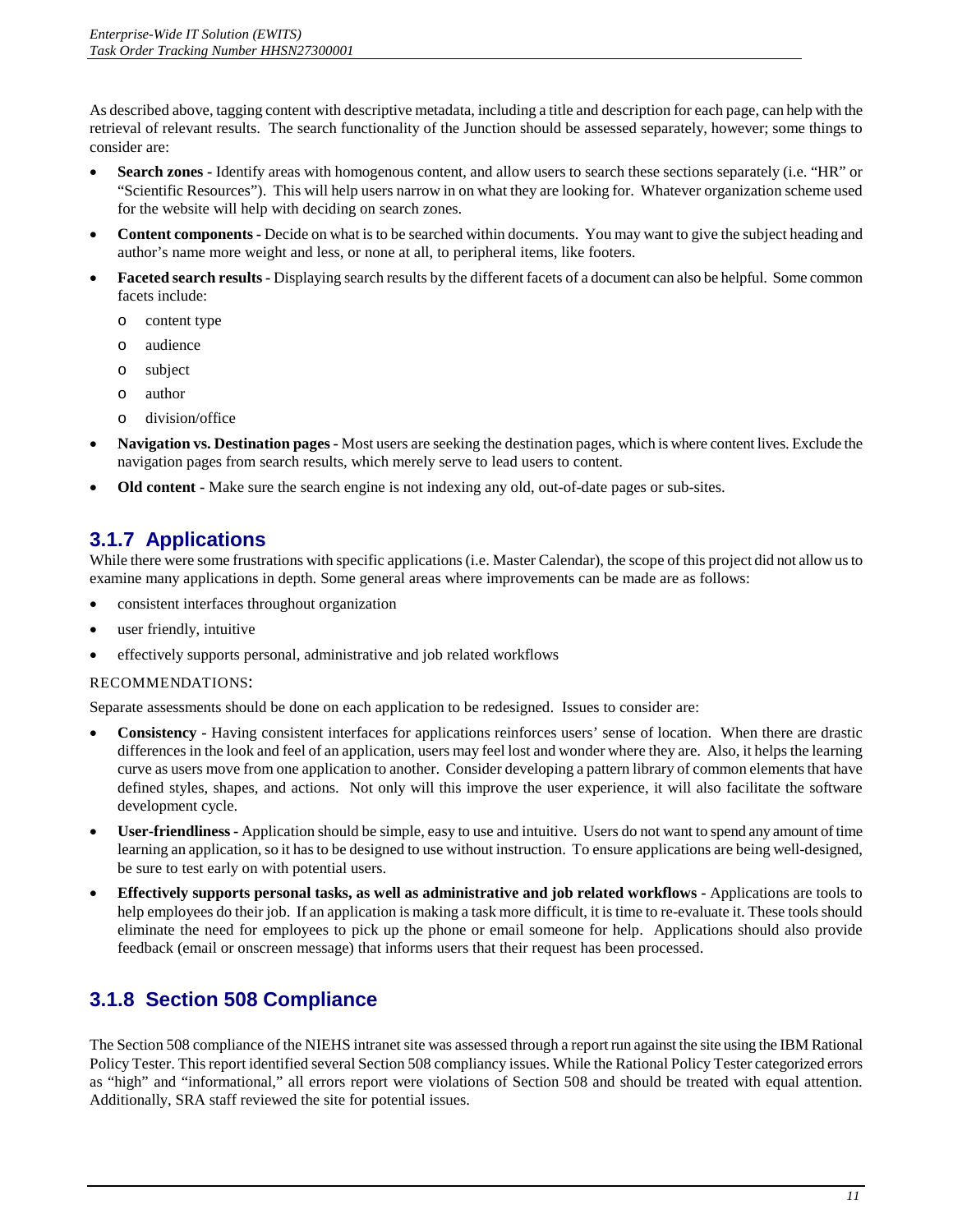A few errors, such as including document titles and skipping navigation instructions, may be resolved by implementing common page templates and styles. Most of the remaining errors need to be resolved manually by developers. We believe that NIEHS cases, the Web pages referred to PDF documents which did have associated links to the PDF reader. can ignore the error "provide a link to download accessible plug in." This error was cited more than 1,800 times, but in most

| <b>Description of Errors</b>                                                                           | No. of errors |
|--------------------------------------------------------------------------------------------------------|---------------|
| If color is used to convey information, make sure the information is also represented another way.     | 15,859        |
| Make sure the Web page does not cause the screen to flicker rapidly.                                   | 3,561         |
| If a timed process is about to expire, notify the user, and give the user a way to extend the timeout. | 2,216         |
| Make sure users can skip repetitive navigation links.                                                  | 2,057         |
| Provide a link to download accessible plug-ins.                                                        | 1,879         |
| If a Web page cannot be made accessible, construct an alternate accessible version.                    | 1,463         |
| Provide alternative content for each script that conveys information or functionality.                 | 1,069         |
| If style sheets are ignored or unsupported, ensure that Web pages are still readable and usable.       | 996           |
| Include a document TITLE.                                                                              | 383           |
| Identify headers for the table rows and columns in data tables.                                        | 225           |
| Provide an explicit label for each form control.                                                       | 83            |
| Provide alternative text for all images.                                                               | 81            |
| Provide synchronized captions for the audio and an auditory description of the video for multimedia    |               |
| presentations.                                                                                         | 71            |
| Provide alternative text for all images map hot-spots (areas).                                         | 45            |
| Provide alternative content for each object.                                                           | 33            |
| Do not use timed redirect or refresh when the user cannot adjust it.                                   | 22            |
| Provide alternative content for embed elements.                                                        | 8             |
| If possible, use a client-side image map instead of a server-side image map.                           | 8             |

Figure 2-4: Survey Respondents by Position

#### RECOMMENDATIONS:

- • As part of a new visual design and information architecture, design and develop towards section 508 standards for accessibility.
- Implement a common page templates and styles to resolve the following errors:
	- Include a document TITLE.
	- Make sure users can skip repetitive navigation links.
	- While performing content inventory for redesign, note and fix areas where
		- Color is used to convey information
		- Alt text needs to be added to images

# **3.2 Specific findings and recommendations**

### **3.2.1 Shared documents and Collaboration**

 A potential use of an employee intranet is to share documents and collaborate with colleagues. NIEHS staff share documents and collaborate in three ways—with people in their lab, office, or division, with staff across the Institute, and with partners and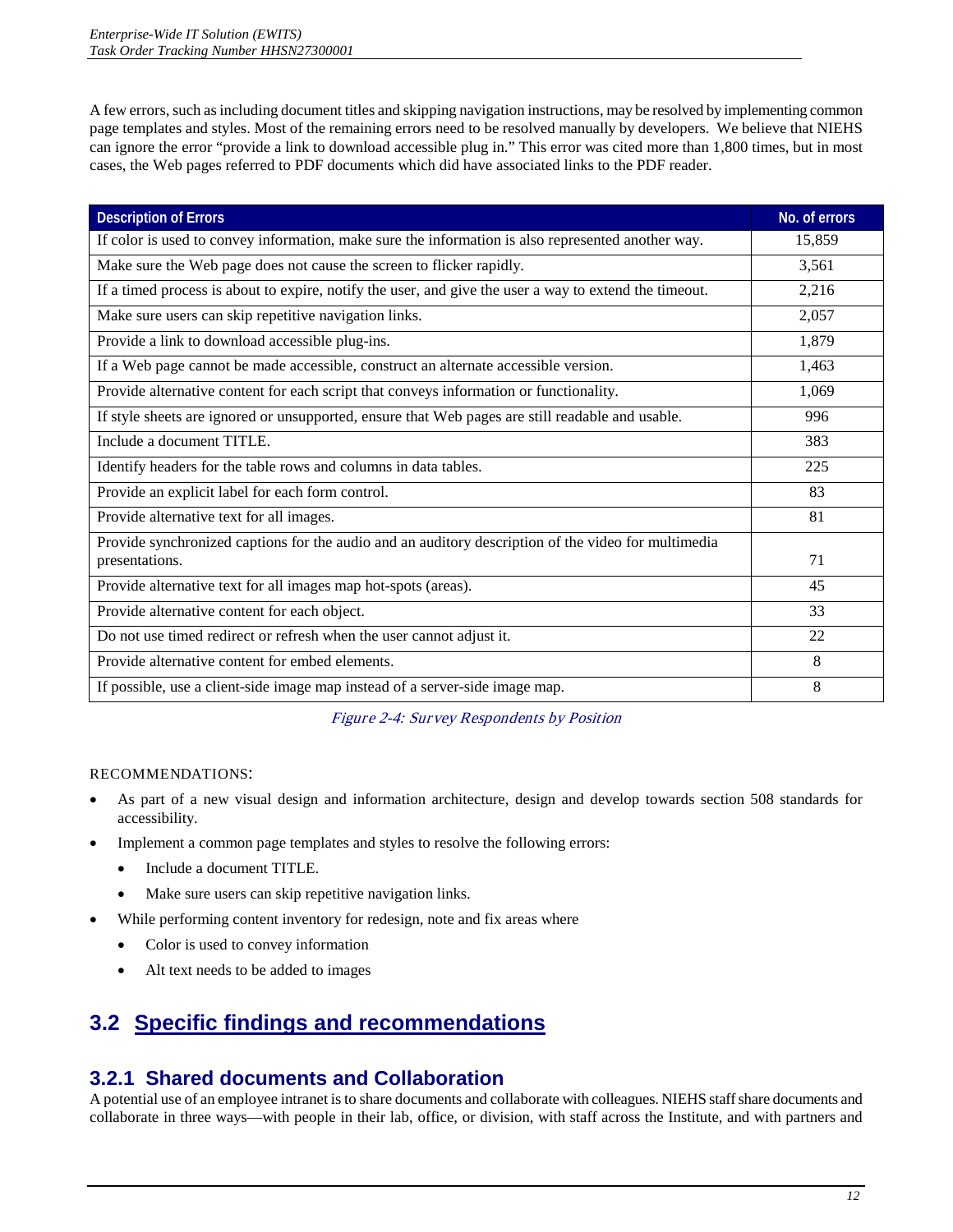<span id="page-15-0"></span> have been implemented with varying success. The collaboration solutions we found in use include: e-mail, shared servers, shared researchers outside NIEHS. Because no Institute-wide solution has been presented or widely disseminated, a number of solutions network drives and folder systems, Sharepoint sites, and the NIEHS Forum.

#### RECOMMENDATIONS:

• There needs to be a consistent solution for document sharing and collaboration across the Institute to ensure data quality and backup, as well as consistent training and support. Centralizing the management of these files will also increase knowledge management and knowledge sharing across NIEHS.

### **3.2.2 Training and Orientation**

 One of the areas that needs to be developed within the NIEHS Intranet is a single, central location for training and orientation were available to them. While there is a centralized option for staff to maintain their own training record, most staff did not find information. Across the Institute, there are many offices that offer training, however, there is no place that aggregates all the available trainings and the training requirements. Staff repeatedly commented that if they were not emailed directly about training requirements, that they had no way of knowing what they were required to take or what career development trainings this option particularly useful.

RECOMMENDATIONS:

- the Institute-wide training requirements to down to the office- / job- / area-specific trainings. • There should be one central area that captures training and orientation information is varying degrees of granularity—from
- All trainings should be captured in the Master Calendar.
- There needs to be a reliable, consistent, and preferably automatic way of tracking trainings. The Health and Safety group has developed an application that tracks trainings and training requirements. This system should be assessed further to see if it could be used in a larger capacity.

### **3.2.3 Office / Branch Level Autonomy**

 Currently, the NIEHS intranet is completely decentralized, which has resulted in inconsistent content management and a the content in that area only applies to and is used by them. Examples of these self-segregated groups include DIR, NTP, and disjointed look and feel. While there needs to be an overall management strategy imposed on internally-focused content to maintain consistency and quality, certain groups still should be able maintain their own portions of the intranet, especially when DERT.

RECOMMENDATIONS:

- • Unique groups or offices within NIEHS should be able to create and maintain their own portions of the overall intranet as long as the information featured in these division-specific areas are unique to them and not duplicative of information available on the Intranet writ large.
- and made consistent, both in writing style and look and feel, to present a unified face to the employee. • Information from groups that serve all of the NIEHS in administrative functions or otherwise should be managed centrally
- One exception to this recommendation is any time-sensitive information that CTB disseminates, such as information about outages and other IT problems. While the information that CTB maintains applies to all NIEHS-staff, maintenance of timesensitive information from CTB could be delegated directly to that office rather than going through content management process. Policy and guidance information, or any other information that is not time-sensitive can be maintained through whatever centralized content management process is implemented to maintain consistency.

### **3.2.4 NIEHS / NIH Split**

 The centralization of certain administrative functions at the NIH level results in difficult presenting information in a consistent way on the NIEHS intranet site. Staff repeatedly voiced that it did not matter to them where their information came from (NIH or NIEHS) as long as they were able to accomplish what they came to site to do. While some staff were frequent users of the NIH portal, other staff had little or no reason to visit it.

RECOMMENDATIONS: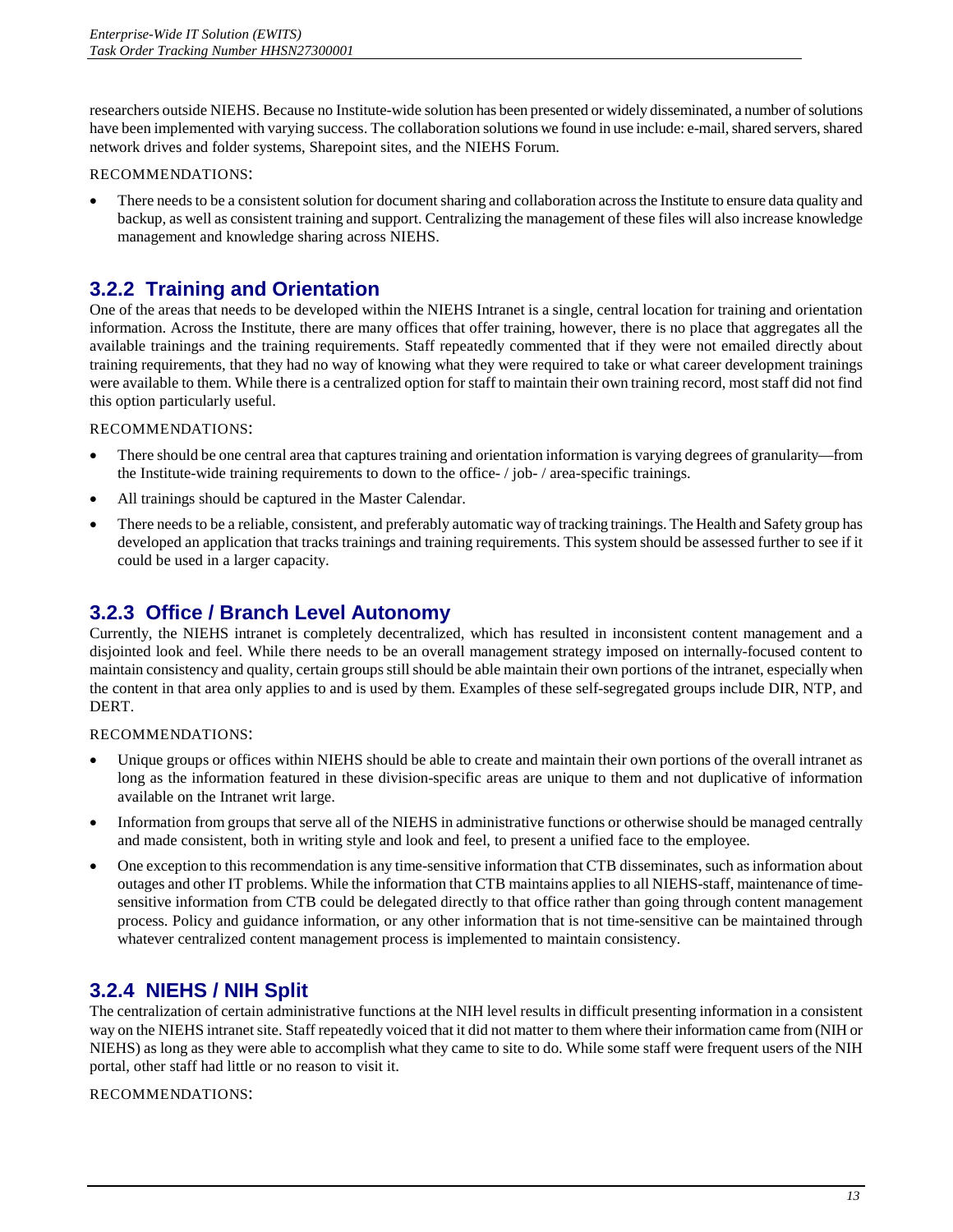- <span id="page-16-0"></span> • Inevitably, staff will need to be directed to NIH to perform certain tasks. To avoid confusion, the NIEHS intranet needs to be explicit about who does what and provide context for the information that they do not maintain. Deep links directly into referenced information will help guide staff to needed information in a more seamless manner.
- useful to create a portlet on the NIH portal into NIEHS "Junction" so that those who use the portal most can have a link Use of the NIH portal should be promoted for administrative  $\&$  secretarial staff who use a lot of functionality on it already, but not for scientific staff who do not use it on a regular basis. For the staff who use the NIH portal frequently, it would be back to NIEHS.

### **3.2.5 Forms**

Across the Institute, different types of forms are available that serve a multitude of purposes. These forms vary from simple PDF forms to more complex database-backend web forms. In addition, some forms are maintained at NIH, but still required for certain NIEHS activities or processes. While this is a complicated area of the intranet from a content strategy perspective, it is also an area that confuses and frustrates staff a great deal, so the return on making even small improvement would be great.

 Overall it is difficult to find forms on the NIEHS intranet, and we discovered that even when the correct form is located it might brought them into the forms area of the intranet and once they arrived at that area staff were more likely to abandon their task than wade through the different forms pages. Additionally, some staff members have created their own versions of forms or saved old forms locally on their machines so that they do not need to find and re-find often used forms. exist in an outdated file format that staff can no longer open. Two of the tasks that we asked staff to perform in the usability tests

#### RECOMMENDATIONS:

- All links to forms need to be named in a clear and consistent way indicating which office the form originated in and the explicit purpose of the form.
- Forms that exist in programs that are no longer supported (e.g., filemaker pro) should be updated to a program that is currently supported.
- Where possible, similar forms should behave in similar ways, e.g., all forms that collect order information should populate the same fields and save information in the same manner.

### **3.2.6 Master Calendar**

 The master calendar elicited a great variety of response from staff members. While some staff praised the new version of the master calendar saying that it was a vast improvement over the old version, some staff still complained that it was difficult to find meetings and reserve rooms.

RECOMMENDATIONS:

- • Create a policy for what types of events are to be posted in the master calendar and publicize this policy so that staff know what to expect. For instance, trainings are not consistently posted in the master calendar, yet staff expected to be able to find them there during usability testing of the intranet.
- According to anecdotal information, the usability of the Master Calendar could be improved. The room reservation process needs to be simplified, according to staff there are as many steps to reserve a room for a one hour meeting as for a day-long conference.
- • Explore automation options such as rss-feeds or rss-email notices to enable staff to subscribe to certain types of posted events. This might be a way to reduce dependence on all-hands emails.

### **3.2.7 Mac versus PC**

j

 spoke to were Mac users at home and PC users in the office (or vice versa) and had difficulty getting both machines supported A number of issues that staff identified as problem areas on the intranet were associated with the different operating systems that are used around the Institute, namely Mac and PC, and the consistency to which they are supported.<sup>1</sup> Some staff members we equally. When we examined information on remote access, staff was less likely to trust the information available when their real

<sup>&</sup>lt;sup>1</sup> Staff who used Linux machines generally used these machines for specific research purposes and did not expect the Linux machines to be supported in the same way as Mac and PC machines.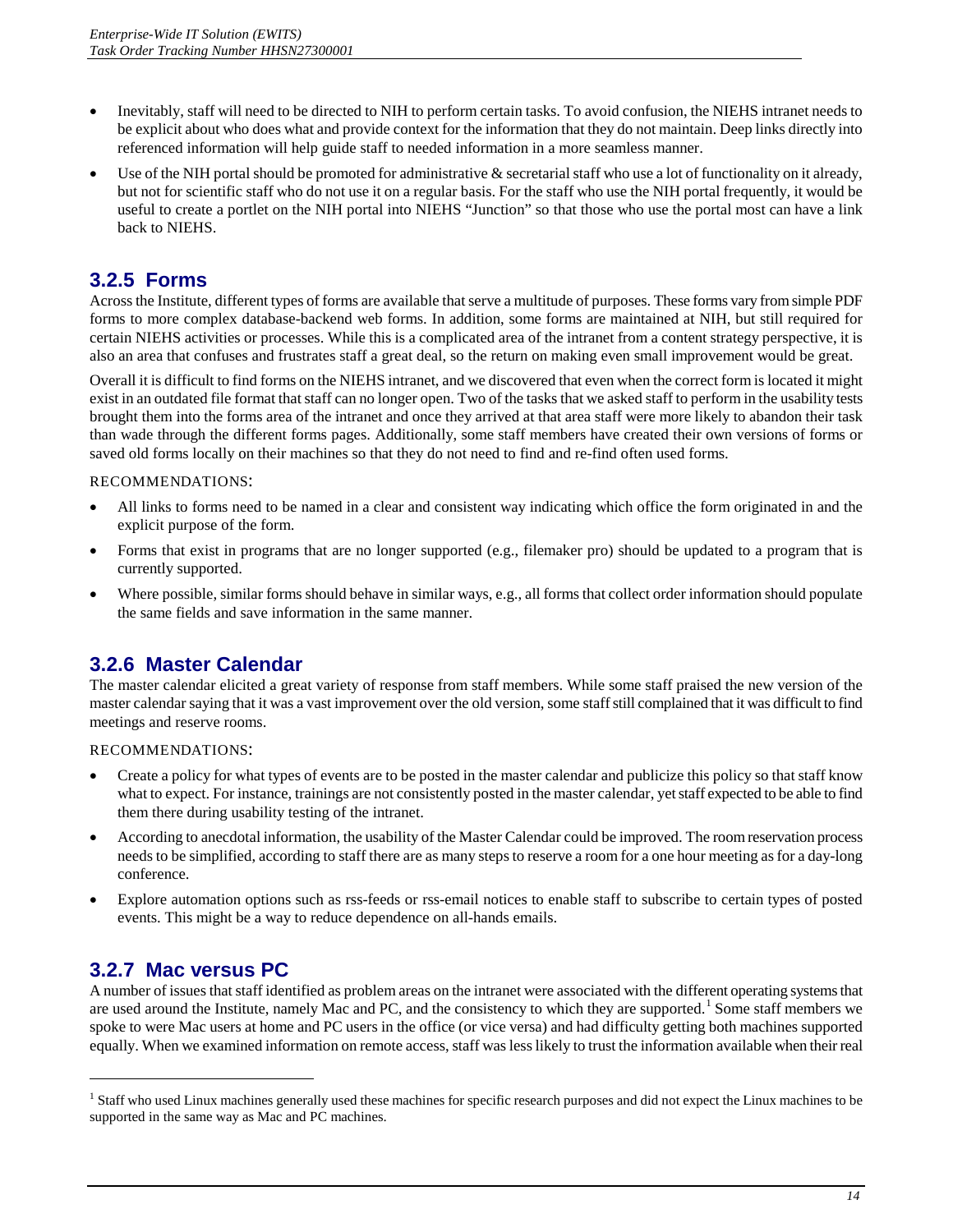<span id="page-17-0"></span> system but not another, yet the support availability was not explained or detailed. For example, events are posted with a "save to world experiences were difficult. In addition, we found that often resources were posted that work for staff using one operating calendar" option that works only in Outlook and not Entourage.

#### RECOMMENDATIONS:

 perspective. If instructions are posted on how to do something on PC, there should be similar instructions on how to do the There needs to be equal support for Mac  $& PC$ , from both the computer support perspective and from an intranet content same thing on Mac. If no comparable option exists in one operating system, that should be explained as well.

### **3.2.8 Real World Issues Affecting Intranet**

 Not all problems we uncovered in the assessment were problems directly with the NIEHS internal web resources. Sometimes real world problems were frustrating enough to staff that it cast a shadow on the accuracy and usefulness of the intranet content. An example of this issue included the slow turnaround times from NIH facilities reflected on the usefulness of the Facilities information on the NIEHS intranet.

### **3.2.9 All Hands Emails**

 reduced through a redesigned intranet or through a detailed all hands email strategy. While staff acknowledged that they receive many all hands emails, they relied heavily on these emails to find out what was going on around the Institute. Staff said they were fine deleting the emails that did not apply to them and reacted negatively to the idea of reducing the number or type of emails. One of the issues we explored in our research with staff was the abundance of all hands emails, and whether they could be Currently, there is no repository for all hands emails on the intranet, forcing staff to save relevant emails until they are no longer useful.

#### **RECOMMENDATIONS:**

- Explore creating a number of different staff email lists that staff could subscribe or unsubscribe to based on jobtype or topic.
- Create a repository of all hands emails on the intranet and include the URL of the repository in each all hands email that goes out to staff. This will remind staff that there is an area where they can find past notices and might eventually lead to the replacement of some emails with intranet-only announcements.
- Create RSS-feeds of all hands announcements that are placed on the intranet and encourage staff to use the feeds as an alternate way of receiving Institute-wide information.

### **3.2.10 Driving Traffic to the Intranet with Staff Created Content**

 One way of encouraging use of an intranet is by making it a destination area and featuring social content (such as staff profiles or restaurant reviews) as well as work-related content. While some staff were receptive to the idea of the non-work-related information on the intranet, most viewed the intranet as a place they went to help them accomplish a work-related task. They were more interested in being able to use the intranet to get their tasks accomplished quickly than in "hanging out" there. However, there is social content that already exists within the NIEHS, e.g. the Trading Post, the Grapevine, and some all-hands emails, that should be incorporated into the intranet to encourage regular traffic.

#### **RECOMMENDATIONS:**

- Move the Trading Post from Outlook into the Intranet to encourage staff to return to the intranet home page on a regular basis
- Create a repository of all hand emails and link to them prominently on the intranet homepage.

### **3.2.11 New Technologies**

Staff brought up very few new technologies during our research; however, based on the needs of NIEHS staff there are some technologies that should be considered when redesigning the intranet.

#### **RECOMMENDATIONS:**

RSS Feeds should be created for all announcements that are posted to the Intranet site, including all-hands emails, training schedules, Trading Post posts, and upcoming events.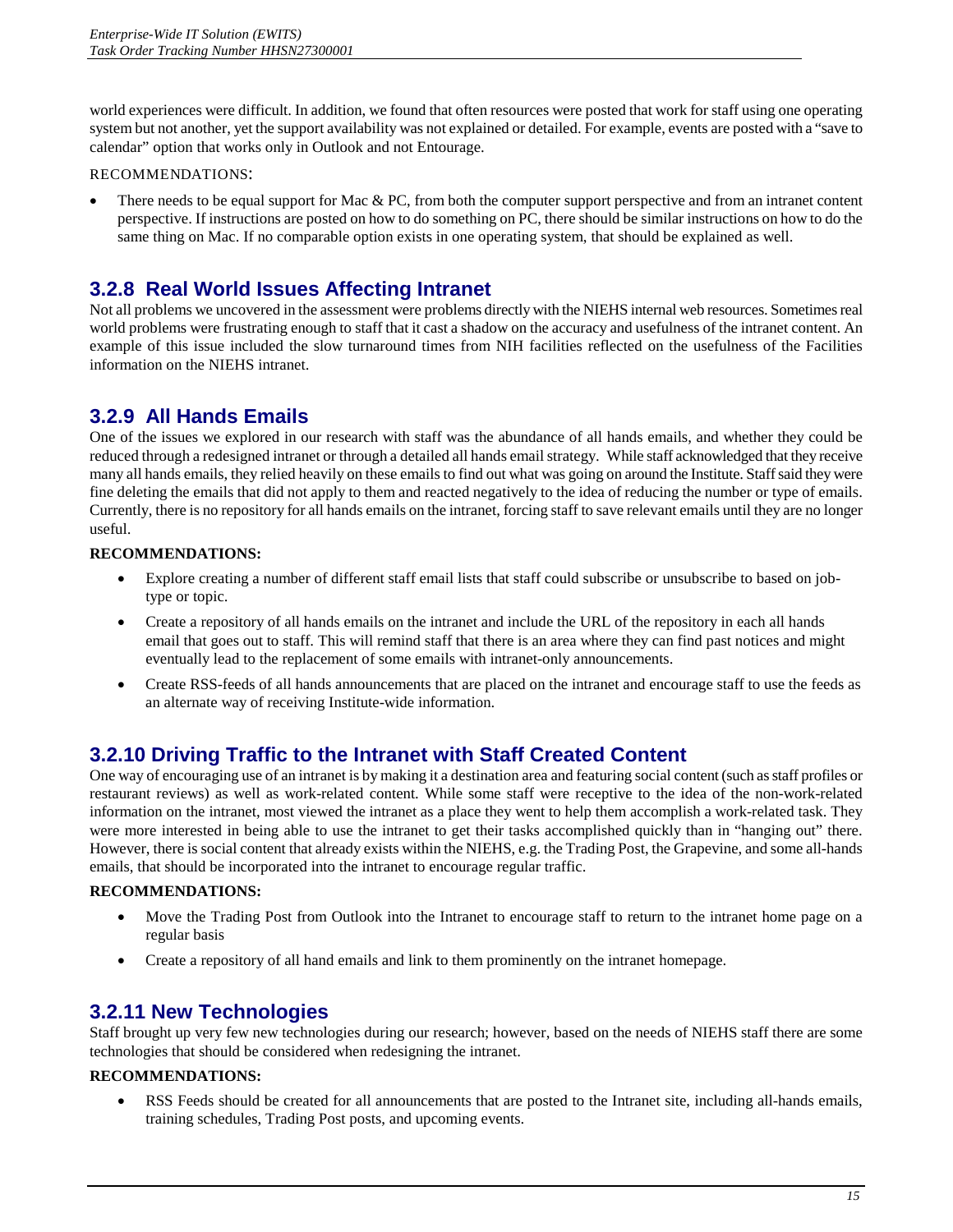- <span id="page-18-0"></span>• RSS feeds should be continued to be supported and promoted by the library staff to help staff keep up with the latest research.
- • A web interface that allows personalization should be explored in more depth. While many staff asked for this capability in the "new intranet," it is possible that a changed information architecture and job-specific pages might fill this need.

# **4 NEXT STEPS**

This section outlines suggestions on how to proceed with the redesign.

# **4.1 Quick wins**

An intranet redesign is a lengthy undertaking because of the number of staff and subject areas involved. To keep the momentum up, it is good practice to first tackle small projects that can be completed quickly and successfully. The following are tasks that require low effort, but should result in large impact:

- Left align the links in the left-hand navigation on the Junction homepage.
- • Establishing naming conventions and write clear labels. Spell out all acronyms and rename links that are labeled ambiguously.
- • Create a central area for all training information.
- Streamline the forms area. Rename ambiguously named links and group all like forms together.

# **4.2 Additional research**

 This needs assessment provides a high-level review of the issues facing the Junction. The following outlines additional research that should be performed to assist in the redesign.

### **4.2.1 Content Inventory and ROT analysis**

 As a precursor to the redesign, all content should be inventoried to establish the scope of the site. While the content is inventoried it can be examined for "ROT" (*Redundant*, *Outdated*, or *Trivial).*. Any content that cannot (or should not) be updated can be deleted.

### **4.2.2 Card sorting exercises**

 A card sorting exercise asks users to take content and sort it into relevant groupings. Specifically, when defining and labeling categories, links and headings, it's very useful to do some card sorting with users to see how they think about the content. Two frequently used types of card sorts are open-ended and closed:

- **Open-ended** Users write down their own categories headings on cards and place content into those categories. This is used early on in order to find out how users think about content.
- **Closed** This involves using pre-define categories and allowing users to place content into these buckets. This is used to validate your selection of categories.

### **4.2.3 Web statistics analysis**

Web usage statistics should be tracked and analyzed to monitor the content that is being used most frequently.

### **4.2.4 Monitoring Feedback**

As the intranet is being redesigned, feedback should be continuously gathered to monitor staff reactions to changes. Feedback can be gathered in formal ways such as through surveys, usability tests, or focus groups, or informally through anecdotal information.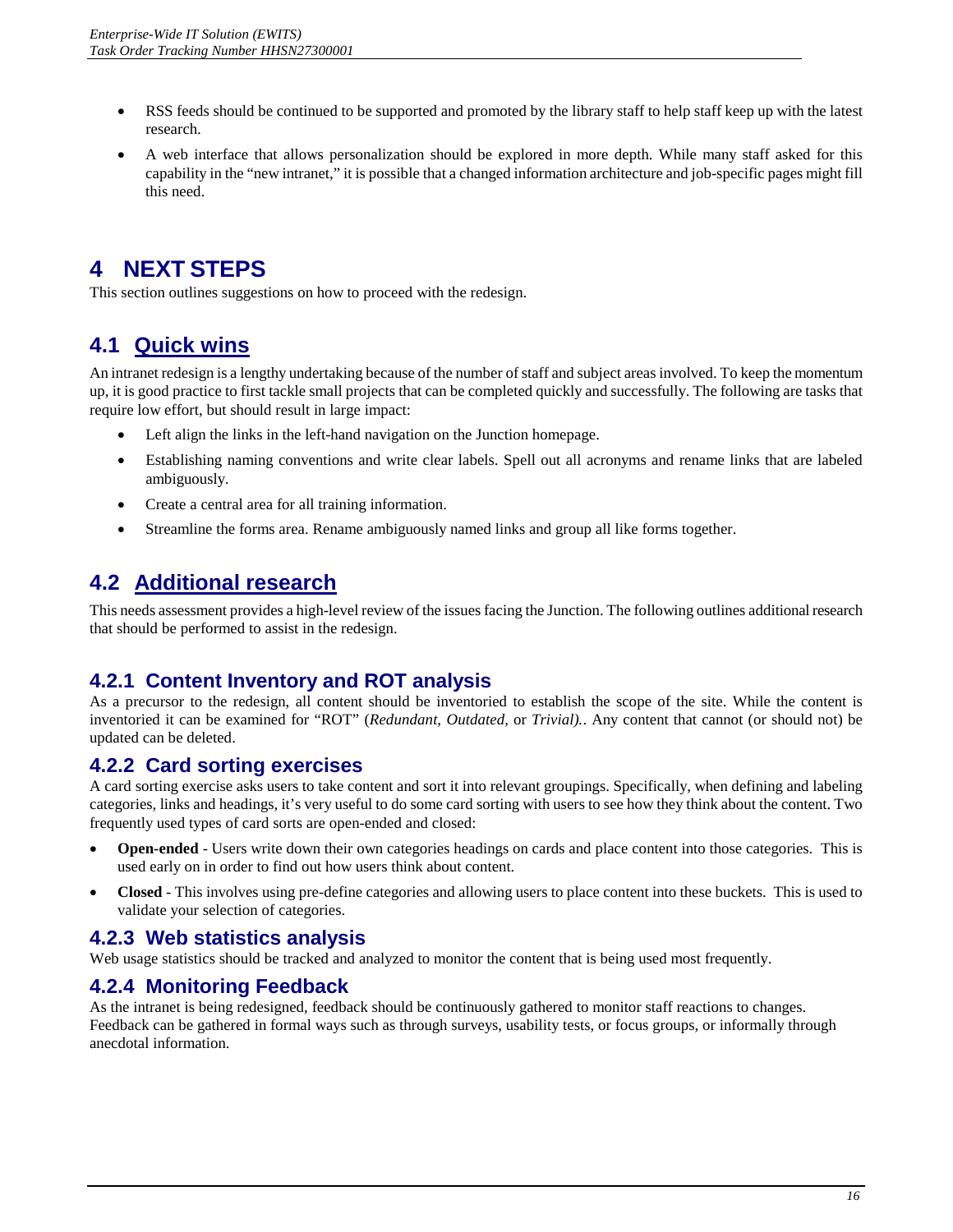# <span id="page-19-0"></span>**5 APPENDIX A: NIEHS INTRANET ASSESSMENT SURVEY**

# **5.1 Introduction**

 Intranet and made available for several weeks. This document contains the text version of the survey that has been provided to One piece of this assessment is a survey to gather information from all NIEHS staff. The survey will be deployed on the NIEHS the developers for coding.

# **5.2 Purpose**

 In order to assess the state of the NIEHS Intranet, a survey has been constructed to solicit responses from all NIEHS staff. This survey is designed to capture the following information:

- • **Demographics:** The NIEHS division the survey respondent works in and his/her role within the division (e.g., staff scientist, admin, etc.). The length of time the respondent has worked at the NIEHS and if the respondent is a contractor or an NIEHS employee.
- • **Current intranet usability:** This part of the survey uses a standard methodology to obtain a standard System Usability Scale (SUS) Score—a single number representing a composite measure of the overall usability of the system. This part of the survey can be re-used to benchmark progress after a redesign.
- • **Web site preferences and internet tool usage:** The web site characteristics that respondents value and the web tools they use on a regular basis in or out of work.
- • **Work-related NIEHS web resources:** The NIEHS web resources that respondents use most frequently during their workday.
- • **Other suggestions for the Intranet:** There are numerous open-ended questions where respondents can explain or detail any ideas they might have for improvements to the NIEHS Intranet. Survey

Below is the text version of the survey that has been provided to the developers for coding.

#### **NIEHS Intranet (JUNCTION/EMPLOYEE WEBSITE) Survey**

Thank you for taking time to answer our survey. This survey will help us improve the NIEHS internal web sites for the entire Institute.

 $(* = required question)$ 

- **1. \*Please indicate the division of NIEHS you work for:** 
	- **Office of the Director**
	- **Office of Management**
	- **Division of Extramural Research & Training**
	- **Division of Intramural Research**
	- **National Toxicology Program**
	- **NIH, Stationed at NIEHS**
	- **Other, please state** 
		- o **OPEN TEXT**
- **2. \*What is your position?** 
	- **Administrative staff**
	- **Scientist**
	- **Lab Technician**
	- **Postdoc, graduate student, fellow, intern, STEP, or special volunteer**
	- **Other, please state** 
		- o **OPEN TEXT**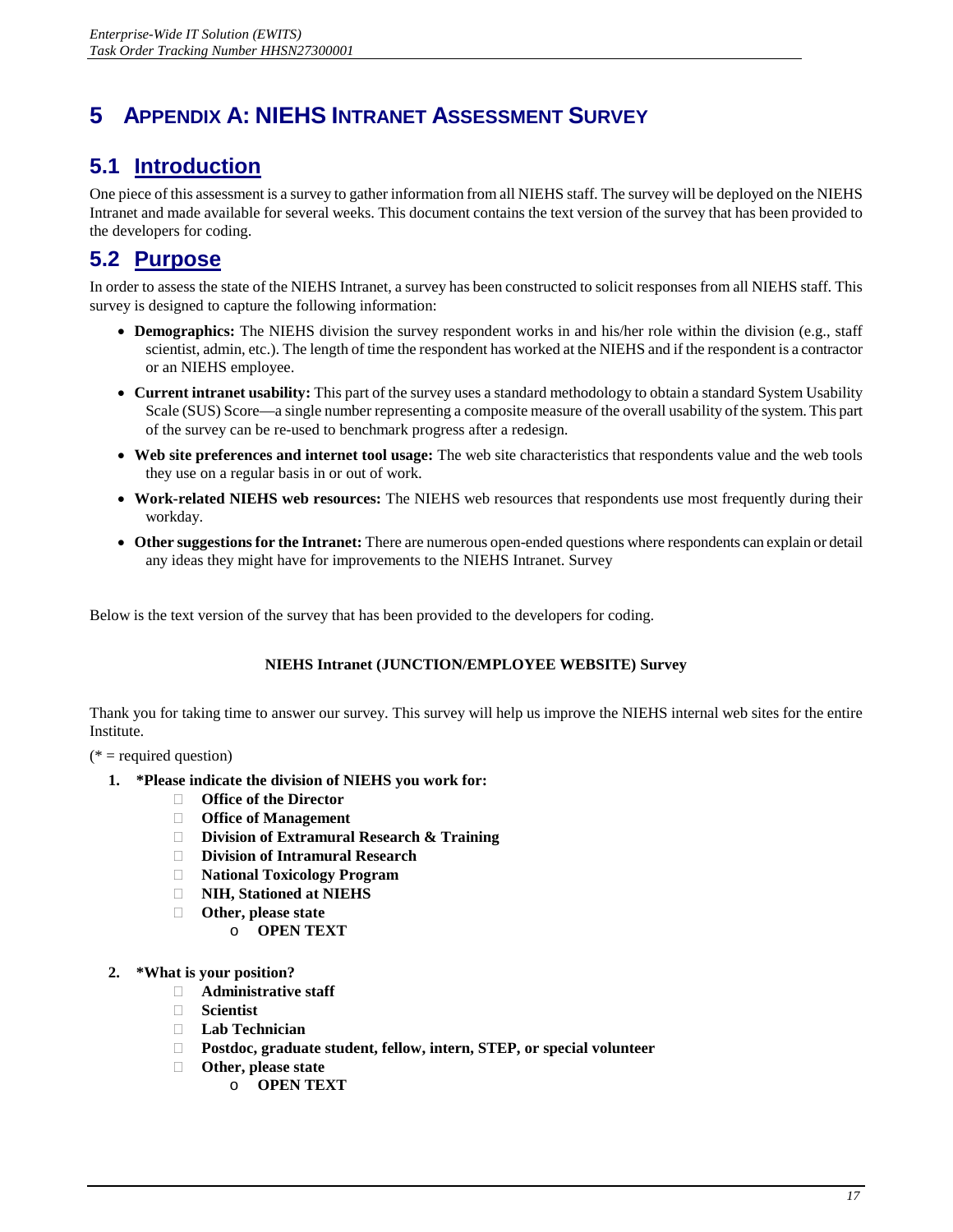#### **3. \*Are you a contractor?**

- **Yes**
- **No**
- **4. \*Do you supervise other staff?**
	- **Yes**
	- **No**

#### **5. \*How long have you been working at NIEHS?**

- **Less than 1 year**
- **1-3 years**
- **4-6 years**
- **7-9 years**
- **10 or more years**

On a scale of 1 to 5, please indicate your agreement with the following statements  $(1 =$  strongly disagree,  $5 =$  strongly agree)

#### **6. \*I like to use the NIEHS internal web sites frequently**

USER SHOULD BE ABLE TO SELECT 1-5 (1 = strongly disagree,  $5$  = strongly agree)

#### **7. \*I find the NIEHS internal web sites unnecessarily complex**

USER SHOULD BE ABLE TO SELECT 1-5 (1 = strongly disagree,  $5$  = strongly agree)

#### **8. \*I think the NIEHS internal web sites are easy to use**

USER SHOULD BE ABLE TO SELECT 1-5 (1 = strongly disagree,  $5$  = strongly agree)

#### **9. \*I think that I would need the support of a technical person to be able to use the NIEHS internal web sites**

USER SHOULD BE ABLE TO SELECT 1-5 (1 = strongly disagree,  $5$  = strongly agree)

#### **10. \*I find the various functions in the NIEHS internal web sites are well integrated**

USER SHOULD BE ABLE TO SELECT  $1-5$  ( $1 =$  strongly disagree,  $5 =$  strongly agree)

#### **11. \*I think there is too much inconsistency in the NIEHS internal web sites**

USER SHOULD BE ABLE TO SELECT 1-5 (1 = strongly disagree,  $5$  = strongly agree)

#### **12. \*I would imagine that most people would learn to use the NIEHS internal web sites very quickly**

USER SHOULD BE ABLE TO SELECT 1-5 (1 = strongly disagree,  $5$  = strongly agree)

#### **13. \*I find the NIEHS internal web sites very cumbersome to use**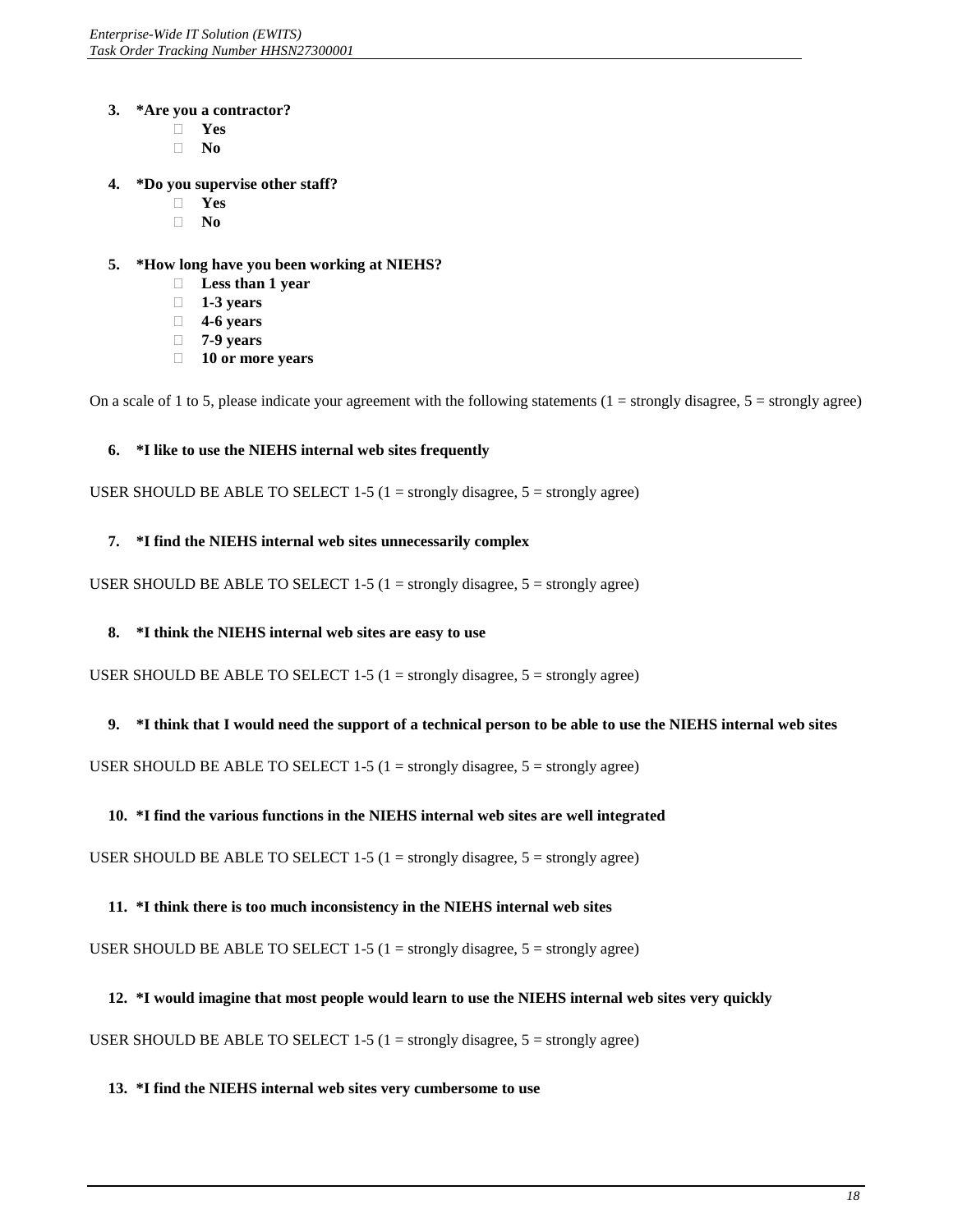USER SHOULD BE ABLE TO SELECT 1-5 (1 = strongly disagree,  $5$  = strongly agree)

#### **14. \*I feel very confident using the NIEHS internal web sites**

USER SHOULD BE ABLE TO SELECT  $1-5$  ( $1 =$  strongly disagree,  $5 =$  strongly agree)

 15. **\*I needed to learn a lot of things before I could get going with the NIEHS internal web sites** USER SHOULD BE ABLE TO SELECT  $1-5$  ( $1 =$  strongly disagree,  $5 =$  strongly agree)

- **16. What features are most important to you on web sites you currently use?**
	- **Please select all that apply and rank them on a scale of 1 to 5: (1 = not important; 5 = very important) Attractive design**
	- USER SHOULD BE ABLE TO SELECT 1-5 (1 = not important;  $5 = \text{very important}$ )
	- Current/ up-to-date content USER SHOULD BE ABLE TO SELECT 1-5 (1 = not important;  $5 = \text{very important}$ )
	- **Functional navigation** USER SHOULD BE ABLE TO SELECT 1-5 (1 = not important;  $5 = \text{very important}$ )
	- **Good search function** USER SHOULD BE ABLE TO SELECT 1-5 (1 = not important;  $5 = \text{very important}$ )
	- • **Reliability/ availability**  USER SHOULD BE ABLE TO SELECT 1-5 (1 = not important;  $5 = \text{very important}$ )
	- • **Relevant content**
	- USER SHOULD BE ABLE TO SELECT 1-5 (1 = not important;  $5 = \text{very important}$ )
	- **Right tools for the task** USER SHOULD BE ABLE TO SELECT 1-5 (1 = not important;  $5 = \text{very important}$ )

• **Other – please specify**  OPEN TEXT

**17. In or out of work, do you use the following web tools?** 

**Please select all that apply and rank for use, participation and future interest: daily, weekly, monthly, yearly, not at all – plan to use, not at all – do not plan to use** 

 • **Audio/podcasts** 

USER SHOULD BE ABLE TO SELECT ONE OF THESE CHOICES: DAILY, WEEKLY, MONTHLY, YEARLY, NOT AT ALL – PLAN TO USE, NOT AT ALL – DO NOT PLAN TO USE

• **Blogs (online journals, example: [http://scienceblogs.com/channel/environment/,](http://scienceblogs.com/channel/environment/)  http://twitter.com/scifritter)**

USER SHOULD BE ABLE TO SELECT ONE OF THESE CHOICES: DAILY, WEEKLY, MONTHLY, YEARLY, NOT AT ALL – PLAN TO USE, NOT AT ALL – DO NOT PLAN TO USE

• **Chat/Instant Messenger** 

USER SHOULD BE ABLE TO SELECT ONE OF THESE CHOICES: DAILY, WEEKLY, MONTHLY, YEARLY, NOT AT ALL – PLAN TO USE, NOT AT ALL – DO NOT PLAN TO USE

**E-learning sites (example: MIT Open Courseware [http://ocw.mit.edu/OcwWeb/web/home/home/index.htm\)](http://ocw.mit.edu/OcwWeb/web/home/home/index.htm)**

USER SHOULD BE ABLE TO SELECT ONE OF THESE CHOICES: DAILY, WEEKLY, MONTHLY, YEARLY, NOT AT ALL – PLAN TO USE, NOT AT ALL – DO NOT PLAN TO USE

**Online collaboration**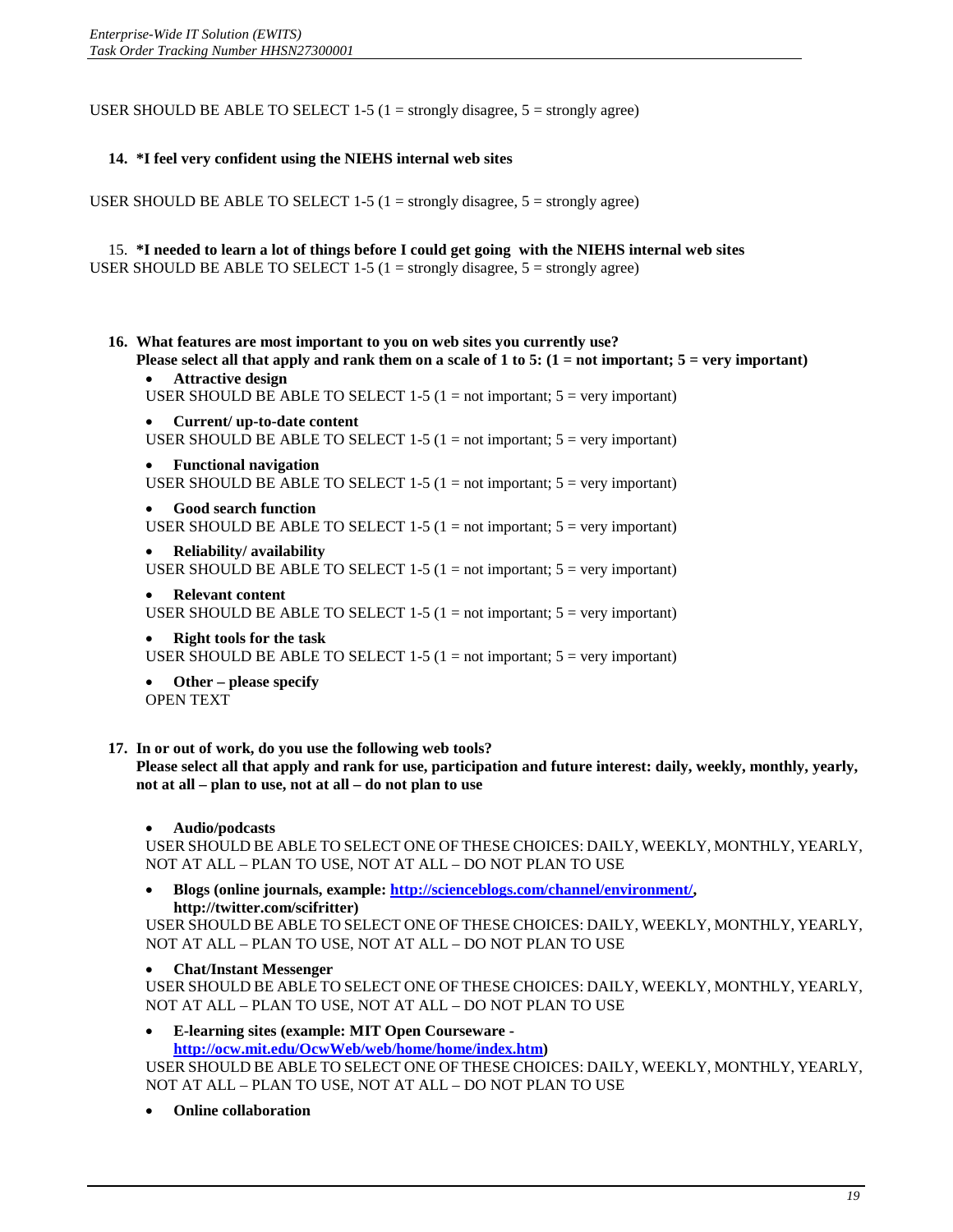USER SHOULD BE ABLE TO SELECT ONE OF THESE CHOICES: DAILY, WEEKLY, MONTHLY, YEARLY, NOT AT ALL – PLAN TO USE, NOT AT ALL – DO NOT PLAN TO USE

• **Online communities/ (forums, message boards, discussion lists, groups, etc.)** 

USER SHOULD BE ABLE TO SELECT ONE OF THESE CHOICES: DAILY, WEEKLY, MONTHLY, YEARLY, NOT AT ALL – PLAN TO USE, NOT AT ALL – DO NOT PLAN TO USE

• **Online shopping (examples: Amazon.com, Ebay)** 

USER SHOULD BE ABLE TO SELECT ONE OF THESE CHOICES: DAILY, WEEKLY, MONTHLY, YEARLY, NOT AT ALL – PLAN TO USE, NOT AT ALL – DO NOT PLAN TO USE

#### • **Social networking (examples: LinkedIn, FaceBook, Plaxo)**

USER SHOULD BE ABLE TO SELECT ONE OF THESE CHOICES: DAILY, WEEKLY, MONTHLY, YEARLY, NOT AT ALL – PLAN TO USE, NOT AT ALL – DO NOT PLAN TO USE

• **Wikis (co-authored online documents, example: [http://en.wikipedia.org/wiki/Environmental\\_health\)](http://en.wikipedia.org/wiki/Environmental_health)**  USER SHOULD BE ABLE TO SELECT ONE OF THESE CHOICES: DAILY, WEEKLY, MONTHLY, YEARLY, NOT AT ALL – PLAN TO USE, NOT AT ALL – DO NOT PLAN TO USE

• **Video** 

USER SHOULD BE ABLE TO SELECT ONE OF THESE CHOICES: DAILY, WEEKLY, MONTHLY, YEARLY, NOT AT ALL – PLAN TO USE, NOT AT ALL – DO NOT PLAN TO USE

#### • **Virtual Worlds (example: Second Life, World of Warcraft)**

USER SHOULD BE ABLE TO SELECT ONE OF THESE CHOICES: DAILY, WEEKLY, MONTHLY, YEARLY, NOT AT ALL – PLAN TO USE, NOT AT ALL – DO NOT PLAN TO USE

**18. What do you currently use internal web pages or applications for in the course of your work at NIEHS? Please select all that apply and rank for: daily, weekly, monthly, yearly, not at all – plan to use, not at all – do not plan to use** 

#### • **Communications**

USER SHOULD BE ABLE TO SELECT ONE OF THESE CHOICES: DAILY, WEEKLY, MONTHLY, YEARLY, NOT AT ALL – PLAN TO USE, NOT AT ALL – DO NOT PLAN TO USE

#### • **Day to day business (expense forms, etc.)**

USER SHOULD BE ABLE TO SELECT ONE OF THESE CHOICES: DAILY, WEEKLY, MONTHLY, YEARLY, NOT AT ALL – PLAN TO USE, NOT AT ALL – DO NOT PLAN TO USE

#### • **E-mail**

USER SHOULD BE ABLE TO SELECT ONE OF THESE CHOICES: DAILY, WEEKLY, MONTHLY, YEARLY, NOT AT ALL – PLAN TO USE, NOT AT ALL – DO NOT PLAN TO USE

#### • **Finding people/networking**

USER SHOULD BE ABLE TO SELECT ONE OF THESE CHOICES: DAILY, WEEKLY, MONTHLY, YEARLY, NOT AT ALL – PLAN TO USE, NOT AT ALL – DO NOT PLAN TO USE

#### • **Learning/knowledge sharing**

USER SHOULD BE ABLE TO SELECT ONE OF THESE CHOICES: DAILY, WEEKLY, MONTHLY, YEARLY, NOT AT ALL – PLAN TO USE, NOT AT ALL – DO NOT PLAN TO USE

#### • **Online communities**

USER SHOULD BE ABLE TO SELECT ONE OF THESE CHOICES: DAILY, WEEKLY, MONTHLY, YEARLY, NOT AT ALL – PLAN TO USE, NOT AT ALL – DO NOT PLAN TO USE

#### • **Research support**

USER SHOULD BE ABLE TO SELECT ONE OF THESE CHOICES: DAILY, WEEKLY, MONTHLY, YEARLY, NOT AT ALL – PLAN TO USE, NOT AT ALL – DO NOT PLAN TO USE

#### • **Storing documents**

USER SHOULD BE ABLE TO SELECT ONE OF THESE CHOICES: DAILY, WEEKLY, MONTHLY, YEARLY, NOT AT ALL – PLAN TO USE, NOT AT ALL – DO NOT PLAN TO USE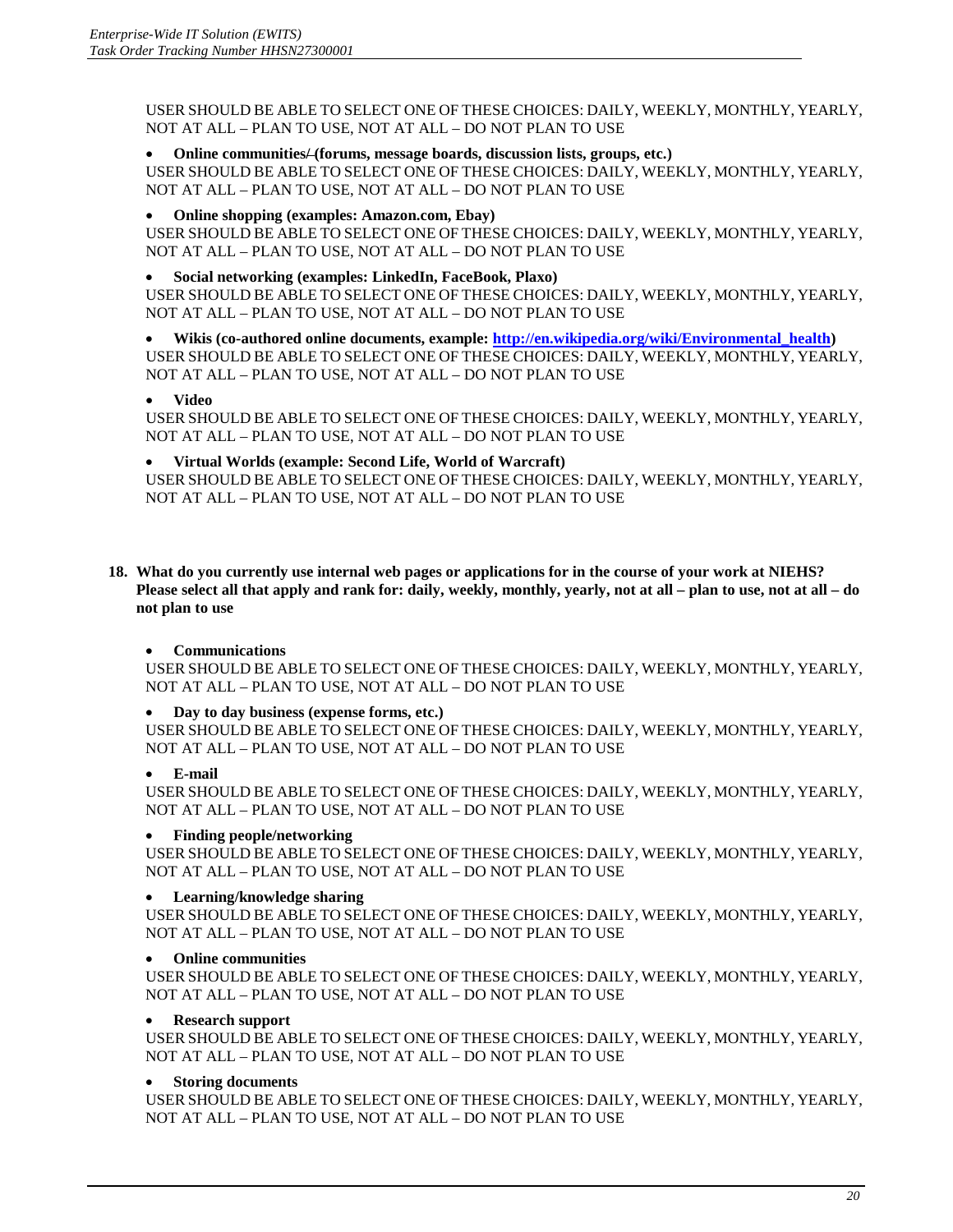#### • **Team collaboration**

USER SHOULD BE ABLE TO SELECT ONE OF THESE CHOICES: DAILY, WEEKLY, MONTHLY, YEARLY, NOT AT ALL – PLAN TO USE, NOT AT ALL – DO NOT PLAN TO USE

• **Other – please explain**  OPEN TEXT

**19. Please select from the list below the NIEHS web resources you recognize and specify which ones you use and how often. Please select all that apply and rank for use, participation and future interest: daily, weekly, monthly, yearly, not at all – plan to use, not at all – do not plan to use** 

#### **Budgeting Systems**

USER SHOULD BE ABLE TO SELECT ONE OF THESE CHOICES: DAILY, WEEKLY, MONTHLY, YEARLY, NOT AT ALL – PLAN TO USE, NOT AT ALL – DO NOT PLAN TO USE

#### **Cafeteria Menu**

USER SHOULD BE ABLE TO SELECT ONE OF THESE CHOICES: DAILY, WEEKLY, MONTHLY, YEARLY, NOT AT ALL – PLAN TO USE, NOT AT ALL – DO NOT PLAN TO USE

#### **CARESWeb**

USER SHOULD BE ABLE TO SELECT ONE OF THESE CHOICES: DAILY, WEEKLY, MONTHLY, YEARLY, NOT AT ALL – PLAN TO USE, NOT AT ALL – DO NOT PLAN TO USE

#### **CEBS**

USER SHOULD BE ABLE TO SELECT ONE OF THESE CHOICES: DAILY, WEEKLY, MONTHLY, YEARLY, NOT AT ALL – PLAN TO USE, NOT AT ALL – DO NOT PLAN TO USE

#### **Computing Guide**

USER SHOULD BE ABLE TO SELECT ONE OF THESE CHOICES: DAILY, WEEKLY, MONTHLY, YEARLY, NOT AT ALL – PLAN TO USE, NOT AT ALL – DO NOT PLAN TO USE

#### **Core Laboratory Web Sites**

USER SHOULD BE ABLE TO SELECT ONE OF THESE CHOICES: DAILY, WEEKLY, MONTHLY, YEARLY, NOT AT ALL – PLAN TO USE, NOT AT ALL – DO NOT PLAN TO USE

#### **E-Factor**

USER SHOULD BE ABLE TO SELECT ONE OF THESE CHOICES: DAILY, WEEKLY, MONTHLY, YEARLY, NOT AT ALL – PLAN TO USE, NOT AT ALL – DO NOT PLAN TO USE

#### **EHP Public Web Site**

USER SHOULD BE ABLE TO SELECT ONE OF THESE CHOICES: DAILY, WEEKLY, MONTHLY, YEARLY, NOT AT ALL – PLAN TO USE, NOT AT ALL – DO NOT PLAN TO USE

#### **Facilities Information**

USER SHOULD BE ABLE TO SELECT ONE OF THESE CHOICES: DAILY, WEEKLY, MONTHLY, YEARLY, NOT AT ALL – PLAN TO USE, NOT AT ALL – DO NOT PLAN TO USE

#### **Grapevine**

USER SHOULD BE ABLE TO SELECT ONE OF THESE CHOICES: DAILY, WEEKLY, MONTHLY, YEARLY, NOT AT ALL – PLAN TO USE, NOT AT ALL – DO NOT PLAN TO USE

#### **HHS Intranet**

USER SHOULD BE ABLE TO SELECT ONE OF THESE CHOICES: DAILY, WEEKLY, MONTHLY, YEARLY, NOT AT ALL – PLAN TO USE, NOT AT ALL – DO NOT PLAN TO USE

#### **HR Information**

USER SHOULD BE ABLE TO SELECT ONE OF THESE CHOICES: DAILY, WEEKLY, MONTHLY, YEARLY, NOT AT ALL – PLAN TO USE, NOT AT ALL – DO NOT PLAN TO USE

#### **IMPACII**

USER SHOULD BE ABLE TO SELECT ONE OF THESE CHOICES: DAILY, WEEKLY, MONTHLY, YEARLY, NOT AT ALL – PLAN TO USE, NOT AT ALL – DO NOT PLAN TO USE

#### **ITAS/Mypay**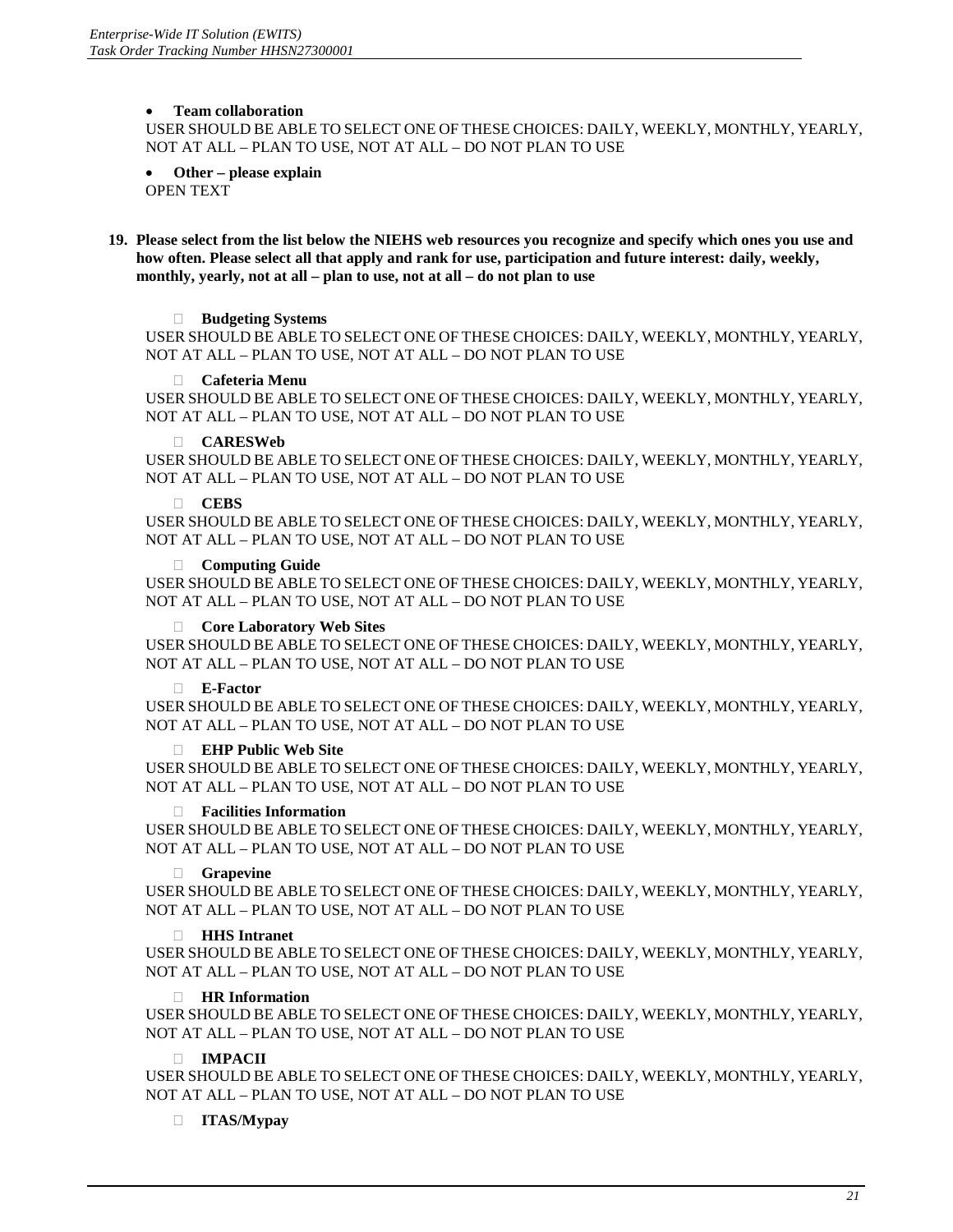USER SHOULD BE ABLE TO SELECT ONE OF THESE CHOICES: DAILY, WEEKLY, MONTHLY, YEARLY, NOT AT ALL – PLAN TO USE, NOT AT ALL – DO NOT PLAN TO USE

#### **The Junction**

USER SHOULD BE ABLE TO SELECT ONE OF THESE CHOICES: DAILY, WEEKLY, MONTHLY, YEARLY, NOT AT ALL – PLAN TO USE, NOT AT ALL – DO NOT PLAN TO USE

#### **The Junction Search Engine**

USER SHOULD BE ABLE TO SELECT ONE OF THESE CHOICES: DAILY, WEEKLY, MONTHLY, YEARLY, NOT AT ALL – PLAN TO USE, NOT AT ALL – DO NOT PLAN TO USE

#### **Manuscript and Publication Tracking and Clearance (MS Manager)**

USER SHOULD BE ABLE TO SELECT ONE OF THESE CHOICES: DAILY, WEEKLY, MONTHLY, YEARLY, NOT AT ALL – PLAN TO USE, NOT AT ALL – DO NOT PLAN TO USE

#### **Master Calendar – to schedule meetings**

USER SHOULD BE ABLE TO SELECT ONE OF THESE CHOICES: DAILY, WEEKLY, MONTHLY, YEARLY, NOT AT ALL – PLAN TO USE, NOT AT ALL – DO NOT PLAN TO USE

**Master Calendar – to see what is going on around the Institute** 

USER SHOULD BE ABLE TO SELECT ONE OF THESE CHOICES: DAILY, WEEKLY, MONTHLY, YEARLY, NOT AT ALL – PLAN TO USE, NOT AT ALL – DO NOT PLAN TO USE

#### **Mouse Information Management System (MIMS**)

USER SHOULD BE ABLE TO SELECT ONE OF THESE CHOICES: DAILY, WEEKLY, MONTHLY, YEARLY, NOT AT ALL – PLAN TO USE, NOT AT ALL – DO NOT PLAN TO USE

#### **MOATS (Glassware and Media)**

USER SHOULD BE ABLE TO SELECT ONE OF THESE CHOICES: DAILY, WEEKLY, MONTHLY, YEARLY, NOT AT ALL – PLAN TO USE, NOT AT ALL – DO NOT PLAN TO USE

#### **NIEHS Council Book**

USER SHOULD BE ABLE TO SELECT ONE OF THESE CHOICES: DAILY, WEEKLY, MONTHLY, YEARLY, NOT AT ALL – PLAN TO USE, NOT AT ALL – DO NOT PLAN TO USE

#### **NIEHS Library**

USER SHOULD BE ABLE TO SELECT ONE OF THESE CHOICES: DAILY, WEEKLY, MONTHLY, YEARLY, NOT AT ALL – PLAN TO USE, NOT AT ALL – DO NOT PLAN TO USE

#### **NIEHS Public Web Site**

USER SHOULD BE ABLE TO SELECT ONE OF THESE CHOICES: DAILY, WEEKLY, MONTHLY, YEARLY, NOT AT ALL – PLAN TO USE, NOT AT ALL – DO NOT PLAN TO USE

#### **NIH Portal**

USER SHOULD BE ABLE TO SELECT ONE OF THESE CHOICES: DAILY, WEEKLY, MONTHLY, YEARLY, NOT AT ALL – PLAN TO USE, NOT AT ALL – DO NOT PLAN TO USE

#### **People Locator (NED)**

USER SHOULD BE ABLE TO SELECT ONE OF THESE CHOICES: DAILY, WEEKLY, MONTHLY, YEARLY, NOT AT ALL – PLAN TO USE, NOT AT ALL – DO NOT PLAN TO USE

#### **Sharepoint**

USER SHOULD BE ABLE TO SELECT ONE OF THESE CHOICES: DAILY, WEEKLY, MONTHLY, YEARLY, NOT AT ALL – PLAN TO USE, NOT AT ALL – DO NOT PLAN TO USE

#### **Sitescape**

USER SHOULD BE ABLE TO SELECT ONE OF THESE CHOICES: DAILY, WEEKLY, MONTHLY, YEARLY, NOT AT ALL – PLAN TO USE, NOT AT ALL – DO NOT PLAN TO USE

#### **SPIRES**

USER SHOULD BE ABLE TO SELECT ONE OF THESE CHOICES: DAILY, WEEKLY, MONTHLY, YEARLY, NOT AT ALL – PLAN TO USE, NOT AT ALL – DO NOT PLAN TO USE

#### **Supply Ordering**

 NOT AT ALL – PLAN TO USE, NOT AT ALL – DO NOT PLAN TO USE USER SHOULD BE ABLE TO SELECT ONE OF THESE CHOICES: DAILY, WEEKLY, MONTHLY, YEARLY,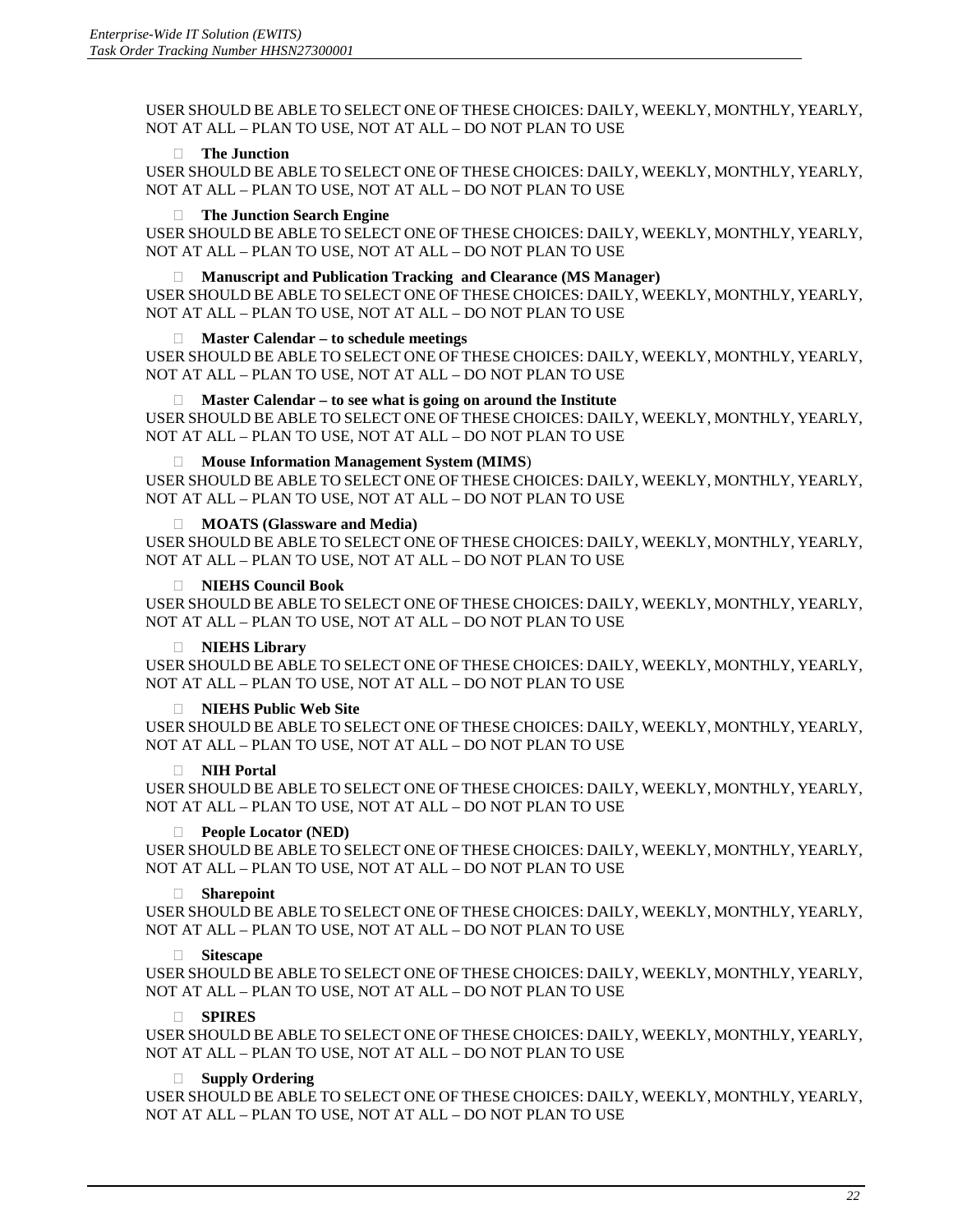#### **Travel Information**

USER SHOULD BE ABLE TO SELECT ONE OF THESE CHOICES: DAILY, WEEKLY, MONTHLY, YEARLY, NOT AT ALL – PLAN TO USE, NOT AT ALL – DO NOT PLAN TO USE

#### **Visitor Registration and Security**

USER SHOULD BE ABLE TO SELECT ONE OF THESE CHOICES: DAILY, WEEKLY, MONTHLY, YEARLY, NOT AT ALL – PLAN TO USE, NOT AT ALL – DO NOT PLAN TO USE

#### **Web Site Management System (WSMS)**

USER SHOULD BE ABLE TO SELECT ONE OF THESE CHOICES: DAILY, WEEKLY, MONTHLY, YEARLY, NOT AT ALL – PLAN TO USE, NOT AT ALL – DO NOT PLAN TO USE

#### **WETCIS**

USER SHOULD BE ABLE TO SELECT ONE OF THESE CHOICES: DAILY, WEEKLY, MONTHLY, YEARLY, NOT AT ALL – PLAN TO USE, NOT AT ALL – DO NOT PLAN TO USE

#### **20. Can you easily navigate the NIEHS internal web pages and applications?**

#### YES OR NO

<<DISPLAY ONLY IF ANSWER TO 15 IS NO>> **If you cannot easily navigate the internal NIEHS web pages and applications, which sections do you find hard to get around in?** 

#### OPEN TEXT

**21. What do you think is missing from the NIEHS internal web pages? On a scale of 1 to 5, please indicate the priority you would place on having such resources available (1 = low, 5 = urgently needed)** 

OPEN TEXT, then allow user to rate each open answer 1-5

**22. What other ideas do you have for improvements to the NIEHS internal web pages and applications?** 

#### OPEN TEXT

**23. Please list any other web resources you use that are particularly relevant to the work you do at NIEHS.** 

OPEN TEXT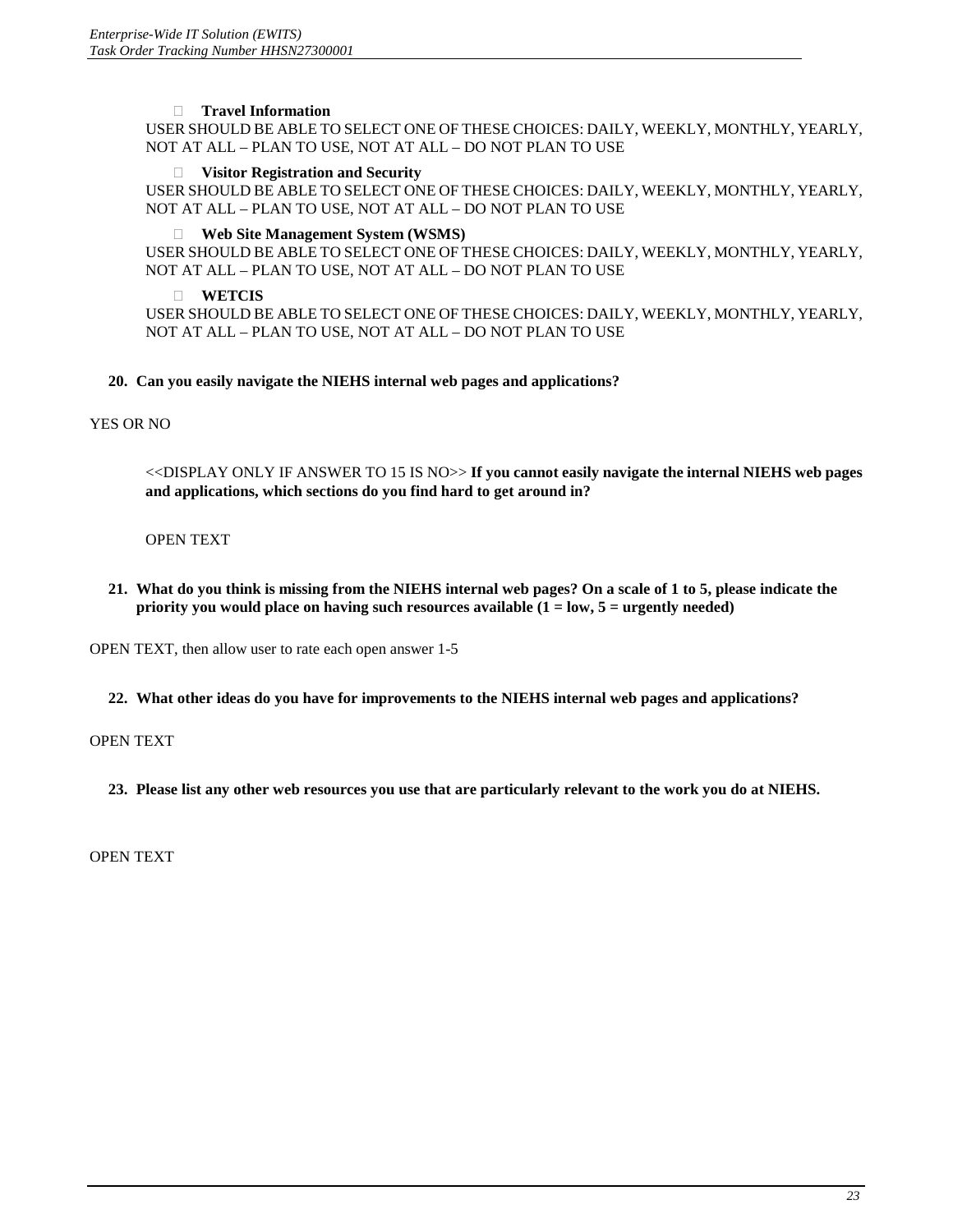# <span id="page-26-0"></span>**6 APPENDIX B: NIEHS INTRANET ASSESSMENT SURVEY RESULTS**

#### **24. Please indicate the division of NIEHS you work for:**

Total answered: 205

|                                               | Number answered | % of total |
|-----------------------------------------------|-----------------|------------|
| Office of the Director                        | 18              | 8.8        |
| Office of Management                          | 16              | 7.8        |
| Division of Extramural Research &<br>Training | 18              | 8.8        |
| <b>Division of Intramural Research</b>        | 106             | 51.7       |
| National Toxicology Program                   | 22              | 10.7       |
| NIH, Stationed at NIEHS                       | 11              | 5.4        |
| Other                                         | 14              | 6.8        |

*Answers to "Other" in list format:* 

- 1. cmb
- 2. CMB
- 3. CMB
- 4. contractor
- 5. contractor
- 6. Contractor
- 7. Contractor
- 8. LRDT
- 9. Office of the Scientific Director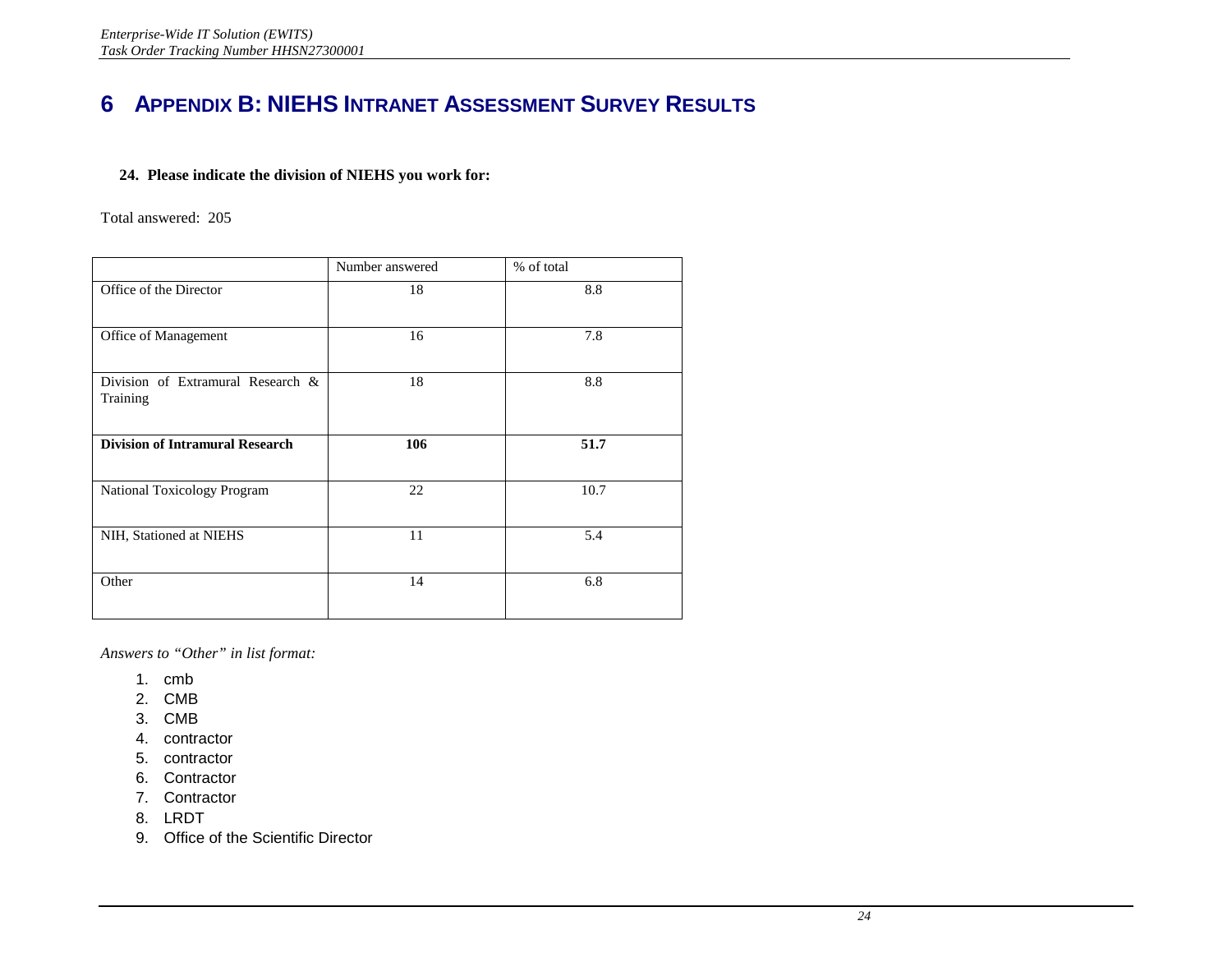10. Research Fellow

11. SSS

12. test

13.

14.

#### **25. What is your position?**

Total answered: 205

|                                                                          | Number answered | % of total |
|--------------------------------------------------------------------------|-----------------|------------|
| <b>Administrative staff</b>                                              | 55              | 27         |
| <b>Scientist</b>                                                         | 59              | 29         |
| Lab Technician                                                           | 21              | 10         |
| Postdoc, graduate student, fellow, intern, STEP, or<br>special volunteer | 48              | 23         |
| Other, please state                                                      | 22              | 11         |

*Answers to "Other" in list format:* 

- 1. ACUC staff
- 2. Assitant Project Manager
- 3. Biologist
- 4. consultant
- 5. contract specialist
- 6. contractor
- 7. Contractor
- 8. Contractor
- 9. electronics technician
- 10. field research specialist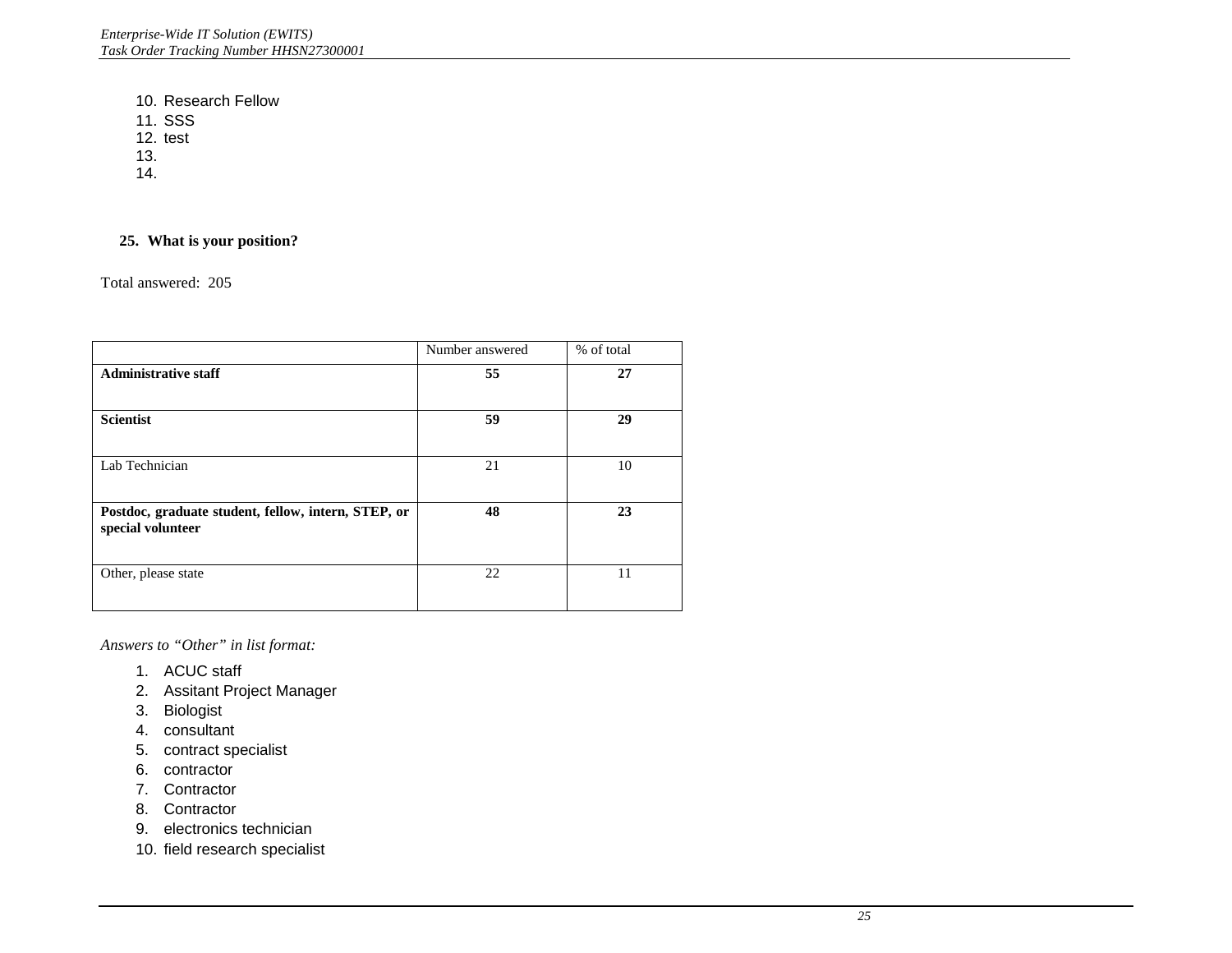- 11. HAS
- 12. maintenance
- 13. Mechanic
- 14. On-site contract staff
- 15. program analyst
- 16. Program Analyst
- 17. Program Director
- 18. project officer
- 19. Public Affairs Specialist
- 20. sysadmin
- 21. tech support
- 22. tech writer

#### **26. Are you a contractor?** Total answered: 204

|                | Number answered | % of total |
|----------------|-----------------|------------|
| Yes            | 26              | 13         |
|                |                 |            |
| N <sub>0</sub> | 178             | 87         |
|                |                 |            |

#### **27. Do you supervise other staff?** Total answered: 204

| Yes<br>59<br>29       | Number answered | % of total |  |
|-----------------------|-----------------|------------|--|
|                       |                 |            |  |
| 145<br>N <sub>o</sub> |                 |            |  |

#### **28. How long have you been working at NIEHS?** Total answered: 204

| ۰.<br>۱а.<br>ĸ<br>u<br>.<br>___ | $\sim$<br>$\mathcal{Q}_0$<br>. |
|---------------------------------|--------------------------------|
|                                 |                                |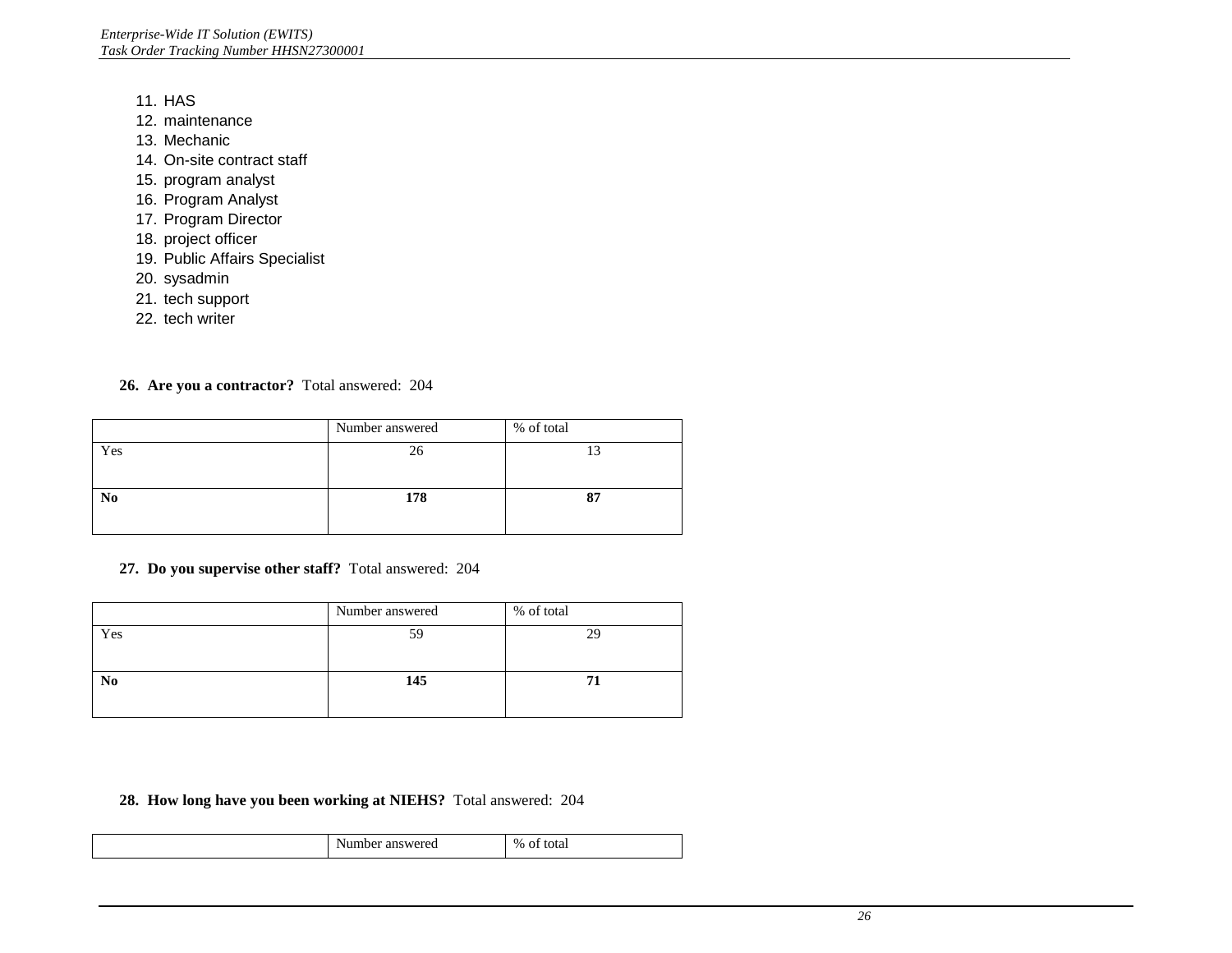| Less than 1 year | 27 | 13 |
|------------------|----|----|
| 1-3 years        | 49 | 24 |
| 4-6 years        | 41 | 20 |
| 7-9 years        | 20 | 10 |
| 10 or more years | 67 | 33 |
|                  |    |    |

### **29. I like to use the NIEHS internal web sites frequently** Total answered: 204

| Strongly<br>Disagree | Disagree | Neither<br>Nor<br>Agree<br>Disagree | Agree    | Strongly<br>Agree |
|----------------------|----------|-------------------------------------|----------|-------------------|
| 5% (11)              | 8% (16)  | 18% (36)                            | 43% (88) | 26% (53)          |

#### **30. I find the NIEHS internal web sites unnecessarily complex** Total answered: 204

| Strongly<br>Disagree | Disagree | <b>Neither</b><br><b>Nor</b><br>Agree<br><b>Disagree</b> | Agree       | Strongly<br>Agree |
|----------------------|----------|----------------------------------------------------------|-------------|-------------------|
| $3\%$ (7)            | 25% (51) | $28\%$ (56)                                              | $31\%$ (63) | 13% (27)          |

#### **31. I think the NIEHS internal web sites are easy to use** Total answered: 204

|          |                 | Neither      |       |          |
|----------|-----------------|--------------|-------|----------|
| Strongly |                 | Nor<br>Agree |       | Strongly |
| Disagree | <b>Disagree</b> | Disagree     | Agree | Agree    |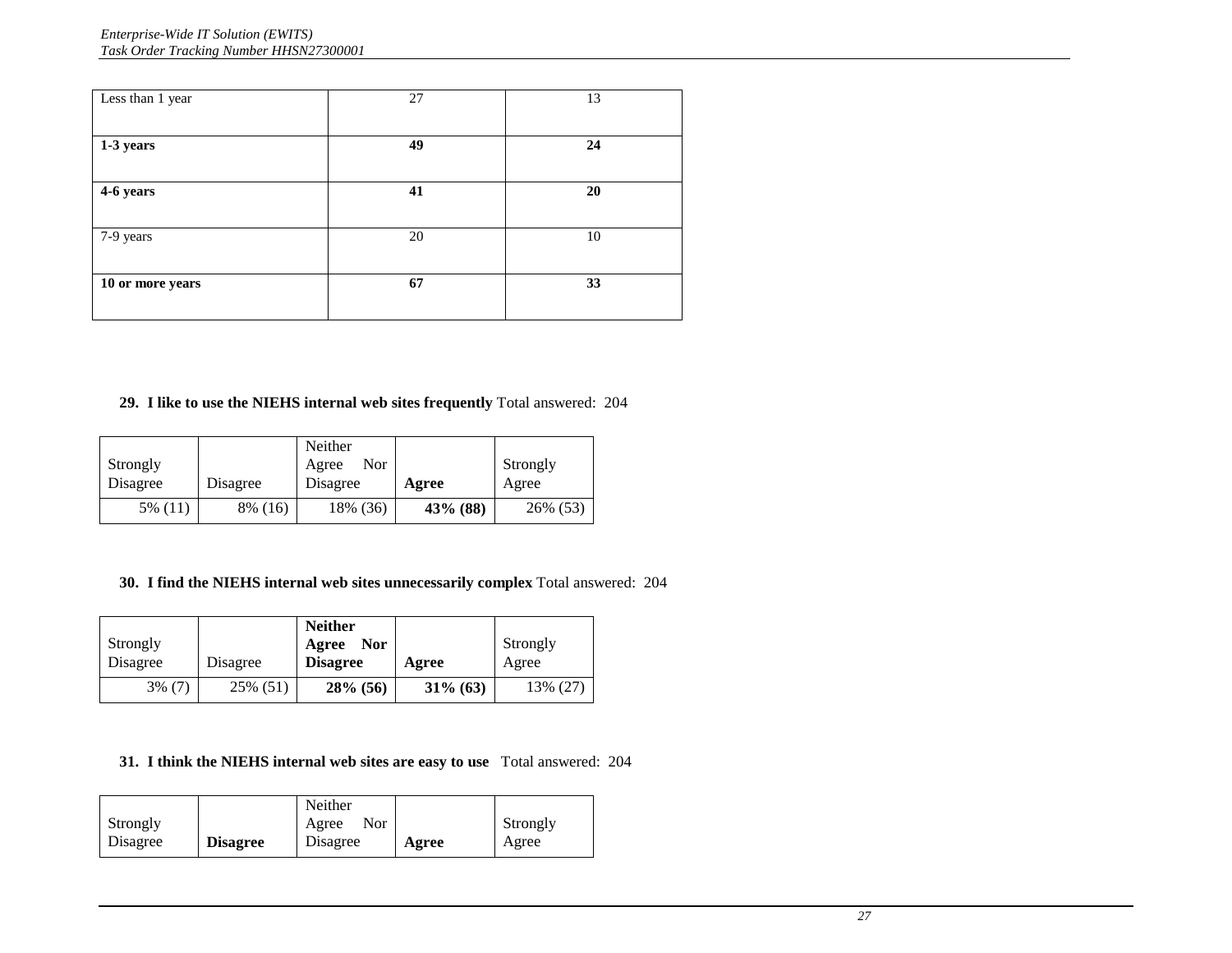|  | 9% of (18) | $31\% (63)$ | 25% (52) | $32\% (65)$ | $3\%$ (6) |
|--|------------|-------------|----------|-------------|-----------|
|--|------------|-------------|----------|-------------|-----------|

#### **32. I think that I would need the support of a technical person to be able to use the NIEHS internal web sites** Total answered: 204

| Strongly |                 | Neither<br>Nor<br>Agree |         | Strongly |
|----------|-----------------|-------------------------|---------|----------|
| Disagree | <b>Disagree</b> | Disagree                | Agree   | Agree    |
| 28% (57) | 45% (92)        | 20% (40)                | 6% (12) | 1% (3)   |

#### **33. I find the various functions in the NIEHS internal web sites are well integrated** Total answered: 204

| Strongly |                 | <b>Neither</b><br><b>Nor</b><br>Agree |           | Strongly  |
|----------|-----------------|---------------------------------------|-----------|-----------|
| Disagree | <b>Disagree</b> | <b>Disagree</b>                       | Agree     | Agree     |
| 9% (19)  | $33\%$ (68)     | $34\%$ (69)                           | 21\% (43) | $3\%$ (5) |

#### **34. I think there is too much inconsistency in the NIEHS internal web sites** Total answered: 204

| Strongly<br>Disagree | Disagree   | <b>Neither</b><br><b>Nor</b><br>Agree<br><b>Disagree</b> | Agree         | Strongly<br>Agree |
|----------------------|------------|----------------------------------------------------------|---------------|-------------------|
| 3.4%                 |            |                                                          |               | 8.3%              |
| (7)                  | 15.7% (32) | 41.2% (84)                                               | $31.4\%$ (64) | (17)              |

#### **35. I would imagine that most people would learn to use the NIEHS internal web sites very quickly** Total answered: 204

| Strongly |          | Neither<br>Nor<br>Agree |             | Strongly |
|----------|----------|-------------------------|-------------|----------|
| Disagree | Disagree | Disagree                | Agree       | Agree    |
| 6% (12)  | 22% (45) | 31% (64)                | $36\%$ (73) | 5% (10)  |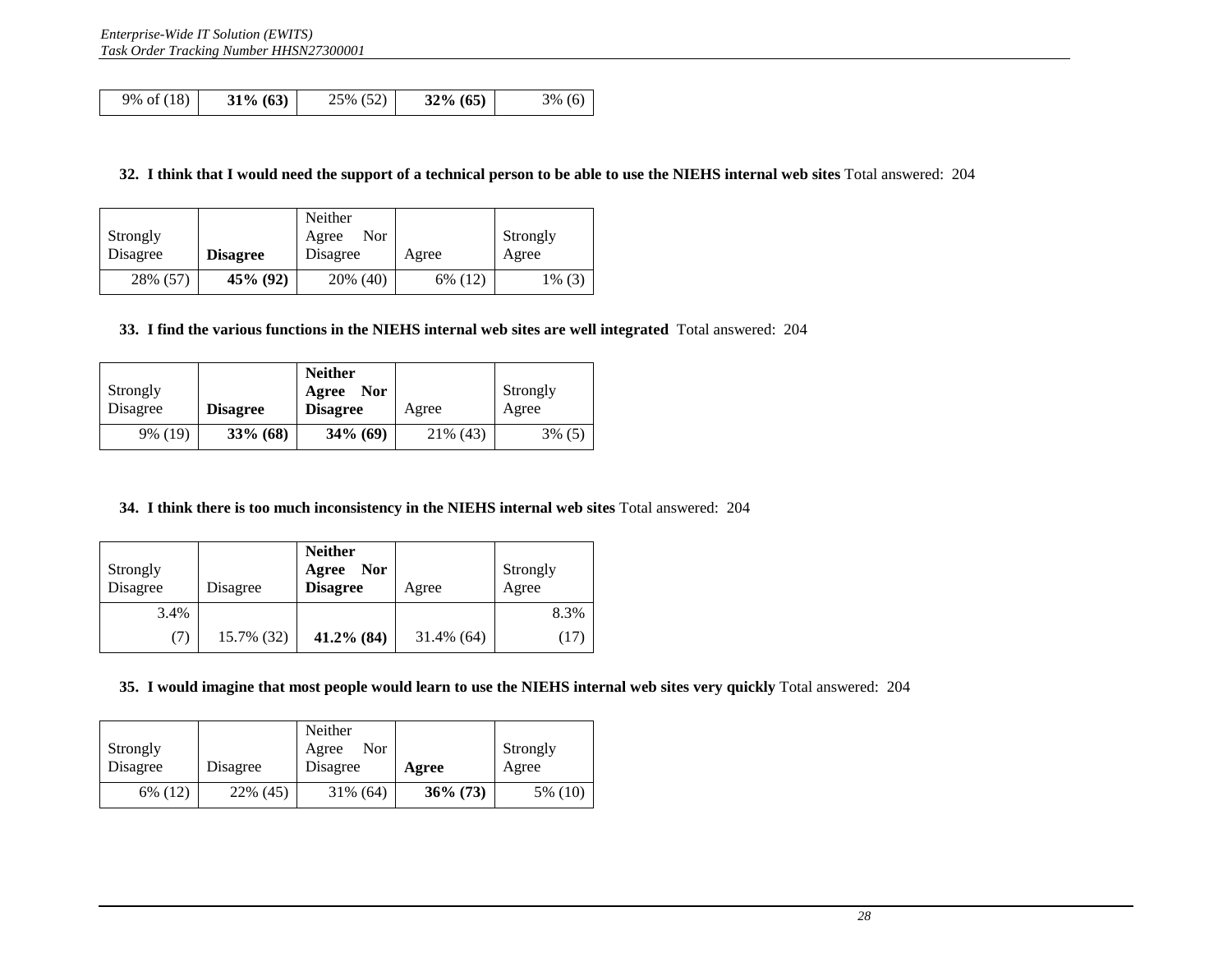#### **36. I find the NIEHS internal web sites very cumbersome to use** Total answered: 204

| Strongly<br>Disagree | <b>Disagree</b> | Neither<br>Nor<br>Agree<br>Disagree | Agree      | Strongly<br>Agree |
|----------------------|-----------------|-------------------------------------|------------|-------------------|
| 3.9%                 |                 |                                     |            |                   |
| (8)                  | $29.4\%$ (60)   | $22.1\%$ (45)                       | 33.3% (68) | $11.3\%$ (23)     |

#### **37. I feel very confident using the NIEHS internal web sites** Total answered: 204

| Strongly |          | <b>Neither</b><br><b>Nor</b><br>Agree |             | Strongly |
|----------|----------|---------------------------------------|-------------|----------|
| Disagree | Disagree | <b>Disagree</b>                       | Agree       | Agree    |
| 2% (4)   | 14% (29) | $37\%$ (76)                           | $41\%$ (83) | 6% (12)  |

#### 38. **I needed to learn a lot of things before I could get going with the NIEHS internal web sites** Total answered: 204

|          |                 | Neither       |          |           |
|----------|-----------------|---------------|----------|-----------|
| Strongly |                 | Nor.<br>Agree |          | Strongly  |
| Disagree | <b>Disagree</b> | Disagree      | Agree    | Agree     |
| 7% (14)  | 49% (100)       | 26% (53)      | 15% (31) | $3\%$ (6) |

#### **39. What features are most important to you on web sites you currently use?** Total skipped: 21

|                          | <b>Not</b><br>important at<br>all | Not very<br>important | Somewhat<br>important | Important | Verv<br>important | <b>Total</b><br>answered |
|--------------------------|-----------------------------------|-----------------------|-----------------------|-----------|-------------------|--------------------------|
| <b>Attractive design</b> |                                   |                       |                       |           |                   |                          |
|                          | 4% (8)                            | 22% (43)              | $43\%$ (86)           | 25% (50)  | 6% (12)           | 199                      |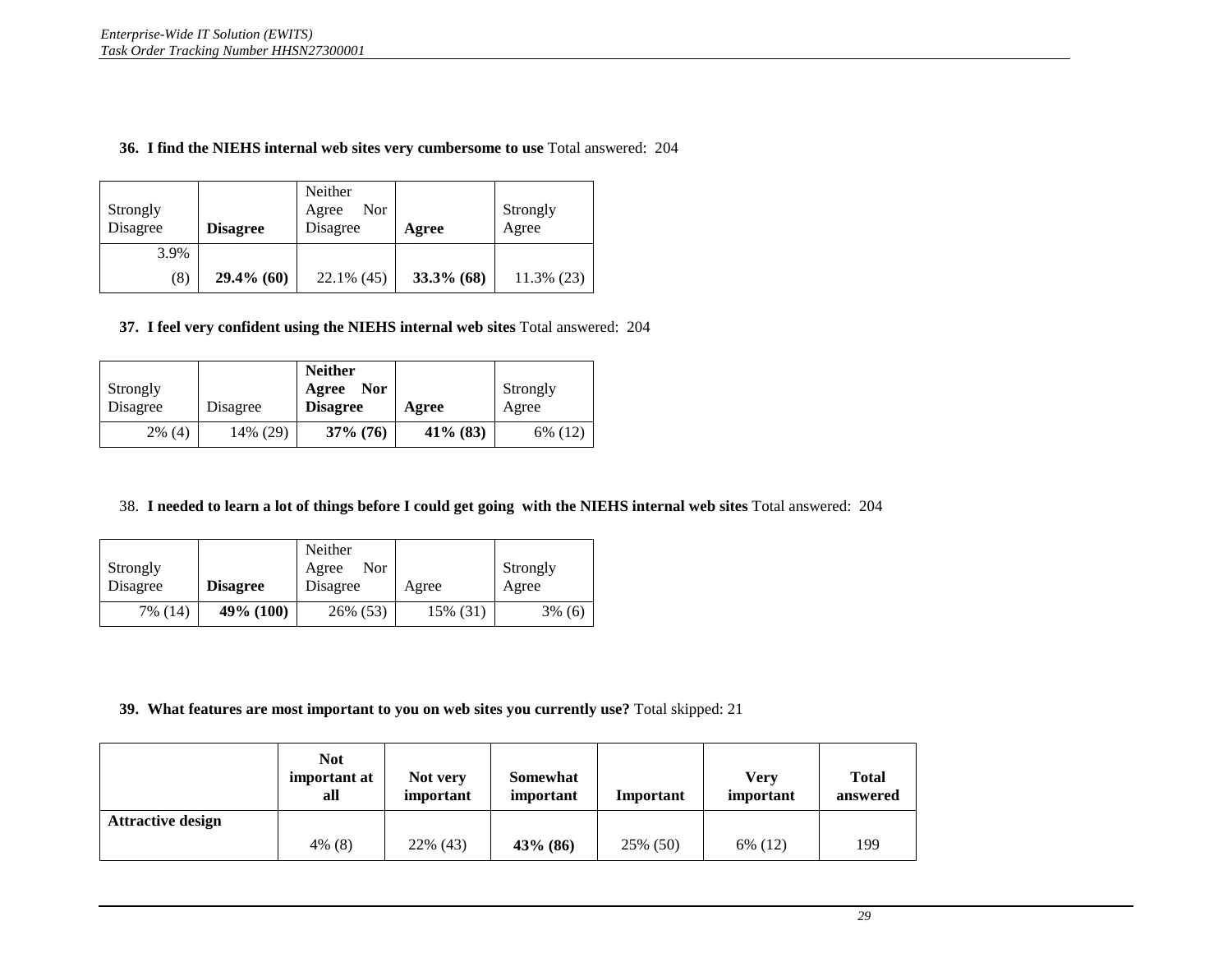| Current/<br>up-to-date       |                  |                  |             |            |             |     |
|------------------------------|------------------|------------------|-------------|------------|-------------|-----|
|                              |                  |                  |             |            |             |     |
| content                      |                  |                  |             |            |             |     |
|                              |                  |                  |             |            |             |     |
|                              | $\boldsymbol{0}$ | $1\%$ (1)        | $2\%$ (4)   | 19% (39)   | 78% (157)   | 201 |
| <b>Functional navigation</b> |                  |                  |             |            |             |     |
|                              |                  |                  |             |            |             |     |
|                              | $\mathbf{0}$     | $\boldsymbol{0}$ | $2\%$ (4)   | 24% (49)   | 74% (148)   | 201 |
| <b>Good search function</b>  |                  |                  |             |            |             |     |
|                              | $\boldsymbol{0}$ | $1\% (1)$        | $2\%$ (5)   | 23% (46)   | 74% (149)   | 201 |
| Reliability/availability     |                  |                  |             |            |             |     |
|                              |                  |                  |             |            |             |     |
|                              |                  |                  |             |            |             |     |
|                              | $\boldsymbol{0}$ | $\boldsymbol{0}$ | 5% (9)      | 27% (55)   | 68% (138)   | 202 |
| <b>Relevant content</b>      |                  |                  |             |            |             |     |
|                              | $\boldsymbol{0}$ | $.5\%$ (1)       | $4.5\%$ (9) | 37.6% (76) | 57.4% (116) | 202 |
| Right tools for the task     |                  |                  |             |            |             |     |
|                              |                  |                  |             |            |             |     |
|                              | $\overline{0}$   | $1\%$ (1)        | 8% (17)     | 35% (70)   | 56% (113)   | 201 |

#### **40. What features are important to you on web sites you currently use?** See Appendix B

**41. In or out of work, do you use the following web tools?** Total skipped: 99

|                                                                                                           | <b>Daily</b> | Weekly      | <b>Monthly</b> | Yearly        | Not at all $-$<br>plan to use | Not at all – do not<br>plan to use | <b>Total</b><br>answered |
|-----------------------------------------------------------------------------------------------------------|--------------|-------------|----------------|---------------|-------------------------------|------------------------------------|--------------------------|
| Audio/podcasts                                                                                            | 13.5% (27)   | 17% (33)    | $19.5\%$ (39)  | 16.5% (34)    | 14% (28)                      | $19.5\%$ (39)                      | 200                      |
| <b>Blogs</b><br>online)<br>journals,<br>example:<br>http://scienceblog<br>s.com/channel/en<br>vironment/, | 14.8% (29)   | 16.33% (32) | 13.27% (26)    | $6.12\%$ (12) | 18.37% (36)                   | $31.11\%$ (61)                     | 196                      |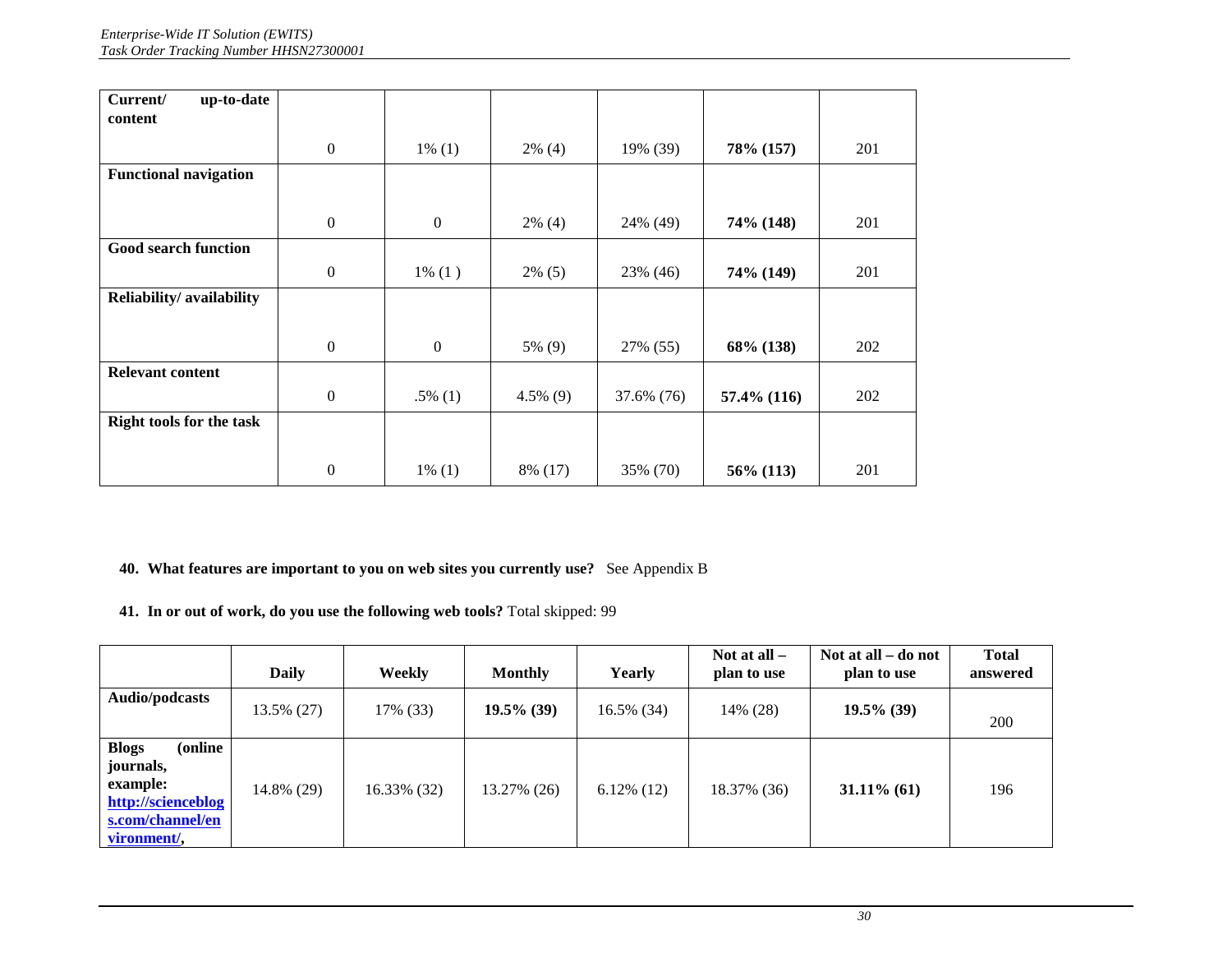|                                         | <b>Daily</b> | Weekly        | <b>Monthly</b> | Yearly        | Not at all $-$<br>plan to use | Not at all – do not<br>plan to use | <b>Total</b><br>answered |
|-----------------------------------------|--------------|---------------|----------------|---------------|-------------------------------|------------------------------------|--------------------------|
| http://twitter.com<br>/scifritter)      |              |               |                |               |                               |                                    |                          |
| <b>Chat/Instant</b><br><b>Messenger</b> | 13.85% (27)  | 11.79% (23)   | $6.15\%$ (12)  | $4.62\%$ (9)  | 13.85% (27)                   | 49.74% (97)                        | 195                      |
| <b>E-learning</b><br>sites<br>$\cdots$  | $4.64\%$ (9) | $6.7\%$ (13)  | 17.53% (34)    | 25.26% (49)   | 26.29% (51)                   | 19.58% (38)                        | 194                      |
| Online<br>collaboration                 | 9% (17)      | 16% (31)      | 12% (24)       | 15% (28)      | $24\%$ (47)                   | $24\%$ (47)                        | 194                      |
| Online<br>communities                   | 13% (26)     | 16% (31)      | 17% (34)       | 15% (29)      | $19\%$ (37)                   | $20\%$ (38)                        | 195                      |
| Online shopping<br>$\cdots$             | 5% (9)       | 25% (49)      | $39\%$ (75)    | 15% (30)      | 5% (10)                       | 11% (22)                           | 195                      |
| Social networking<br>$\cdots$           | 8.72% (17)   | 19.48% (38)   | 8.72% (17)     | $5.13\%$ (10) | 20% (39)                      | 37.95% (74)                        | 195                      |
| <b>Video</b>                            | 12.04% (23)  | $28.8\%$ (55) | 32.98% (63)    | $7.85\%$ (15) | $6.81\%$ (13)                 | 11.52% (22)                        | 191                      |
| <b>Virtual</b><br>Worlds<br>$\cdots$    | $4\%$ (8)    | $1\% (2)$     | $1\% (2)$      | $1\%$ (2)     | 15% (28)                      | 78% (151)                          | 193                      |
| Wikis                                   | 16.75% (33)  | 36.55% (72)   | 19.29% (38)    | $6.6\%$ (13)  | 10.15% (20)                   | $10.66\%$ (21)                     | 197                      |

#### **42. What do you currently use internal web pages or applications for in the course of your work at NIEHS?** Total skipped: 125

|                       | Dailv       | Weekly   | <b>Monthly</b> | Yearly    | Not at all $-$<br>plan to use | Not at all – do not<br>plan to use | <b>Total</b><br>answered |
|-----------------------|-------------|----------|----------------|-----------|-------------------------------|------------------------------------|--------------------------|
| <b>Communications</b> | $53\%$ (99) | 16% (30) | 10% (19)       | $2\%$ (4) | 10\% (19)                     | 9% (17)                            | 188                      |
| Day<br>day<br>to      | $32\%$ (60) | 27% (50) | 16% (31)       | 5% (10)   | 6% (11)                       | 14% (27)                           | 189                      |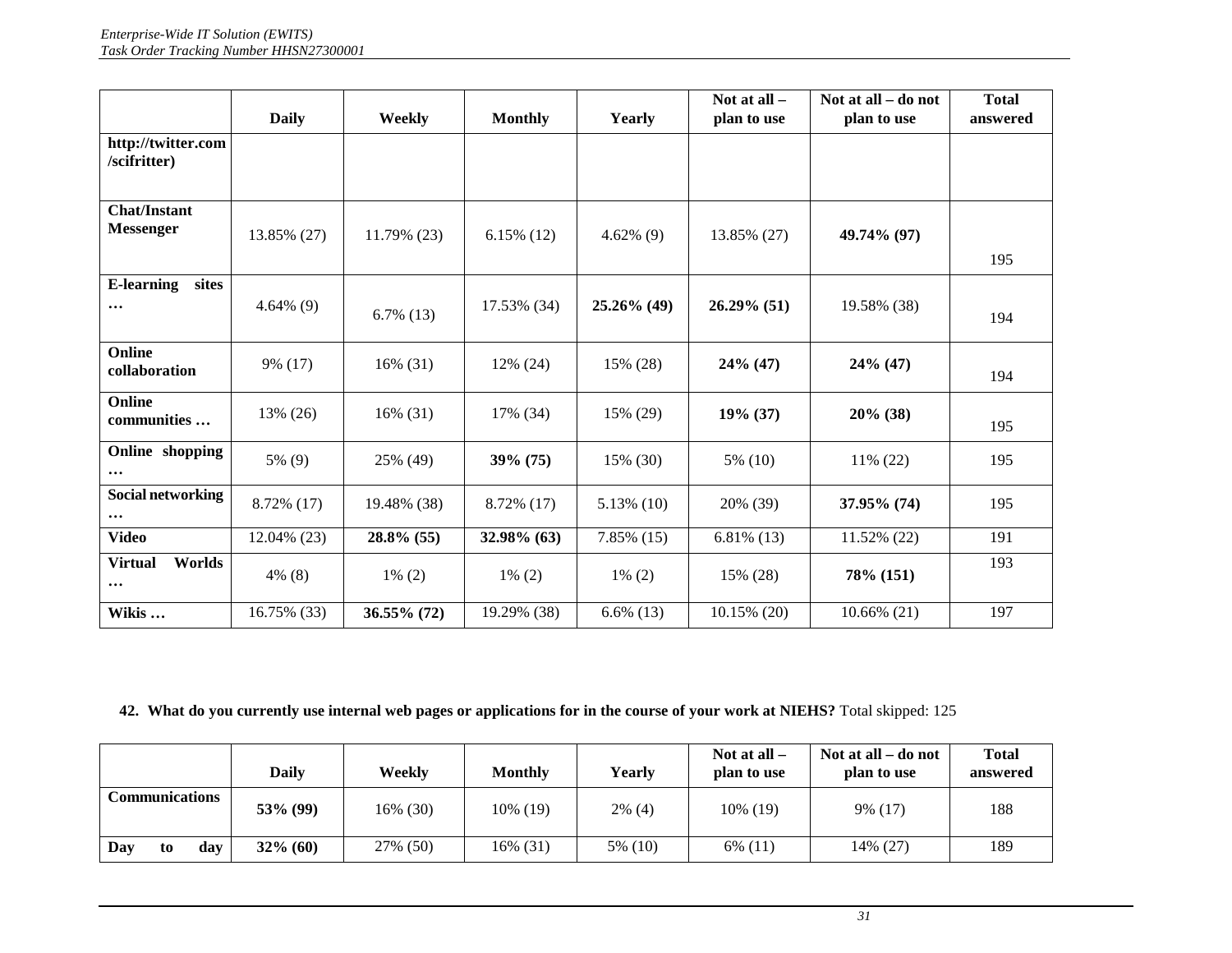|                                         | <b>Daily</b>   | Weekly         | <b>Monthly</b> | Yearly        | Not at all $-$<br>plan to use | Not at all – do not<br>plan to use | <b>Total</b><br>answered |
|-----------------------------------------|----------------|----------------|----------------|---------------|-------------------------------|------------------------------------|--------------------------|
| business (expense<br>forms, etc.)       |                |                |                |               |                               |                                    |                          |
| E-mail                                  | $86\%$ (165)   | $4\%$ (8)      | $4\%$ (8)      | $2\%$ (4)     | $1\%$ (2)                     | $3\%$ (6)                          | 193                      |
| <b>Finding</b><br>people/networkin<br>g | $46\%$ (89)    | 33% (64)       | 13% (26)       | $2\%$ (3)     | $2\%$ (4)                     | $4\%$ (8)                          | 194                      |
| Learning/knowle<br>dge sharing          | $37.97\%$ (71) | $34.76\%$ (65) | 11.76% (22)    | $3.75\%$ (7)  | 5.88% (11)                    | 5.88% (11)                         | 187                      |
| Online<br>communities                   | 8.47% (16)     | $15.87\%$ (30) | $14.81\%$ (28) | $6.89\%$ (13) | $21.16\%$ (40)                | $32.8\%$ (62)                      | 189                      |
| <b>Research support</b>                 | $31\%$ (60)    | $30\%$ (58)    | 15% (28)       | 5% (9)        | 8% (15)                       | 11% (21)                           | 191                      |
| <b>Storing</b><br>documents             | $39\% (75)$    | 20% (39)       | 8% (16)        | $1\% (2)$     | 13% (25)                      | 19% (36)                           | 193                      |
| <b>Team</b><br>collaboration            | 20% (38)       | 22% (42)       | 14% (26)       | $4\%$ (7)     | 24\% (44)                     | 16% (30)                           | 187                      |

**43. What do you currently use internal web pages or applications for in the course of your work at NIEHS?** See Appendix B

**44. Please select from the list below the NIEHS web resources you recognize and specify which ones you use and how often.** Total skipped: 929

 **45. same** 

**46. same** 

|                                    | Daily       | Weekly       | <b>Monthly</b> | Yearlv       | Not at all $-$<br>plan to use | Not at all – do not<br>plan to use | <b>Total</b><br>answered |
|------------------------------------|-------------|--------------|----------------|--------------|-------------------------------|------------------------------------|--------------------------|
| <b>Budgeting</b><br><b>Systems</b> | $3\%$ (6)   | 8% (14)      | 15% (27)       | $3\%$ (6)    | 11% (20)                      | $60\%$ (110)                       | 183                      |
| Cafeteria Menu                     | $3\%$ (6)   | 31% (58)     | $42\%$ (79)    | $6\%$ (11)   | 5% (10)                       | 13% (25)                           | 189                      |
| <b>CARES Web</b>                   | $.61\%$ (1) | $2.44\%$ (4) | $3.66\%$ (6)   | $3.66\%$ (6) | 23.78% (39)                   | $65.85\%$ (108)                    | 164                      |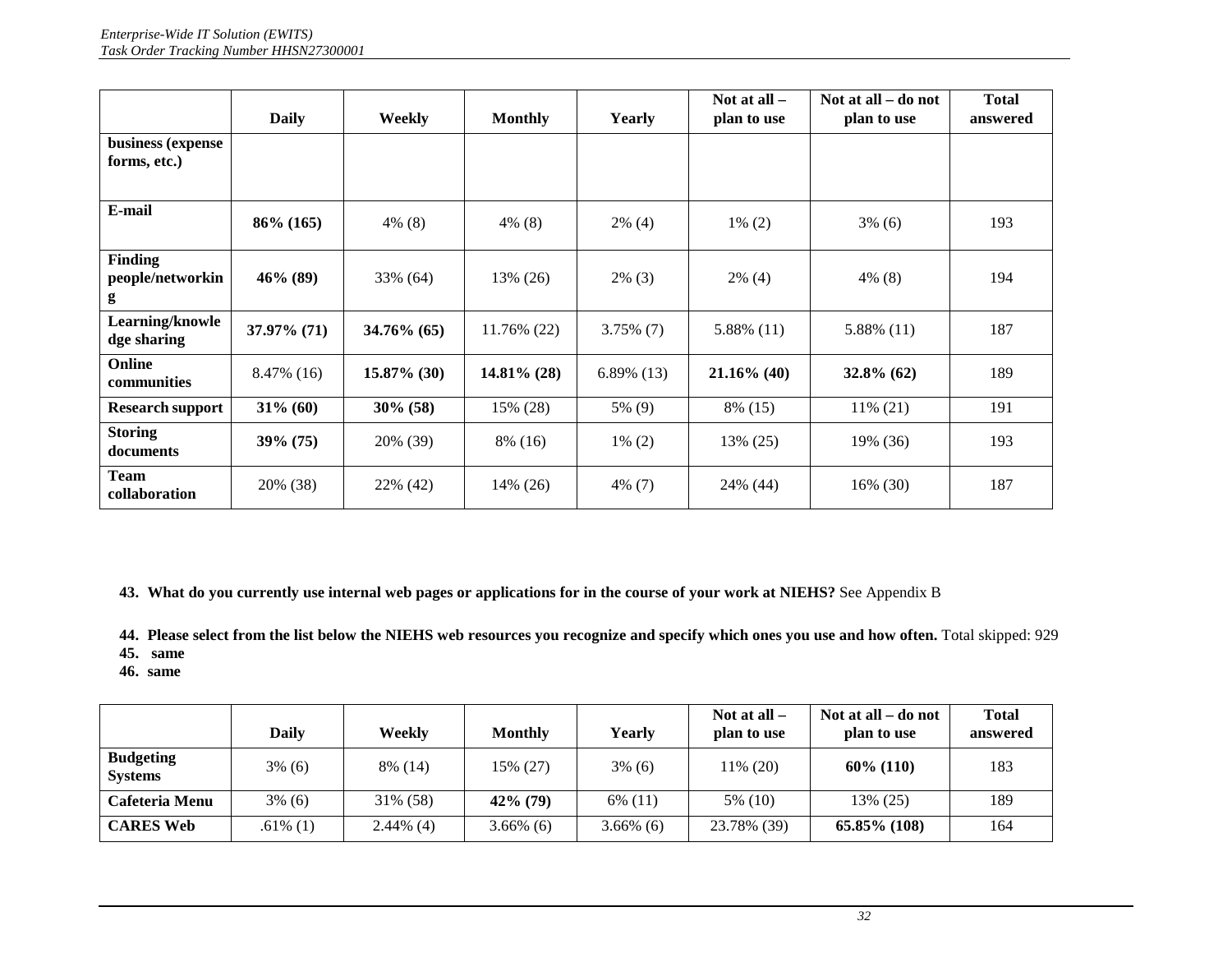|                                                      | <b>Daily</b> | Weekly        | <b>Monthly</b> | Yearly        | Not at all -<br>plan to use | Not at all - do not<br>plan to use | <b>Total</b><br>answered |
|------------------------------------------------------|--------------|---------------|----------------|---------------|-----------------------------|------------------------------------|--------------------------|
| Cafeteria Menu                                       | 8% (16)      | 22% (41)      | 20% (38)       | $11\% (20)$   | 9% (18)                     | $30\%$ (57)                        | 190                      |
| <b>Computing Guide</b>                               | $3\%$ (5)    | 7% (13)       | $26\%$ (45)    | 22% (38)      | $14\%$ (25)                 | 28% (49)                           | 175                      |
| <b>Core Laboratory</b><br><b>Web Sites</b>           | 7.69% (14)   | 23.63% (43)   | $23.63\%$ (43) | $6.59\%$ (12) | 8.24% (15)                  | $30.22\%$ (55)                     | 182                      |
| E-factor                                             | $2.66\%$ (5) | $6.38\%$ (12) | 68.62% (129)   | 5.85% (11)    | 7.98% (15)                  | 8.51% (16)                         | 188                      |
| <b>EHP Public Web</b><br><b>Site</b>                 | $3\%$ (6)    | 12% (22)      | 33% (59)       | 15% (26)      | 15% (26)                    | 22% (40)                           | 179                      |
| <b>Facilities</b><br><b>Information</b>              | $3\%$ (6)    | 18% (33)      | $37\%$ (67)    | 22% (39)      | $9\%$ (16)                  | 11% (20)                           | 181                      |
| <b>Grapevine</b>                                     | $1\%$ (2)    | 6% (12)       | 73% (137)      | $6\%$ (11)    | $4\%$ (7)                   | 10% (19)                           | 188                      |
| <b>HHS</b> Intranet                                  | $4\%$ (7)    | 18% (32)      | $21\%$ (36)    | 16% (27)      | 17% (30)                    | $24\%$ (42)                        | 174                      |
| <b>HR</b> Information                                | $2\%$ (3)    | 13% (24)      | $34\%$ (62)    | 23% (42)      | 9% (16)                     | 19% (34)                           | 181                      |
| <b>IMPACII</b>                                       | 11% (17)     | 8% (12)       | 5% (8)         | 6% (10)       | $10\%$ (16)                 | $60\%$ (95)                        | 158                      |
| <b>ITAS/Mypay</b>                                    | 9.89% (18)   | 54.95% (100)  | 10.99% (20)    | $.54\%$ (1)   | $3.85\%$ (7)                | 19.78% (36)                        | 182                      |
| MOATS                                                | $1.7\%$ (3)  | 14.77% (26)   | 21.59% (38)    | $2.28\%$ (4)  | $4.55\%$ (8)                | 55.11% (97)                        | 176                      |
| Manuscript and<br><b>Publication</b>                 | $1\% (2)$    | $10\%$ (17)   | $31\%$ (55)    | 17% (30)      | 17% (29)                    | 24% (43)                           | 176                      |
| <b>Master Calendar</b><br>to<br>schedule<br>meetings | 9% (17)      | $30\%$ (55)   | $35\%$ (64)    | 9% (17)       | 8% (15)                     | 9% (17)                            | 185                      |
| <b>Master Calendar</b>                               | 17% (31)     | $35\%$ (65)   | 25% (47)       | 4% (7)        | $10\%$ (18)                 | 9% (17)                            | 185                      |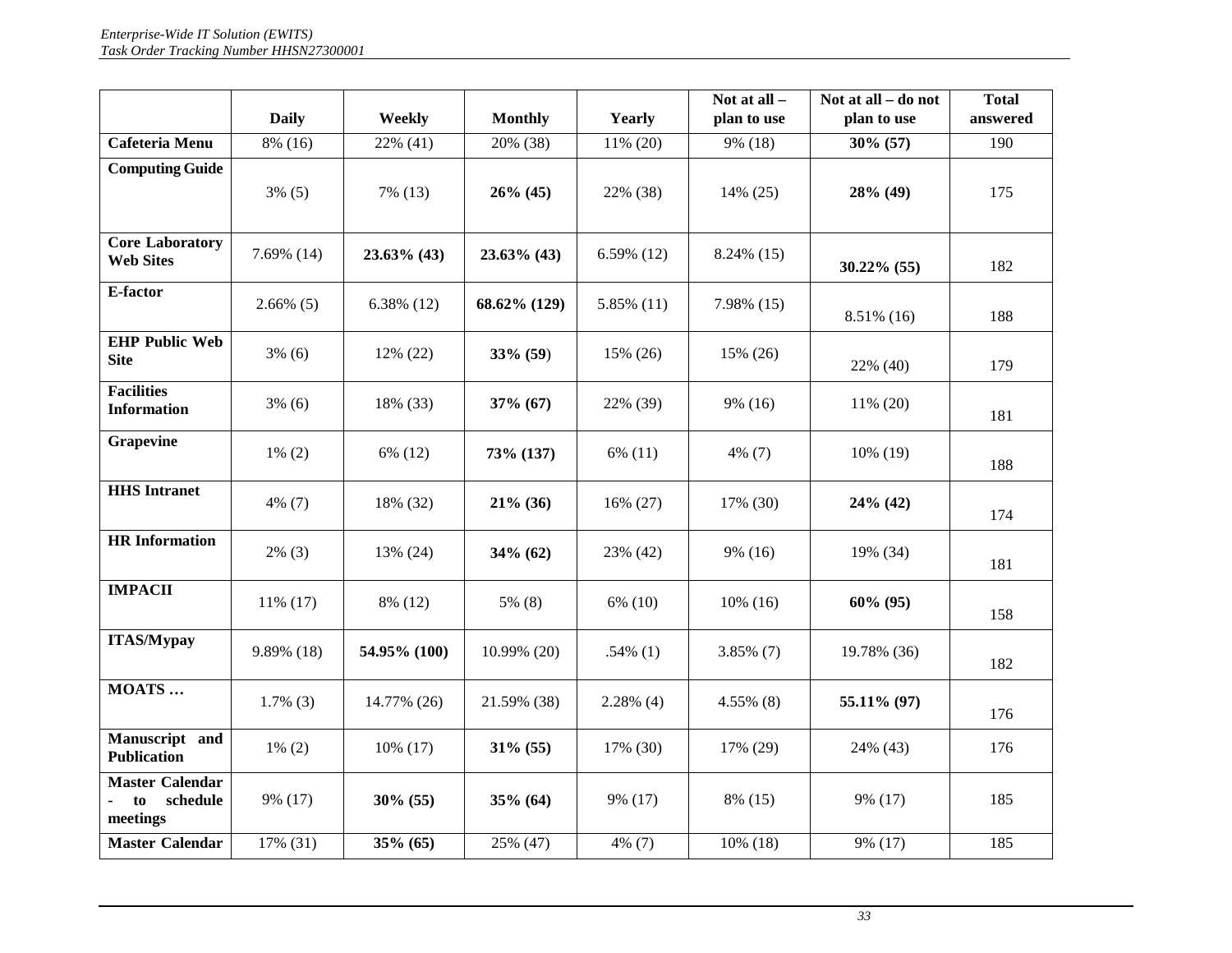|                                                                          | <b>Daily</b> | Weekly         | <b>Monthly</b> | Yearly         | Not at all $-$<br>plan to use | Not at all - do not<br>plan to use | <b>Total</b><br>answered |
|--------------------------------------------------------------------------|--------------|----------------|----------------|----------------|-------------------------------|------------------------------------|--------------------------|
| - to see what is<br>going on around<br>the Institute                     |              |                |                |                |                               |                                    |                          |
| <b>Mouse</b><br><b>Information</b><br><b>Management</b><br><b>System</b> | $2\%$ (3)    | $4\%$ (7)      | 12% (20)       | $1\%$ (2)      | 15% (25)                      | 66% (109)                          | 166                      |
| <b>NIEHS</b><br>Council<br><b>Book</b>                                   | $1\%$ (2)    | $2\%$ (3)      | $10\%$ (16)    | $3\%$ (5)      | 19% (32)                      | 65% (106)                          | 164                      |
| <b>NIEHS Library</b>                                                     | 17% (32)     | 24% (44)       | $31\%$ (56)    | 12% (22)       | 8% (14)                       | 8% (15)                            | 183                      |
| <b>NIEHS</b><br><b>Public</b><br><b>Web Site</b>                         | 17.65% (33)  | 26.74% (50)    | 34.76% (65)    | 11.23% (21)    | $3.74\%$ (7)                  | $5.88\%$ (11)                      | 187                      |
| <b>NIH Portal</b>                                                        | 20% (37)     | 29% (54)       | $26\%$ (48)    | $10\%$ (18)    | 8% (14)                       | 7% (13)                            | 184                      |
| <b>People</b><br>Locator<br>(NED)                                        | 28% (53)     | 38% (73)       | 30% (56)       | $2\%$ (4)      | $1\%$ (2)                     | $1\%$ (2)                          | 190                      |
| <b>SPIRES</b>                                                            | $.64\%$ (1)  | $3.21\%$ (5)   | $7.69\%$ (12)  | 4.49% (7)      | 18.59% (29)                   | 65.38% (102)                       | 156                      |
| <b>Sharepoint</b>                                                        | 6% (10)      | 12% (19)       | 9% (15)        | 6% (10)        | 22% (36)                      | 45% (74)                           | 164                      |
| <b>Sitescape</b>                                                         | $3.11\%$ (5) | $2.48\%$ (4)   | 4.97% (8)      | $4.97\%$ (8)   | 18.63% (30)                   | 65.84% (106)                       | 161                      |
| <b>Supply Ordering</b>                                                   | 4% (8)       | 25% (43)       | 24% (42)       | 7% (12)        | 7% (12)                       | 33% (58)                           | 175                      |
| <b>The Junction</b>                                                      | 74% (143)    | 21% (41)       | $3\%$ (5)      | $\overline{0}$ | $1\%$ (1)                     | $1\% (2)$                          | 192                      |
| <b>The</b><br><b>Junction</b><br><b>Search Engine</b>                    | 30.6% (56)   | 32.79% (60)    | 19.67% (36)    | $7.65\%$ (14)  | $6.01\%$ (11)                 | $3.28\%$ (6)                       | 183                      |
| <b>Travel</b><br><b>Information</b>                                      | $4.09\%$ (7) | $11.11\%$ (19) | 19.88% (34)    | 23.39% (40)    | 18.13% (31)                   | 23.39% (40)                        | 171                      |
| <b>Visitor</b><br><b>Registration and</b><br><b>Security</b>             | $2.79\%$ (5) | 17.88% (32)    | 48.6% (87)     | 16.76% (30)    | 8.38% (15)                    | 5.59% (10)                         | 179                      |
| <b>WETCIS</b>                                                            | $2\%$ (3)    | $1\%$ (2)      | $\Omega$       | $2\%$ (3)      | 14% (22)                      | 81% (125)                          | 155                      |
| Web<br><b>Site</b><br><b>Management</b><br><b>System</b>                 | $4\%$ (7)    | $10\%$ (16)    | $10\%$ (16)    | $11\%$ (18)    | 16% (26)                      | 49% (78)                           | 161                      |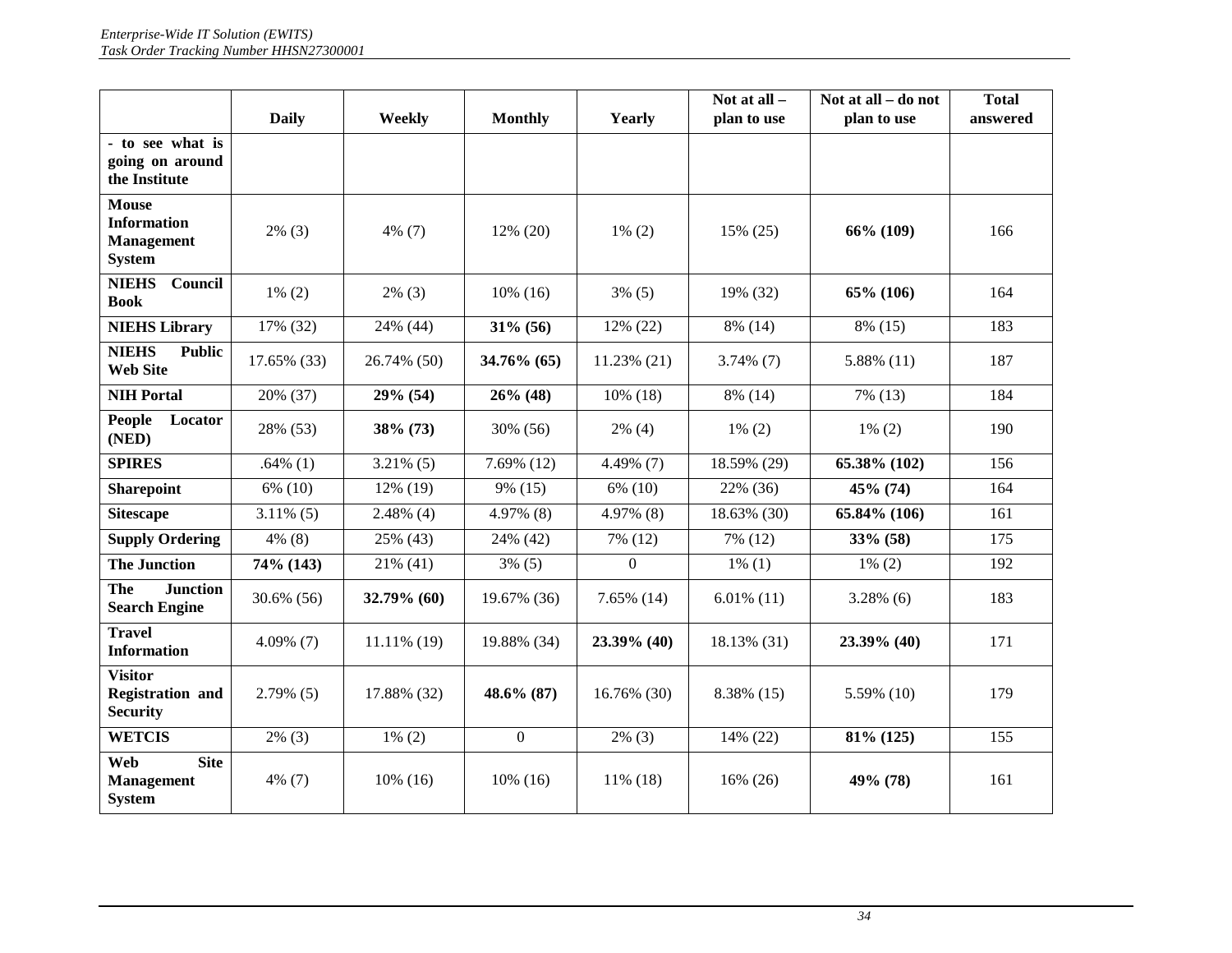# **47. Can you easily navigate the NIEHS internal web pages and applications?**

Total answered: 196

Total skipped: 8

|                | Number answered | % of total |
|----------------|-----------------|------------|
| Yes            | 120             | O.         |
| N <sub>0</sub> | 76              | 39         |

**48. If you cannot easily navigate the internal NIEHS web pages and applications, which sections do you find hard to get around in?** See Appendix B

49. **What resources do you think are missing from the NIEHS internal web pages?** S See Appendix B

**50. What other ideas do you have for improvements to the NIEHS internal web pages and applications?** See Appendix B

**51. Please list any other web resources you use that are particularly relevant to the work you do at NIEHS.** See Appendix B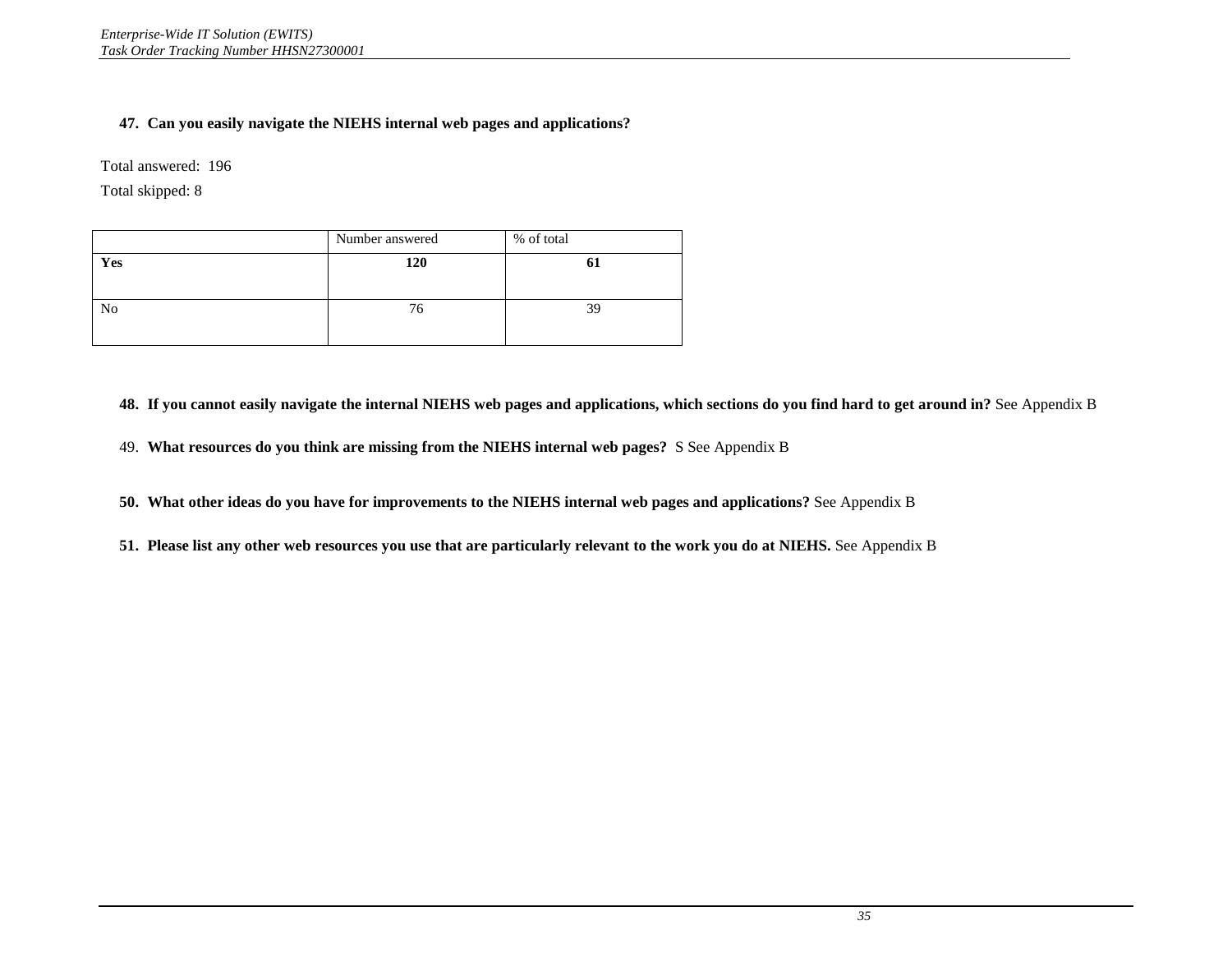# **7 APPENDIX C: NIEHS INTRANET ASSESSMENT SURVEY. OPEN-ENDED RESPONSES**

#### **17. What features are important to you on web sites you currently use?**

#### *Search*

I would also like the search function to work better than it does. For instance, if you search "Human Resources" the first website that should come up is the Human Resources website, it is not even in the first 20 listings.

A better search engine for searching internal NIEHS information about how to get things done. Search function

Search features on the library page and on the NTP page

an easy to use search feature. It is easier to search with Google than to search internal web sites.

Advanced search capabilities;

good search function

search functions

Better search functions (currently searches lead mostly to irrelevant PDFs, rather than to a useful place)

search. integrated tools like google search, calendar, etc. ease of use.

Ease of searchability

search-ability

A good search engine

easy search

search feature

A good search engine...I find the NIEHS search results are frequently not relevent.

Search function

Good search functionality!

finding what I need to search for easily

Search

It should be obvious how to search for something

Filters. When looking up information, a key word can give hundreds of hits, but the fliters continute to give you to many records to go through to find what you are looking for.

The search engine is bad. Sometime, it is difficult to search correct information easily and quickly;

#### *labeling*

The main headings are opaque...they need to be more general.

links that have logical/intuitive names;

Names should reflect the function (ie: get rid of the name Caresweb in favor of "computer support")

# *Content*

Up to date content - most information is outdated

up-to-date content

That they actually work when I need to find information and that what I find there is actually the correct/current information. up-to-date content.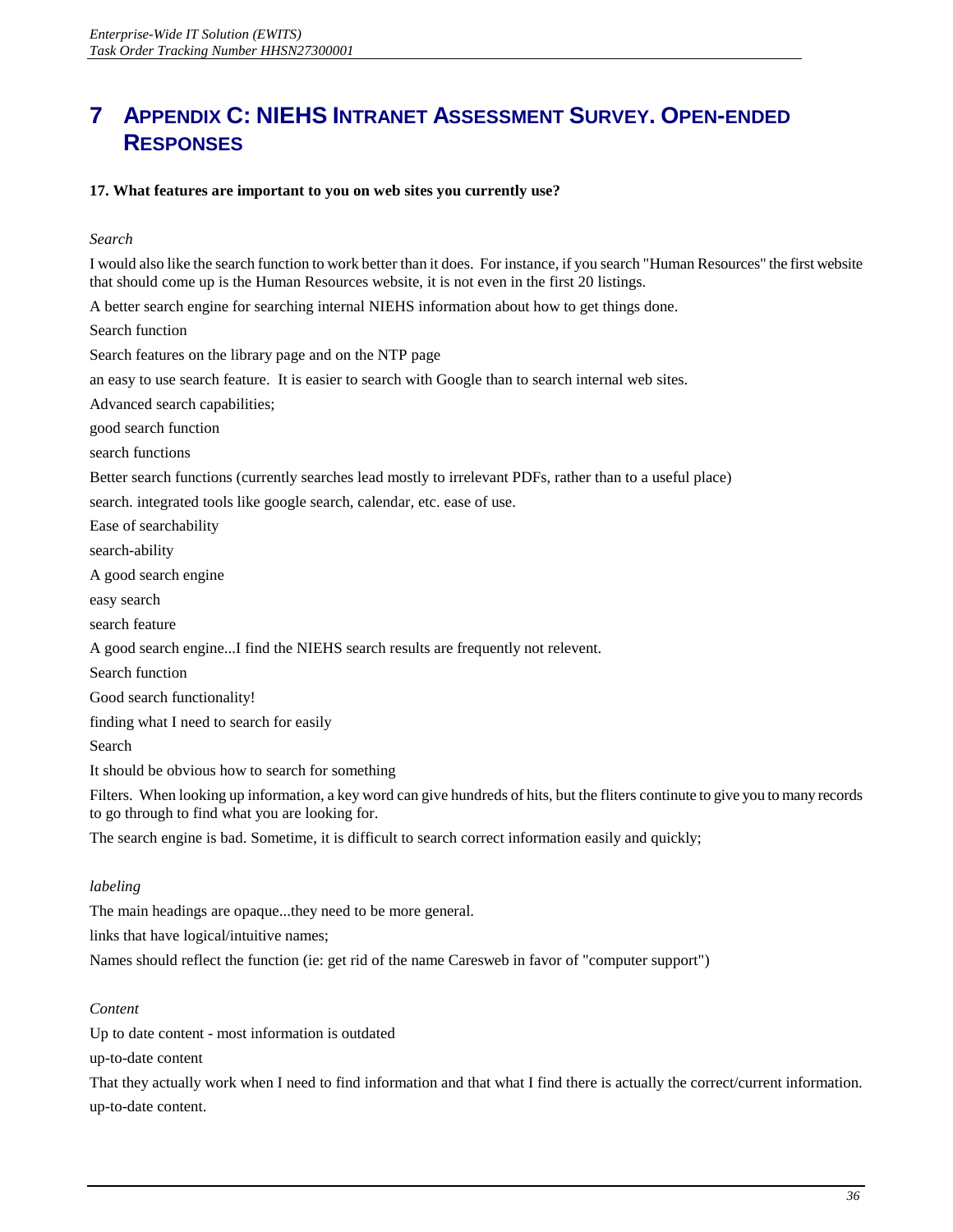#### up-to-date

Always available and up-to-date content.

being kept up to date

factual content

clean, concise pages where it's easy to find what you're looking for.

Also, access to current, timely information is critical.

current, timely information

Information should be up to date

up to date

Pages at NIEHS should be more regularly maintained and updated. There should be a dedicated staff that is easily accessible to interact with to update information.

 Up-to-date information! Outdated names and contact info, etc., take additional time for me as well as inconveniencing individuals who are no longer associated with the roles incorrectly assigned to them by long-obsolete web site information.

Pages at NIEHS should be more regularly maintained and updated. There should be a dedicated staff that is easily accessible to interact with to update information.

up-to-date content

Current data

keeping information up to date

Up to date info.

Reliable/authoritative info, with date of last update.

Names of contacts for further info or clarification.

Well organized text

Non-cyber contact information

*Ease of use* 

Easy to use.

ease of use

Ease of use

easy to use –

Easy to use.

Ease of use, intuitive, and quickness

ease of use

# *Findability / navigation*

Ability to quickly find the information I need to perform my job being able to find what you are looking for Intuitive navigation that would immediately allow me to get to the information I need. easy to find and navigate with good references I find it's really difficult to find information. Ease of navigation (finding what I want easily), Intuiative navigation easy to navigate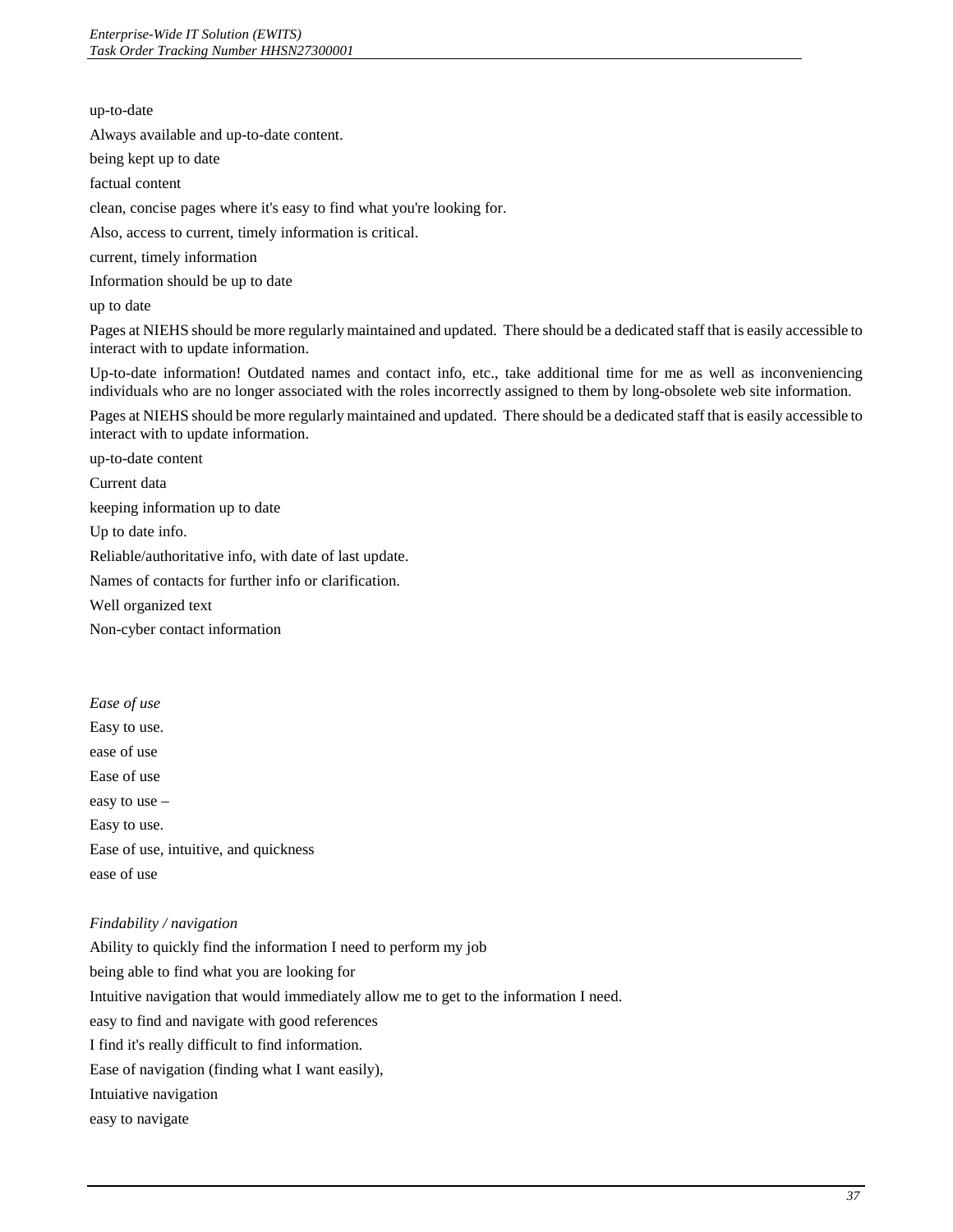Ease of finding needed links ease of finding information find what I want quickly. easy to navigate through easy to use navigation tools You should not need to write down how you found a document last time to find it again Ability to locate services quickly ease of navigation. It is hard to know where to look to find different kinds of information. And the search rarely provides the information one is looking for. Organizational schemes that make sense. Which often translates into an intelligent navigation menu. clear navigation through pages easily find accurate resources and contact information Finding correct subpages easily. For example, on some university websites, the listing of personnel can be very hard to fined, especially if looking for a person's or lab's web page. easy navigation Easy to locate necessary information. easy navigation. Intuitive. The designer knows what people are after and creates obvious path.

#### *menu*

Clear non-redundant well-designed menu Delivery on menu items Easily identifiable menus

# *organization*

Organization (both internal structure and aesthetically); organization, ability to get to lots of places from most any page, organized in obvious ways organization of content on the website organized in a way that is easy to find or access access to relevant information options are clear and easy to determine

*Remote access*  ability to access remotely (through VPN).

*PDA accessible*  ability to browse on a PDA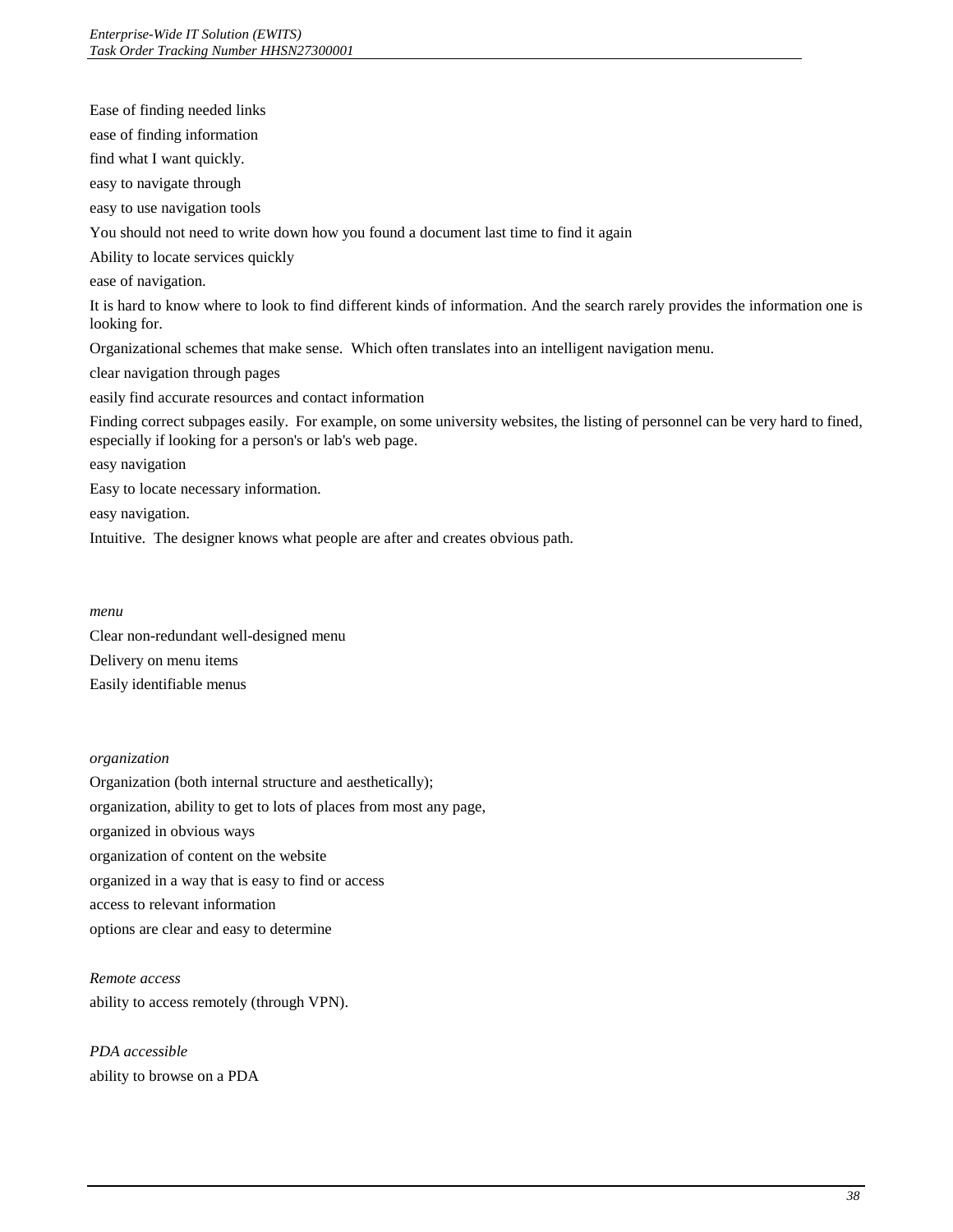*consistent interface* 

Consistent interface on pages

*Clear* 

Clarity,

clarity

easy, logical scrolling from page to page;

*links* 

links placed in easily found, logical places on the page; fewer separate places to look for links rather than the (oh so popular) complex sites with multiple nav areas useful/most frequently used links on home page; links to often used webpages obvious links to other information links to other sites -- many of them are dead/broken and need fixed Working links Important links are submerged under general information. I will be happy if top page has link aggregation which contains 'frequently access pages' or 'you need is...

*Usability / information architecture*  adheres to usability standards (easy to read, navigate) simple information architecture

*fast loading*  Load rapidly fast loading pages don't take a long time to load and do not have flash etc.

*Reliable*  reliability

# *personalization / flexibility*

Flexibility. The ability to personalize the landing page to provide me with the information and tools I need. Shortcuts to some of the websites I use.

*Layout - Fonts / readability*  big fonts nice graphics not too much on each page sensible layouts Readability onscreen large enough font,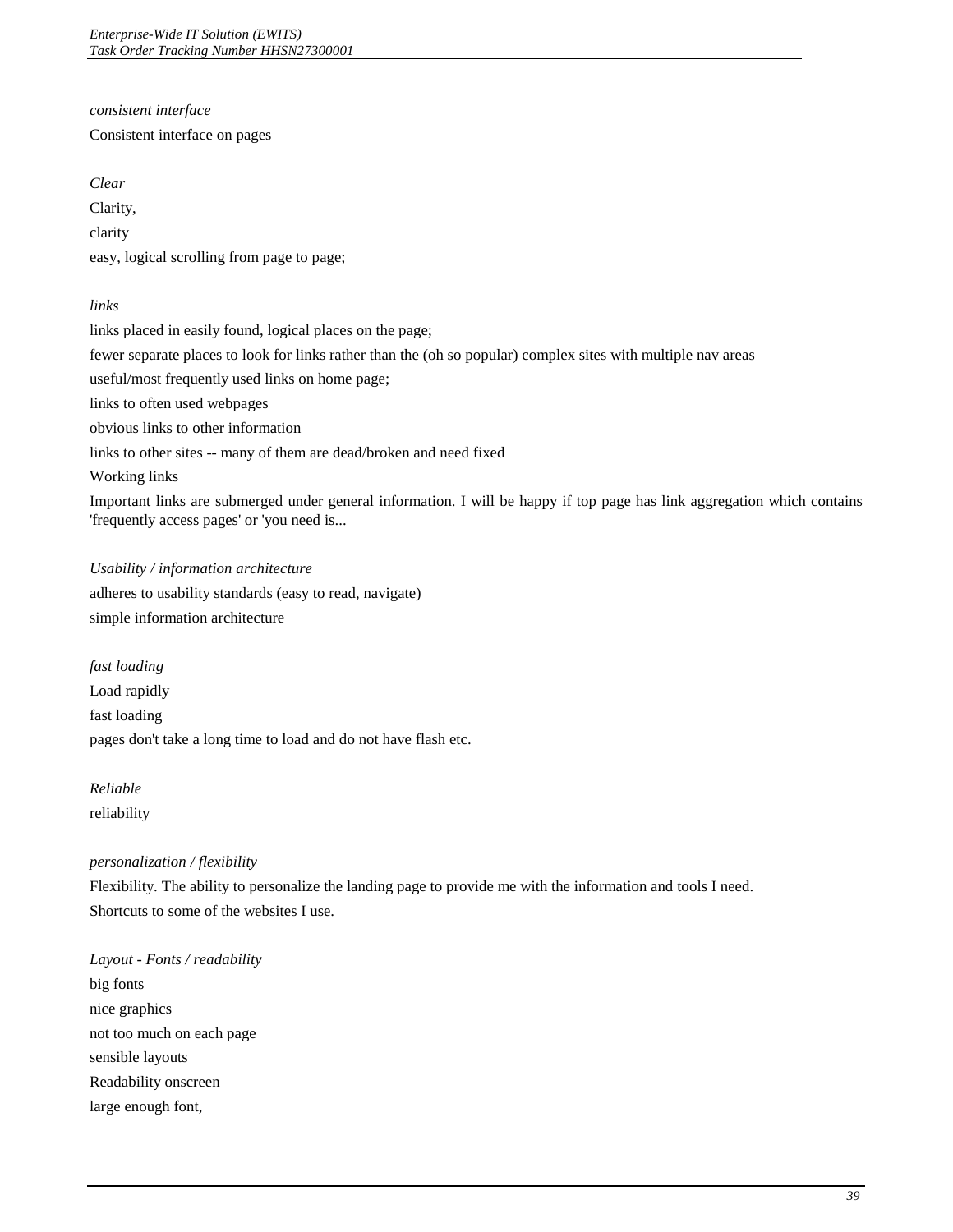# Good and lovely design-currently, it is not so good;

Not over-engineered, info is more important than elaborate presentation

#### *Sitemap*

A good site map to quickly locate the page containing information I want.

*Entering information*  ability to easily input information

# *Converting information*

ability to access information quickly and convert to a pdf, excel or word or html as necessary.

#### *Convenient*

Convenience. To be able to see pertinent information immediately without having to dig for it in different places. Easy access

#### *Misc*

testing No specific web-sites is ot that important to me-Full information Also a lot of people don't know how to use or how to reach what they need.

# *Specific to NIEHS Intranet - pages that are important*

 Online ordering. Media *Ordering*  order supplies, media, histology services and other internal services

*Email*  Web e-mail

*Library*  Library resources Lybrary library database library resources Library access Library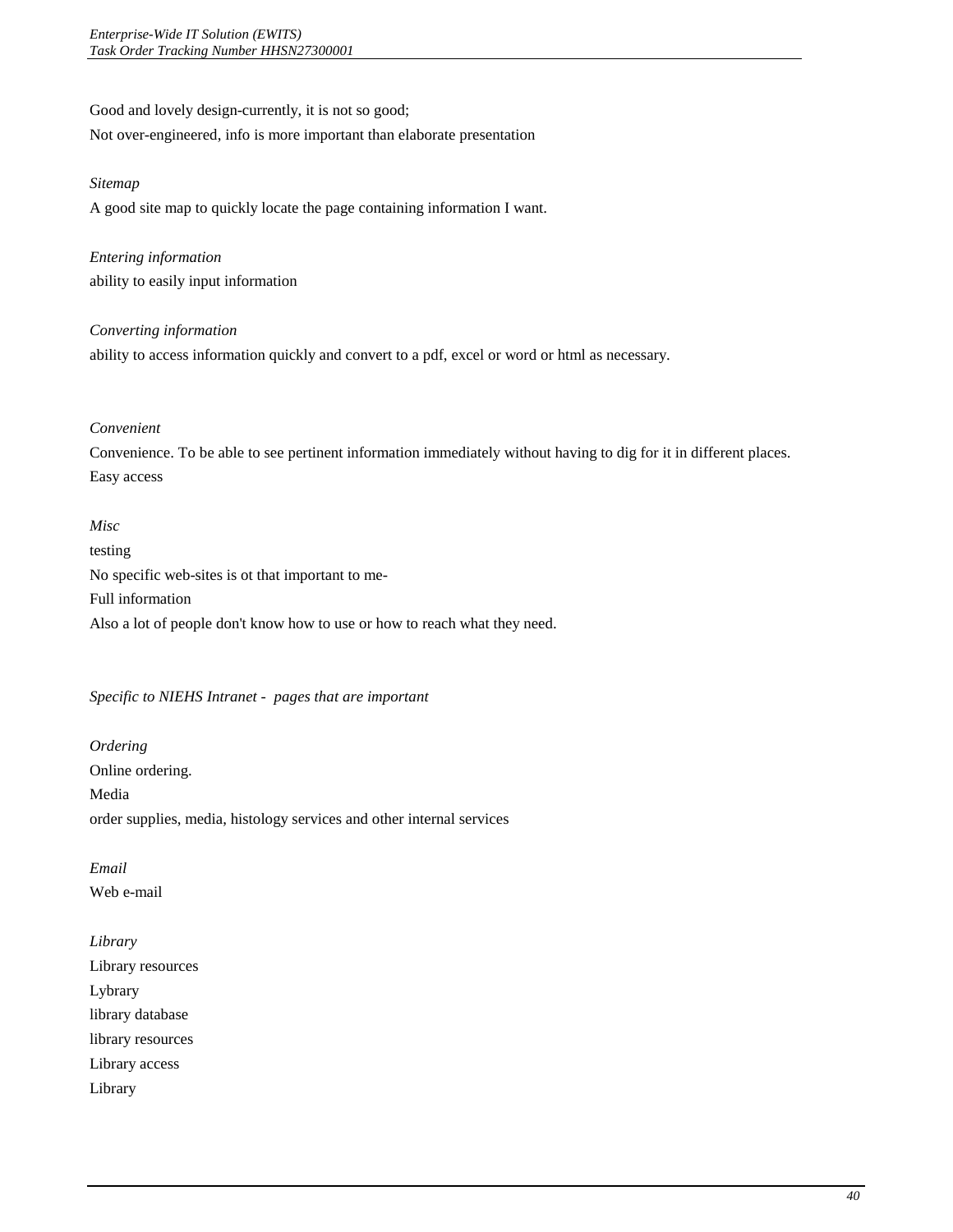*Administrative Info*  administrative resources Administrative functions

*ITAS*  ITAS

ITAS

*Computer Support*  NIEHS CARESweb NIEHS Cares Web CaresWEB Computing Guide, specifically Remote Access

*Calendar*  Master Calendar events Calendar Announcements Calendar, news publications Conference room scheduling is buried under events.

# *Scientific support*

 Make easy links to the core labs from the cover web page such as histology and immunohistochemistry. I always have trouble finding these sites and usually have to ask someone for help. My colleagues that I ask for help also have trouble finding these sites.

core laboratories interfaces

 Core facilities: For eg. If I am looking for DNA sequencining facility, I cannot find that in our core facility section. I have to search for it or have to pull out a book mark.

I do not even find the Confocal microscopy section in the core facility neither the flow facility.

sample submission to core facilities

Core supports

DIR pages

PS some website is poorly designed for using. For example, the histology request form.

*Lunch menu*  lunch menu :-) Cafeteria menu

*Finding people / People Locator*  PEOPLE LOCATOR People Locator people locator People locator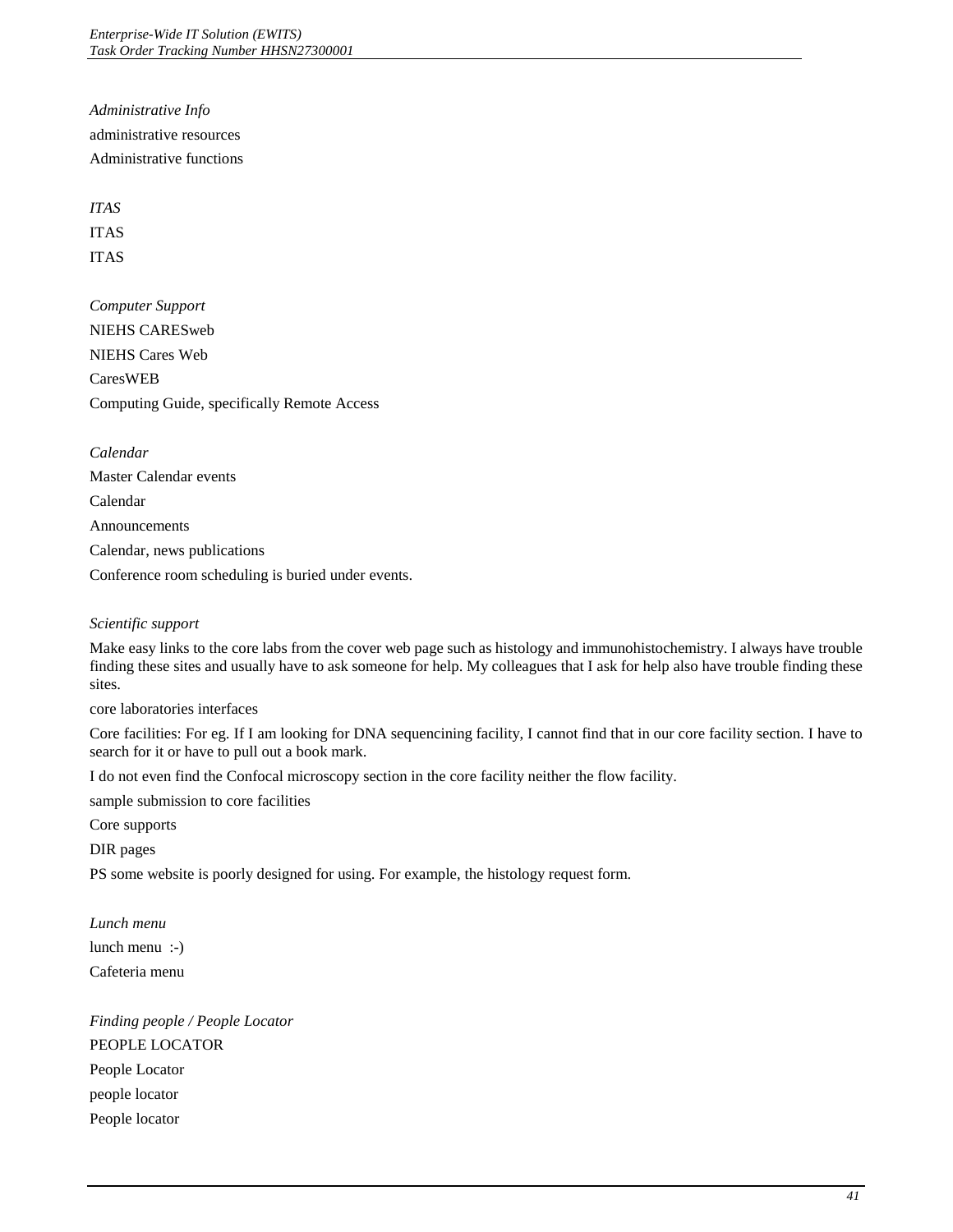Members of specific labs People Locators, people locator bios of staff **Directory** 

*Visitor registration* 

Visitor registration

*Document tracking*  Document Tracking

*Forms*  Forms general navigation to find forms

# *Human Resources*

Finding anything related to HR is extraordinarily difficult.

Human Resources

*Travel*  Travel There's no main link for travel

# *Not categorized*

benefits, moats, supplies, itas

Direct visible link for postdocs,

I use a lot of the administrative web sites to perform daily functions and I also search scientific and others websites frequently for needed information. I feel the internal site needs a better search tool as it is often difficult to find what you are looking for, even if you know that the site exists. Also, I find that much of the internal information is out of date.

Documents

Junction Site map

NBS

personnel

I always use same function on this website. For example, Request article, request CARESweb, Supplies, Master calendar (and create event), visitor registration and cafeteria menu. Unfortunately, I spent long time how to get to.

moats, self service store, find people, core labs

All links on the left hand side

The ones I use most frequently: ITAS, CARESWeb, NIEHS forms, Visitor registration, People's locator, Publication clearance, master calendar

 quick access to the items i use or should be aware of and a site map for all the pages that are linked. the conference room reservation is four clicks and a pass word away from the junction. WAY too many. most of what is on the junction i don't use. I would like to be able to order the things i use as web parts and integrate with other google items on a single page.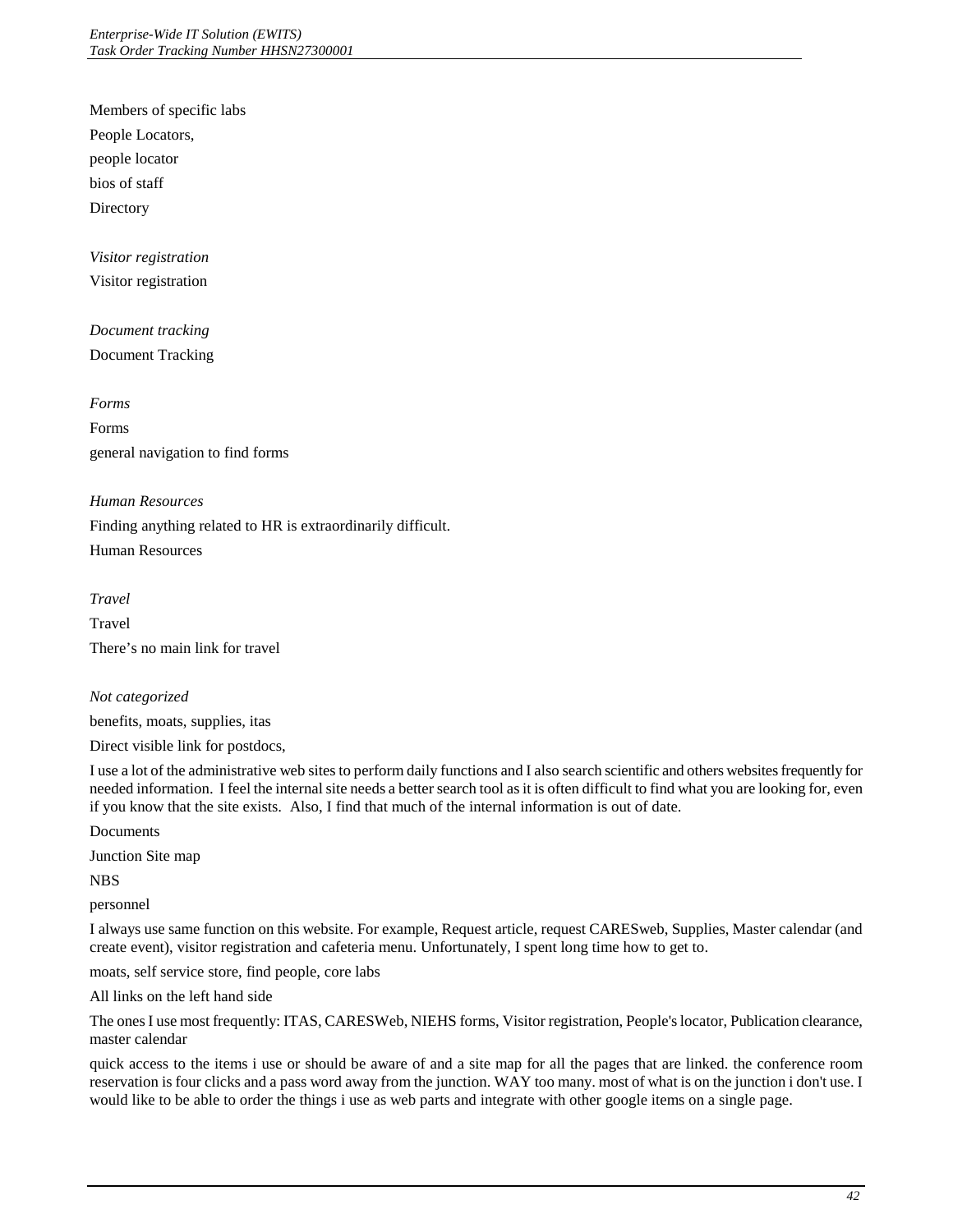Easy access to policy pages: Delegations of Authority, Awards, Payroll, Alternative Work Schedules, Budget, Travel

Easy access to program pages: First Environments, Work/Life Programs, Administrative Services and Analysis Branch Pages

Easy access to publications and information like The Grapevine, the eFactor, map to NIEHS, directions to NIEHS

ITAS, Calendar, Travel Pages, E-Cares, Conference scheduling, phone book, WETP WETCIS- only WETB members and contractors can use this.

 Others important sites include: NIH Portal. I like the portal and this it should be used as a model to design a NIEHS portal intranet

Easy access to NIH/NIEHS Systems - like ITAS, Conference Room Scheduling, nVision, NSB Budget System, document tracking, CARESweb, Visitor Registration, Mandatory Tracking, PEOPLE database

# Facilities supports

Information on central/core facilities, MOATS, Warehouse/Self-service store etc. Investigator/personnel information, ability to send `urgent lab needs' request etc.

A dedicated page for each scientist/postdoc/student which would describe his/her rese

arch interests, a resume, and scientific accomplishments including publication. This should also be available in the external website as well.

Ordering supplies (MOATS and Self Service Store/Warehouse); Core Facility sample submission forms;

Access to library, core facilities, animal resources

Authority information resource - currently, everybody, lab, department could send e-mails to each person here everyday, so I do not understand why the NIEHS website could be the only information resource for everybody to save time for everybody?

 To have timely announcements in one place so that my e-mail in-box does not get clogged with messages not relevant to what I do

# *Misc*

The current junction page has a quite old look, it should have an eye appeal and better structure.

 It seems to me that the web site needs to be logical. The web site design should take into consideration to primary user. For example, what is the most frequent need/area that an outside individual has when accessing the DERT web site?

example, what is the most frequent need/area that an outside individual has when accessing the DERT web site?<br>Developers should ask for feed back from users. I received calls asking for assistance to find information on DE funding, funding announcements, and programs.

The JUNCTION hub page is very helpful.

 The database application behind the web pages are current and working well. Many of our web applications are not current and buggy. The web pages and structure are not as important as the applications behind the screens.

# clinical research

 The lefthand sidebar and the top sidebars are well organized and the most useful for me. However, navigating the main content was very cumbersome and confusing at first. Once I started to get an idea of how it was organized, it got a little easier. However, I still find myself searching for a while to find a particular webpage that I've found before. The major exception is the lefthand menus and the toolbar along the top.

# **20. What do you currently use internal web pages or applications for in the course of your work at NIEHS?**

 *Finding people / org chart*  finding people, People Locator people finder, people locator finding people's phone numbers, offices, supervisor (people locator)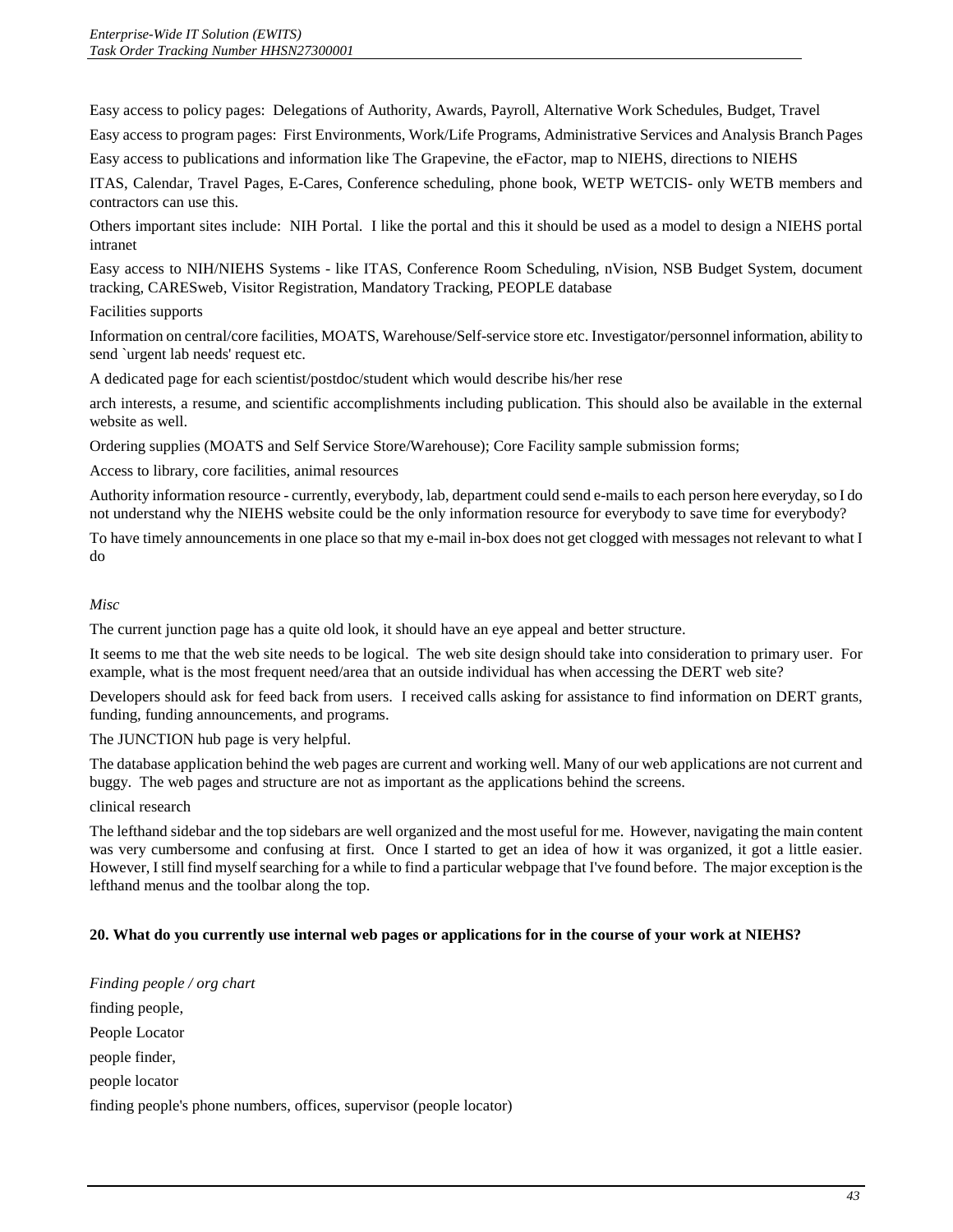find research support and contract information for people

people locator NED, People locator, people locater, people locator Finding coworker contact information, biggest thing is people locator. locating NIEHS staff room number or phone number People Locator people search using People Locator people finder Finding Organizational Branches organizational listing finding various labs/offices people locator, contract information I use the internal webpages primarily to look up people's email/regular addresses at NIEHS (for work), People directory People locator personnel directory learn about people at the NIEHS Lab web pages for reference and recruitment of postdocs. Getting info about different labs finding people

#### *Filling out forms*

Search for and filling out forms required to do various things (weekly) government forms, -get forms-Find forms ethics forms on-line internal forms

*Finding out what's new*  New information on Junction page getting info about recent move Any alerts at the Institute.

*Library / Locating articles*  Library resources,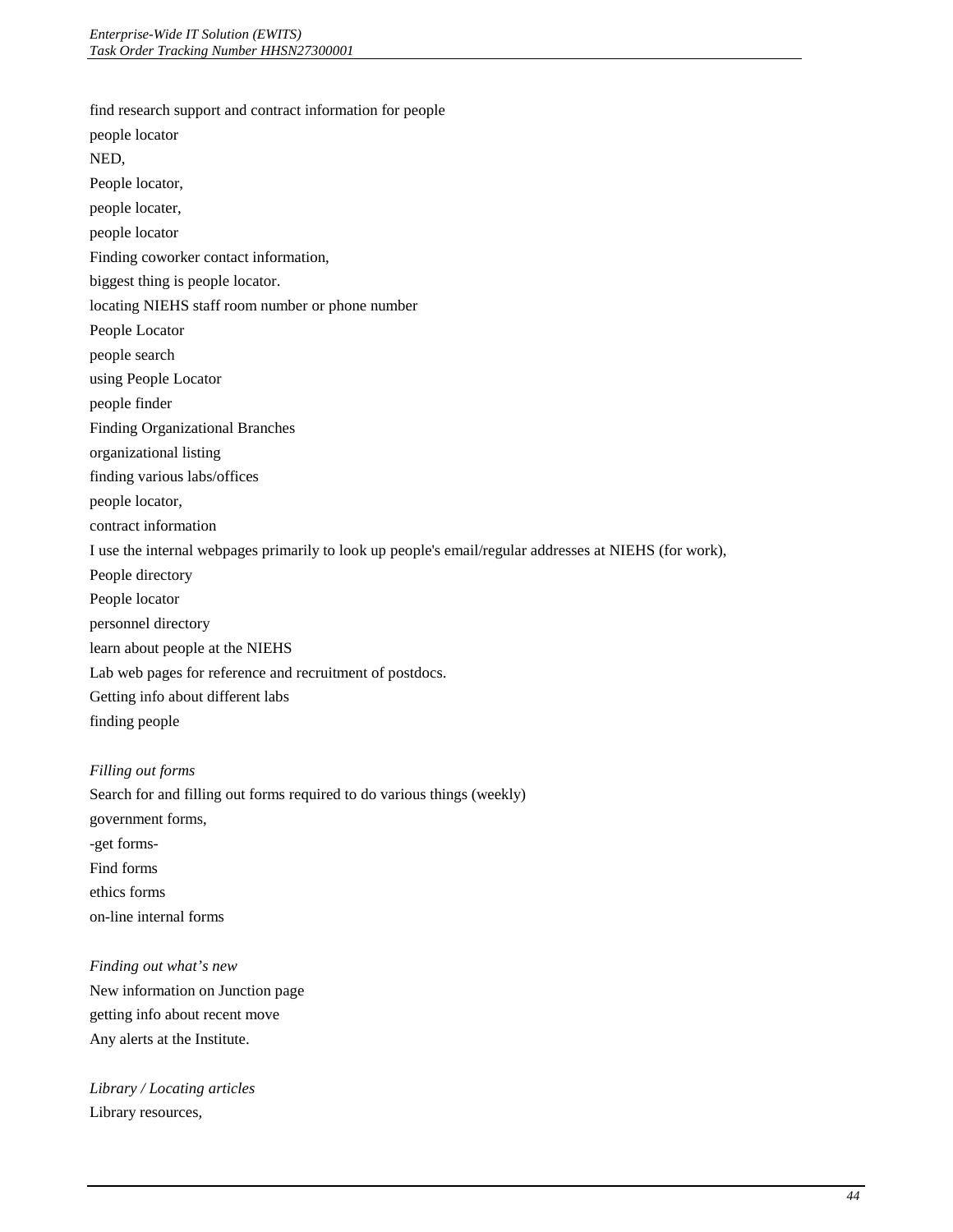NIH Library access to journals the library database - pubmed, web of science library services, access to journal articles library resources PubMed, Pubmed and Google searches for info (Daily) Library: Journals library resources Library services Library info Document archival/retrieving publications library pages for literature search Search reference papers; Search the conferences and new publications Searching for articles publications, library resources finding journal articles library resources finding up-to-date information regarding research Obtain the basic knowledge or professional suggestions on new concepts, theory, methods, etc. for my research reports *Ordering supplies* 

ordering, animal ordering purchasing information for consumables Ordering supplies; checking inventory of publications in the warehouse. order supplies, media, histology services purchasing media ordering supplies ordering media ordering, ordering information Supply MOATS ordering supplies ordering media/supplies supplies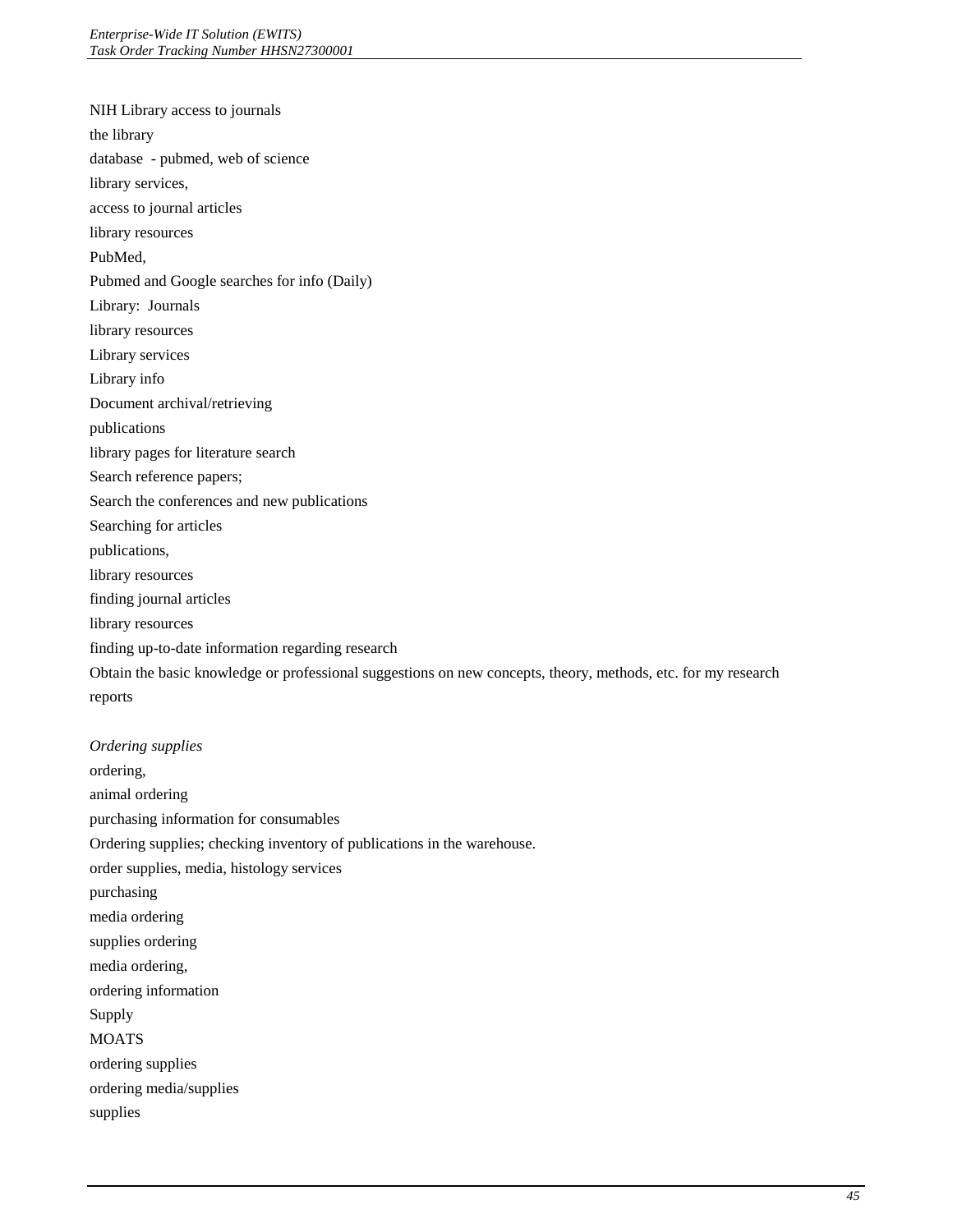moats lab supply sheets *Scientific support*  protocols Use Core Facilities To transmit our developed lab protocols Find other users lab protocols obtaining scientific support from core laboratories research, finding protocols Requesting core services (weekly) i also (in my previous position in DIR) frequently used the junction to find core facility websites. core facility sample submission, keeping track of our mouse protocol information Keeping track of mouse colonies finding safety information to download documents or instructions (ie the animal care facility documents), supply ordering, Search chemmical/dyes/antibody and the protocol; Search new techniques/methods in the research; Collaboration with our core facilities NTP chemicals info Data manipulation. protocols, Urgent Lab Need core facilities, mouse information signing up to use common equipment access to sequencing core reagent request,

*Computer support*  Maintaining the IT Wiki Sharepoint (Better integration needed, firefox support needed, mac support needed) Computing Guide web email entering computer probelms (caresweb) contact computer support I use cares web to request computer support. (monthly at least) Requesting computer support (weekly) computer tech support,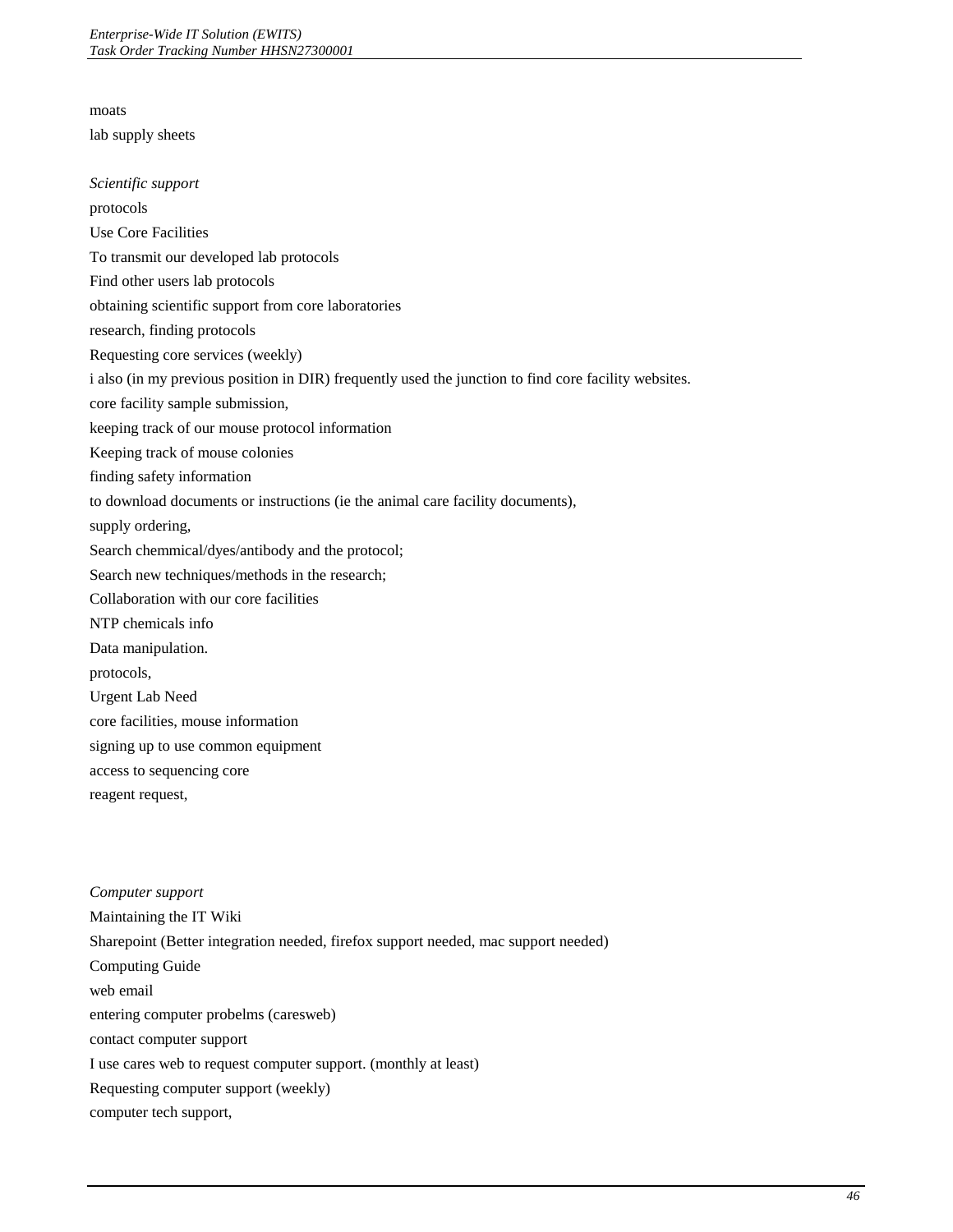access to computer help desk requesting it support.

*Manuscript tracking* 

the manuscript tracking. document-tracking I occasionally use the manuscript tracking system when we are publishing something.(every few months) submitting manuscripts, publication submission

*Reserving rooms / Calendar of events* 

reserving a conference room,

conference scheduling

schedule conference rooms

Calendar/conf rooms to schedule conference rooms and occasionally check locations or notices of meetings. (Weekly)

Scheduling meetings or book conference rooms (weekly)

conference room scheduling

booking conference space and reviewing calendar,

calendar

view calenddar of events

Master Calendar

to look for posted seminars.

Schedule seminars,

Group meetings

Scheduling

signing out conference rooms

Finding what seminars, workshops and other informational forums are going on at the Institute. This includes science and non science activities.

Conference room reservations

organizing meetings

seminar announcements,

*ITAS* 

ITAS

ITAS

ITAS

I use ITAS for time keeping and leave tracking. (weekly)

verify timecard

ITAS system,

Administrative work: ITAS etc.

ITAS,

ITAS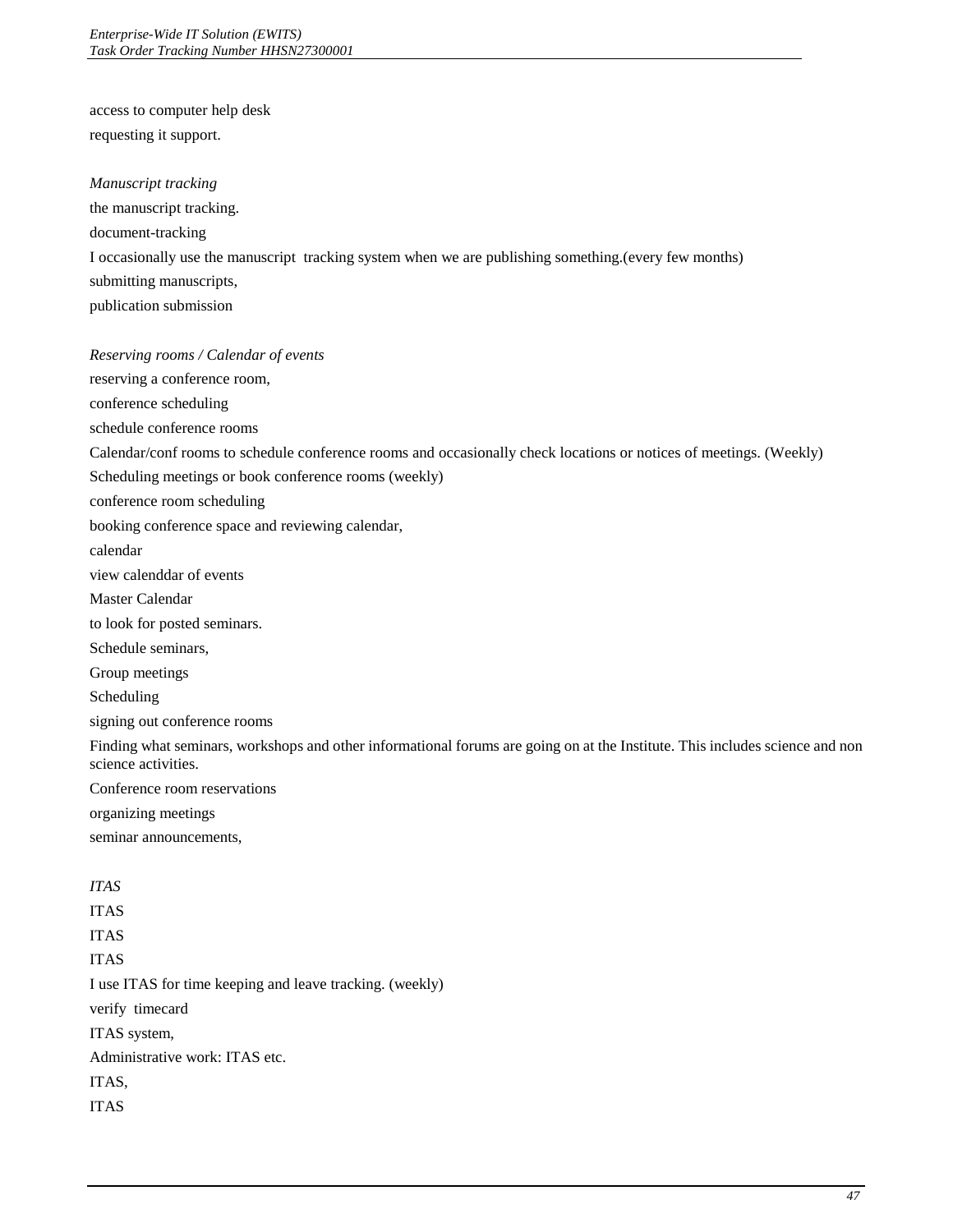ITAS

ITAS,

Payroll

*Visitor registration*  visitor registration Visitor registration

*Email*  email e-mail, e-mail, I use mostly e-mail and internet through Explorer, not the internal web site. i never access email through thr junction. E-mail email

*Grant information*  locating grant solicitations grant information

*Travel*  travel system, Travel Find info about travel regulations looking for internal NIEHS documents and webpages on travel - ie OMEGA travel forms, etc.

*Benefits*  Find info about benefits

*Collaborating*  Online collaboration communicating with fellow staff members Team collaboration,

# *Administrative information*  administrative databases like People and inventory and financial administrative resourses personnel and day-to-day functions. storing data, record keeping, email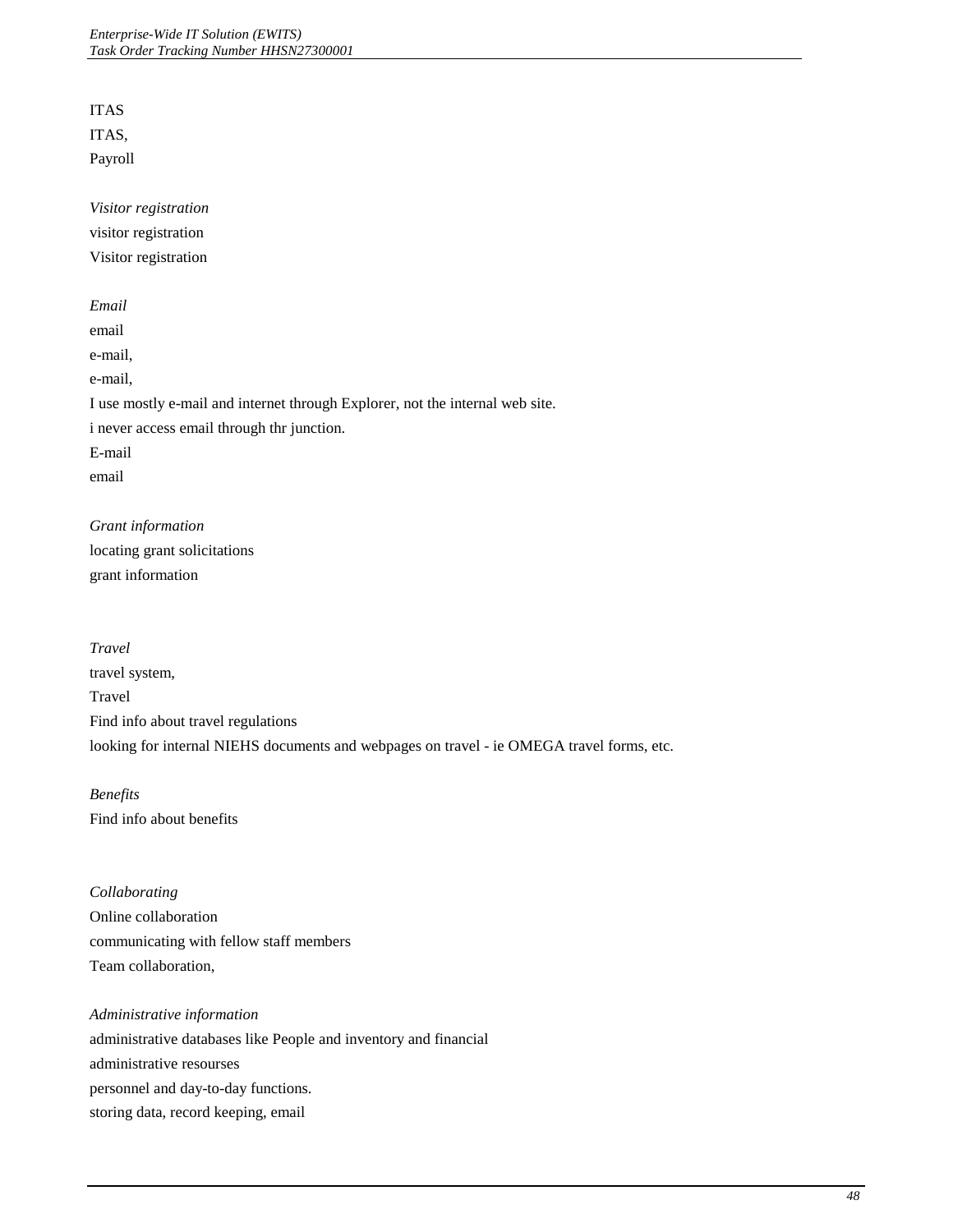Administrative functions

finding information. - especial HR and admin things.

# *Not categorized*

Fill out forms. submit requests. Approve requests. Manage projects.

To find how to get things done, find the correct forms, contact the right people, submit work orders, track orders, find people, search out core facility help, use internal ordering mechanisms, animal orders, radioactive orders, core facility interaction, media prep, warehouse ordering, repairs, scheduling conferences and meetings, register visitor, publication clearance, NIH portal, travel certification, internal news, library resources, and more.

Look for fitness room schedule (montly)

We use share point and the shared DERT drive to share documents and work collaborativeley (weekly-monthly)

Grapevine

HR

access to current HHS, NIH and NIEHS policy, procedures, guidance and SOPs.

Trying to update my webpage (monthly)

See where I can provide feedback about something (monthly)

research and communications.

IMPAC system,

providing extramural community members with links to relevant health information.

The cafeteria menu is also very useful ;-)

News

I would like to have and maintain an intranet web page to make people inside NIEHS aware of my collaborative research services- especially new investigators to the institute. Unfortunately as I am a contractor and not linked to a specific research laboratoty, it is impossible for me to update my webpage with current information and my webpage has been repeatedly removed and not made readily accessible.

NBS.

property management

property management

research government regulations

I use a variety of the internal web pages and applications related to financial management, budget, procurement, property, personnel management, scientific resource management, analysis, etc.

esirius

requests for services,

Access Budget application

EHP access

Communications - agenda setting

communications, emaails, postings of documents

intramural research

access to other NIEHS groups (library etc.)

I try to find answers I've forgotten from training modules, but that can be more difficult. Usually I just email the person directly in that circumstance.

clinical research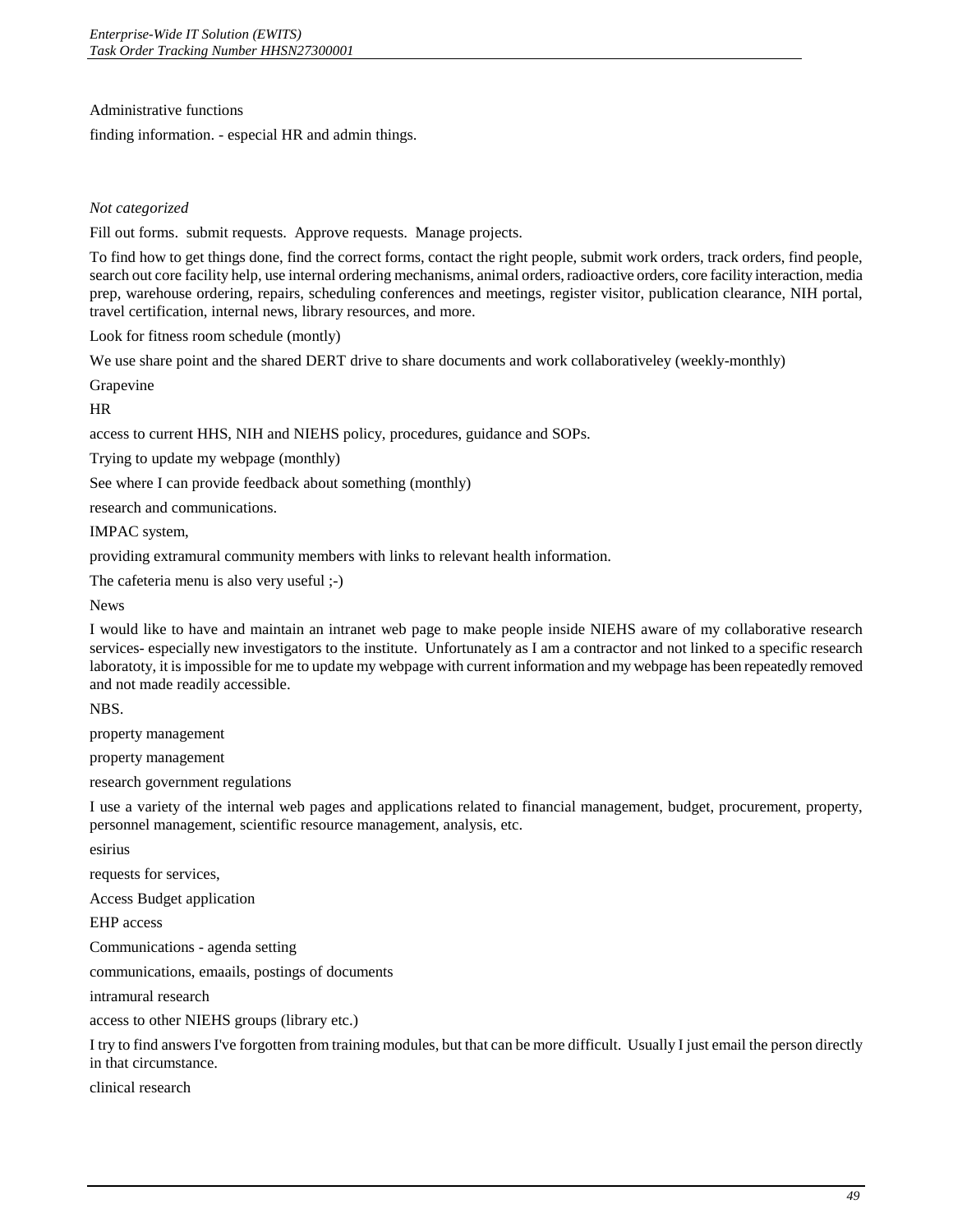# *Misc*  Directing my users to appropriate pages. I post current forms and information for others in DIR to use, not sure what you mean by an internal application Researching information I didn't even know what some of the categories are. web access to e-mail when telecommuting information gathering Look up documentation that is stored on line from web page links. use the web page to find the application I am looking for testing For mostly everthing For the previous quesitons you shoudl have listed the actual applications. Which one refers to ITAS? What the heck ddo you mean by "communications"? Also, information that requires central access to a host of people across various disciplines. find info If they actually worked we have/had an internal web based database Rarely due to difficulty in locating. research concerning my job duties gathering information for work--get information See previous Providing information Seeking NIEHS-related information paper work required coursework see previous answer of open text retrieving documents searching for information etc etc

# **25. If you cannot easily navigate the internal NIEHS web pages and applications, which sections do you find hard to get around in?**

# *List of answers*

# *Overall comments*

To a great extent I don't go to the Junction unless I already know where to find what I need.

I have a hard time finding what I am looking for. But don't think the NIEHS website is all that bad.

There are some things which appear to be hidden (at least to me), e..g., Board of Scientific Councilors future schedule.

The Health and Safety, Human Resources and Computing Guide (among others) are a joke in terms of ease of use.

some things are easy, so aren't.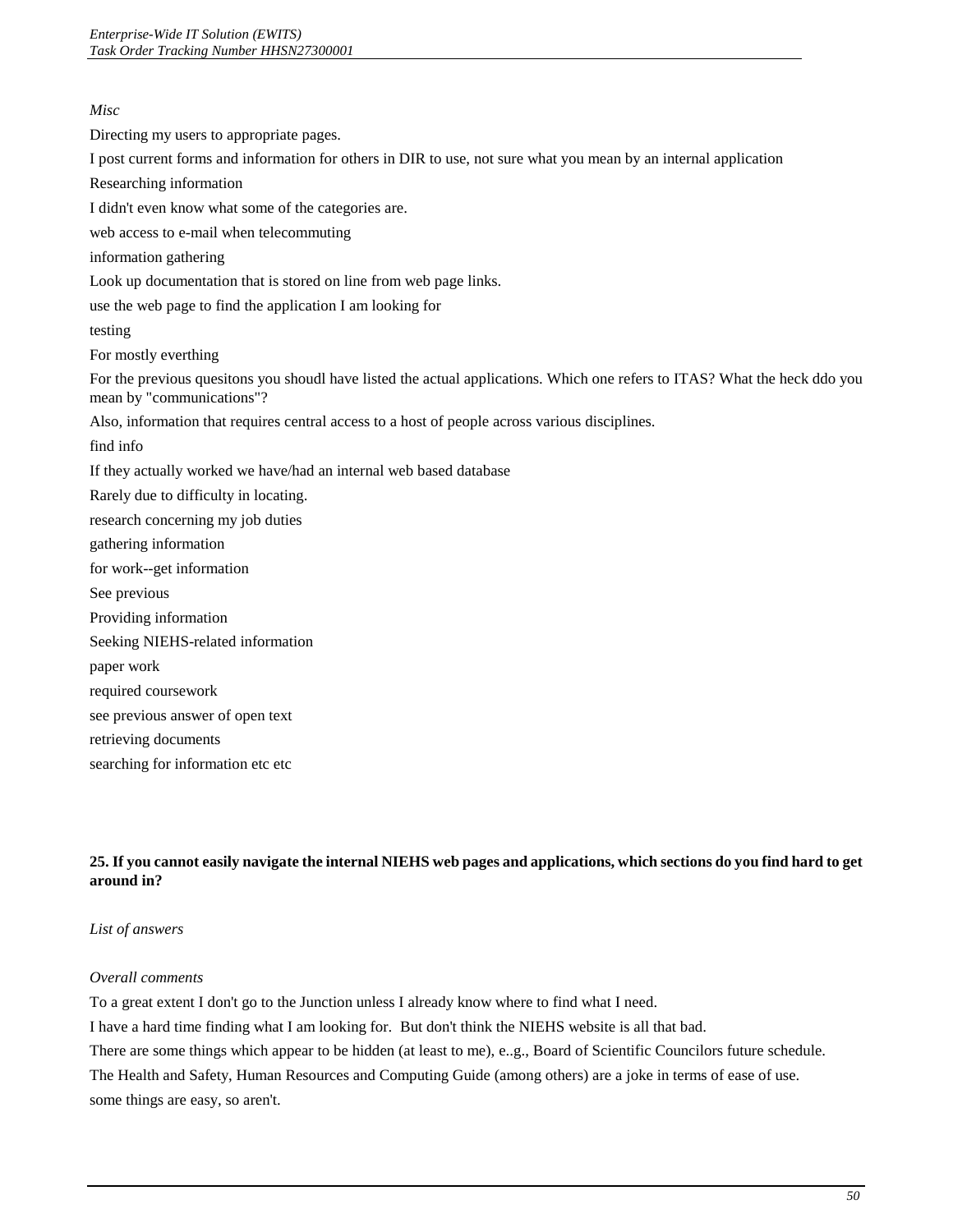Any information regarding general institute procedures.

#### *Search*

The search engine sucks!

The search engine is useless.

The search function on the Junction is terrible. If I don't know where the page or info I'm looking for is located, it is pointless to use the search function. It is easier to click and look through pages where I know the information is most likely to be.

The search robot does not retrieve relevant documents and pages.

The search engine is difficult to use.

i find myself using the search tool to try and locate things, unfortunately most of the pages are out of date. For example, say i need the troubleshooters to come install a shelf. a search is useless, try it. finally, i have some waste (potentially hazardous) i need picked up, try finding that one too. these simple tasks should be easily found through the junction or at least with a simple search.

Information is hard to find (no good search function)

The NEIHS internal website search function is USELESS

search engine never gives me what I am looking for!!

search engine at junction is worthless.

# *All of them*

All of them.

Again, Im not sure what you mean by an internal application. Its just plain hard to figure out where the information you are looking for is squirreled away.

In general, the site is cumbersome.

I don't find the site the least bit intuitive - the links are in places I wouldn't expect, the link names are not easily recognized or understood in many cases, the pages do not flow easily or intuitively, etc. Basically, the site is not user friendly at all.

All sections are generally poor and cluttered

Most of it

All

I am just not very good at these things.

All

*Nothing*  Not applicable. It is a good website. CAn usually find my way through

*Scientific resources* 

things are organized strangely under scientific resources

# *HR*

HR!!!!

HR, Facilities - it's hard to figure out who to contact when you need something done.

I find HR information to be the most difficult.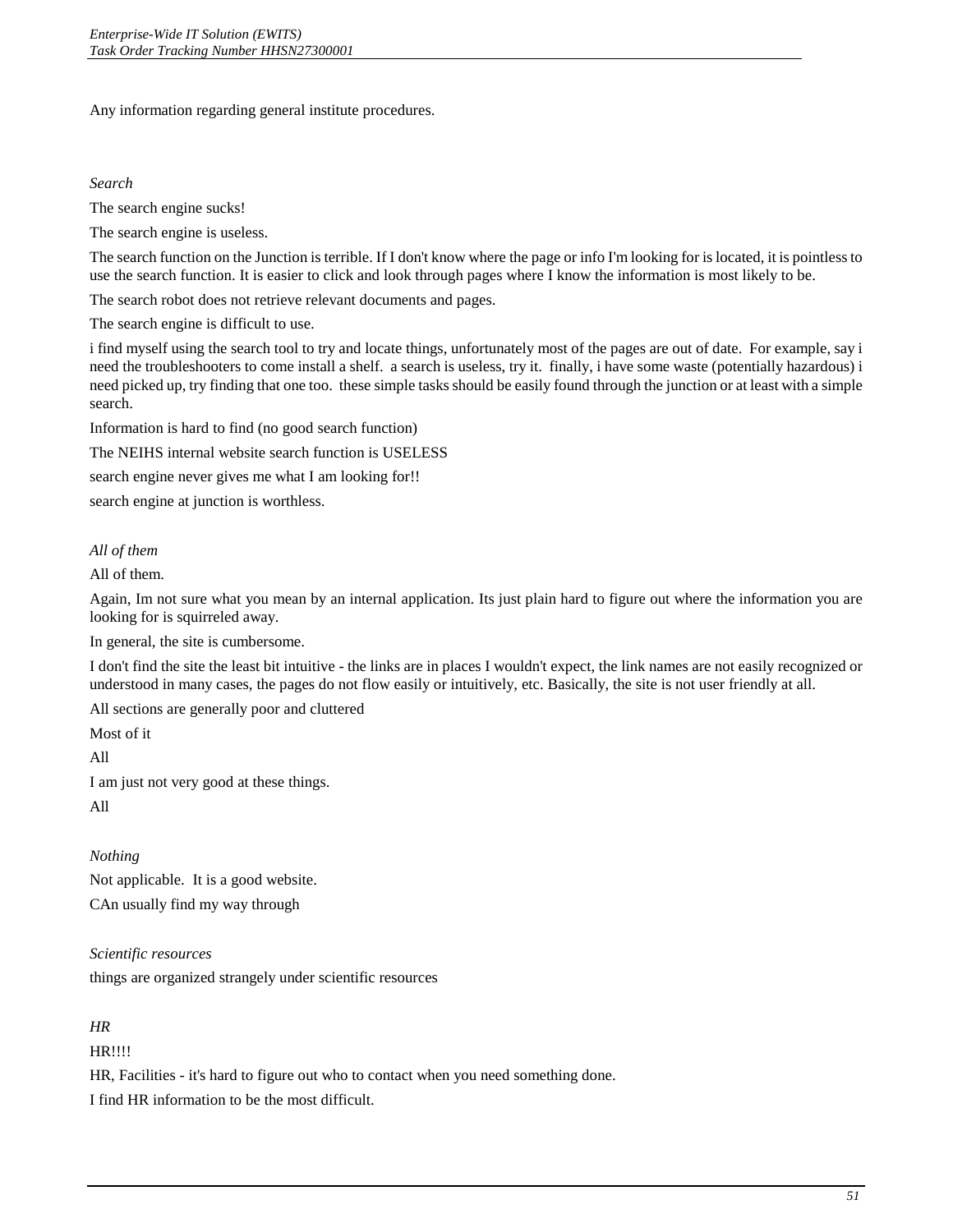I have a hard time finding what I want on the HR section

Human resources

The amount of information in the Human Resources section is overwhelming.

HR information;

# *Calendar*

Calendar is a pain!

Our calendar and conference room scheduling system is not very good. having to go into the calendar to find a conference room navigating as it is is difficult.

Master calendar - has too many things or often missing the talks that you want to see

The calendar is poorly designed when trying to go from month to to find availability of conference rooms particularly if one plan a meeting six or nine months in advance. Have to page through all the months instead of having a search capability

# *Core Labs*

Trying to find core labs. There should be easy links to the important areas that most people in DIR will frequent. core labs

if I get lost it might be while looking for a document from a core facility, thats about it.

I can do it, but I think things are set up poorly, at least for my needs. For example, I used the confocal microscopy core a lot. That isn't even listed under 'core facilities'. huh??

Editing files once protocols/requests for service by core facilities have been submitted is difficult or impossible.

# *Junction Home page*

From Junction, the selection of choices are not the ones I most frequently use, and many pages don't allow me to go to other frequently used areas.

Just not sure where to find things/how to navigate from junction home page. Organization is not clear.

# *Office of Management*

Office of Management pages - they are very inconsistent and many are out dated. OM website

# *Computing Guide*

i find the computing guide hard to use.

# *Labeling*

i find the use of acronyms and vague names such as moats, caresweb, and wms hard to figure out. Get rid of "caresweb" heading - call it what it is "computer support".

# *DERT*

 DERT pages. I can't find what I'm looking for, the DERT pages are not linked appropriately, and when I find them, they are in non-intuitive spots. The designers clearly don't know much about DERT.

# *Facility services*

HR, Facilities - it's hard to figure out who to contact when you need something done.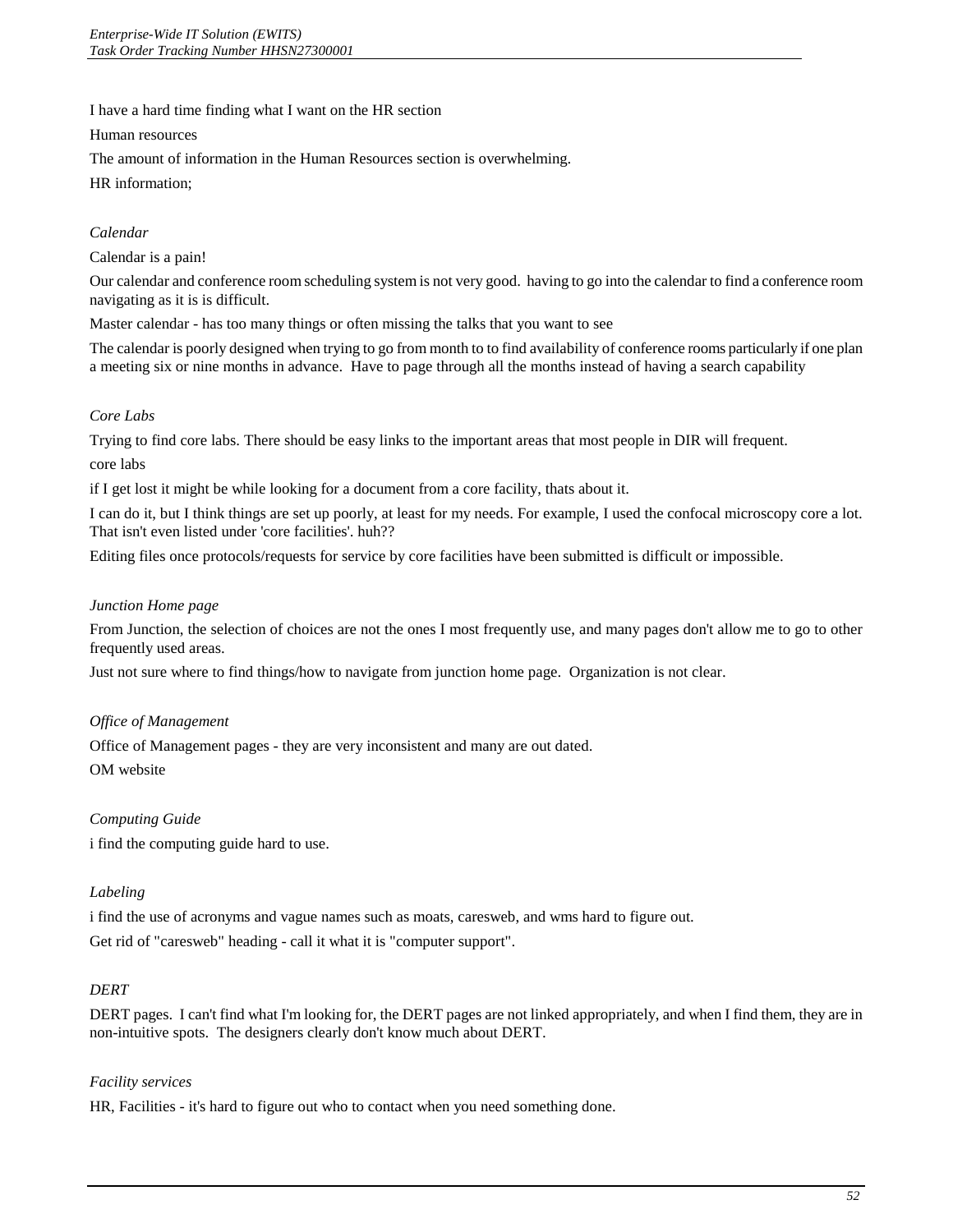# Facility service

#### *Forms*

Forms section - hard to find things

NIEHS forms

personnel and forms

mostly the forms section - much of the information is out of date or not easy to find

Up to date travel, HR forms, and other admin forms for DERT, NIEHS and HHS. Most of the forms are out of date and no one that I can find knows who is responsible for updating them.

# *Ordering*

 standard product in MOATS there is what appears to be a text box that does not take use input. Instead, I must click a link the Web pages that require user input are frequently difficult to use. For example, to enter the name of my PI when ordering a opens another window, enter his name there, and press submit. This seems needlessly difficult and must be done several times on the page.

# *Quality of Content*

 When you find a document, it is frequently out of date. There is too much false security that prevents people (including myself) but also fitness room, etc from having up to date information. It is too hard to update your information. The misplaced NIH version of concern for security makes our website useless.

# *Health and Safety*

Additionally, information on lab waste disposal as well as training is diffiult to find.

# *Site organization*

i tend to use the search function rather than clicking through the hierarchy.

 different menu items before I get what I want. Some of it seems arbitrary. I can't recall examples, but the annoyance is somewhat I don't find the menu intuitive for parts of the site I don't regularly use. Groupings seem arbitrary and I have tried several routine.

 i don't like the tool bar to the right. Shading is too dark and information is inconsistent with right side of page. page information is not standardized and too much emphasis on unrelated environmental science.

 The problem is i don't know where they are. I must do search instead to find it and then even after that I do not know how to get there from the junction home page. For example, 'community outreach.' If you search for it you can find a lot of information but how to get there from the junction? I have no clue.

 Mainly locating activities or programs, especially deficient is the access to NTP that is hidden within NIEHS web page. As a separate Program it should be given more prominence. Likewise not easy to get into Library also because buried as part of NIEHS and not listed on main junction page.

Finding what I'm looking for under the right category. Some categories seemed mixed or not listed in a logical order.

Often times I know what function I wish to perform, but finding the correct abreviation/name/anacrohym/link for what it is I wish to do is difficult.

You have to search several menus to find the appropriate website

my most common tasks are submitting waste, searching journals and databases, finding travel information and forms, and looking up contact and research information for scientists. These functions often require digging through several layers

Too much information is located on the different areas of the site. The site's present organization makes it difficult to navigate to specific information.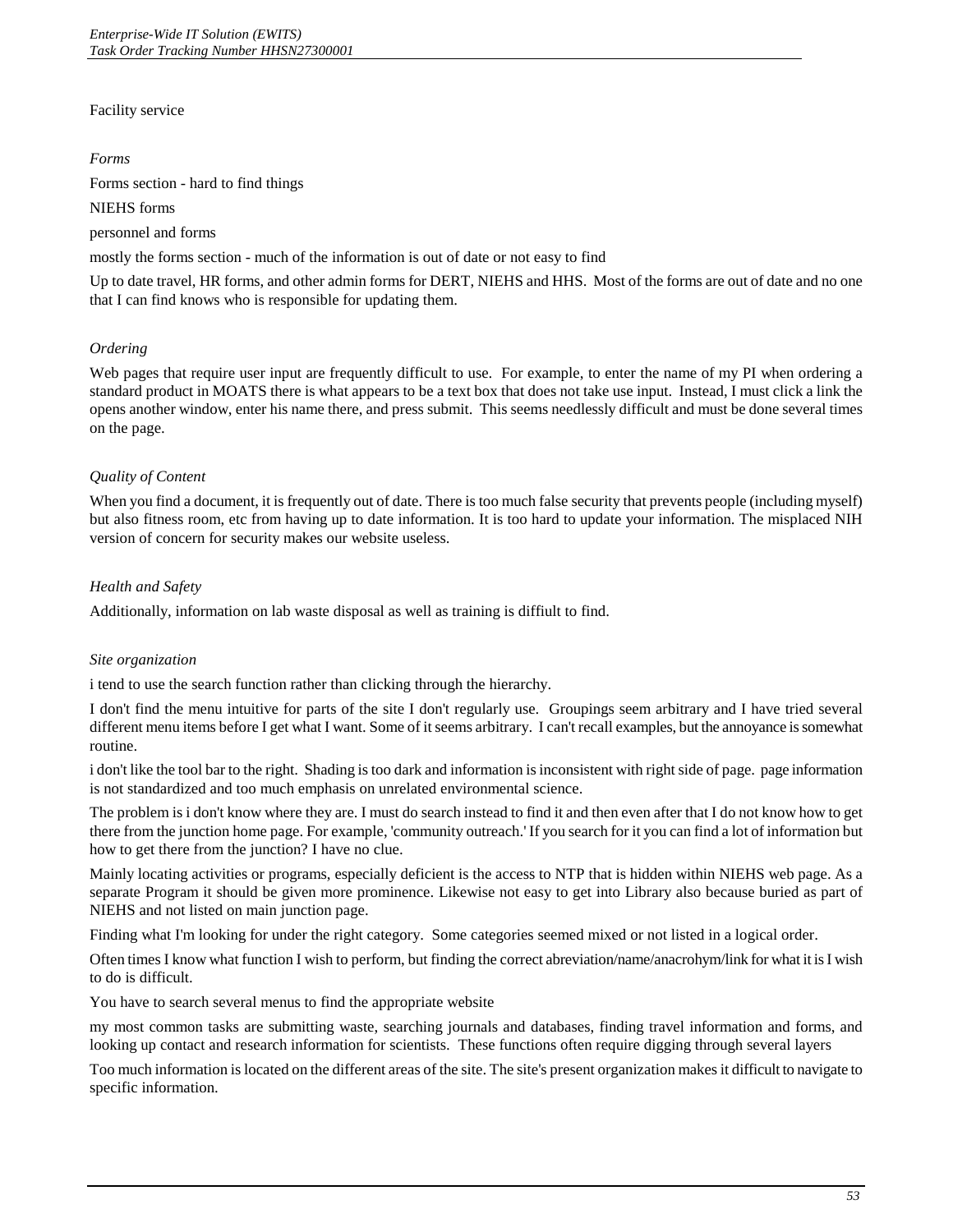# *Suggestions*

 A simple cascading hierarchical menu system would be a vast improvement or a system similar to the NIH portal where relevant content is presented to the user in a subscription model and non-relevant content can be accessed on an as needed basis. iGoogle could also be used as a model.

the pertinent information on most internal sites is not easily accessible.

 information within NIEHS. There is not much consistency among the websites. Also, the issue of posting 508 compliant non-compliant files. The delay in posting new 508 compliant files and the need to create duplicate files has caused many to documents which are provided to NIEHS by NIH and HHS as non-508 compliant requires turning documents into different formats. There seems to be an internal NIEHS delay in posting these finished files in a timely manner. There are many existing abandon the use of the intranet and provide hardcopy files or send the files by email.

*Uncategorized* 

I don't know-

about NIEHS, NTP

some branches, labs, departments, individuals, etc. are not found on the intranet. There are gaps of need link to CMB like there is to safety

Need to make important and or news areas pop with color or graphics.

Described them before

Research Interests

I have also had trouble accessing my manuscripts on the submission database if the manuscript was uploaded by someone else (even just read-only would be nice).

This is also true about brochures and fact sheet webpage. [The amount of information is overwhelming. ]

Request article

Library resources

Acquistion Management

going backwards and forwards to certain sites eg from internal to external NIEHS to NTP some of the password protected areas.

I am pretty comfortable navigating the library's site.

# **26. What resources do you think are missing from the NIEHS internal web pages? (list and rank 1 (least important) -5 (most important))**

*Items scored 1 (least important)* 

a link for tomorrow's events on the master calendar in case someeone is actually planning ahead!

 a link to titles or abstracts of recently published papers from intramural research at NIEHS would be nice (but not urgently needed, would rank maybe 1-2 for me).

*Items scored 2* 

*Up-to-date*  Up to date HR information

*Misc.*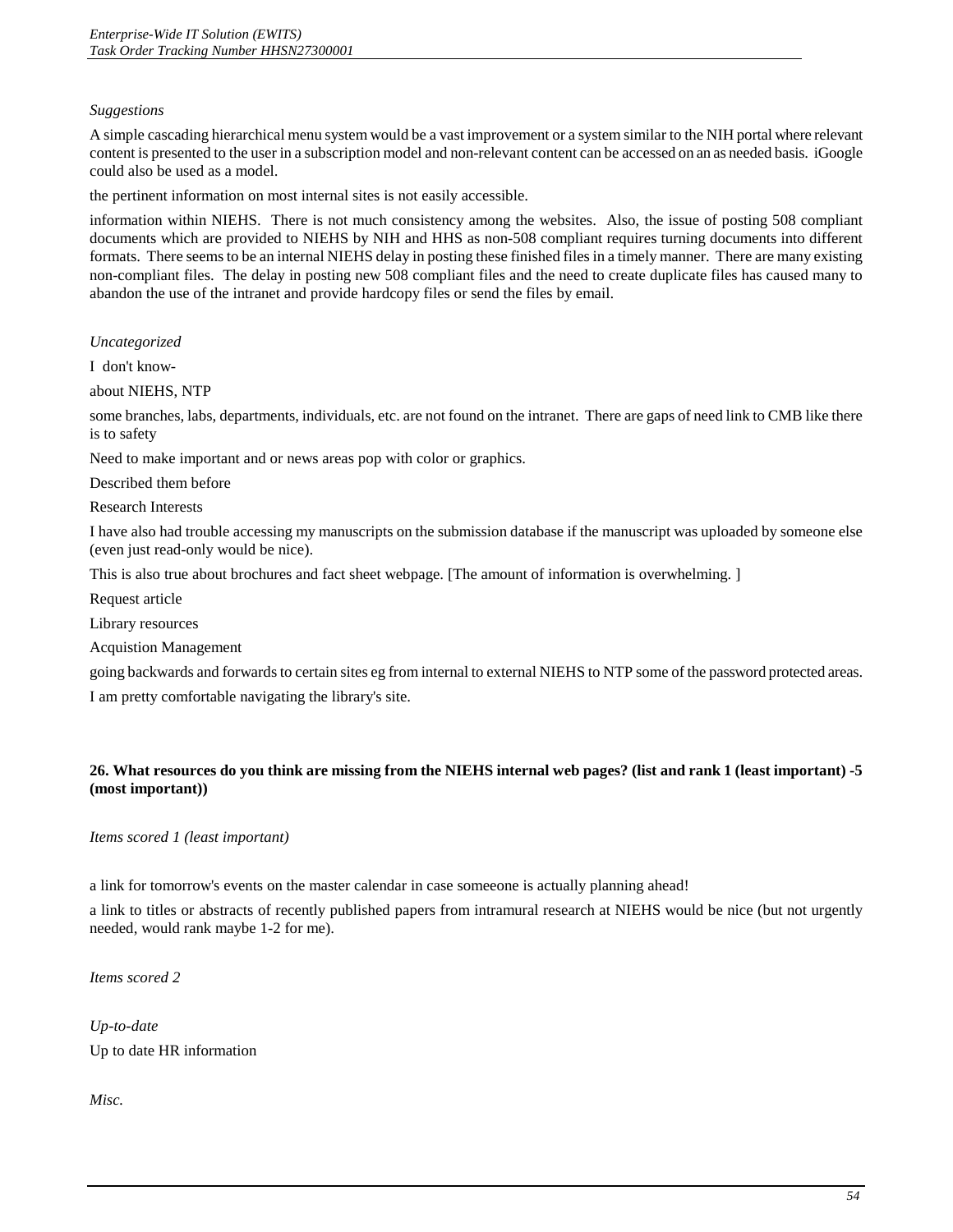why not some images? bored with blue

A customizable front page would also be nice. Then I can have areas I use immediately accesible.

*Items score*d 3

*Navigation*  better organization

*Misc.* 

 Single log-in requirment for all services. Instead of logging in with a username and password for media, then supplies. Have a login session created so you can go from the Supply Ordering to Media ordering without constantly entering in username credentials.

links to groups at niehs, like eaac or diversity council etc to encourage interest and let people know what is going on.

creation of personalized 'junction' like 'igoogle'

Job opportunities

NIEHS Postdoc resources

*Items scored 4* 

# *Up-to-Date*

Up to date and easily organized travel, HR and administrative forms (Conflict of Interest forms etc.

 NIEHS internal web pages are sometimes not updated regularly (for example, the exercise and fitness room page is very outdated). I think updated web pages are very important, so I would rate it a 4.

A better "who we fund page" is also needed. I'm not convinced this information is accurate. While we were working on the GEH page for Dr. Suk it came to our attention that the publications are not loading properly. Again we should talk about how we could/should revamp this. I think lots of external folks use it to look at our portfolios. Again this is a fairly high priority for me a 4. These two items need to go on an agenda for discussion with DERT.

# *Navigation*

better links to core facilities

a busier site with easier access to info. why click 5 times to get to the info you need? like getting to journals in the library. ugh!

Organization of the entire site could be improved.

Search

better search tools

better search capability

*Misc* 

Scientific web pages with links to websites and databases commonly used by and accessed by scientists in the institute with training documentation (EMBOSS, PFRED and secondary structure predictors, PDB, etc..)

NIEHS Portal structure or applet for NIEHS to be added to the NIH Portal

FAQ list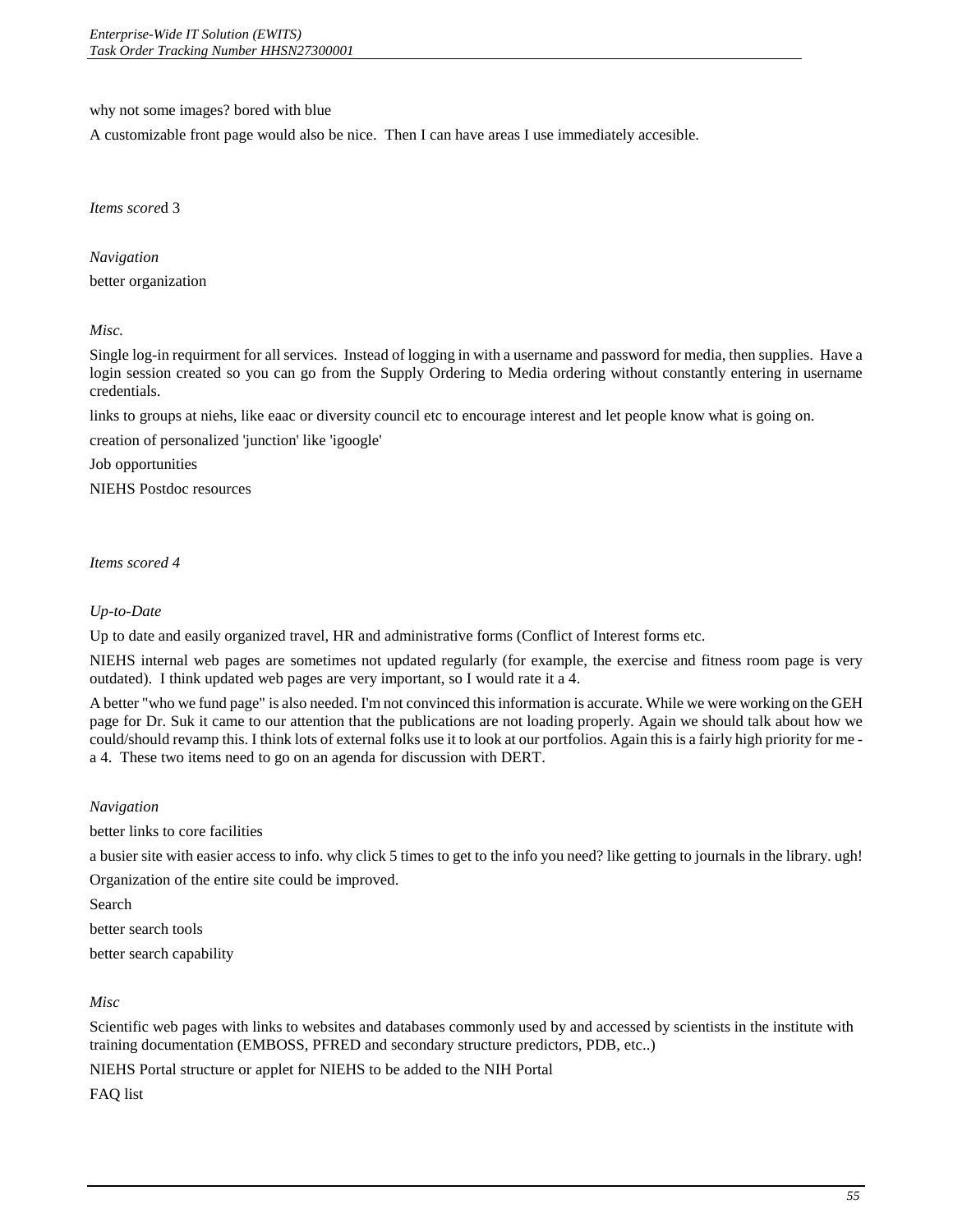A mechanism whereby scientists can follow where paperwork is in the command chain. This pertains to orders as well as personel actions.

New Employee guide Links to NIH/HHS tools in a reasonable manner

I would like the directory to have pictures

In the previous questions you talk about SPIRES. Is that NIEHS spires or NIH spires. Apparently there is a difference we need to discuss why we are supporting an internal SPIRES system. Linking to the NIH spires is a high priority for me - level 4.

# *Items scored 5 (most important)*

# *Up-to-Date*

 Facilities up-to-date webpages keep the website more up to date Up to date information Real information for employees up to date links for information make sure things people search for are up to date Up to date/current info is most important and #5, urgently needed.

# *Navigation*

A frontpage with better navigation menus to find information

Easy navigation

a consistent structure

A well-organized site map or index

 a better organization of the site, such that when you go to the home page, it is easy to see what to click on to find what you need better navigation tools

# *Search*

Powerful search engine

Better search engine

proper search function

A search engine that actually finds the specific page you need, not old outdate and irrelevant info.

A better search engine

Google based search engine (google appliance)

make it easier to search for things - you must need to revisit keywords or something because it is very hard to find forms, templates, etc.

search engine

*Misc.* 

IRB & associated project review branch-specific calendars branch-specific topical groups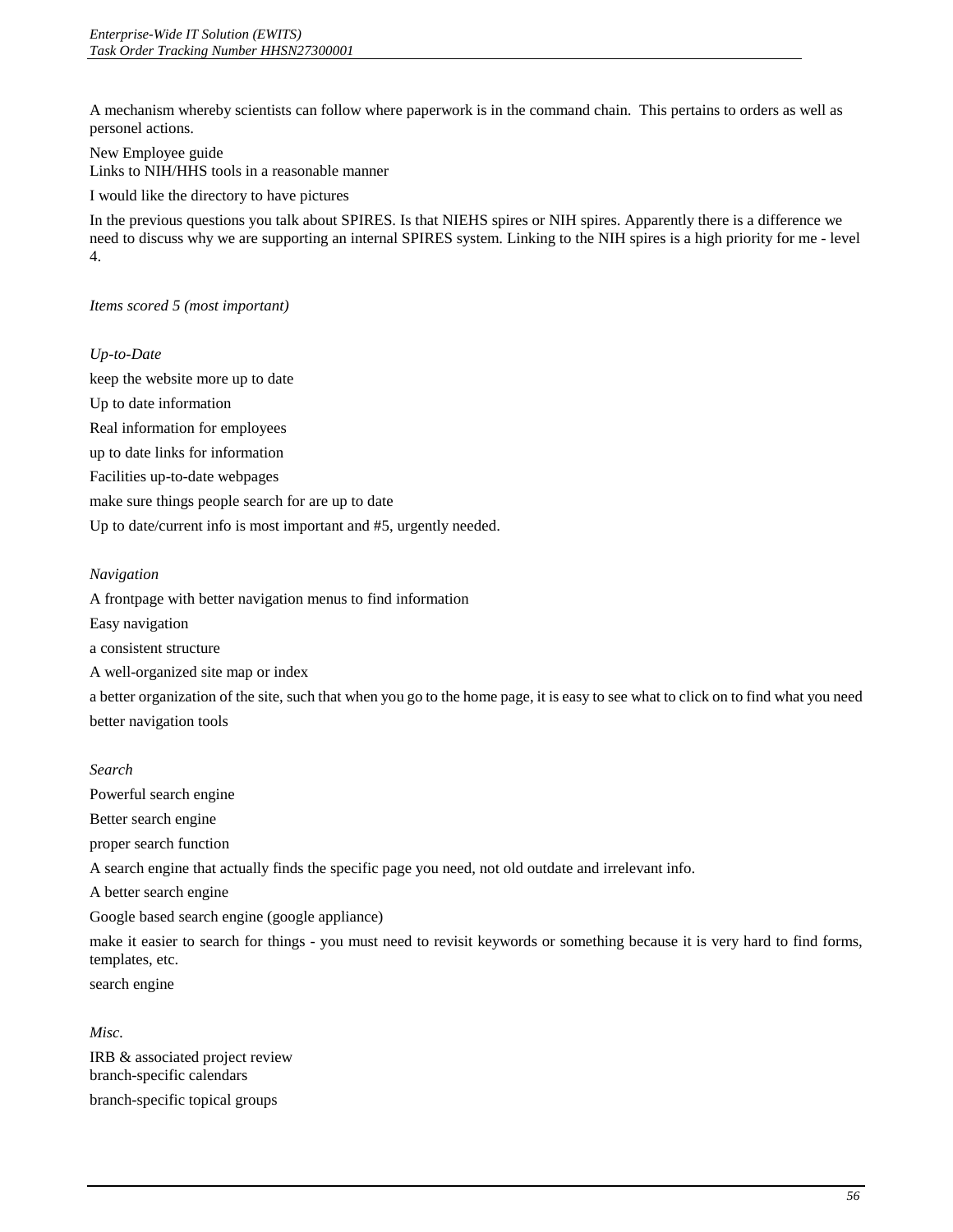a discussion board or blog so we can reduce all hand emails

better ability for groups and individuals to update their web pages and post new information make master calendar easier to use

Web page editing

PubMed NTP and NIEHS Publications NTP members like NCTR/FDA and NIOSH/CDCP and NCI/NIH and CPSC and others NIEHS Ethics website List AoS access on Junction

New postdoc "To Do" things

#1 more interactive: i would like for it to be more portal oriented - so that I could add the gadgets I use.

# *Items listed but not ranked*

#### *Navigation*

 proper information architecture consistency of templates used to present information with better organization, it will probably become very useful to people. It is difficult to find the list of Core labs. Most of i need is on the website. I needs be reorganized better. Only half of the page is being used. enhancing usability/web page layout/content

*Search* 

search function

I think a more powerful search engine is critical.

A way of avoiding getting a long list of news items when your searching for current web content.

Good search engine

better searching

A functional search feature;

# *Misc*

consistency of formatting / writing styles of pages I think the site is perfect. No need to make it more fancy as long as it is practically usable. stuff to buy or sale final documents prepared by oter staff members/offices that may be useful to others highlights from leadership meetings not inerestedlink to CMB resources like the is to safety. A true and current organiztion chart, with contact information including mail drop, phone, fax and actual email address not dependant on the online address book would good. Current subject area assignments for grants administrators would help, update monthly.

links with updated contact information; A how to guide for new members of NIEHS would be THE AWESOME!

(bi)monthly update highlighting a few papers with exciting new research findings within NIEHS (4) to advertise NIEHS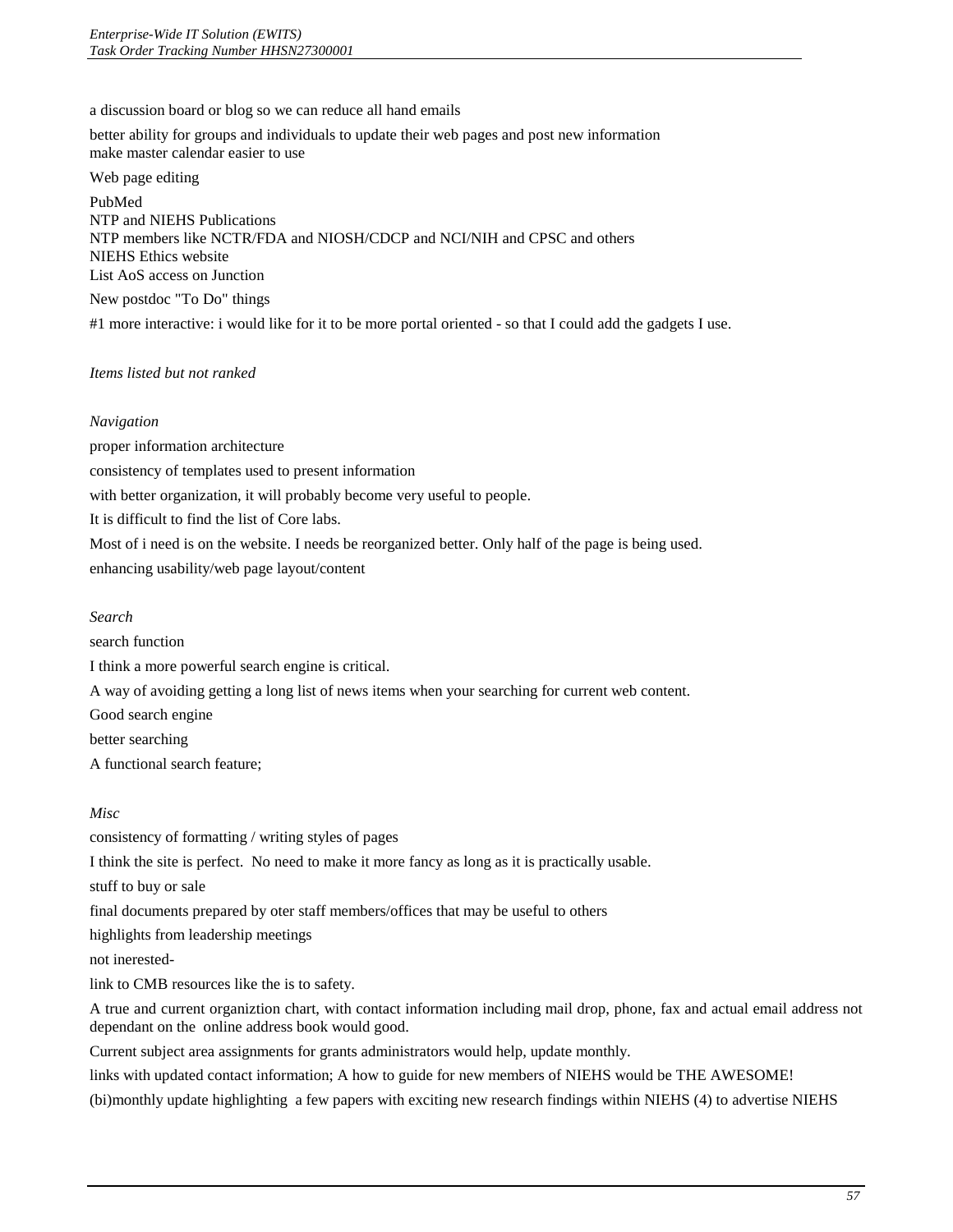need more graphics. Interactive training registration and completion/ requirements Easy waste disposal information Share the look and infrastructure of the external page (with different colors). Two additional pieces that would be helpful include: local weather and traffic information benefits, forms I have no idea. It would also be nice not to have to log in umpteen times to get to (specific) internal websites. Email access from house Group meeting scheduling functions like Meet-o-matic Simple large file sharing to collaborators like Yousendit.com HR policies

# **27. What other ideas do you have for improvements to the NIEHS internal web pages and applications?**

Total skipped: 161 Total answered: 43

# *Overall*

The people locator is surprisingly useful in comparison to the rest of the site.

I'd settle for a smoother version of what's available, unless additional staff is added to the site. All depends on update and maintenance. I'd rather have a simpler tool that is high functioning than a more imaginative and creative one that requires much learning and creates frustration and annoyance.

# *Content*

Update them!

Bring back some of the old content, for example the old airborne site with all the allergen/asthma information.

plain english.

update all information

Permit contractors who are providing services to NIEHS researchers to have and maintain webpages on the intranet to make researchers aware of the services they provide.

# *Consistency*

Consistent look and feel between applications. Unifying menu

# *Search*

 A search function that actually works. Greatly improve search engine. powerful search, Improve search engine improved search functionality Better internal search engine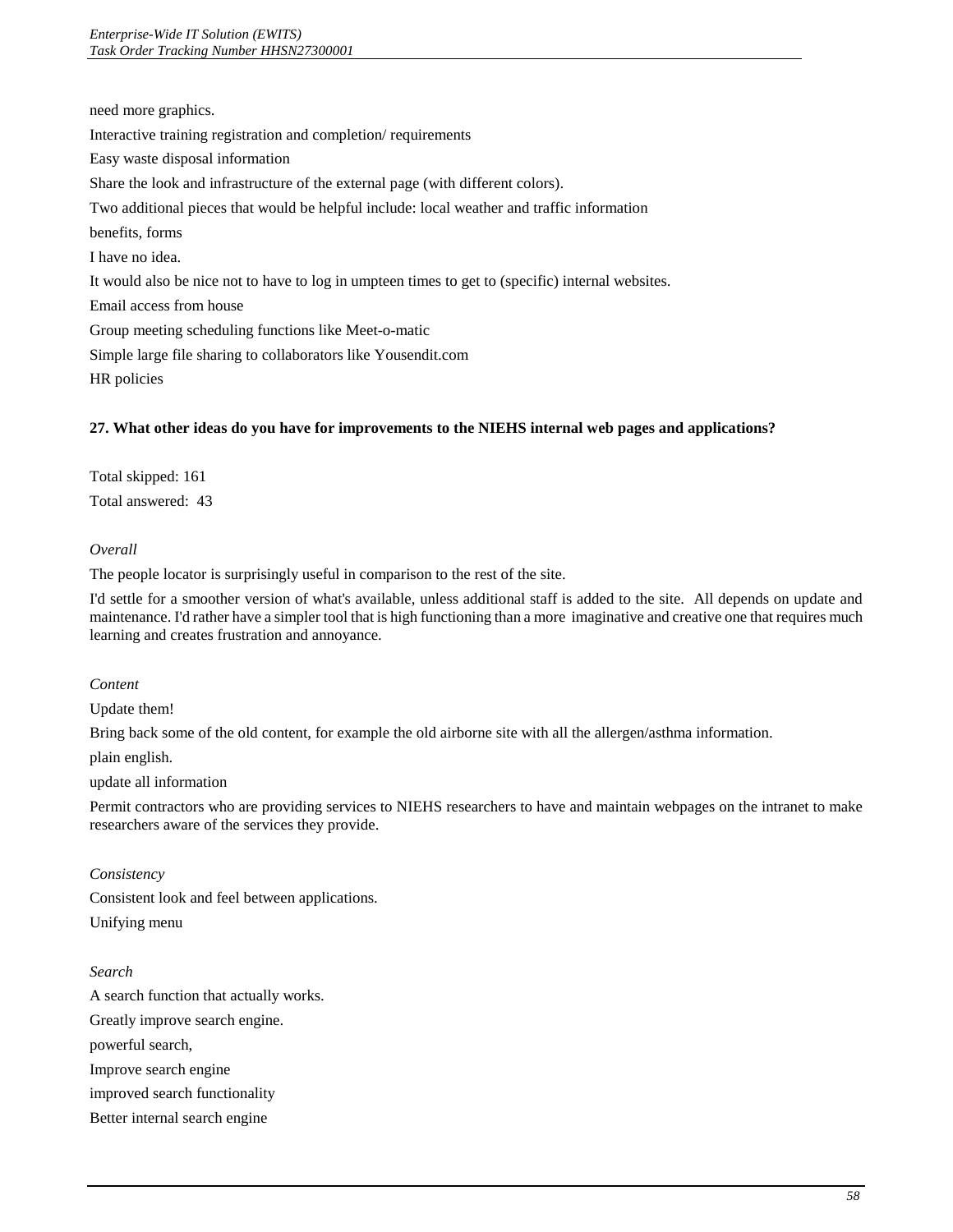# *Events / Calendar*

 more info about some of the events we are sponsoring --abstract type info. or bios of presenters to help determine should I or should I not attend?

better calendars, meeting organization software improvements in meeting room reservation pages

# *Technology*

More use of AJAX programming and testing on IE, Firefox and Safari for compatability and speed.

No Flash usage at all.

Consistent programming library for all in house generated programs, recommend using a toolkit of pre-defined re-usable AJAX code such as Google Web Toolkit (<http://code.google.com/webtoolkit/>)

# Mozilla XUL

xScope from IconFactory

Using these one toolkit with re-usable elements across all enterprise applications and pages will result in a much better and consistent look and feel. This will keep user training requirements to a minimum.

# *Remote Access*

Authorization to access from home PC will be appreciated

*Multiple Logins*  login is not always simple

# *Content Management*

For internal pages it would be nice to be able to upload information on a daily basis rather than going through web folks.

The main thing is make it easier for individuals and groups to keep their webpages and documents on them up to date.

If information has not been updated (e.g., an internal web page with a highlighted link to "New Information," from 2002), simply take it down.

Make it easier to know who the website manager is and what the process is to submit information to be updated.

*Look and Feel*  Better design uniform look and feel. it's not too pretty to look at--looks quite dated redesign the junction homepage Changing basic color from green-gray to more mild color.

# *Organization / Navigation / Findability*

have a focus group to define what the categories are on the front page...they are not so equally distributed

core labs, research support, and scientific resources should be only 1 click away from the junction. For example, say you want to use the the flow cytometry center. you click on core labs from the junction but the flow center isn't listed. is it under research support or scientific resources? why not list all these links on one page, you could use 3 headings.

#### more organized structure

Make it easier to find application for scheduling room access. It's not intuitive on the employee website.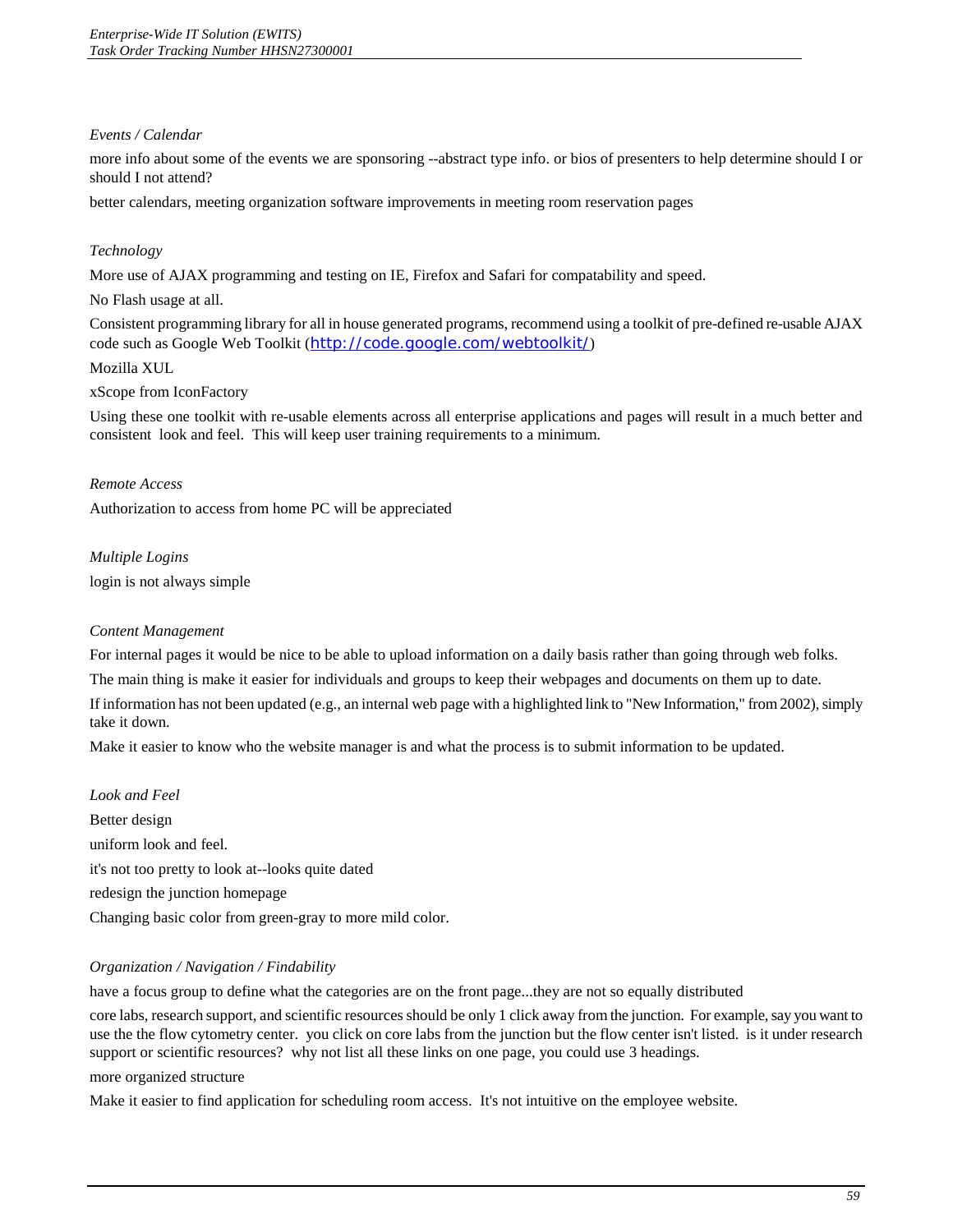The categories on the main page are not very intuitive. In fact, nothing at this institute is intuitive. You have to find someone who already knows how things work in order to do something. For example... ACRONYMS AND ABREVIATIONS SUCK!

DO NOT MAKE THEM LIKE THE NIEHS PUBLIC WEBSITE. IT IS ONE OF THE WORST LAYOUTS FOR WEB PAGES OUT THERE.

integrate things! also, for a long time at least, some of the links pointed to outdated pages. I had a LOT of trouble finding forms when I was doing an Animal protocol because of this. not sure if this has improved, but this was a big issue.

Easier use and better linkage among programs

fix broken links

Organization is the key for any website to run smoothly. There are better ways to organize the information presented.

better organization (use drop down menus if required)

Better organization and easy to use.

ABC ORDER FOR SIDE MENU IS A BAD, BAD IDEAS AS IMPORTANT ITEMS ARE NOT LISTED 1ST.

*Nothing* 

No more. It is good enough. Not at this timenone

# *Personalization*

Ability to customary the page in my own Office PC. Aggregation of frequently used pages

# *Not categorized*

 Easier link to First Environments Day Care web page. I recently had to go to this page and had to go through several links to finally find what I was looking for.

Need to move announcements out of email and onto the web site.

DIR is better to be more visible

I think when you look up a person you should see their picture (perhaps from their ID badge), but it would be helpful to see the name and the face.

secure employee to employee instant messaging (if possible)

life @ niehs blog -- and a safe venting place on line to make suggestions

a lot of info is not too much. it is useful. check out this website http://www.epa.gov/

A system to track paperwork (ordering and personel actions)

see answer to last question.

This survey is a good start.

Having a generic sitemap for the entire website would be rather helpful.

# **28. Please list any other web resources you use that are particularly relevant to the work you do at NIEHS.**

Total skipped: 161 Total answered: 43

Pubmed and Google, can't exist without them.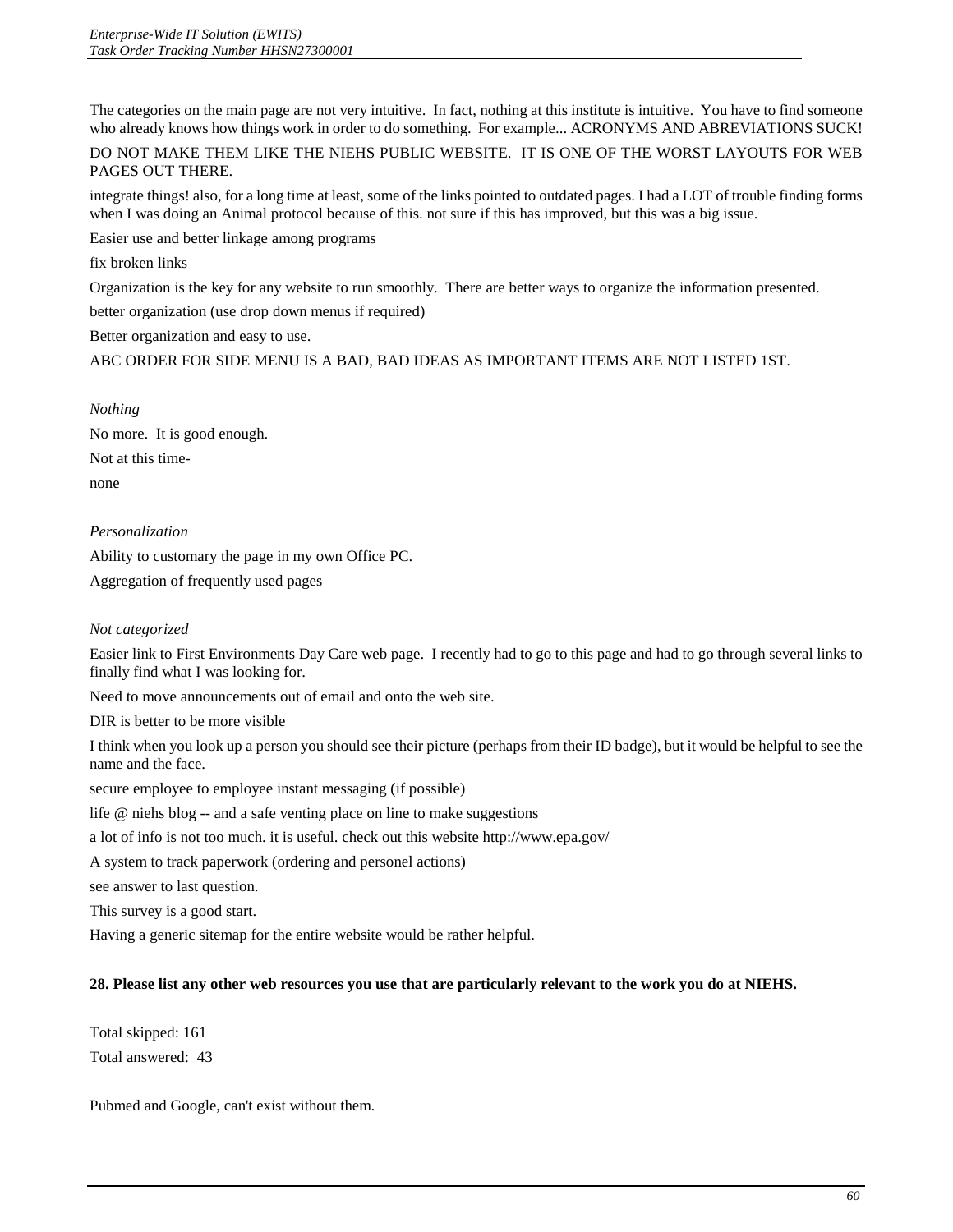Google to locate email addresses and phoen numbers for faculty and staff at universities.

google, google Google (probably obvious google, Google. Google is a good test – usually it beats any search function on the internal site, it's faster and it is more intuitive in turning up what you want without a lot of "blindfolded" feeling around. google (to search for wikipages mostly, but also for conferences etc) Google, Often use Google Google, yahoo search engines Google, Gmail, wikipedia, ... etc Wikipedia Wikipedia, pubmed (constantly using that) PubMed PubMed, Pubmed pubmed pubmed PubMed PubMed pubmed, www.pubmed.com NIH main website to find policies and manuals. NIH web site; NIH website NIH Electronic Journals nih.gov NIH Intramural Database The NIH Portal is very good. NIH library [http://www.ncbi.nlm.nih.gov](http://www.ncbi.nlm.nih.gov/) NCBI, NCBI Merriam Webster http://genome.ucsc.edu

iTunes radio- It is pleasant to listen to different types of music while working. I host international scientists who feel happy when I can locate a familiar type of music while they work, also.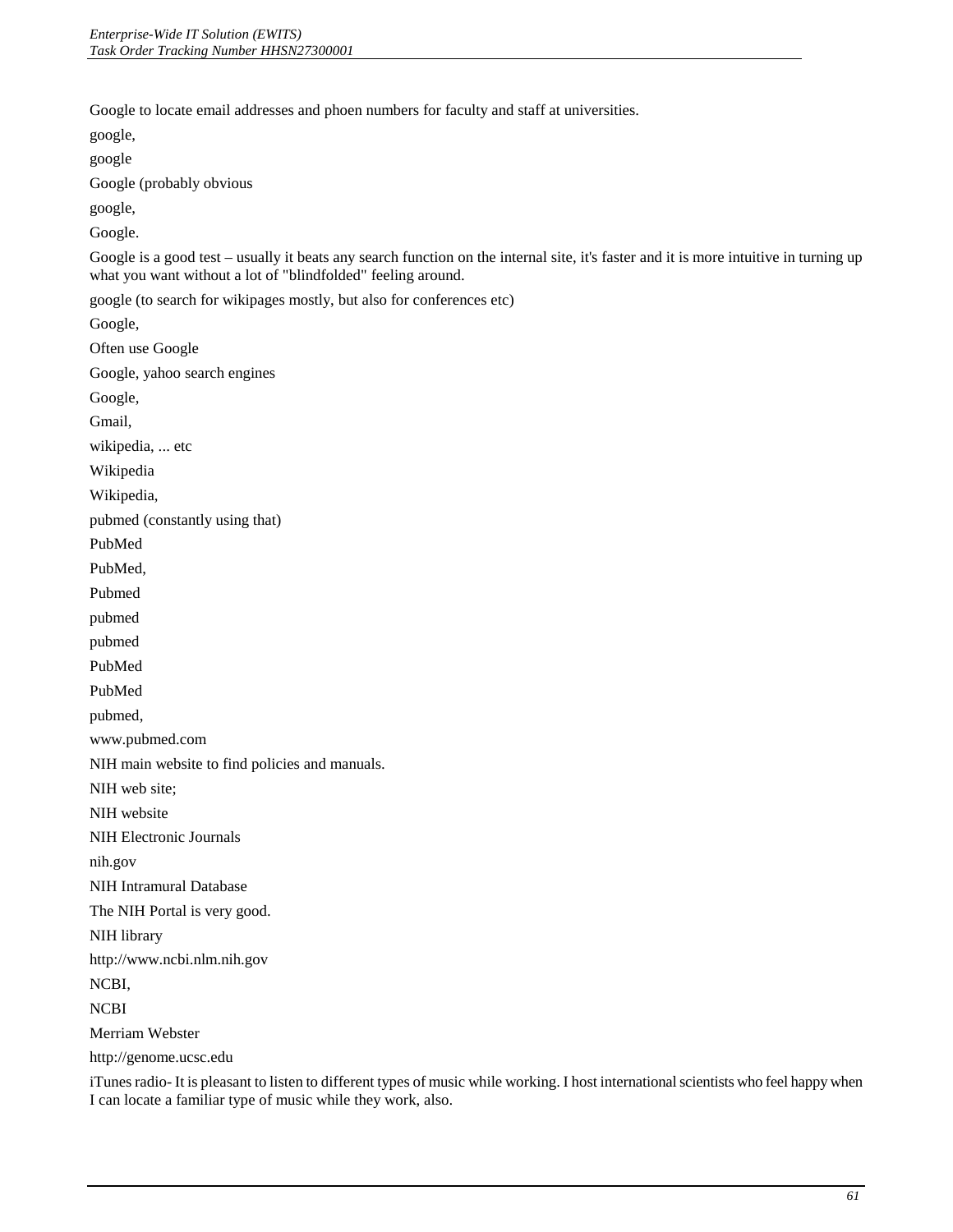HHS web site.

[hhs.gov](http://hhs.gov)

eSPA is a critical portfolio analysis tool that is just coming out of NIAID and will be used at NIH.

I have started to realize the potential of facebook for group projects but have not started to use it for that.

NSF pages,

EPA pages,

webinars

Molecular Biology calculators

SPIRES,

CRISP,

As mentioned before, each postdoctoral/grad/step student/ scientist should have a page listing the contact information, CV, publications, scientific interests and collaborations and future goals.

| <b>ISI</b>                                                                                |
|-------------------------------------------------------------------------------------------|
| Medline                                                                                   |
| eeoc.gov                                                                                  |
| opm.gov                                                                                   |
| mpsb.gov                                                                                  |
| electronic journal accesss                                                                |
| E-mail                                                                                    |
| Internet                                                                                  |
| Web of science                                                                            |
| <b>NEDD</b>                                                                               |
| Annual reporting                                                                          |
| Alerts                                                                                    |
| climateregistry.org                                                                       |
| epa.gov                                                                                   |
| ncbiotech.org                                                                             |
| local groups and collaborators of interest                                                |
| www.pdb.org                                                                               |
| Ecocyc                                                                                    |
| There should be a direct link to NLM, data mining tools                                   |
| Ordering companies (i.e. sigma-aldrich, VWR, BD Biosciences, Invitrogen, and many others) |
| IDTDNA (esp. the SciTools)                                                                |
| Articles from journals                                                                    |
| websites from major top universities and journals                                         |
| society websites                                                                          |
| collaborators websites                                                                    |
| wiki,                                                                                     |
| scansite,                                                                                 |
| expasy,                                                                                   |
| hrpd,                                                                                     |
| netphos,                                                                                  |
|                                                                                           |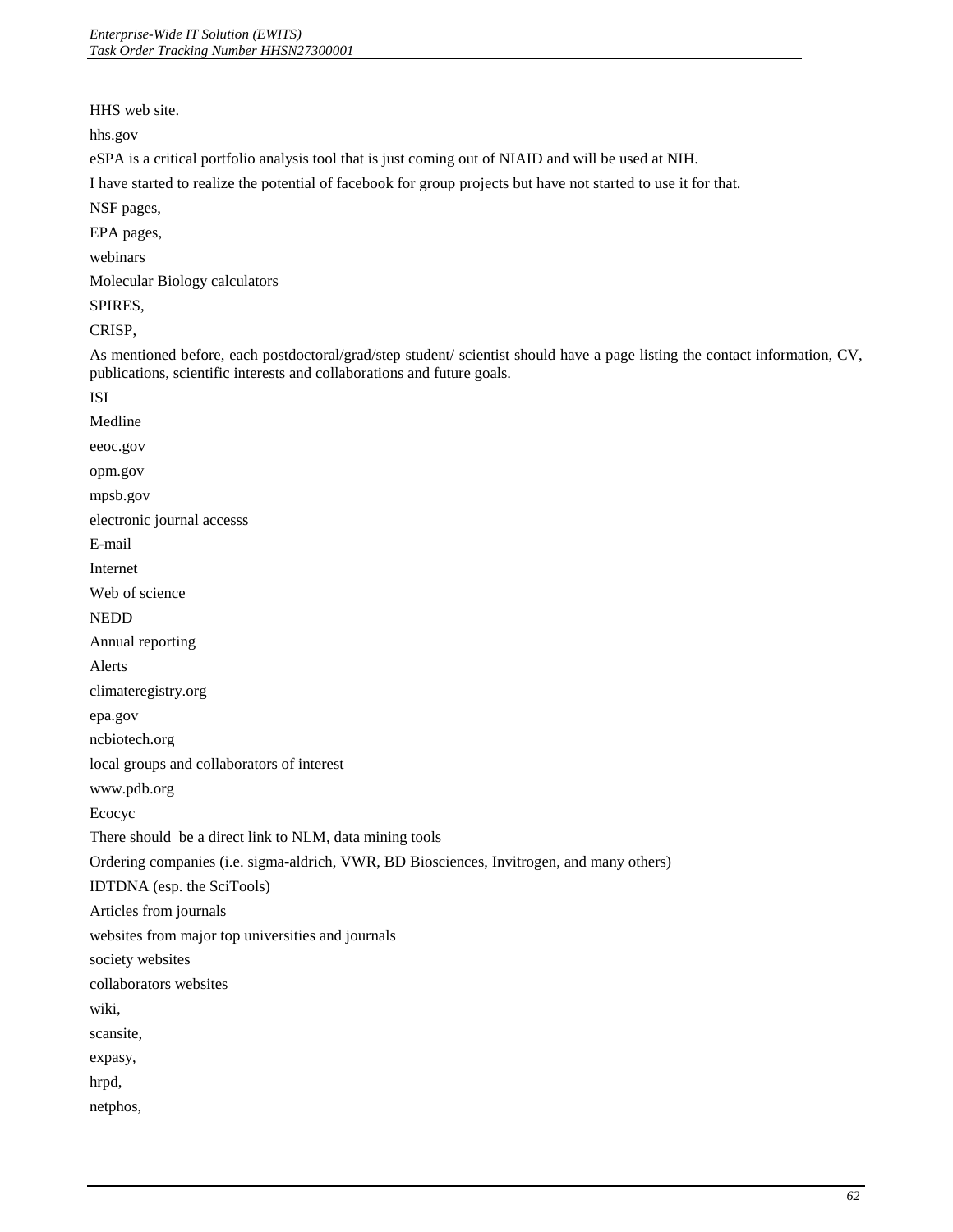polydoms-SNP,

invitrogen,

biorad,

swissprot

QUOSA

NTP

EPA AND OTHER FEDERAL ENVIRONMENTAL AND HEALTH AGENCIES SUCH AS OSHA, ATSDR, DOE, OTHER NIH AND DHHS WEBSITES.

# OUTSIDE GOVERNMENT:

SCIENCE, APHA.ORG, ACGIH.ORG, AIHA.ORG, BNA OCCUPATIONAL RESOURCES, AND OTHER COLLEGE WEBSITES.

online buffer and molecular weight calculators

can not think of any right now.

n/a

I do not have any specific ones.

don't have any-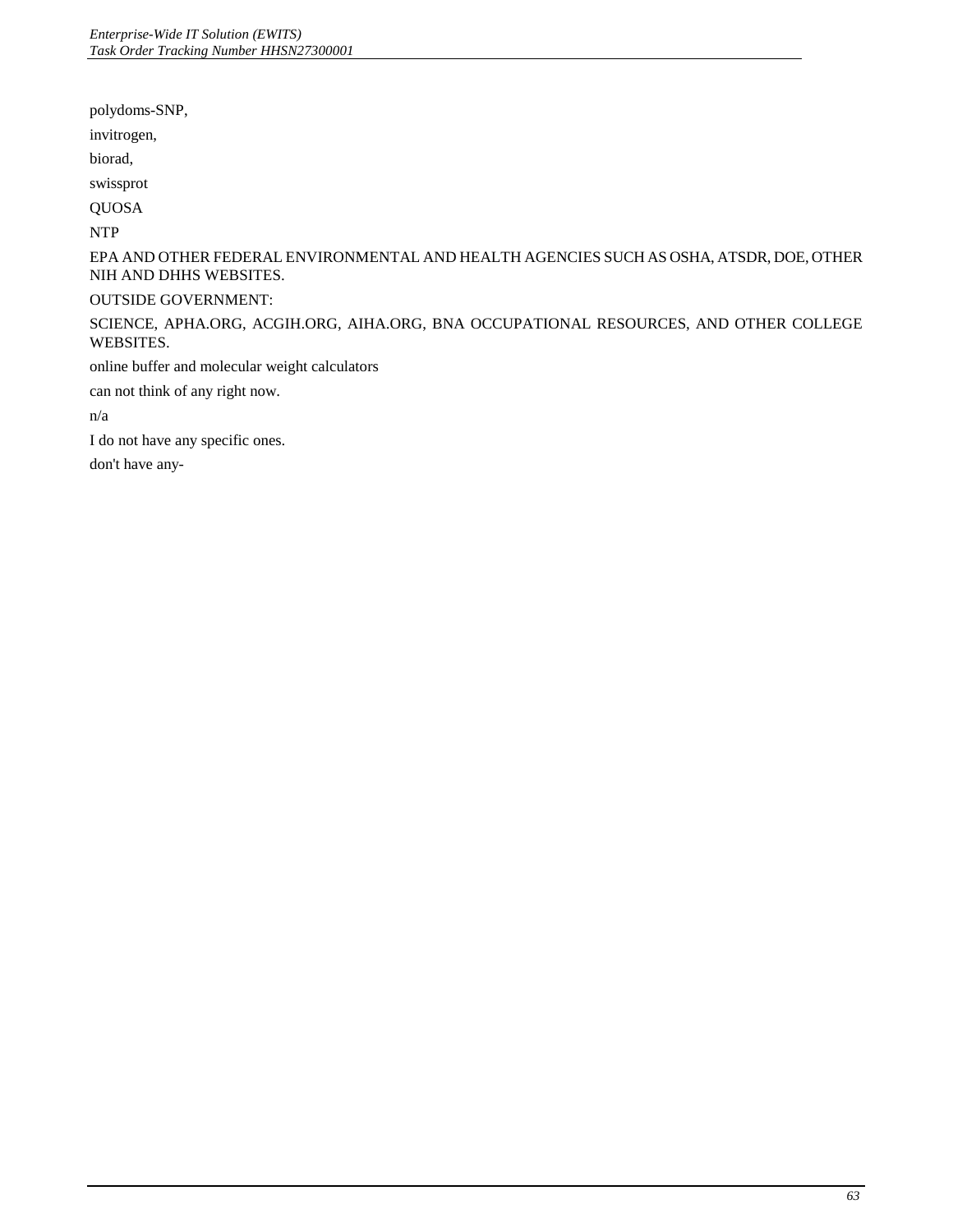# **8 APPENDIX D: USABILITY TEST SCRIPT**

# **8.1 Introduction**

 As part of the assessment, SRA will be conducting usability tests with several NIEHS staff members using the attached script. Also included in this document are sample usability test tasks that can be used with specific NIEHS audience types.

# **8.2 Purpose and Scope**

 The attached script is designed to test the usability of the Junction when performing general tasks that that every employee performs in his or her day-to-day job. Example general tasks include the following:

- Find a phone number or contact information for another staff member;
- Request IT support;
- Make a facilities request (such as moving equipment or replacing light bulb);
- Fill out timesheet (except for trainees);
- Register a visitor with security;
- Search for personnel issues related to position;
- Look at Cafeteria menu;
- Post an item for sale in the Trading Post;
- Find current NIEHS or NIH policies and procedures;
- Share documents with others:
- Access shared documents;
- Locate trainings to take;
- Keep track of trainings taken; and
- Locate orientation material.

 During the NIEHS Intranet Assessment, SRA identified six audience types within NIEHS staff: the Manager, the Lab Technician, the Scientist, the Administrative staff, the Secretary, and the Trainee. Each of these audience types have distinct tasks that they use the Junction to accomplish. In addition to the general tasks included in the attached script, this This test script can be reused once the NIEHS intranet has been redesigned to benchmark improvements in usability. report includes samples tasks that can be used when testing the site with specific audience groups.

# **8.3 Usability Test Script – Audience Specific Tasks**

 This section contains tasks that can be added into the script in section 3 when testing the usability of the NIEHS Intranet site with specific audience types.

# **Audience Type: Manager**

 **Task 1:** You are interviewing a potential new employee next week and you want to send them an informational brochure about the NIEHS. Find a brochure to send them.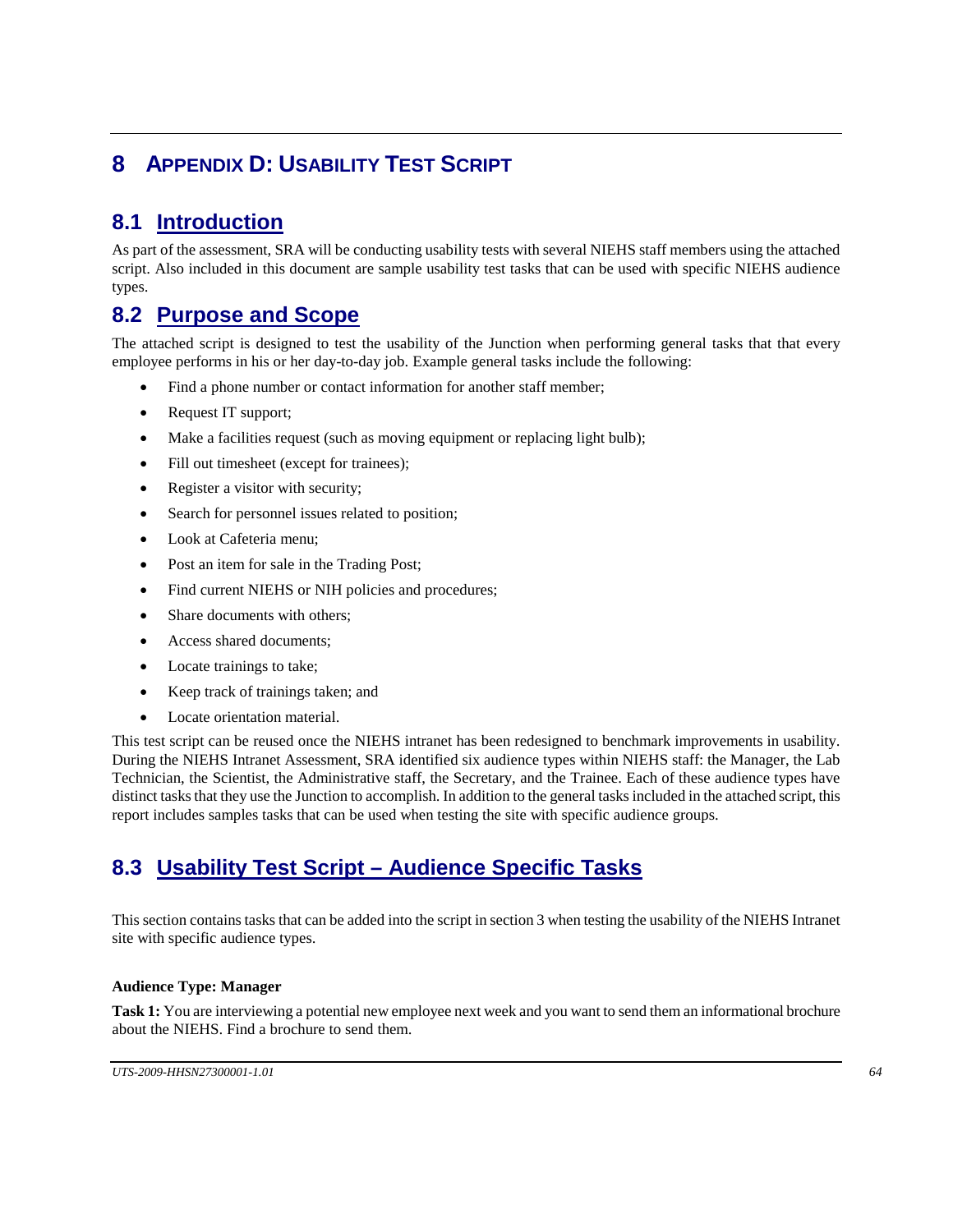**Task 2:** Two of your employees are having problems getting along and you cannot resolve the issue yourself. Where can you go for additional support?

**Task 3:** One of your employees has asked for a promotion. What guidelines do you have to follow to promote him?

 **Task 4:** You are trying to convince a very talented student to come to NIEHS for a fellowship and you want to share with her the latest articles coming out of the Institute's research. Where can you find this information?

# **Audience Type: Lab Technician**

 **Task 1:** You have some hazardous material that needs to be disposed of. What do you need to do to make sure you that it is taken care of properly?

 **Task 2:** You need some work gloves in size extra-large and all there are in your lab are size small gloves. Is this something you can get in the self-service store, or do you need to order them from somewhere else?

# **Audience Type: Scientist**

 **Task 1:** You have some hazardous material that needs to be disposed of. What do you need to do to make sure you that it is taken care of properly?

**Task 2:** You need some work gloves in size extra-large and all there are in your lab are size small gloves. Is this something you can get in the self-service store, or do you need to order them from somewhere else?

 **Task 3:** For you current experiment, you need to submit a sample for bioanalyzer analysis. What lab does this? In addition, what is the first step to submit your sample?

 **Task 4:** You have been researching the impact of nicotine exposure on C.elegans. Find the latest research that is relevant to what you are doing.

# **Audience Type: Administrative Staff**

**Task 1:** You want to schedule a meeting with your workgroup for next Wednesday afternoon. What rooms are available for this meeting?

# **Audience Type: Secretary**

Task 1: You need to get the most recent version of the NIEHS letterhead. Where can you go to get that?

**Task 2:** You need some toner for the printer in your office. Is this something you can get in the self-service store, or do you need to order them from somewhere else?

**Task 3:** Your boss took a taxi and wants to be reimbursed. How do you request reimbursement?

#### **Audience Type: Trainee**

 **Task 1:** You have some hazardous material that needs to be disposed of. What do you need to do to make sure you that it is taken care of properly?

 **Task 2:** You need some work gloves in size extra-large and all there are in your lab are size small gloves. Is this something you can get in the self-service store, or do you need to order them from somewhere else?

 **Task 3:** For you current experiment, you need to submit a sample for bioanalyzer analysis. What lab does this? In addition, what is the first step to submit your sample?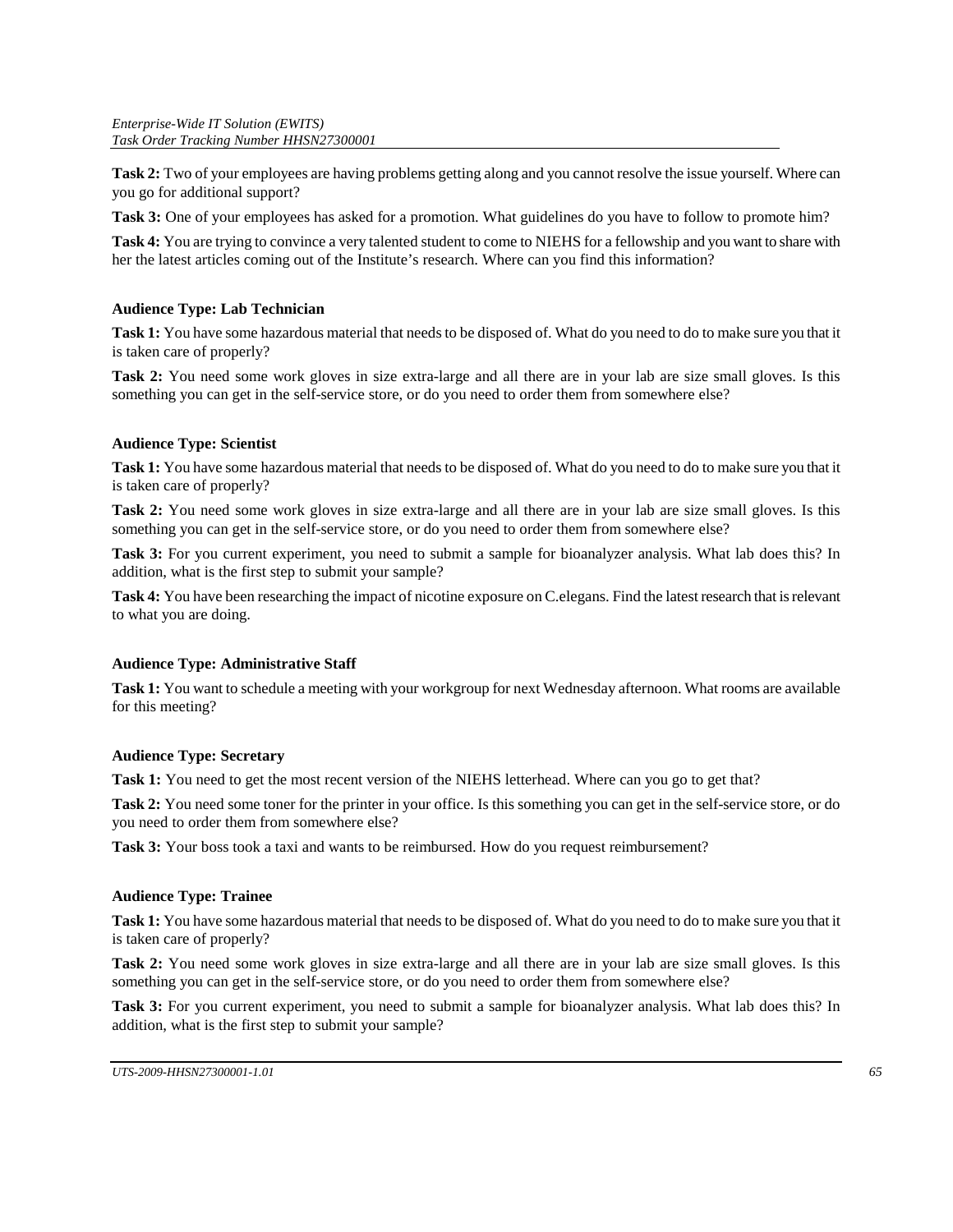**Task 4:** You have been researching the impact of nicotine exposure on C.elegans. Find the latest research that is relevant to what you are doing.

**Task 5:** You have heard that there are events held at NIEHS specifically for trainees. What is the next event coming up?

**Task 6:** You need some advice on what your options are after your NIEHS fellowship has ended. Where can you go for help?

# **8.4 Usability Test Script**

This section contains a script and log sheets for usability testing with any NIEHS staff member.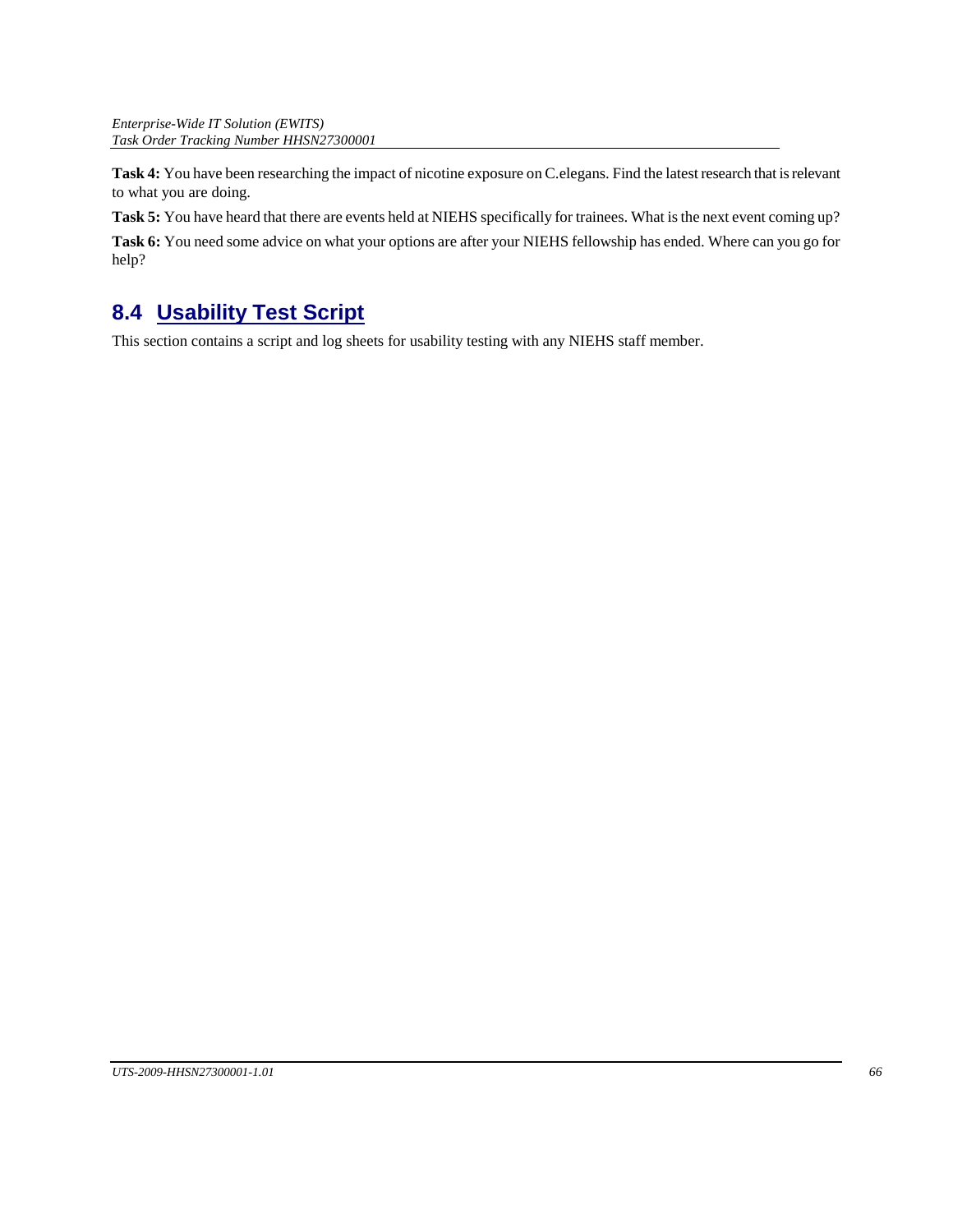# **Usability Testing of the NIEHS Intranet**

| Date:                 |  |
|-----------------------|--|
| Time:                 |  |
|                       |  |
|                       |  |
| Session Times: Start: |  |
| <b>Overall Notes</b>  |  |
|                       |  |
|                       |  |
|                       |  |
|                       |  |
|                       |  |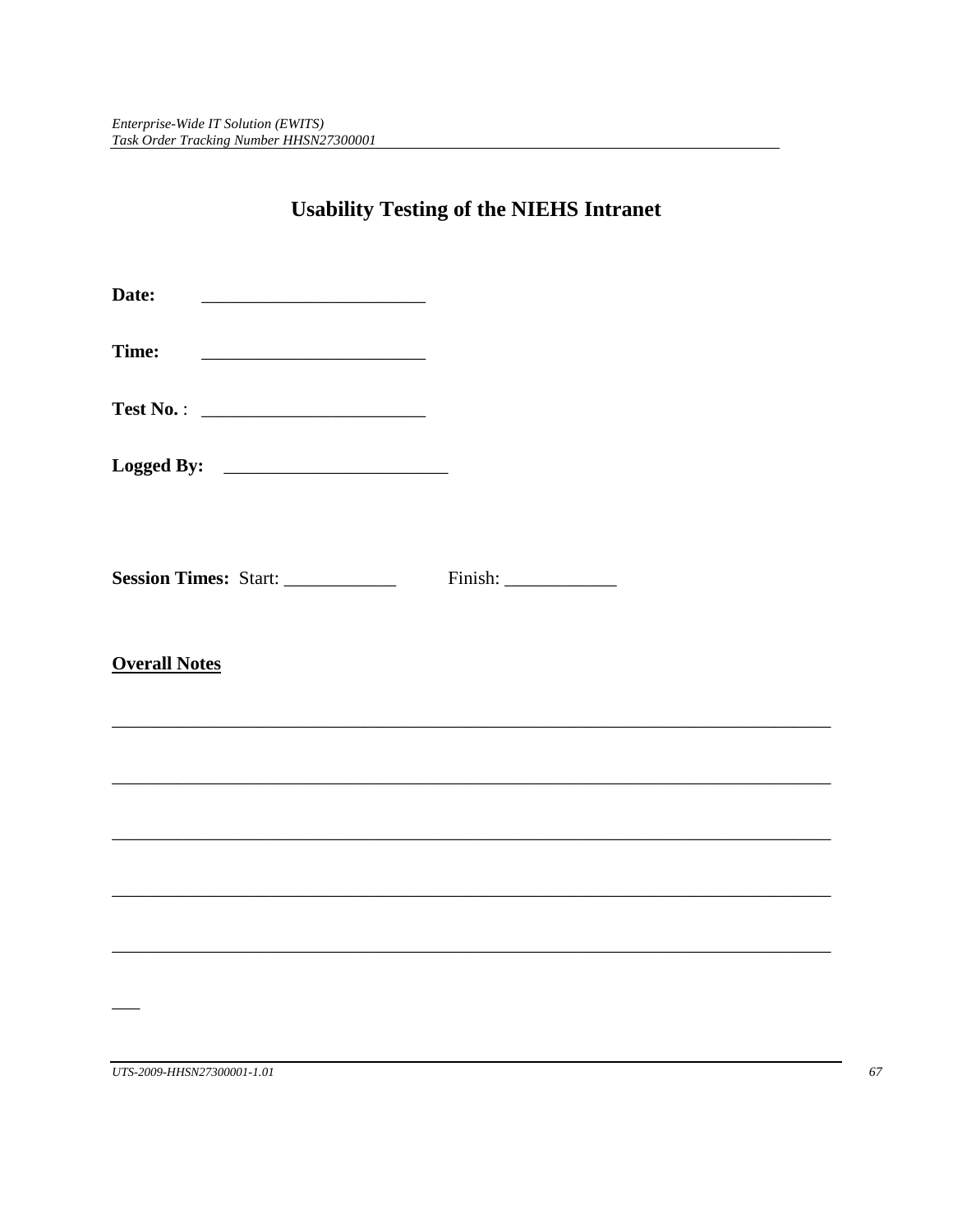# **Introductions & Purpose**

My name is and I am a consultant with SRA International working on an assessment of the NIEHS internal web sites.

 This week my colleagues and I are meeting with a number of people to watch them use the Junction to identify areas that need improvement. We really appreciate your participation. Our goal is to make the Junction and other NIEHS internal web sites easier and more efficient to use and you are help us do that.

 you, your knowledge, or your ability to use the Internet. We are here to test the Junction and other During the session, I am going to ask you to use the web site on the computer in front of you to complete some tasks. Please remember that there are no right or wrong answers. We are not testing online tools and learn from your experience.

I will be facilitating our session today and taking notes. One or more of my colleagues may join me to observe and take notes.

These notes will only be used internally within NIEHS program for our purposes in improving the Junction. They will not be used for any other purpose. Neither your name nor any of your personally identifiable information will be stored or used with these notes.

# **Task Briefing**

 During this part of the session, I will ask you to complete up to 7 tasks and will be watching your actions on the computer. I realize this is not the most natural way to work, but please try as much as you can to relax and just do what you would do as if I were not here.

 find aspects of the web site difficult to use or understand, so will other people, and it will be our job At this time, I would like to stress that we are observing use of the web site, *not* your abilities. If you to make sure that we make appropriate changes to improve it. As we have discussed, identifying these areas is the key purpose of our session today.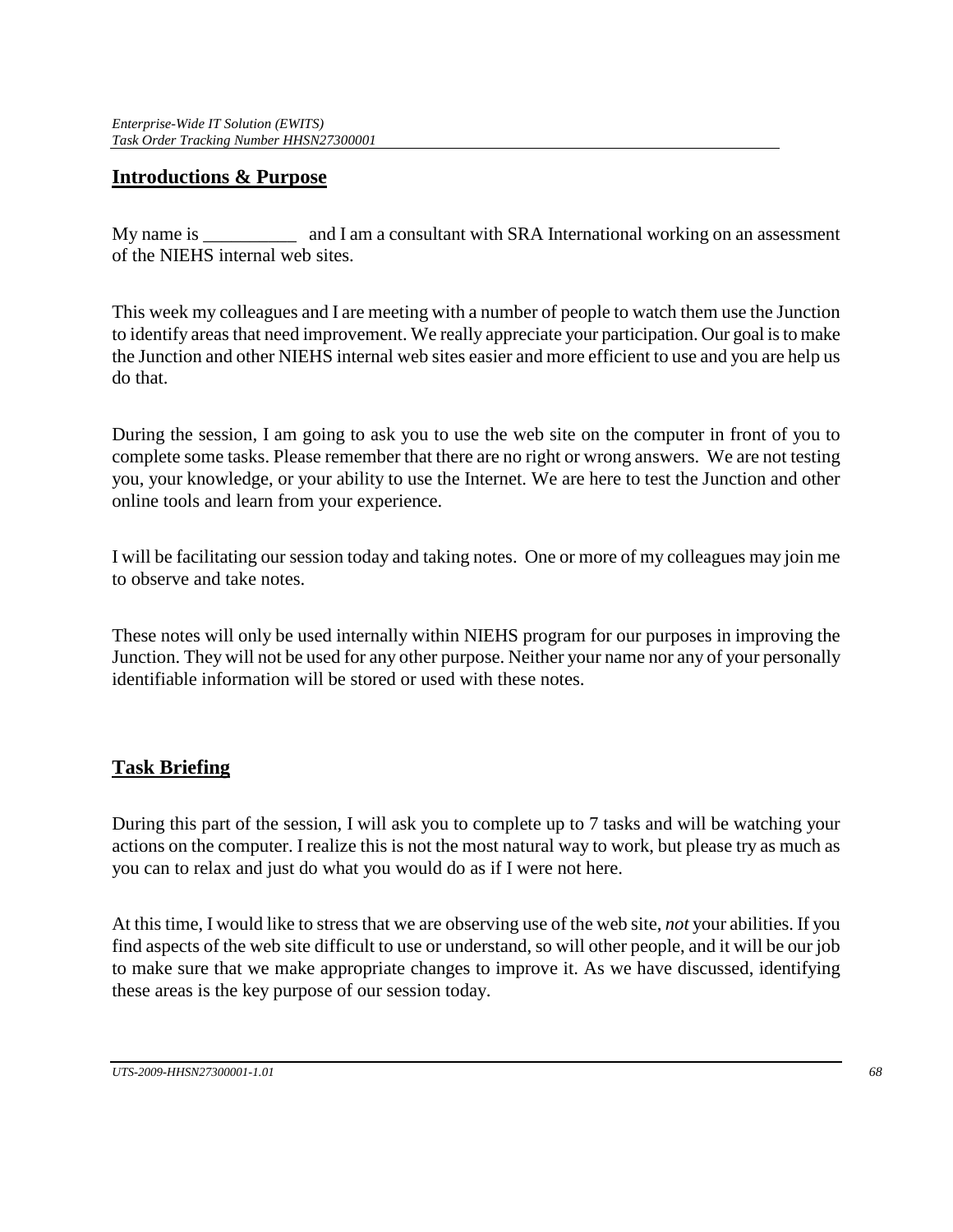*Enterprise-Wide IT Solution (EWITS) Task Order Tracking Number HHSN27300001*

 of the web site. I will also ask you to "think out loud" as you work so that I may better understand your thought process when using the web site. For example, if you do not know what something is used for, please say "I don't know what this is for" or something similar. I may also prompt you from understanding of the information we are dealing with, and if there is anything that you are not sure of or are confused by. If you should become particularly frustrated and would like to quit a task, please I will be interrupting your work throughout this session to ask you specific questions about your use time to time to ask you what you are thinking. Tell me what you are going to do and why, your let me know.

 You can ask me to repeat the task if you forget what I've asked you to do. However, I will not be able to answer questions or give you help about the application itself.

\_\_\_\_\_\_\_\_\_\_\_\_\_\_\_\_\_\_\_\_\_\_\_\_\_\_\_\_\_\_\_\_\_\_\_\_\_\_\_\_\_\_\_\_\_\_\_\_\_\_\_\_\_\_\_\_\_\_\_\_\_\_\_\_\_\_\_\_\_\_\_\_\_\_\_\_\_

\_\_\_\_\_\_\_\_\_\_\_\_\_\_\_\_\_\_\_\_\_\_\_\_\_\_\_\_\_\_\_\_\_\_\_\_\_\_\_\_\_\_\_\_\_\_\_\_\_\_\_\_\_\_\_\_\_\_\_\_\_\_\_\_\_\_\_\_\_\_\_\_\_\_\_\_\_

\_\_\_\_\_\_\_\_\_\_\_\_\_\_\_\_\_\_\_\_\_\_\_\_\_\_\_\_\_\_\_\_\_\_\_\_\_\_\_\_\_\_\_\_\_\_\_\_\_\_\_\_\_\_\_\_\_\_\_\_\_\_\_\_\_\_\_\_\_\_\_\_\_\_\_\_\_

\_\_\_\_\_\_\_\_\_\_\_\_\_\_\_\_\_\_\_\_\_\_\_\_\_\_\_\_\_\_\_\_\_\_\_\_\_\_\_\_\_\_\_\_\_\_\_\_\_\_\_\_\_\_\_\_\_\_\_\_\_\_\_\_\_\_\_\_\_\_\_\_\_\_\_\_\_

\_\_\_\_\_\_\_\_\_\_\_\_\_\_\_\_\_\_\_\_\_\_\_\_\_\_\_\_\_\_\_\_\_\_\_\_\_\_\_\_\_\_\_\_\_\_\_\_\_\_\_\_\_\_\_\_\_\_\_\_\_\_\_\_\_\_\_\_\_\_\_\_\_\_\_\_\_

\_\_\_\_\_\_\_\_\_\_\_\_\_\_\_\_\_\_\_\_\_\_\_\_\_\_\_\_\_\_\_\_\_\_\_\_\_\_\_\_\_\_\_\_\_\_\_\_\_\_\_\_\_\_\_\_\_\_\_\_\_\_\_\_\_\_\_\_\_\_\_\_\_\_\_\_\_

\_\_\_\_\_\_\_\_\_\_\_\_\_\_\_\_\_\_\_\_\_\_\_\_\_\_\_\_\_\_\_\_\_\_\_\_\_\_\_\_\_\_\_\_\_\_\_\_\_\_\_\_\_\_\_\_\_\_\_\_\_\_\_\_\_\_\_\_\_\_\_\_\_\_\_\_\_

\_\_\_\_\_\_\_\_\_\_\_\_\_\_\_\_\_\_\_\_\_\_\_\_\_\_\_\_\_\_\_\_\_\_\_\_\_\_\_\_\_\_\_\_\_\_\_\_\_\_\_\_\_\_\_\_\_\_\_\_\_\_\_\_\_\_\_\_\_\_\_\_\_\_\_\_\_

Do you have any questions before we begin?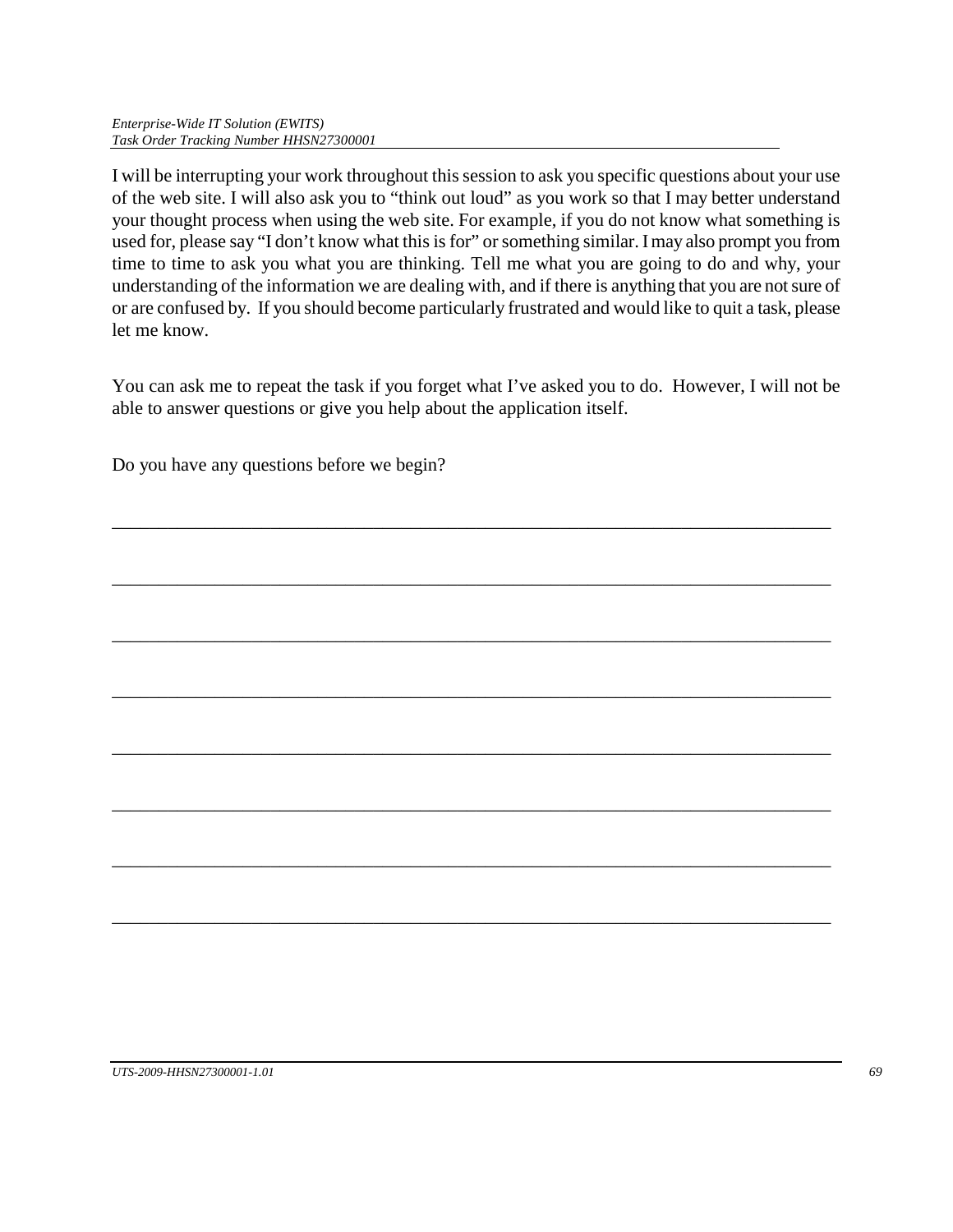# **Task Completion**

We have up to seven tasks for you perform using the web site today. I will give them to you one at a time and recite the contents to you before you begin each task so that you may ask any questions before you begin.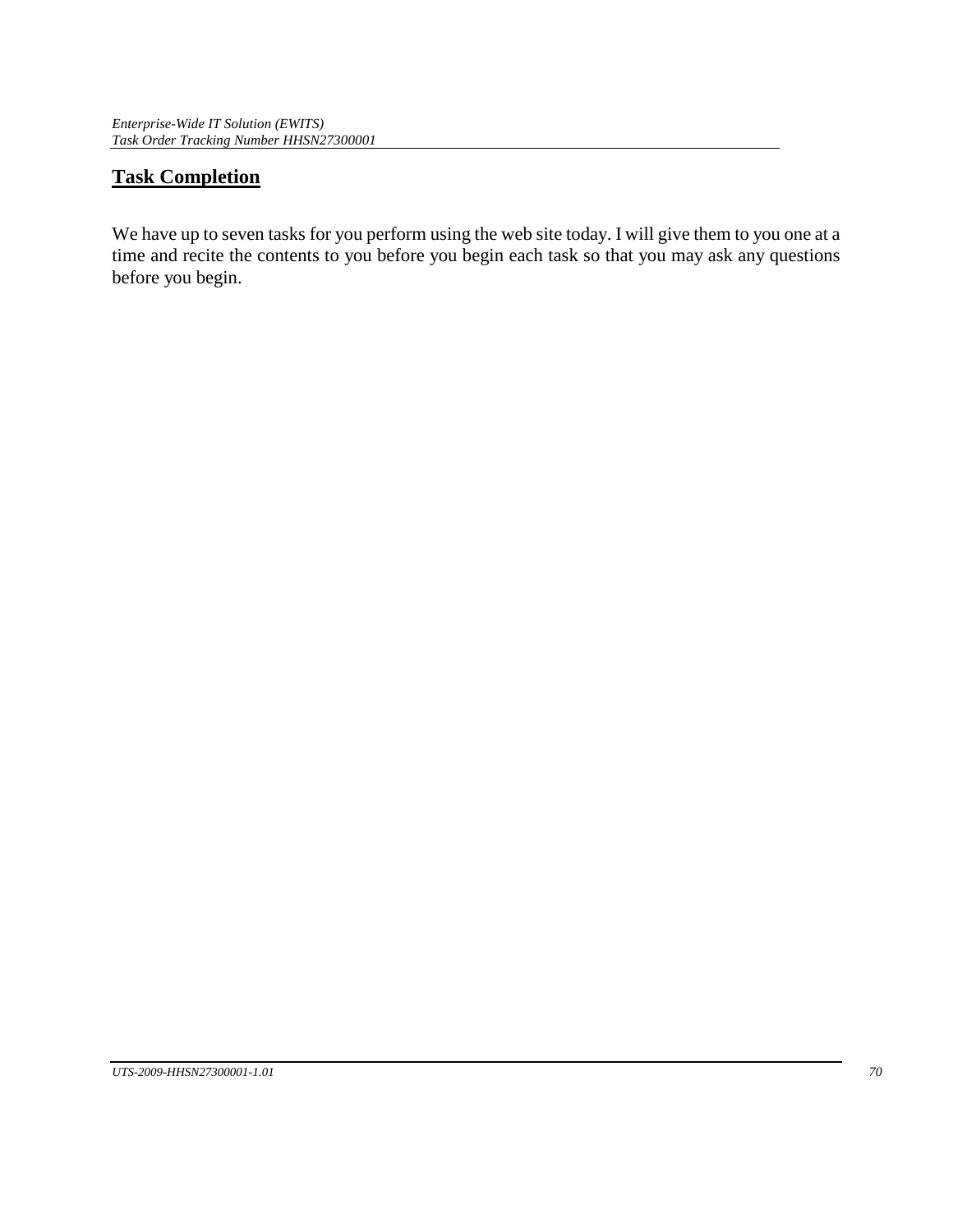You met Cheryl Thompson at a meeting last week. Find out what office she works in and her phone number.

| <b>User Comments/Attitude:</b>                            | Successful?                     |
|-----------------------------------------------------------|---------------------------------|
| Positive (e.g. enthusiastic, completed task effortlessly) | $\Box$ No                       |
| Neutral                                                   | $\Box$ Yes (at/near time limit) |
| Negative (e.g. annoyed, frustrated)                       | $\Box$ Yes (quickly)            |
| Confused                                                  |                                 |
|                                                           |                                 |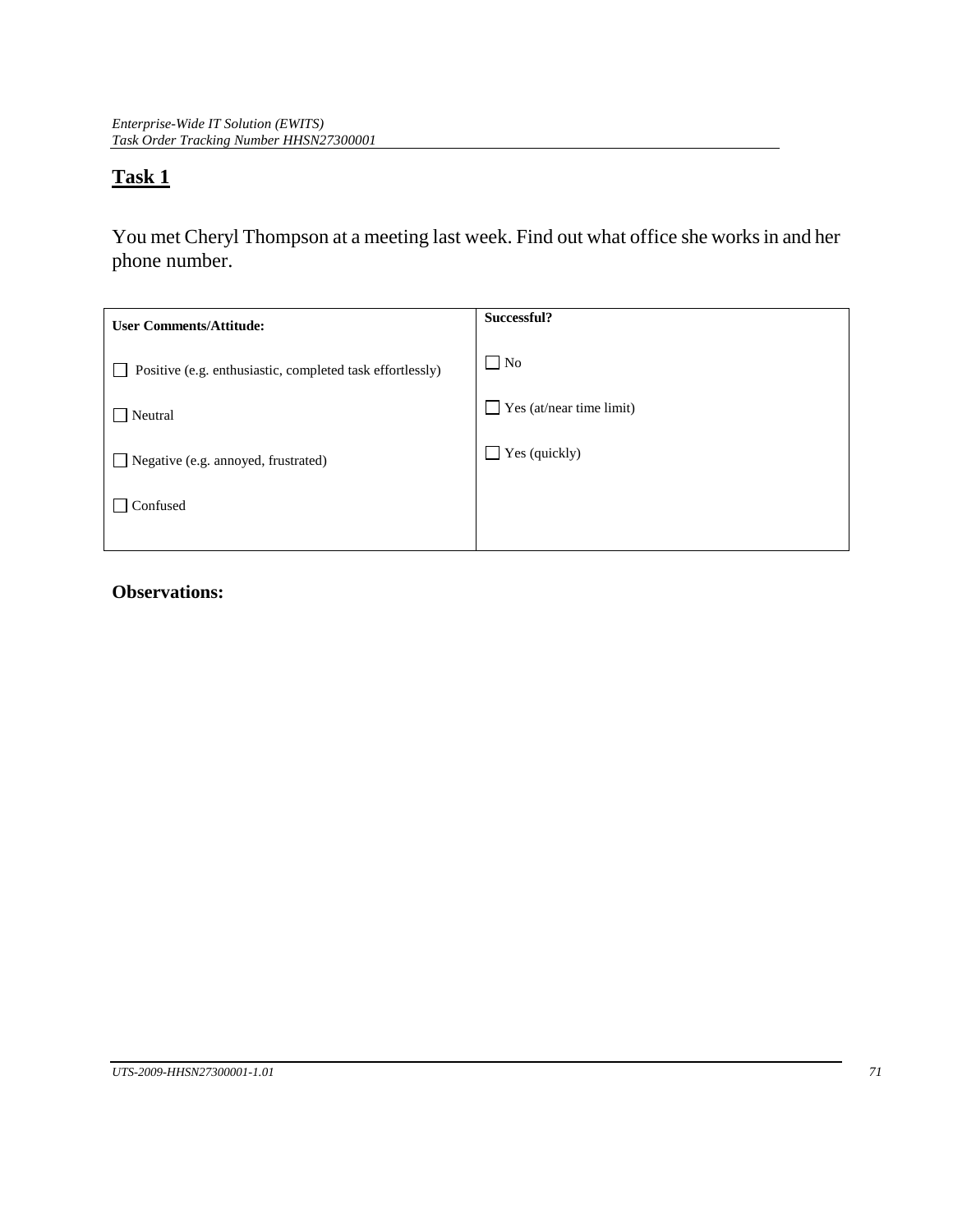Your performance plan is due soon and you deleted the email that had the link to what you needed to fill out. Find the form that you need to fill out.

| <b>User Comments/Attitude:</b>                            | Successful?                     |
|-----------------------------------------------------------|---------------------------------|
| Positive (e.g. enthusiastic, completed task effortlessly) | $\Box$ No                       |
| Neutral                                                   | $\Box$ Yes (at/near time limit) |
| Negative (e.g. annoyed, frustrated)                       | $\Box$ Yes (quickly)            |
| Confused                                                  |                                 |
|                                                           |                                 |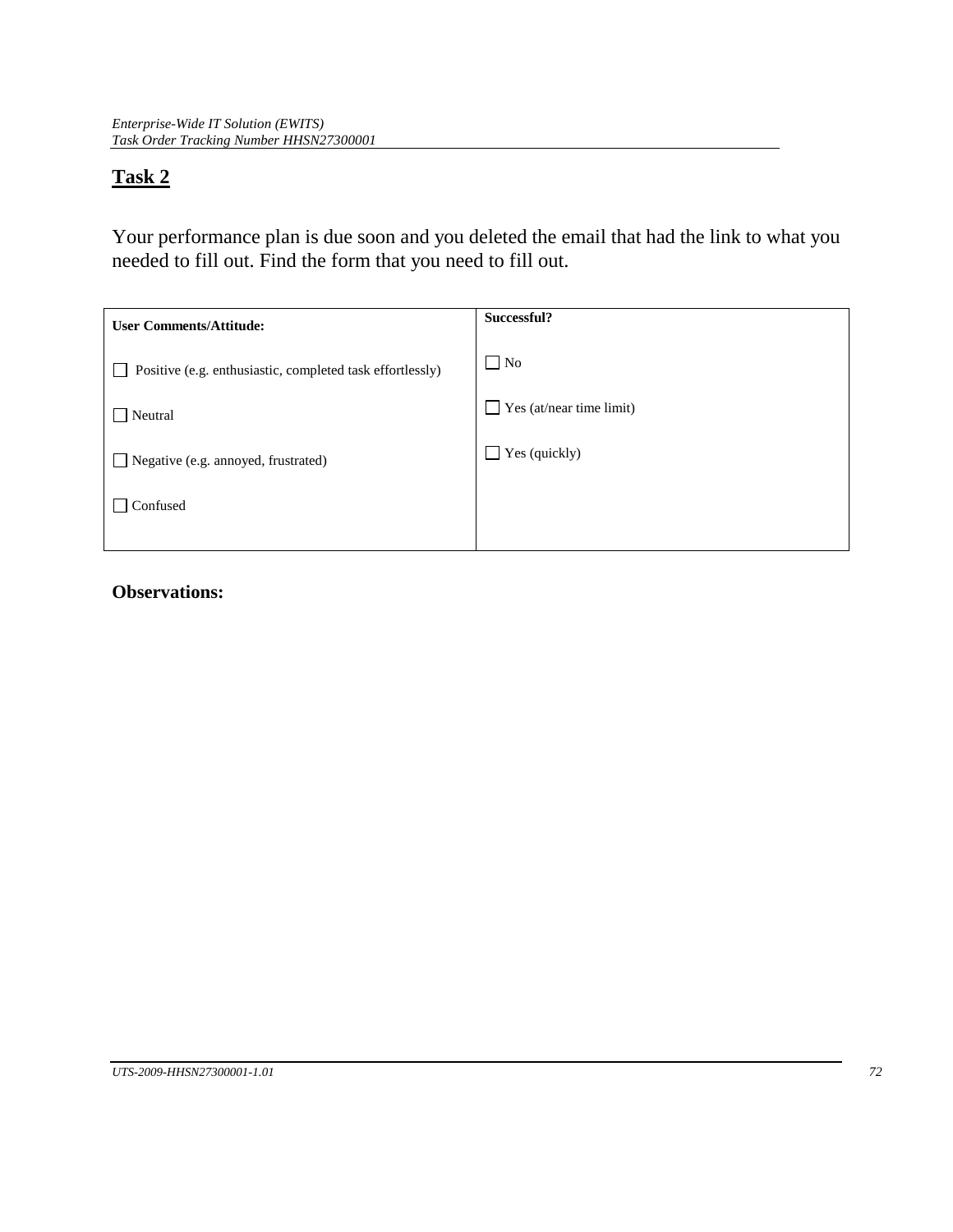A colleague is coming to visit you at work and you need to make sure that she can get through security. Find out what you need to do to make sure she can get in.

| <b>User Comments/Attitude:</b>                            | Successful?                              |
|-----------------------------------------------------------|------------------------------------------|
| Positive (e.g. enthusiastic, completed task effortlessly) | $\Box$ No                                |
| Neutral                                                   | Yes (at/near time limit)<br>$\mathsf{L}$ |
| Negative (e.g. annoyed, frustrated)                       | $\Box$ Yes (quickly)                     |
| Confused                                                  |                                          |
|                                                           |                                          |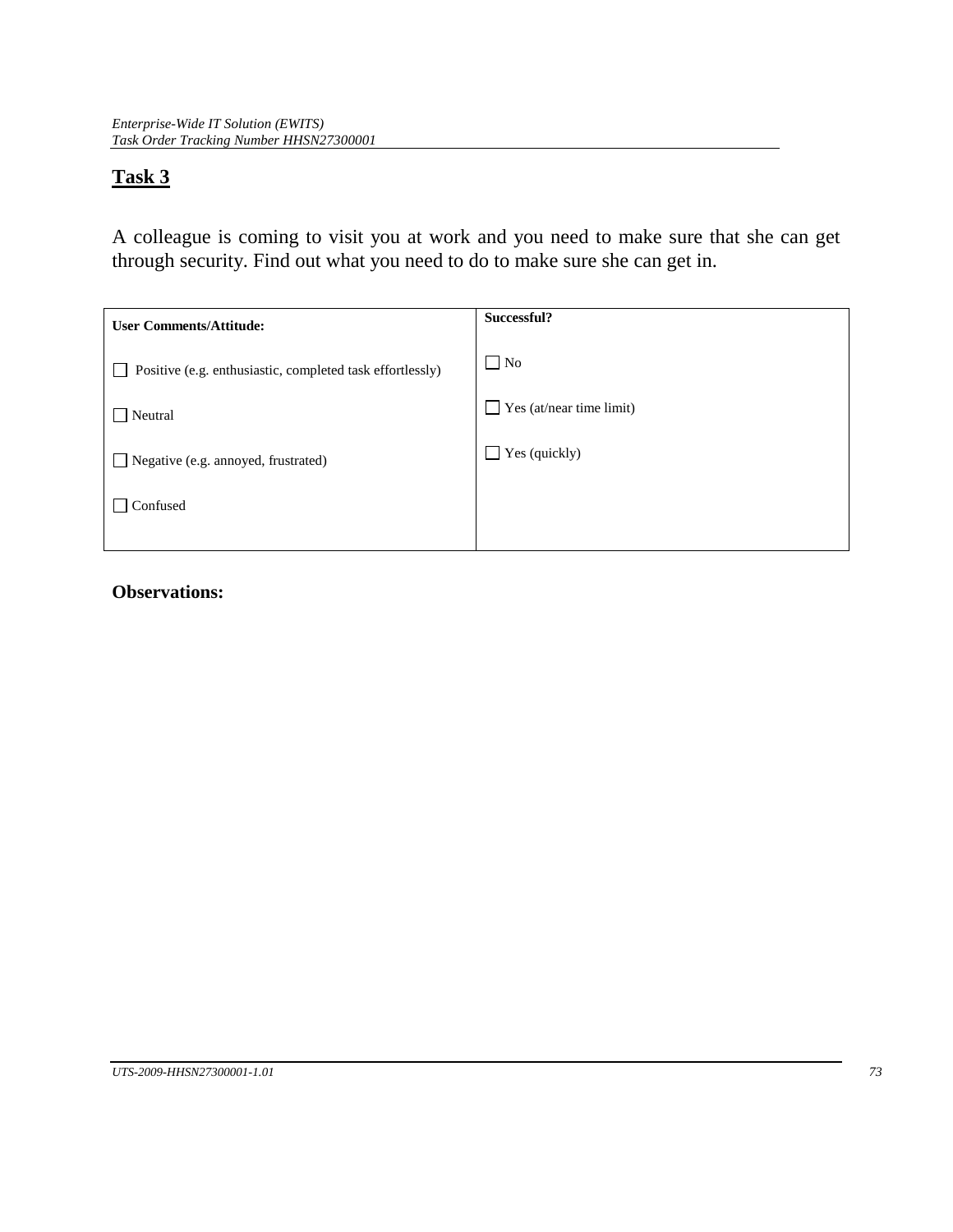You have just had a child and would like to enroll them in childcare here at NIEHS. What is the name of the childcare facility?

| <b>User Comments/Attitude:</b>                            | Successful?                     |
|-----------------------------------------------------------|---------------------------------|
| Positive (e.g. enthusiastic, completed task effortlessly) | $\Box$ No                       |
| Neutral                                                   | $\Box$ Yes (at/near time limit) |
| Negative (e.g. annoyed, frustrated)                       | $\Box$ Yes (quickly)            |
| Confused                                                  |                                 |
|                                                           |                                 |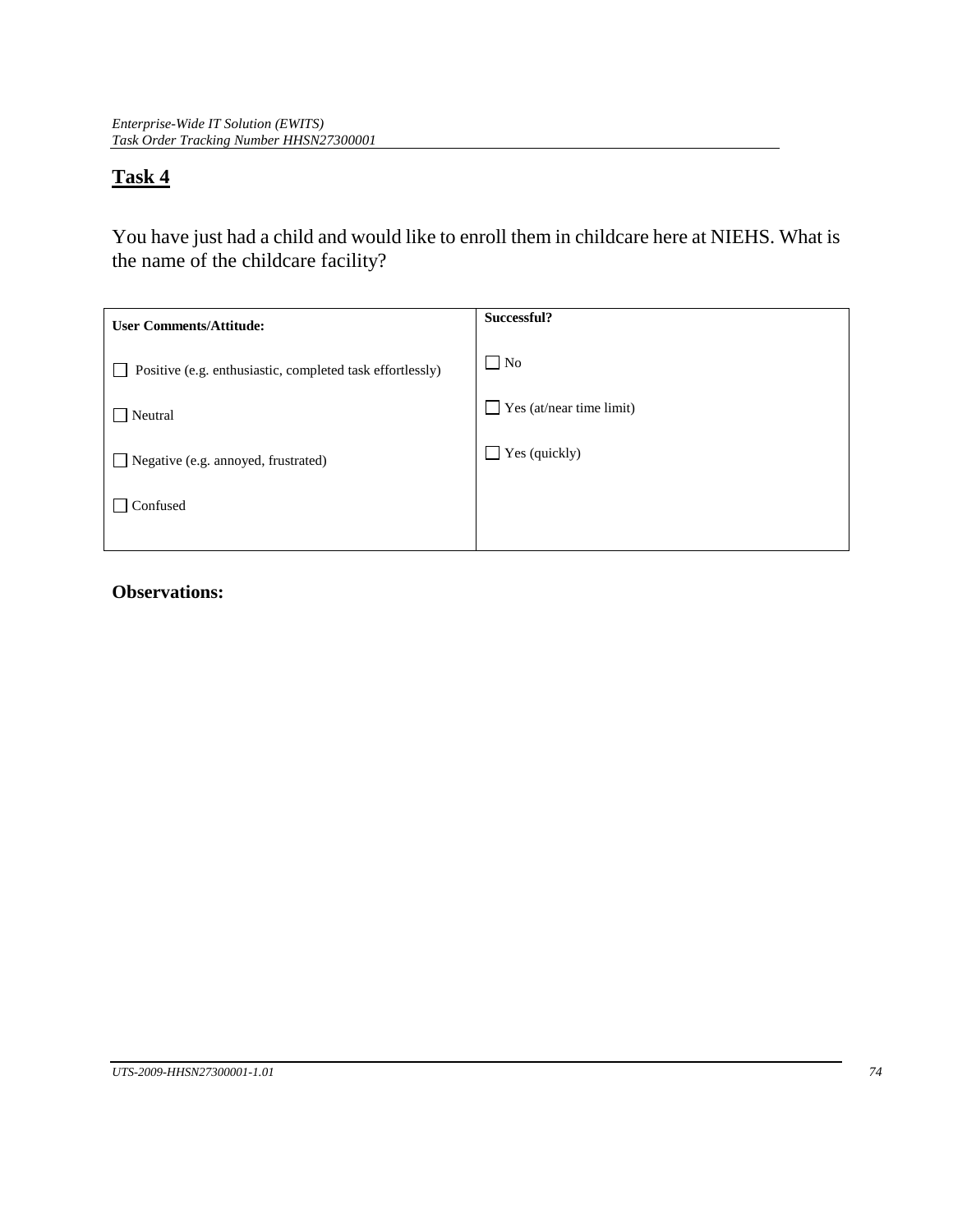You heard about a training class on MS Word that you are interested in taking. When is the next session being offered?

| <b>User Comments/Attitude:</b>                            | Successful?              |
|-----------------------------------------------------------|--------------------------|
| Positive (e.g. enthusiastic, completed task effortlessly) | $\Box$ No                |
| Neutral                                                   | Yes (at/near time limit) |
| Negative (e.g. annoyed, frustrated)                       | Yes (quickly)<br>LΓ      |
| Confused                                                  |                          |
|                                                           |                          |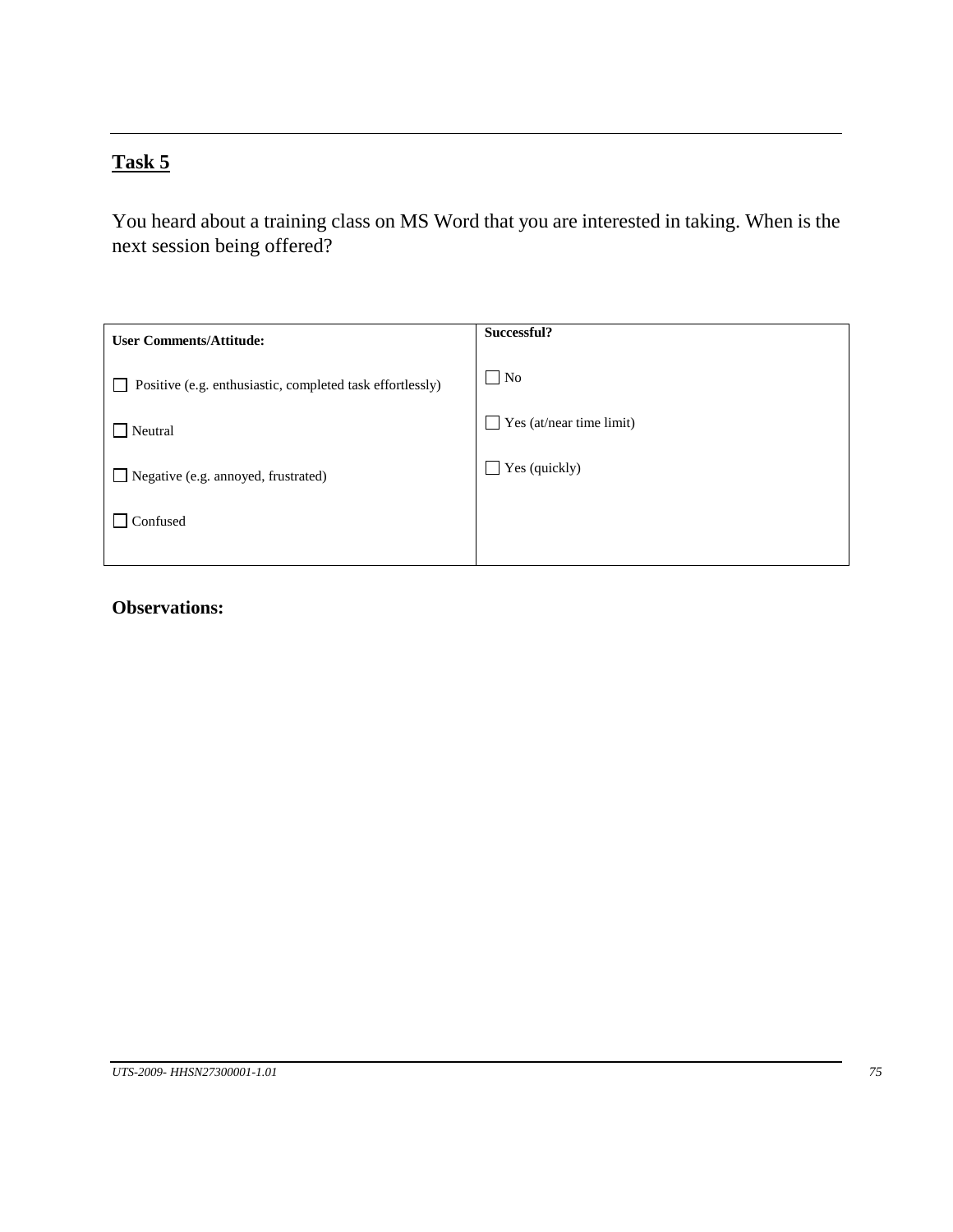One of your overhead lights burned out. What do you need to do to get it replaced?

| <b>User Comments/Attitude:</b>                            | Successful?              |
|-----------------------------------------------------------|--------------------------|
| Positive (e.g. enthusiastic, completed task effortlessly) | $\Box$ No                |
| Neutral                                                   | Yes (at/near time limit) |
| Negative (e.g. annoyed, frustrated)                       | Yes (quickly)            |
| Confused                                                  |                          |
|                                                           |                          |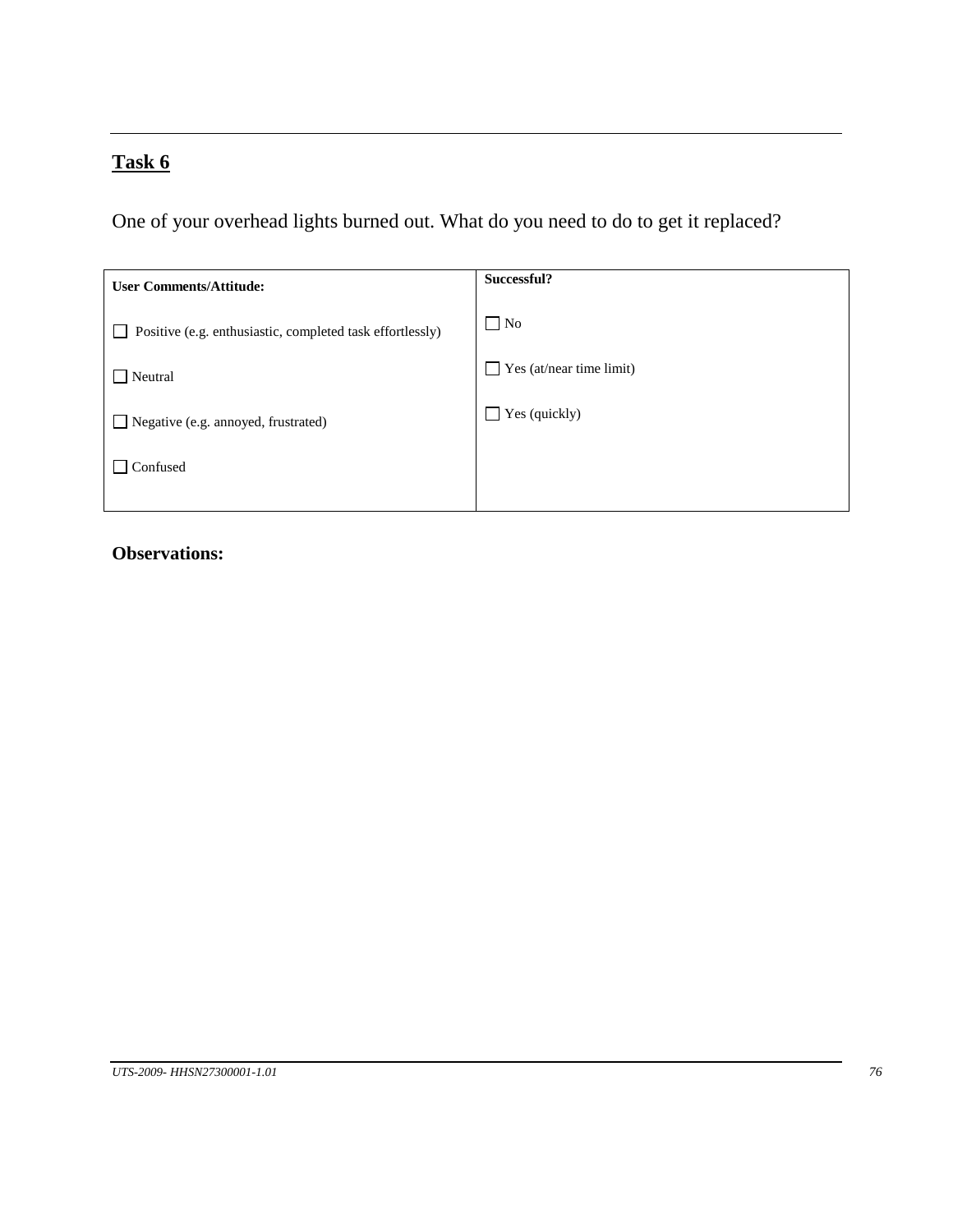You are planning on working from home this weekend and have never done it before. Find out what you need to do to connect to the network from home.

| <b>User Comments/Attitude:</b>                            | Successful?              |
|-----------------------------------------------------------|--------------------------|
| Positive (e.g. enthusiastic, completed task effortlessly) | $\Box$ No                |
| Neutral                                                   | Yes (at/near time limit) |
| Negative (e.g. annoyed, frustrated)                       | Yes (quickly)<br>LΓ      |
| Confused                                                  |                          |
|                                                           |                          |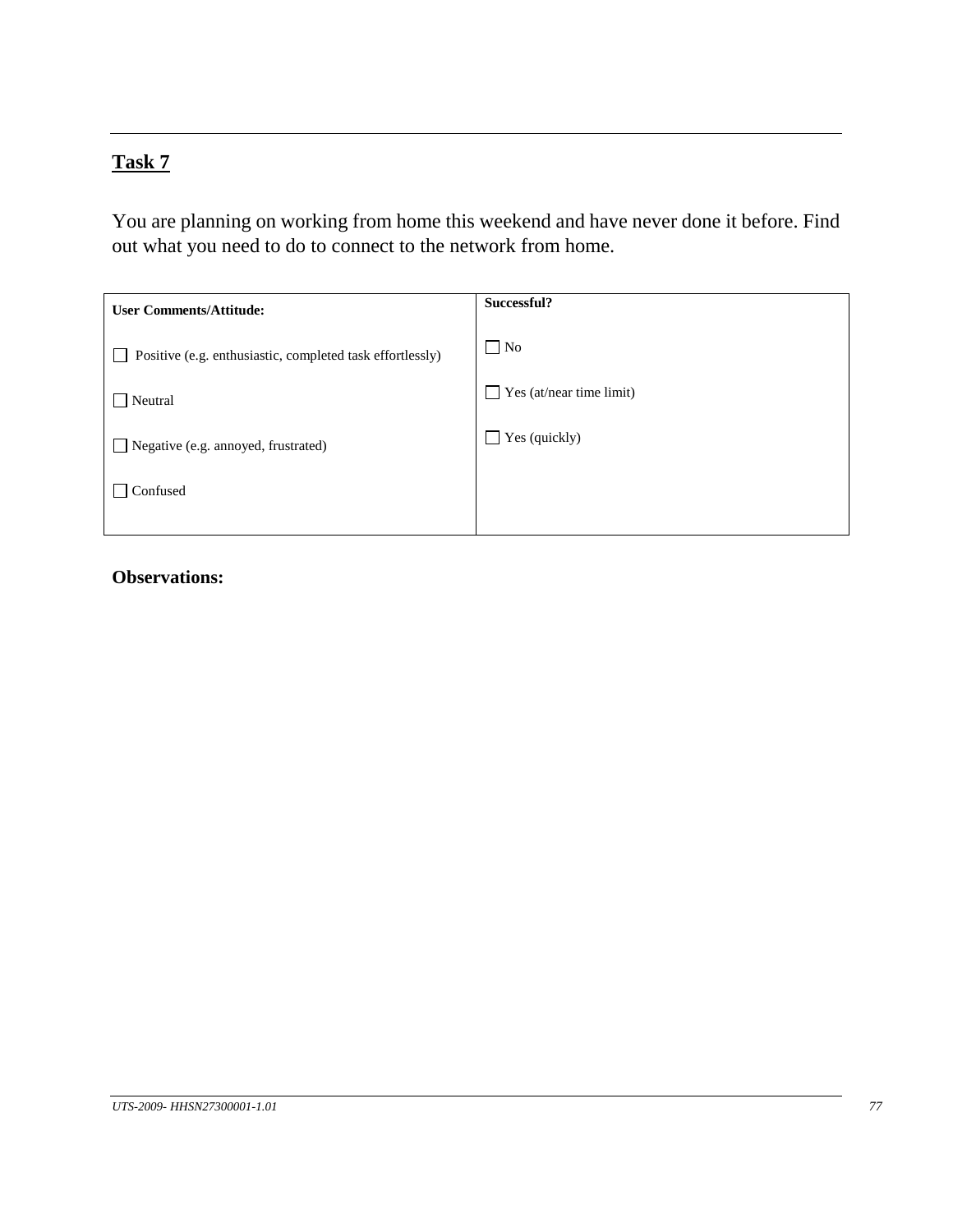\_\_\_\_\_\_\_\_

# **Wrap Up & Final Comments**

 We will be combining feedback we have gathered during this session with what we collect during our other  $\overline{a}$ interviews. When all of the interviews are complete, we will be making recommendations for improvement based on the combined feedback. Those recommendations will then be prioritized for future changes to the Junction.

Once again, thank you for participating today. Your feedback is invaluable in helping us to improve the web site. In fact, if you have any additional feedback after you leave here today, please feel free to contact me at any time.

\_\_\_\_\_\_\_\_\_\_\_\_\_\_\_\_\_\_\_\_\_\_\_\_\_\_\_\_\_\_\_\_\_\_\_\_\_\_\_\_\_\_\_\_\_\_\_\_\_\_\_\_\_\_\_\_\_\_\_\_\_\_\_\_\_\_\_\_\_\_\_\_\_\_\_\_\_

\_\_\_\_\_\_\_\_\_\_\_\_\_\_\_\_\_\_\_\_\_\_\_\_\_\_\_\_\_\_\_\_\_\_\_\_\_\_\_\_\_\_\_\_\_\_\_\_\_\_\_\_\_\_\_\_\_\_\_\_\_\_\_\_\_\_\_\_\_\_\_\_\_\_\_\_\_

\_\_\_\_\_\_\_\_\_\_\_\_\_\_\_\_\_\_\_\_\_\_\_\_\_\_\_\_\_\_\_\_\_\_\_\_\_\_\_\_\_\_\_\_\_\_\_\_\_\_\_\_\_\_\_\_\_\_\_\_\_\_\_\_\_\_\_\_\_\_\_\_\_\_\_\_\_

\_\_\_\_\_\_\_\_\_\_\_\_\_\_\_\_\_\_\_\_\_\_\_\_\_\_\_\_\_\_\_\_\_\_\_\_\_\_\_\_\_\_\_\_\_\_\_\_\_\_\_\_\_\_\_\_\_\_\_\_\_\_\_\_\_\_\_\_\_\_\_\_\_\_\_\_\_

\_\_\_\_\_\_\_\_\_\_\_\_\_\_\_\_\_\_\_\_\_\_\_\_\_\_\_\_\_\_\_\_\_\_\_\_\_\_\_\_\_\_\_\_\_\_\_\_\_\_\_\_\_\_\_\_\_\_\_\_\_\_\_\_\_\_\_\_\_\_\_\_\_\_\_\_\_

\_\_\_\_\_\_\_\_\_\_\_\_\_\_\_\_\_\_\_\_\_\_\_\_\_\_\_\_\_\_\_\_\_\_\_\_\_\_\_\_\_\_\_\_\_\_\_\_\_\_\_\_\_\_\_\_\_\_\_\_\_\_\_\_\_\_\_\_\_\_\_\_\_\_\_\_\_

\_\_\_\_\_\_\_\_\_\_\_\_\_\_\_\_\_\_\_\_\_\_\_\_\_\_\_\_\_\_\_\_\_\_\_\_\_\_\_\_\_\_\_\_\_\_\_\_\_\_\_\_\_\_\_\_\_\_\_\_\_\_\_\_\_\_\_\_\_\_\_\_\_\_\_\_\_

\_\_\_\_\_\_\_\_\_\_\_\_\_\_\_\_\_\_\_\_\_\_\_\_\_\_\_\_\_\_\_\_\_\_\_\_\_\_\_\_\_\_\_\_\_\_\_\_\_\_\_\_\_\_\_\_\_\_\_\_\_\_\_\_\_\_\_\_\_\_\_\_\_\_\_\_\_

\_\_\_\_\_\_\_\_\_\_\_\_\_\_\_\_\_\_\_\_\_\_\_\_\_\_\_\_\_\_\_\_\_\_\_\_\_\_\_\_\_\_\_\_\_\_\_\_\_\_\_\_\_\_\_\_\_\_\_\_\_\_\_\_\_\_\_\_\_\_\_\_\_\_\_\_\_

\_\_\_\_\_\_\_\_\_\_\_\_\_\_\_\_\_\_\_\_\_\_\_\_\_\_\_\_\_\_\_\_\_\_\_\_\_\_\_\_\_\_\_\_\_\_\_\_\_\_\_\_\_\_\_\_\_\_\_\_\_\_\_\_\_\_\_\_\_\_\_\_\_\_\_\_\_

\_\_\_\_\_\_\_\_\_\_\_\_\_\_\_\_\_\_\_\_\_\_\_\_\_\_\_\_\_\_\_\_\_\_\_\_\_\_\_\_\_\_\_\_\_\_\_\_\_\_\_\_\_\_\_\_\_\_\_\_\_\_\_\_\_\_\_\_\_\_\_\_\_\_\_\_\_

Do you have any final comments or questions about today's session?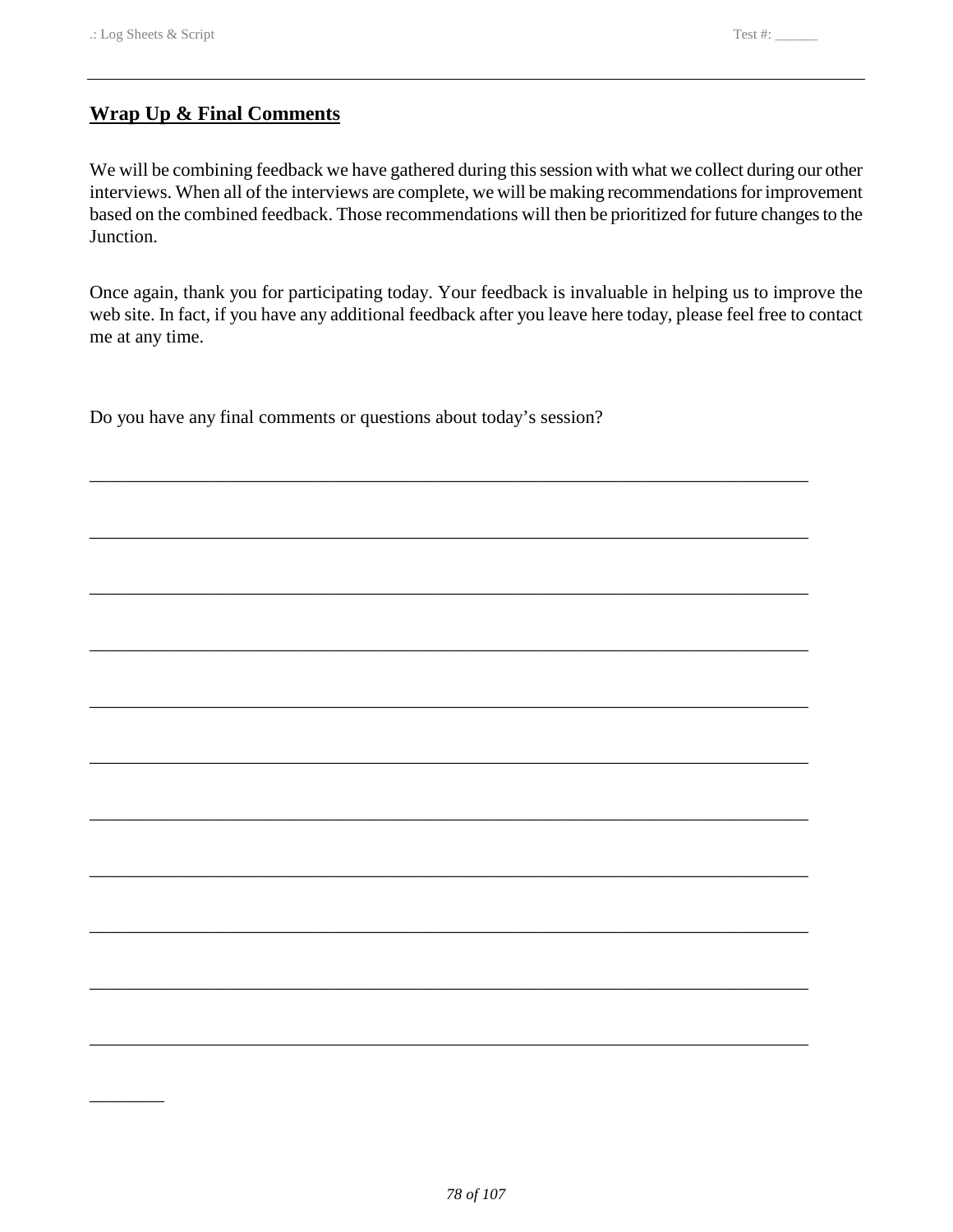# **9 APPENDIX E: USABILITY TEST RESULTS**

# **NIEHS Intranet Assessment Usability Testing Results**

## **Task 1**

 You met Cheryl Thompson at a meeting last week. Find out what office she works in and her phone number.

|               | <b>Overall Comments</b><br>/ Attitude | Successful?  | <b>Time</b> |
|---------------|---------------------------------------|--------------|-------------|
| Participant 1 | Positive                              | Yes, quickly | :26.5       |
| Participant 2 | Positive                              | Yes, quickly | 1:22.1      |
| Participant 3 | Positive                              | Yes, quickly | :09.9       |
| Participant 4 | Neutral                               | Yes, quickly | :33.7       |
| Participant 5 | Positive                              | yes, quickly | : 15.4      |

### **Observations**

- P1, uses people locator. Saw that Cheryl worked for "OCPL, whatever that means" (office acronym not spelled out or explained anywhere)
- • P2 enters first and last name into people locator
- • P3, people locator
- • P4, people locator
- • P5, people locator

## **Task 2**

 Your performance plan is due soon and you deleted the email that had the link to what you needed to fill out. Find the form that you need to fill out.

|               | <b>Overall Comments</b><br>/ Attitude | Successful?          | <b>Time</b> |
|---------------|---------------------------------------|----------------------|-------------|
| Participant 1 | Negative                              | no                   | 4:19.4      |
| Participant 2 | Confused                              | Yes, near time limit | 6:59.8      |
| Participant 3 | Negative                              | No                   | 3:18.9      |
| Participant 4 | Negative, confused                    | No                   | 3:16.6      |
| Participant 5 | Negative                              | No, gives up         | 2:57.6      |

- P1 Looks first in Human Resources / EEO  $\rightarrow$  Forms  $\rightarrow$  Admin, doesn't find form
- P1 Finds a form that is in Filemaker Pro, but participant does not have that program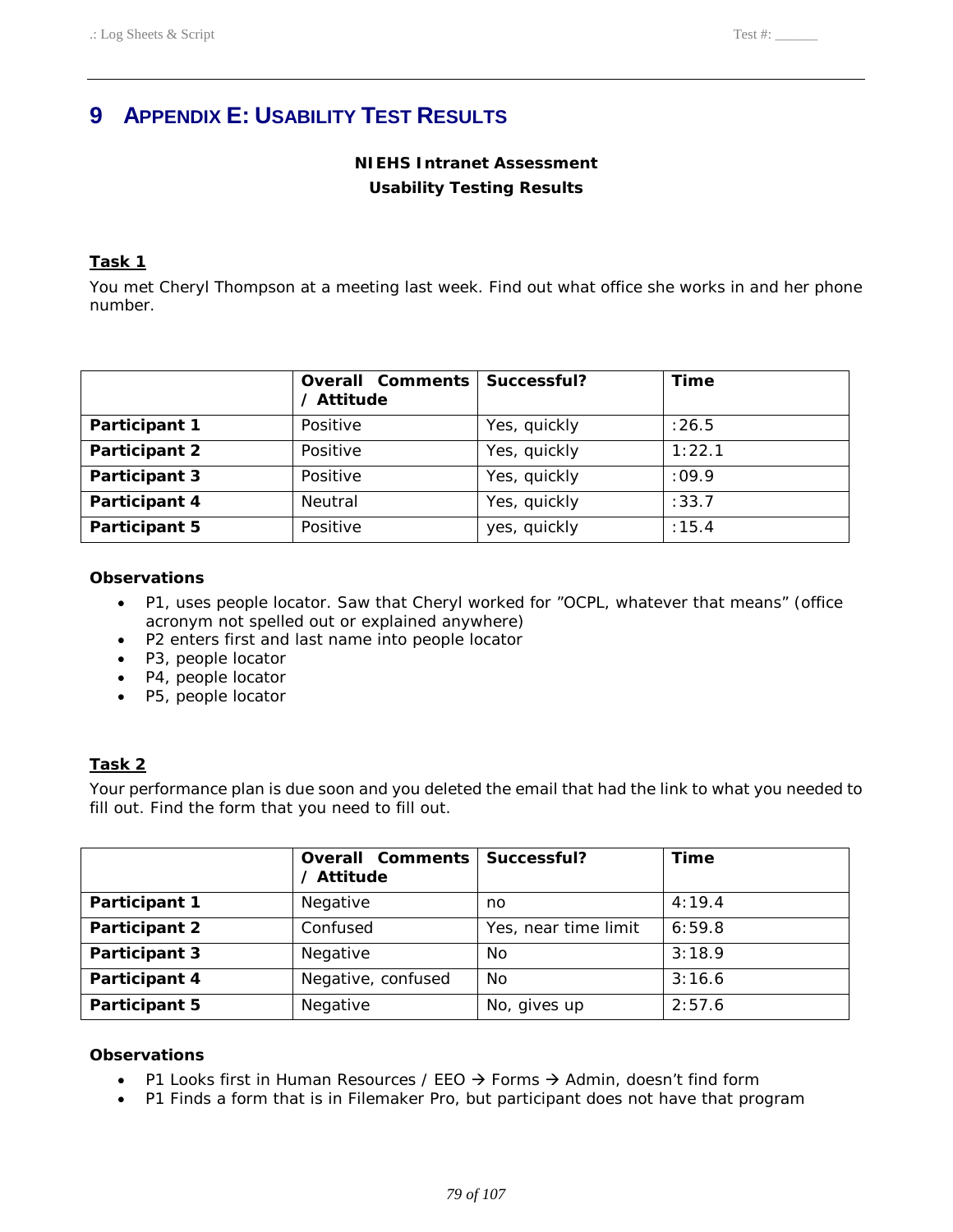- P1 would have given up much earlier "I'd be emailing our secretary saying, 'Email me another copy'"
- P1 goes to NIH after finding a link under "external forms," finds another form that looks kind of correct, but is not the right one
- P2 goes to Admin  $\rightarrow$  forms "I don't know the number of this form"
- • P2 goes to personnel-related forms
- P2 goes to human resources  $\rightarrow$  guidance
- P2 searches for performance plan, gets to NIH portal and logs in
- P3 goes to forms  $\rightarrow$  personnel related  $\rightarrow$  performance plan "oh I have choices"
- P3 expected form to launch and instead was brought to another page of links
- • P3 sees "IPP" guess that that means Individual Performance Plan, but not sure.
- • P3 does not have Filemaker pro so cannot launch form
- P4 goes to NIEHS forms and clicks IRTA since she is a fellow (thinks that this section would apply to her)
- P4 scrolls up and down the forms page but doesn't see anything
- • P4 clicks on "Personnel related" but is taken to another list of links which she did not expect "this is kinda weird – I expected to find the form, not another list of links"
- P4  $\degree$  I probably wouldn't go to the junction  $-$  I'd just email the secretary"
- • P5 goes to Human Resources page scans it but doesn't click on anything
- • P5 searches for "performance plan form"
- • P5 gets to forms under employees resources tries to launch filemaker pro file doesn't have that program
- P5 gets to the "Doors" Human Resources page gives up
- P5 tries again goes to admin resources then really gives up

 Your colleague is coming to visit you at work and you need to make sure that she can get through security. Find out what you need to do to make sure she can get in.

|               | <b>Overall Comments</b><br>/ Attitude | Successful?                                          | <b>Time</b> |
|---------------|---------------------------------------|------------------------------------------------------|-------------|
| Participant 1 | Positive                              | Yes, quickly                                         | :26.8       |
| Participant 2 | Neutral                               | Yes                                                  | 3:03.0      |
| Participant 3 |                                       | Yes                                                  | 4:15.6      |
| Participant 4 | Postive                               | Yes, quickly                                         | :11.6       |
| Participant 5 | Negative                              | the<br>No.<br>(but<br>application<br>is<br>freezing) | 2:53.0      |

- P1 says "I have done this task 100 times"
- P1 Has to login once he clicks on "visitor registration" "I have to put in my password 10 times a day" (frustration)
- • P2 "normally [he] just picks up the phone"
- • P2 goes to campus security, then clicks on link for "security office" which launches his email. He did not expect this to happen (expected a web page)
- • P2 finds link for registration
- P3 says "I've done this before"
- P3 clicks on Campus security "oh, this doesn't look like what I've done before"
- • P3 goes to Visiting NIEHS "no this isn't it"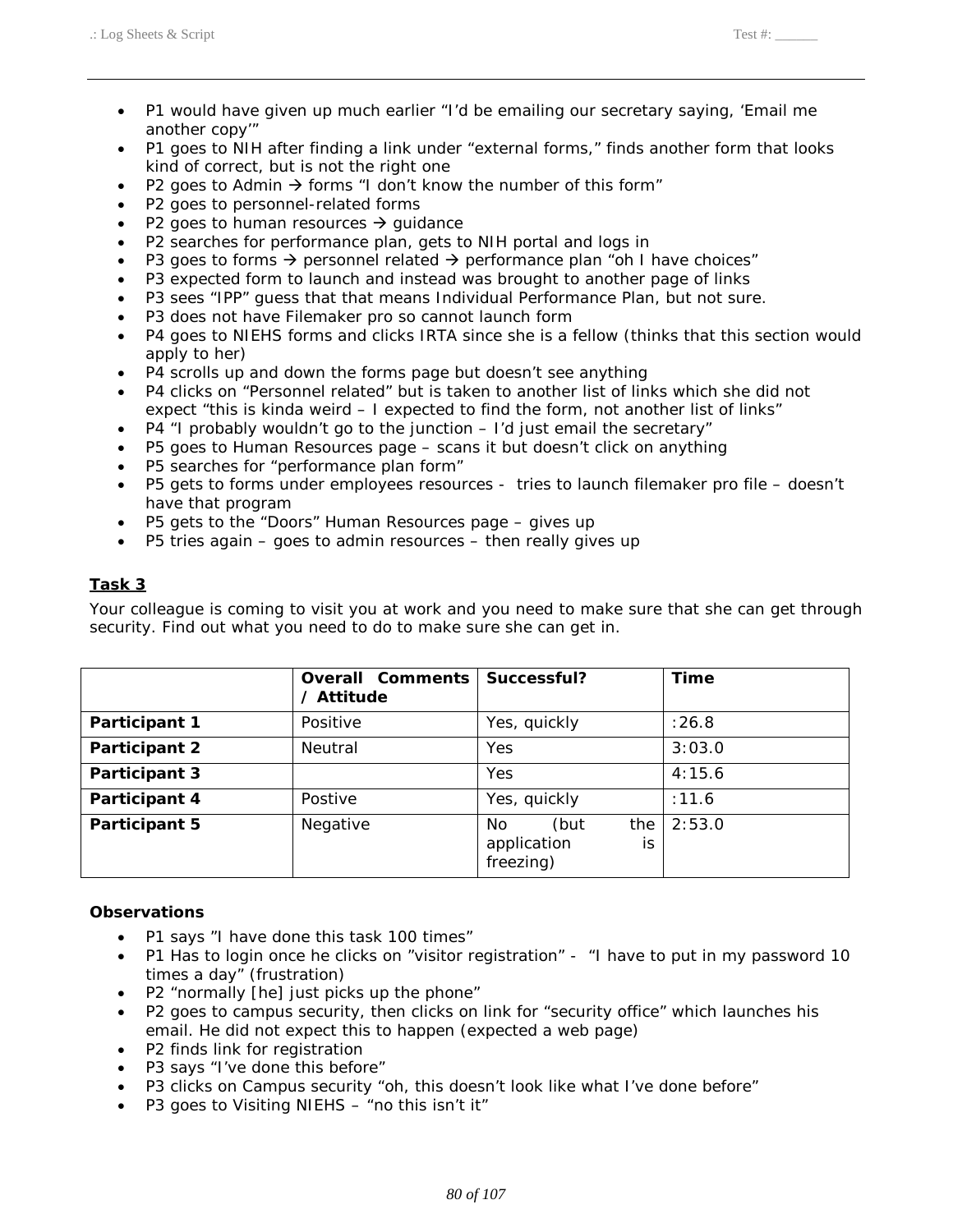- • P3 finds Visitor Registration has log in issue
- • P3 "I expected to see 'Visitor Information & Registration' or 'Visiting NIEHS'
- P4 "I've done this before"
- • P5 goes to Visitor Registration and has to enter user name and password "the system should know me – why do I have to enter my name?"
- • P5 the application is freezing so is unable to complete

 You have just had a child and would like to enroll them in childcare here at NIEHS. What is the name of the child care facility?

|                      | <b>Overall Comments</b><br>/ Attitude | Successful?  | <b>Time</b> |
|----------------------|---------------------------------------|--------------|-------------|
| Participant 1        | Positive                              | Yes, quickly | :59.7       |
| <b>Participant 2</b> | Positive                              | Yes, quickly | $1:30$ ish  |
| Participant 3        |                                       | Yes          | 1:31.5      |
| Participant 4        | Positive                              | Yes          | :45         |
| Participant 5        | Positve                               | Yes, quickly | 1:04.3      |

#### **Observations**

- • P1 searches "NIEHS Child Care"
- P2 goes to HR  $\rightarrow$  work/life  $\rightarrow$  work /life programs, finds childcare
- P3 searches "child care", finds a page called "child care enrollment" that has no navigation or context - but is able to find name of facility in the middle of the page
- • P4 scans the front page, then searches "childcare services"
- P4 "I'm expecting to get a lot of weird results"
- P4 is surprised when the results are useful
- • P5 searches "child care facility"
- • P5 finds a page that gives her the correct information but notices that the page has no title "you would think they'd have the name [of the facility] on the top"

## **Task 5**

 You heard that there is a training class on MS Word that you are interested in. When is the next session being offered?

|               | <b>Overall Comments</b><br>/ Attitude | Successful?  | <b>Time</b> |
|---------------|---------------------------------------|--------------|-------------|
| Participant 1 | Positive                              | Yes          | 1:43.8      |
| Participant 2 | Positive                              | Yes          | 3:02.0      |
| Participant 3 |                                       | Yes          | 1:16.9      |
| Participant 4 |                                       | Yes          | 2:04.8      |
| Participant 5 | Confused                              | No, gives up | 3:08.2      |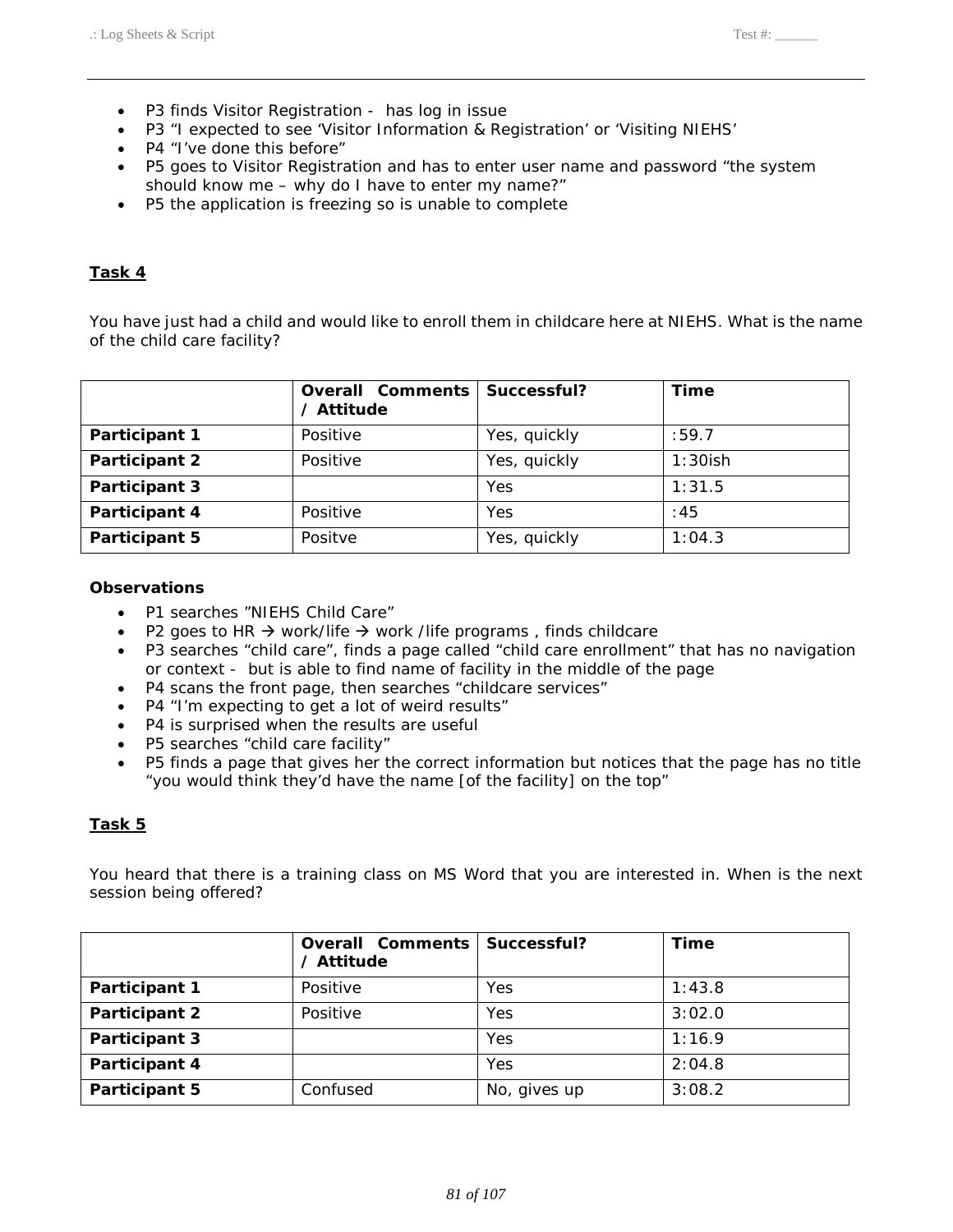## **Observations**

- P1 goes to CARES web first
- P1 would think to go to NIH next, but "tries to avoid going there"
- P1 Goes next to computing guide, then help, the finds schedule
- P1 says, "I'd probably email my CSP or go through my emails because I know they send the schedule out"
- • P2 goes to Computing Guide, looks for training
- P3 goes to Computing Guide  $\rightarrow$  Training
- • P3 says "this name is not intuitive"
- • P3 says "I've taken a lot of classes [so I knew] to look in the Computing Guide
- P4 goes to Master Calendar first "it's so overwhelming that I don't normally go there"
- • P4 searches for "Microsoft word class" on the master calendar
- P4 expends her search to search the whole week and not just the day
- P4 then goes to the computing guide  $\rightarrow$  training  $\rightarrow$  course schedule
- P4 "that's weird that it didn't show up on the master calendar"
- • P5 looks first on Master Calendar and looks to filter the events by 'Training'
- • P5 comments that she doesn't like that you can only look at the calendar day-by-day
- • P5 searches Master Calendar for "training MS Word"
- P5 leaves the Master Calendar "you'd think there would be a link for training [somewhere on the Junction]"
- • P5 searches for "onsite MS Word Training"
- P5 goes back to Master Calendar but then gives up "I don't know how to find it"

## **Task 6**

One of your overhead lights burned out. What do you need to do to get it replaced?

|               | <b>Overall Comments</b><br>/ Attitude | Successful? | <b>Time</b> |
|---------------|---------------------------------------|-------------|-------------|
| Participant 1 | Confused, frustrated                  | No          | $3:00$ ish  |
| Participant 2 | Positive                              | Yes         | 2:01.0      |
| Participant 3 |                                       | Yes         | :23.8       |
| Participant 4 |                                       | Yes         | :53.7       |
| Participant 5 | Neutral                               | Yes         | 2:08.5      |

- P1, "First thing I'd do is call Facilities. They'd send me to NIH and it would take weeks"
- P1 "I've never done this before" (used the computer to file a request)
- • P1 scrolls through all the options on the left side before finding facilities
- P1 "Honestly, I wouldn't even do this I have a history that this is a disaster. I'd pick up the phone. …It's a matter of knowing people - I'll call or find someone I know"
- P1 "I've stopped using the search because the results were irrelevant"
- • P2 trying to find Facilities scans center list first, finally sees it in the left nav
- P2 goes to Facilities  $\rightarrow$  Work Request  $\rightarrow$  property management  $\rightarrow$  Maintenance request
- P3 picks up the phone...
- • P3 finds facilities help desk
- P3 "hopes someone eventually responds" - has done this before and never received an email confirmation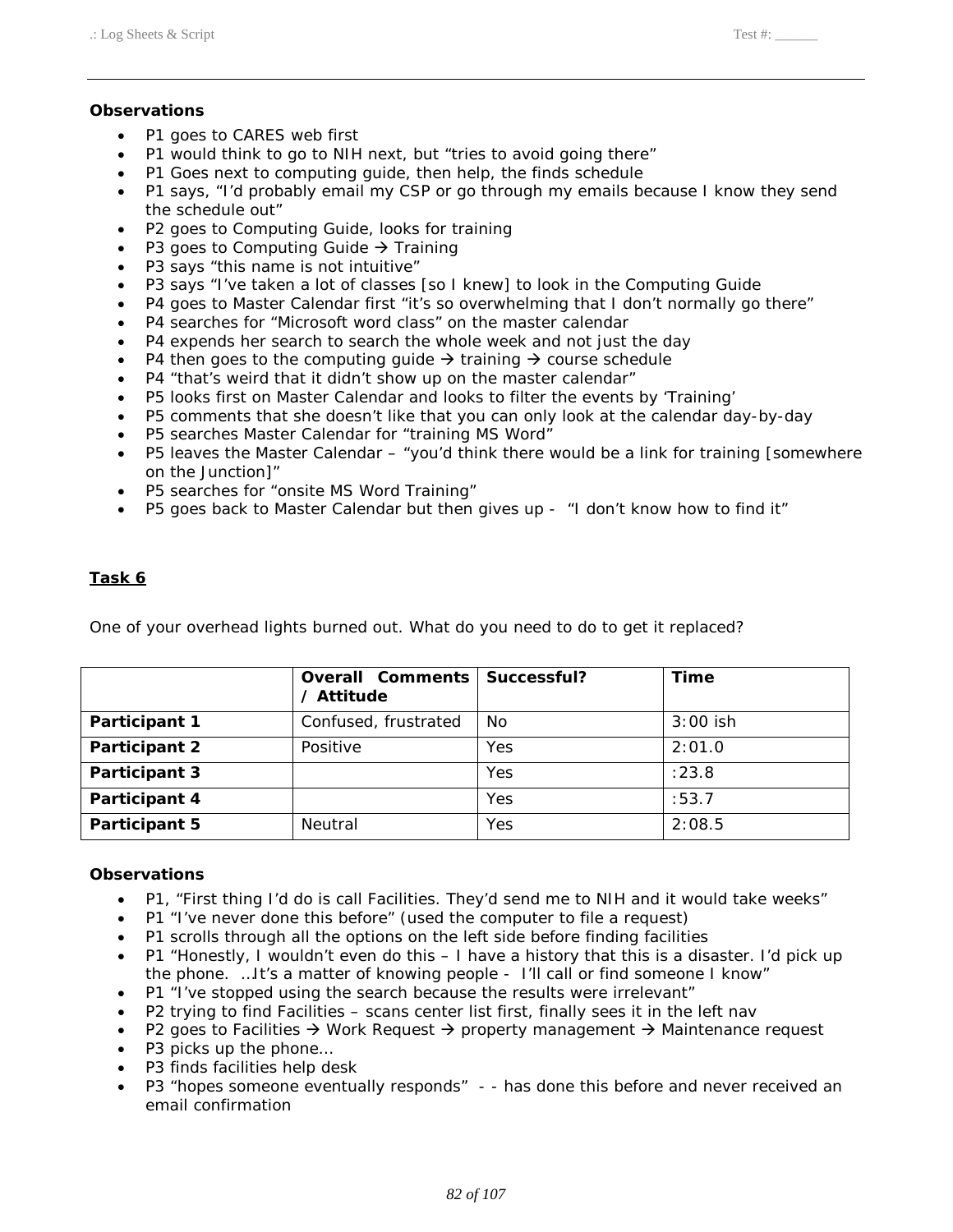- • P4 "I'd probably just call one of the troubleshooting people because facilities takes a really long time and because you're calling up to NIH"
- P4 finds the right information but says she'd "probably just call because the online stuff gets really complicated"
- P5 wants to call troubleshooter
- • P5 goes to facilities page but doesn't see the "Submit Online" link. Says, "ain't got no clue what to do on here"
- • P5 finds "Maintenance Request" clicks this link

 You are planning on working from home this weekend and have never done it before. Find out what you need to do to connect to the network from home.

|               | <b>Overall Comments</b><br>/ Attitude | Successful? | <b>Time</b> |
|---------------|---------------------------------------|-------------|-------------|
| Participant 1 |                                       | No, gave up | $2:00$ ish  |
| Participant 2 | Positive                              | Yes         | 1:18.8      |
| Participant 3 |                                       | Yes         | :52.0       |
| Participant 4 | Negative, confused                    | Yes         | 3:26.5      |
| Participant 5 | Negative                              | No          | 6:04.6      |

- P1 goes to CARES web to file a request with CSPs. "I've had a lot of good luck with CSPs I rely on them a lot"
- • P1 goes to computing Guide looking for 'remote access' or 'telecommuting'
- P1 see that he needs "approval" to request telecommuting and thinks that anything requiring approval takes forever (thus impossible by "this weekend") and gives up
- P2 goes to Human Resources  $\rightarrow$  work / life  $\rightarrow$  telecommuting opportunities  $\rightarrow$  "telework preparation steps." Finds a phone number
- P3 goes to Computing Guide  $\rightarrow$  remote access  $\rightarrow$  finds form
- P3 when she notices that "approval" is necessary, says. "takes forever until you get your approval"
- P4 goes to computing guide $\rightarrow$  remote access telecommuting policies and guidelines
- • P4 wonders if "this applies to me" because there are different security levels and procedures for people "who work with secure versus non secure data"
- P4 looks at remote access approvals but isn't sure if that's for the web site or for the whole network
- P4 "doesn't need the definition of what is remote access" needs the FAQ upfront
- P4 expects that approval will take a long time
- • P5 says, "Oh crap I have to find that form"
- P5 searches "VPN form" nothing
- • P5 scans the Junction homepage very quickly then scans the forms page, not really reading - skips over Computing Guide several times
- • P5 looks for the word VPN somewhere on the forms page
- P5 looks under Admin Resources & Forms wonders "why there isn't a computer forms section" in the forms area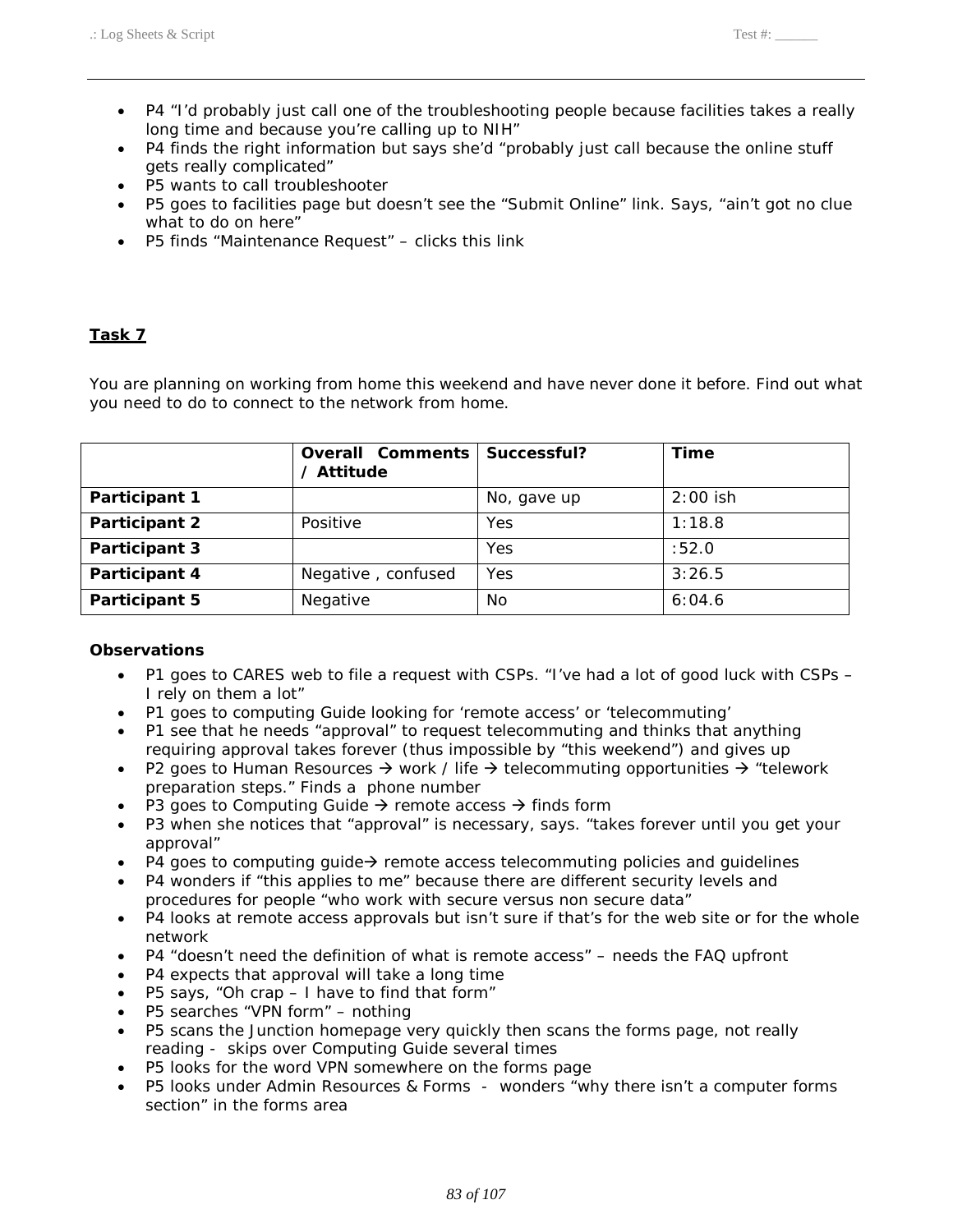- P5 Gets to Computing Guide but never to the correct area
- P5 says she would call her CSP who would do it for her

### **General comments**

- • P2 tries to know the form number when he looks for forms so he can search for it
- P3 finds the site map easier to use / understand
- • P3 thinks the link names are not intuitive
- P4 would like to see pictures in MOATS so she can tell the difference between types of flasks, bottles, etc
- P4 would like to be able to have repeat orders possible in MOATS standing orders aren't that helpful because her needs are regular like that
- P4 Also in MOATs, it would be nice if PI and CAN can come up automatically
- • P4 Need to clean out the recipes in MOATS some of them do not exist any more
- P4 Naming conventions in MOATS would be useful
- P4 In library wasn't sure if the journal link was referring to hard copy journals or online journals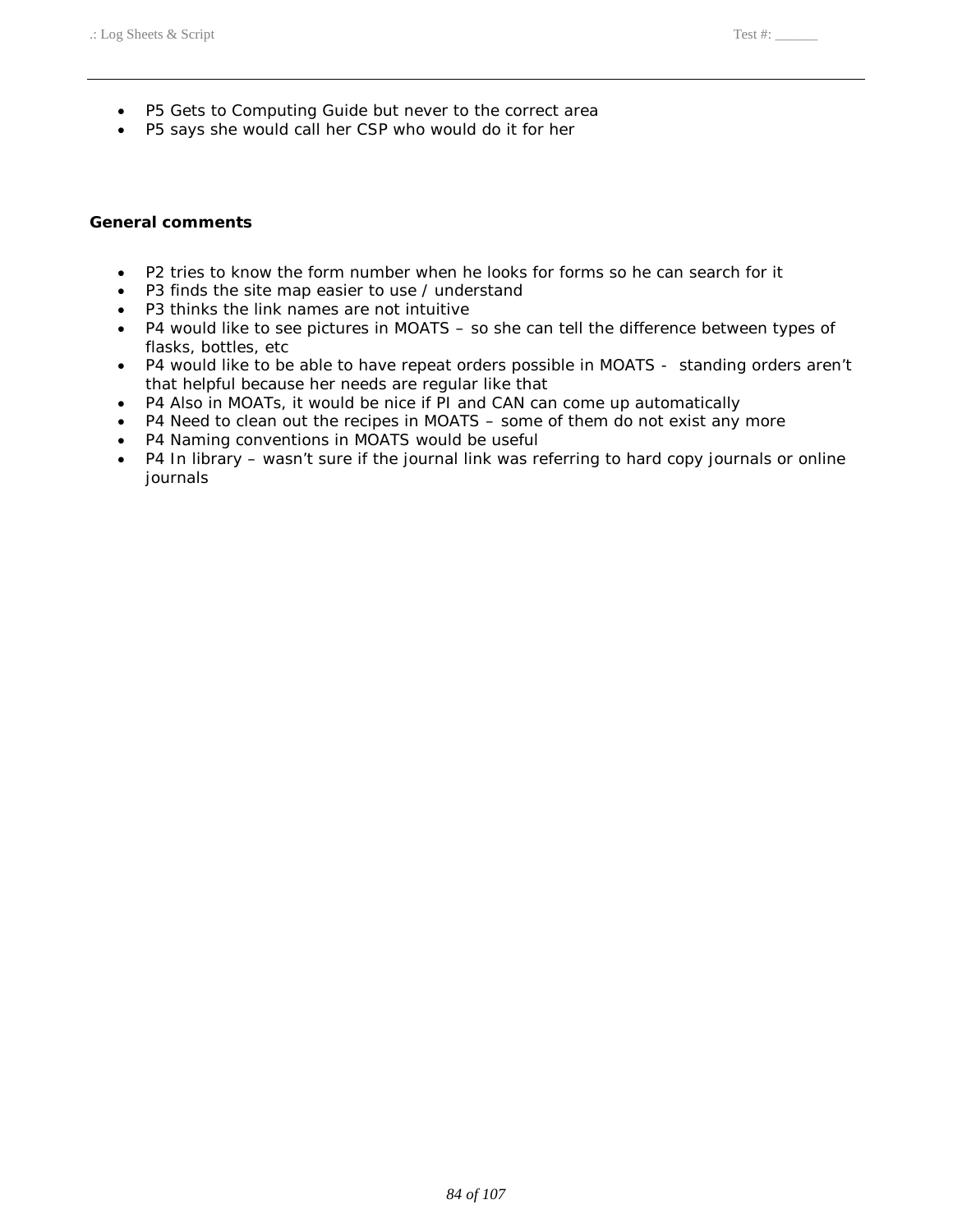# **10 APPENDIX F: NIEHS INTRANET 2008 STATISTICS**

**inside-www.niehs.nih.gov** 

Successful requests: 1,964,283 Average successful requests per day: 5,367 Successful requests for pages: 1,834,866 Average successful requests for pages per day: 5,013

#### **2008 Monthly Traffic**



#### **Top Pages**

| Page Name                                                      | <b>Pageviews</b> |
|----------------------------------------------------------------|------------------|
| <b>Junction homepage</b>                                       | 1,211,636        |
| (includes /junction/, /junction/index.cfm, /junction/home.htm) | 303163           |
| http://inside-www.niehs.nih.gov/junction/                      | 79475            |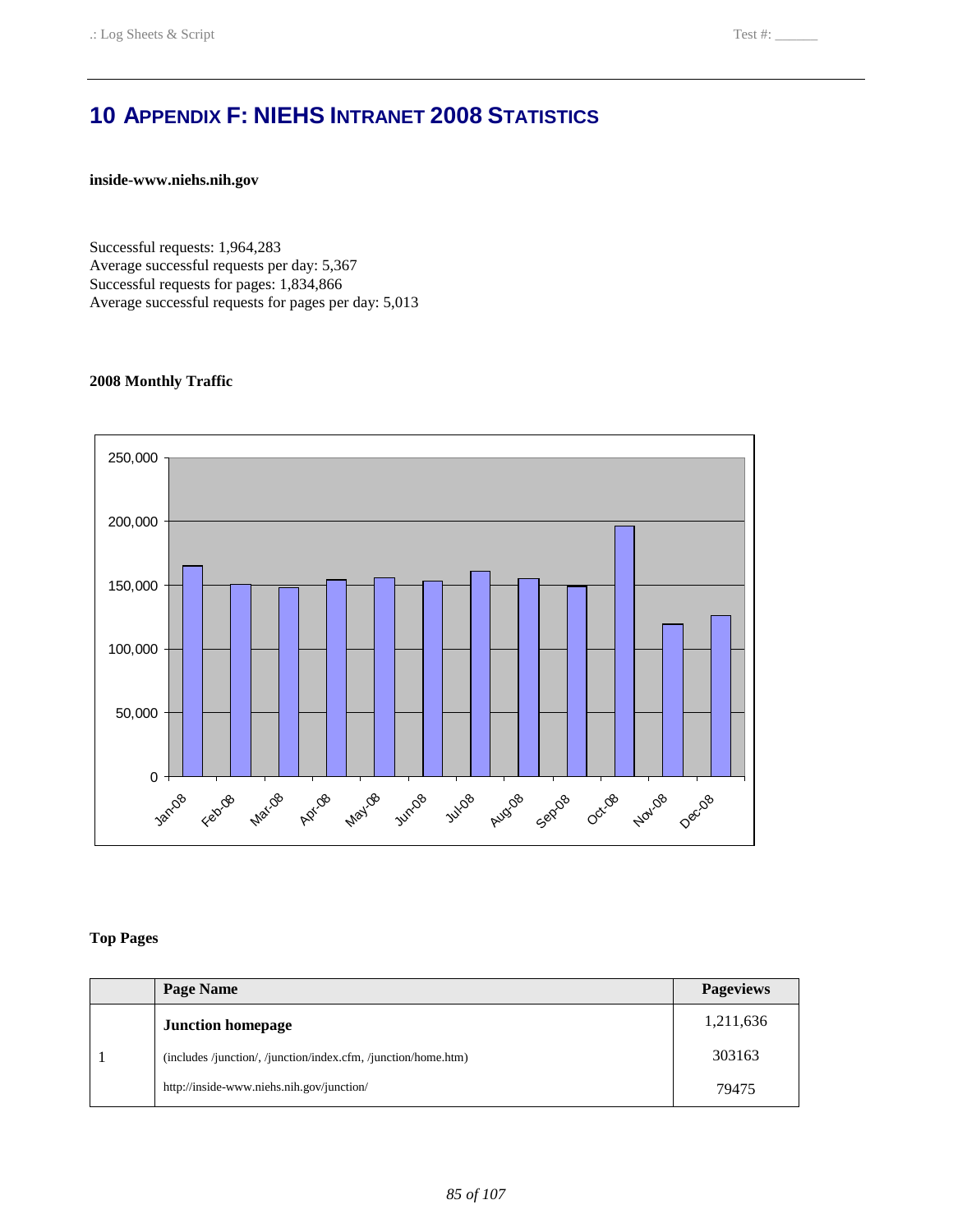|                | <b>Page Name</b>                                                                           | <b>Pageviews</b> |
|----------------|--------------------------------------------------------------------------------------------|------------------|
|                | <b>Cafeteria Menu</b>                                                                      |                  |
| $\overline{2}$ | http://inside-www.niehs.nih.gov/cafemenu/current.htm                                       | 16,709           |
|                | <b>Junction Site Map</b><br>(includes /junction/indexjnct.htm and /junction/indexjnct.cfm) | 14,442           |
| 3              | http://inside-www.niehs.nih.gov/junction/indexjnct.cfm                                     | 6,018            |
|                | <b>Supplies</b>                                                                            |                  |
| 4              | http://inside-www.niehs.nih.gov/omasb/logistics/supplyorders.htm                           | 9,166            |
|                | <b>Administrative Resources</b><br>(includes /junction/admin.cfm and /junction/admin.htm)  | 7,911            |
| 5              | http://inside-www.niehs.nih.gov/junction/admin.cfm                                         | 3,191            |
|                | <b>Human Resources / EEO</b><br>(includes /junction/hr.cfm and /junction/hr.htm)           | 5,596            |
| 6              | http://inside-www.niehs.nih.gov/junction/hr.cfm                                            | 2,120            |
|                | The OM Grapevine                                                                           |                  |
| 7              | http://inside-www.niehs.nih.gov/grapevin/home.htm                                          | 5,503            |
|                | <b>Health and Safety Branch Homepage</b>                                                   |                  |
| 8              | http://inside-www.niehs.nih.gov/odhsb/                                                     | 4,204            |
| 9              | <b>Scientific Resources</b><br>(includes /junction/science.htm and /junction/science.cfm)  | 4,040            |
|                | http://inside-www.niehs.nih.gov/junction/science.cfm                                       | 1,897            |
| 10             | <b>Computing Guide</b>                                                                     | 3,766            |
|                | http://inside-www.niehs.nih.gov/guide/home.htm                                             |                  |
|                | <b>Core Laboratories</b>                                                                   | 3,100            |
| 11             | (includes /junction/facilties.htm and /junction/facilities.cfm)                            |                  |
|                | http://inside-www.niehs.nih.gov/junction/facilities.cfm                                    | 1,788            |
|                | <b>About NIEHS, NTP and RTP</b>                                                            | 2,816            |
| 12             | (includes /junction/abtniehs.htm and /junction/abtniehs.cfm)                               |                  |
|                | http://inside-www.niehs.nih.gov/junction/abtniehs.cfm                                      | 1,289            |
| 13             | <b>Benefits and Payroll</b>                                                                | 2,787            |
|                | http://inside-www.niehs.nih.gov/omhrmb/benpay.htm                                          |                  |
|                | <b>NIEHS Financial Management Branch (FMB)</b>                                             | 2,276            |
| 14             | http://inside-www.niehs.nih.gov/omfmb/home.htm                                             |                  |
| 15             | Forms                                                                                      | 2,193            |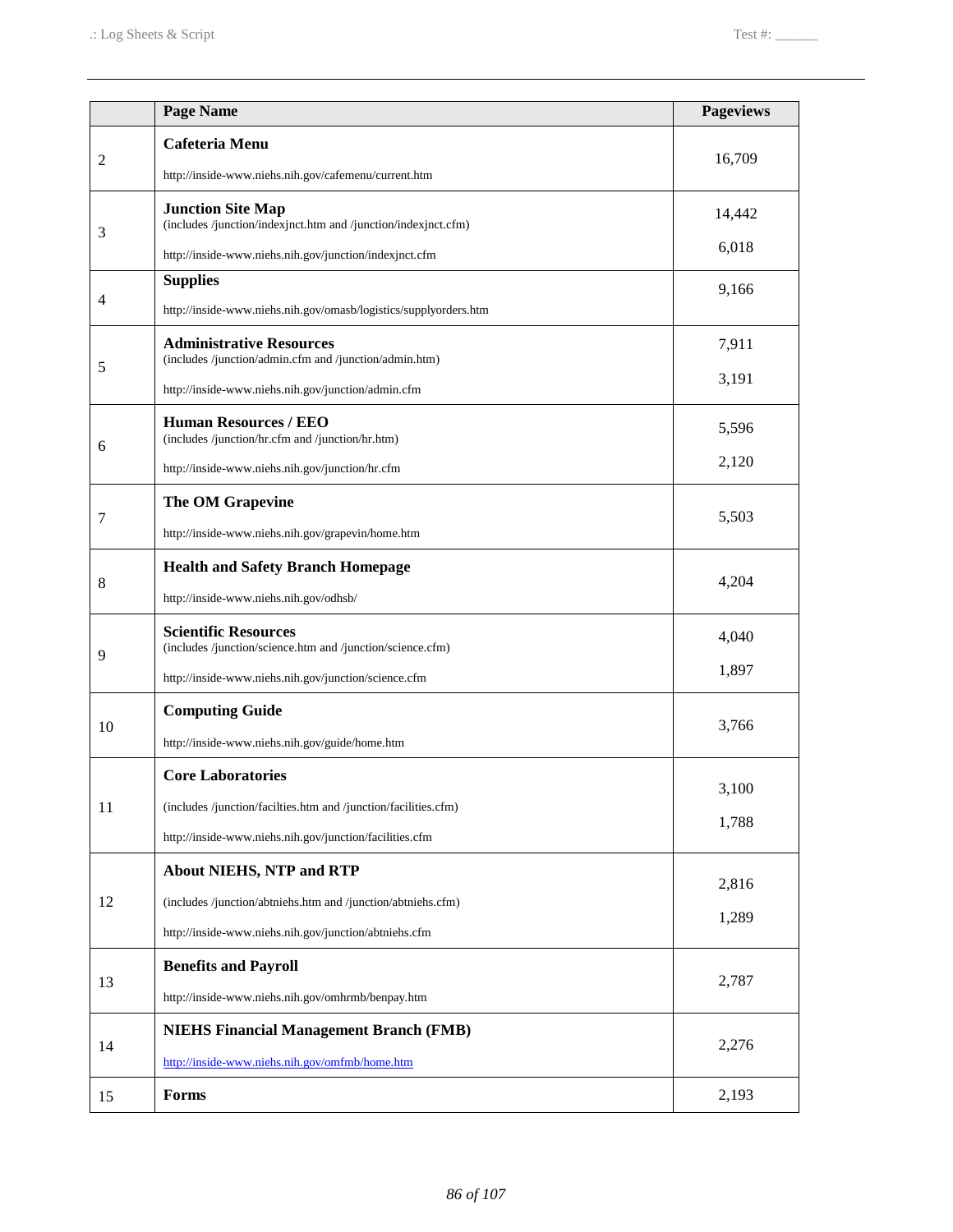|    | <b>Page Name</b>                                                                                                                                  | <b>Pageviews</b> |
|----|---------------------------------------------------------------------------------------------------------------------------------------------------|------------------|
|    | http://inside-www.niehs.nih.gov/junction/forms.cfm                                                                                                |                  |
| 16 | Calendar<br>(includes /junction/events.htm and /junction/events.cfm)<br>http://inside-www.niehs.nih.gov/junction/events.cfm                       | 1,979<br>1,849   |
| 17 | <b>Jobs at NIEHS</b><br>http://inside-www.niehs.nih.gov/vacancy/vacancy.htm (now redirects to<br>http://www.niehs.nih.gov/careers/jobs/index.cfm) | 1,759            |
| 18 | <b>Office of Acquisitions</b><br>http://inside-www.niehs.nih.gov/omamb/home.htm                                                                   | 1,747            |
| 19 | <b>Travel</b><br>http://inside-www.niehs.nih.gov/omasb/travel/home.htm                                                                            | 1,743            |
| 20 | <b>Radiation Safety</b><br>http://inside-www.niehs.nih.gov/odhsb/radhyg/rad.htm                                                                   | 1,741            |
| 21 | The Old NIEHS Website<br>http://inside-www.niehs.nih.gov/                                                                                         | 1,704            |
| 22 | <b>The Computer Support Home Page</b><br>http://inside-www.niehs.nih.gov/csp/                                                                     | 1,699            |
| 23 | <b>Arts and Photography Home</b><br>http://inside-www.niehs.nih.gov/ap/home.htm                                                                   | 1,692            |
| 24 | <b>NIH Office of Research Facilities</b><br>http://inside-www.niehs.nih.gov/omfeb/orf.htm                                                         | 1,608            |
| 25 | <b>NIH / NIEHS Remote Access Approvals</b><br>http://inside-www.niehs.nih.gov/guide/remote/access.htm                                             | 1,566            |
| 26 | <b>File Not Found</b><br>http://inside-www.niehs.nih.gov/junction/rtp.htm                                                                         | 1,535            |
| 27 | <b>Remote Access &amp; Telecommuting</b><br>http://inside-www.niehs.nih.gov/guide/remote/home.htm                                                 | 1,266            |
| 28 | New & Old Web Sites Index<br>http://inside-www.niehs.nih.gov/webindex/index.htm                                                                   | 1,133            |
| 29 | <b>Administrative Services and Analysis Branch</b><br>http://inside-www.niehs.nih.gov/omasb/home.htm                                              | 1,106            |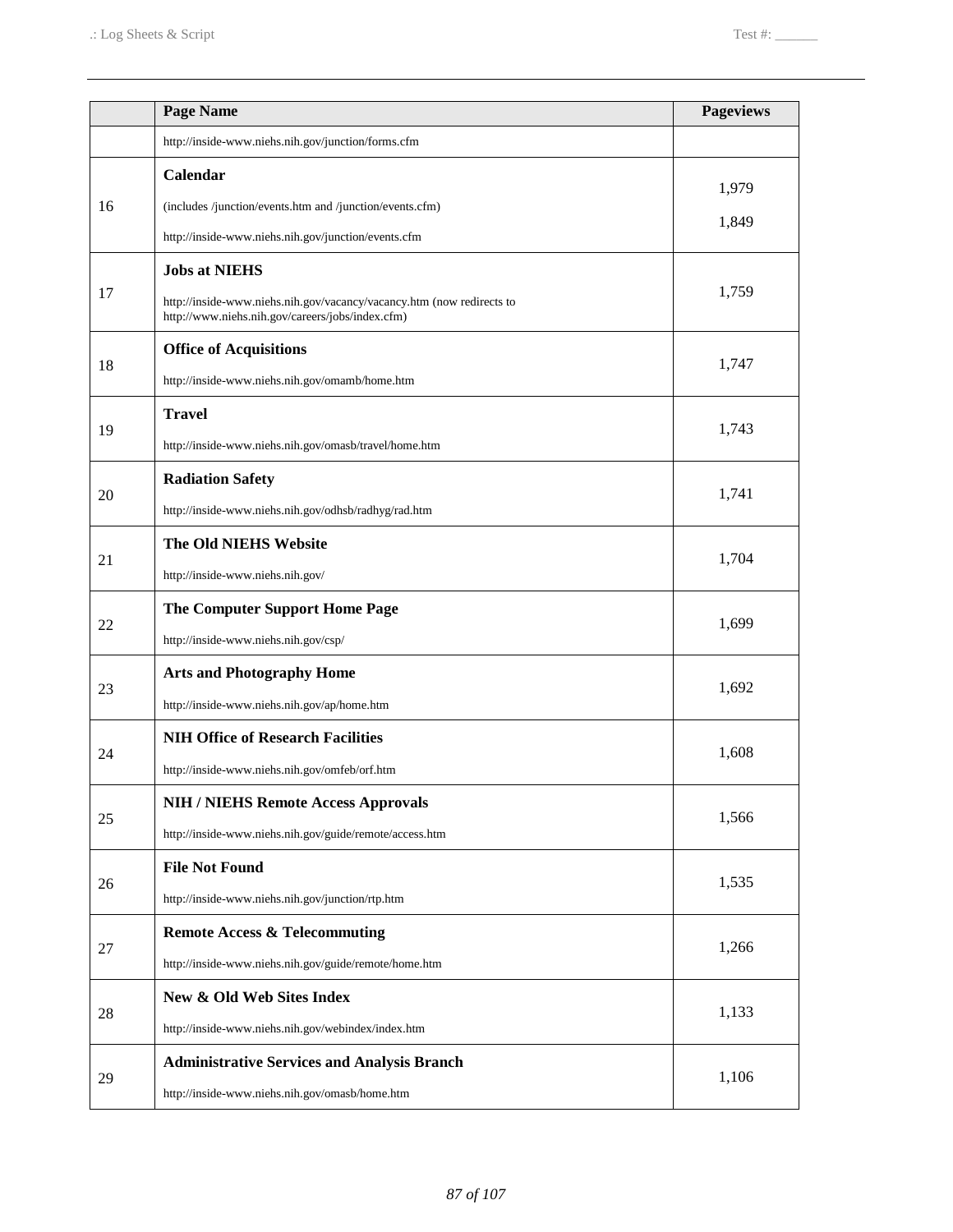|    | Page Name                                              | <b>Pageviews</b> |
|----|--------------------------------------------------------|------------------|
| 30 | <b>Desktop Support</b>                                 | 1.084            |
|    | http://inside-www.niehs.nih.gov/guide/desktop/home.htm |                  |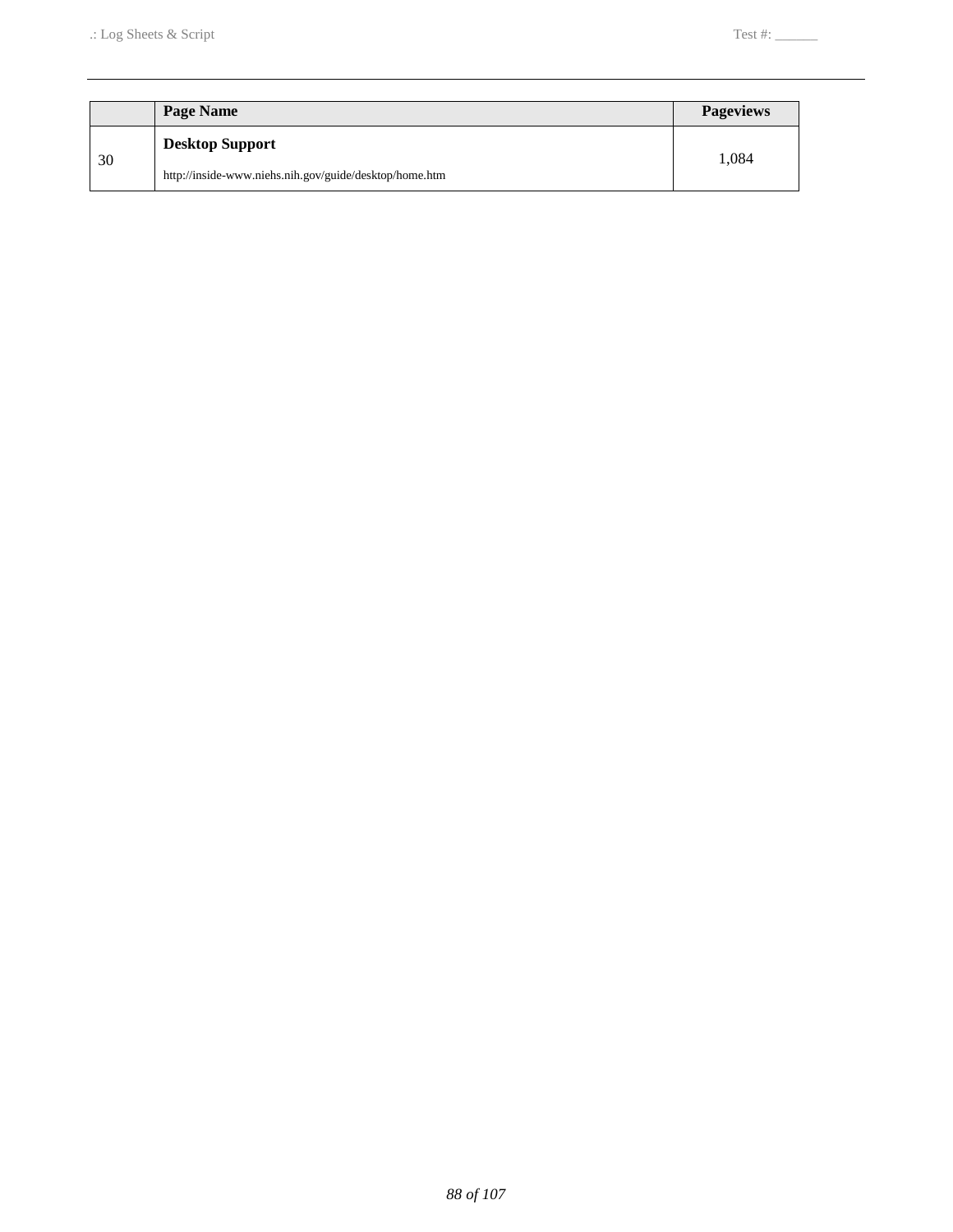#### **DIR Intranet**

**inside-dir.niehs.nih.gov** 

Successful requests: 42,150 Average successful requests per day: 115 Successful requests for pages: 37,238 Average successful requests for pages per day: 102

#### **2008 Monthly Traffic**



#### **Top pages**

|   | Page Name                                          | <b>Pageviews</b> |
|---|----------------------------------------------------|------------------|
|   | <b>Sequencing Core Group</b>                       | 2,376            |
|   | http://inside-dir.niehs.nih.gov/dirlmc/seqcore.htm |                  |
| 2 | <b>NIEHS Forms</b>                                 |                  |
|   | http://inside-dir.niehs.nih.gov/FORMS/             | 1,074            |
|   | <b>Animal Handling Forms</b>                       | 1,057            |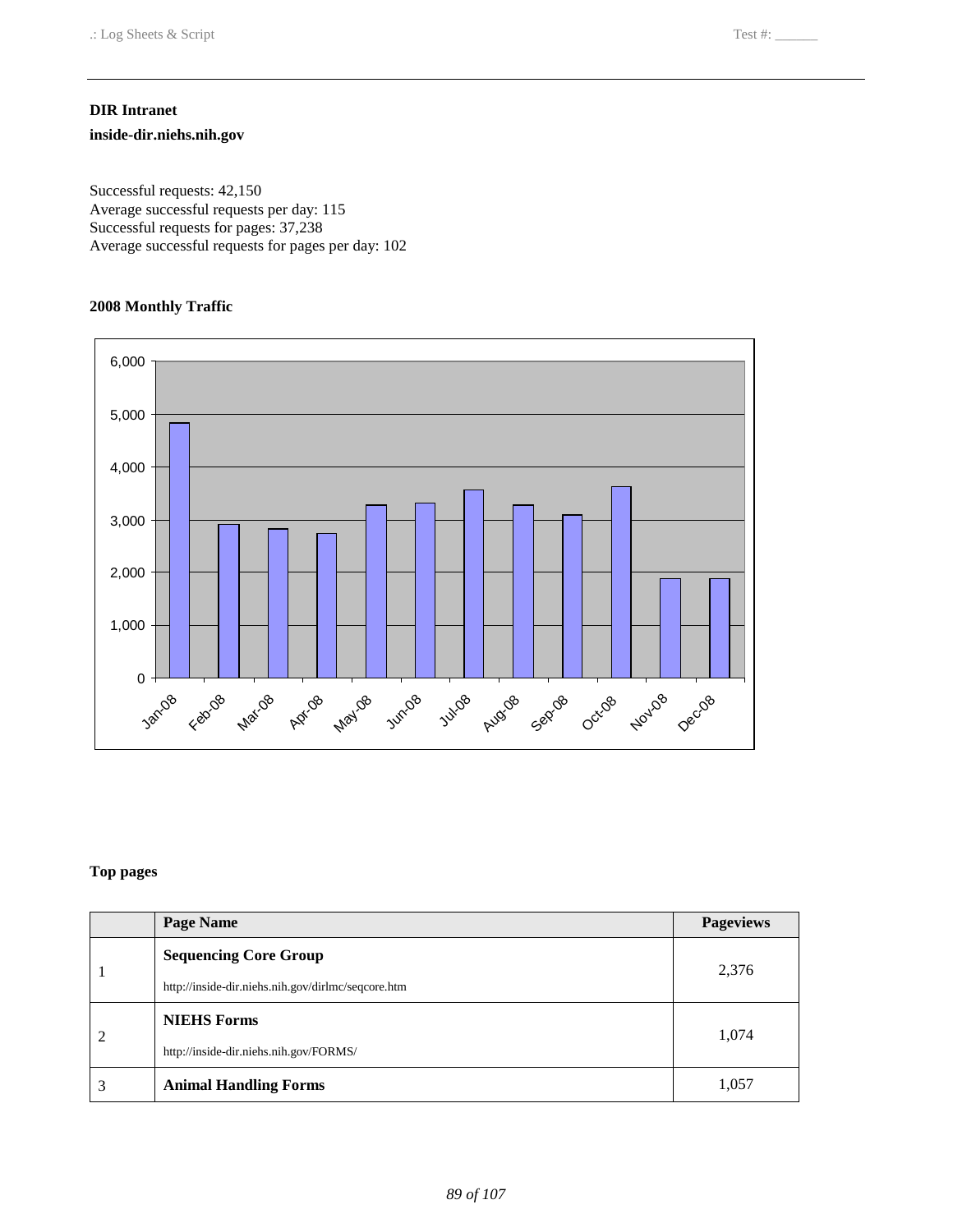|    | Page Name                                                                              | <b>Pageviews</b> |
|----|----------------------------------------------------------------------------------------|------------------|
|    | http://inside-dir.niehs.nih.gov/FORMS/acuc/index.cfm and                               | 330              |
|    | http://inside-dir.niehs.nih.gov/FORMS/acuc/                                            |                  |
|    | <b>Microarray Group</b>                                                                | 726              |
| 4  | http://inside-dir.niehs.nih.gov/microarray/                                            |                  |
|    | <b>Pathology Support Group</b>                                                         | 676              |
| 5  | http://inside-dir.niehs.nih.gov/dirlep/dirpsg/home.htm                                 |                  |
|    | <b>Division of Intramural Research</b>                                                 |                  |
| 6  | http://inside-dir.niehs.nih.gov/                                                       | 623              |
|    | <b>Veterinary Medicine Section SOPs</b>                                                |                  |
| 7  | http://inside-dir.niehs.nih.gov/dircmb/restrictacuc/soplink.htm                        | 437              |
|    | <b>Animal Care and Use Handling Forms</b>                                              |                  |
| 8  | http://inside-dir.niehs.nih.gov/FORMS/acuc/index.cfm?router=acuc                       | 420              |
|    | <b>Fluorescence Microscopy and Imaging Center</b>                                      |                  |
| 9  | http://inside-dir.niehs.nih.gov/fmic/home.htm                                          | 358              |
|    | <b>Animal Resources</b>                                                                |                  |
| 10 | http://inside-dir.niehs.nih.gov/dircmb/animal.htm                                      | 344              |
|    | <b>Page Not Found</b>                                                                  |                  |
| 11 | http://inside-dir.niehs.nih.gov/microarray/collab.htm                                  | 293              |
|    | <b>Flow Cytometry Center</b>                                                           |                  |
| 12 | http://inside-dir.niehs.nih.gov/fcc/                                                   | 290              |
| 13 | <b>NIEHS Histology Laboratory</b><br>http://inside-dir.niehs.nih.gov/dirlep/histo.html | 283              |
| 14 | <b>Animal Care and Use SOPs</b>                                                        |                  |
|    | http://inside-dir.niehs.nih.gov/dircmb/restrictacuc/animalcare.htm                     | 268              |
|    | <b>Comparative Medicine Branch</b>                                                     |                  |
| 15 | http://inside-dir.niehs.nih.gov/dircmb/                                                | 243              |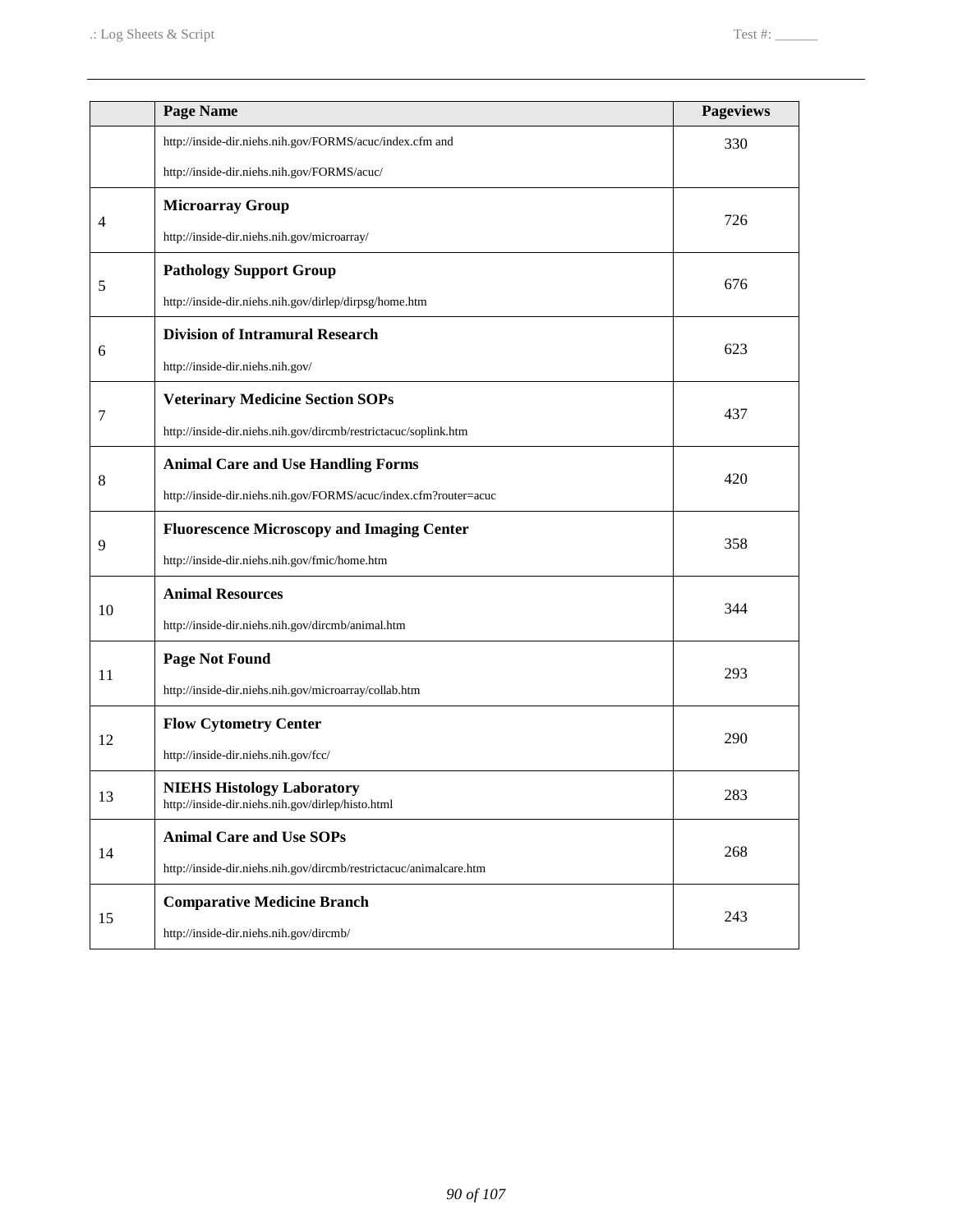#### **Library intranet**

#### **inside-library.niehs.nih.gov/**

Successful requests: 123,506 Average successful requests per day: 337 Successful requests for pages: 115,835 Average successful requests for pages per day: 316

#### **2008 Monthly Traffic**



#### **Top pages**

|   | Page Name                                                                                                                             | <b>Pageviews</b> |
|---|---------------------------------------------------------------------------------------------------------------------------------------|------------------|
|   | <b>Library Homepage</b><br>http://inside-library.niehs.nih.gov/ and http://inside-library.niehs.nih.gov/home.htm<br>$($ index.cfm $)$ | 38,781<br>1,128  |
| 2 | <b>Databases</b>                                                                                                                      | 19,580           |
|   | http://inside-library.niehs.nih.gov/database/ and http://inside-library.niehs.nih.gov/database/home.htm                               | 2,069            |
| 3 | <b>Journals</b>                                                                                                                       | 12,787           |
|   | http://inside-library.niehs.nih.gov/journals/ and http://inside-library.niehs.nih.gov/journals/home.htm                               | 1,596            |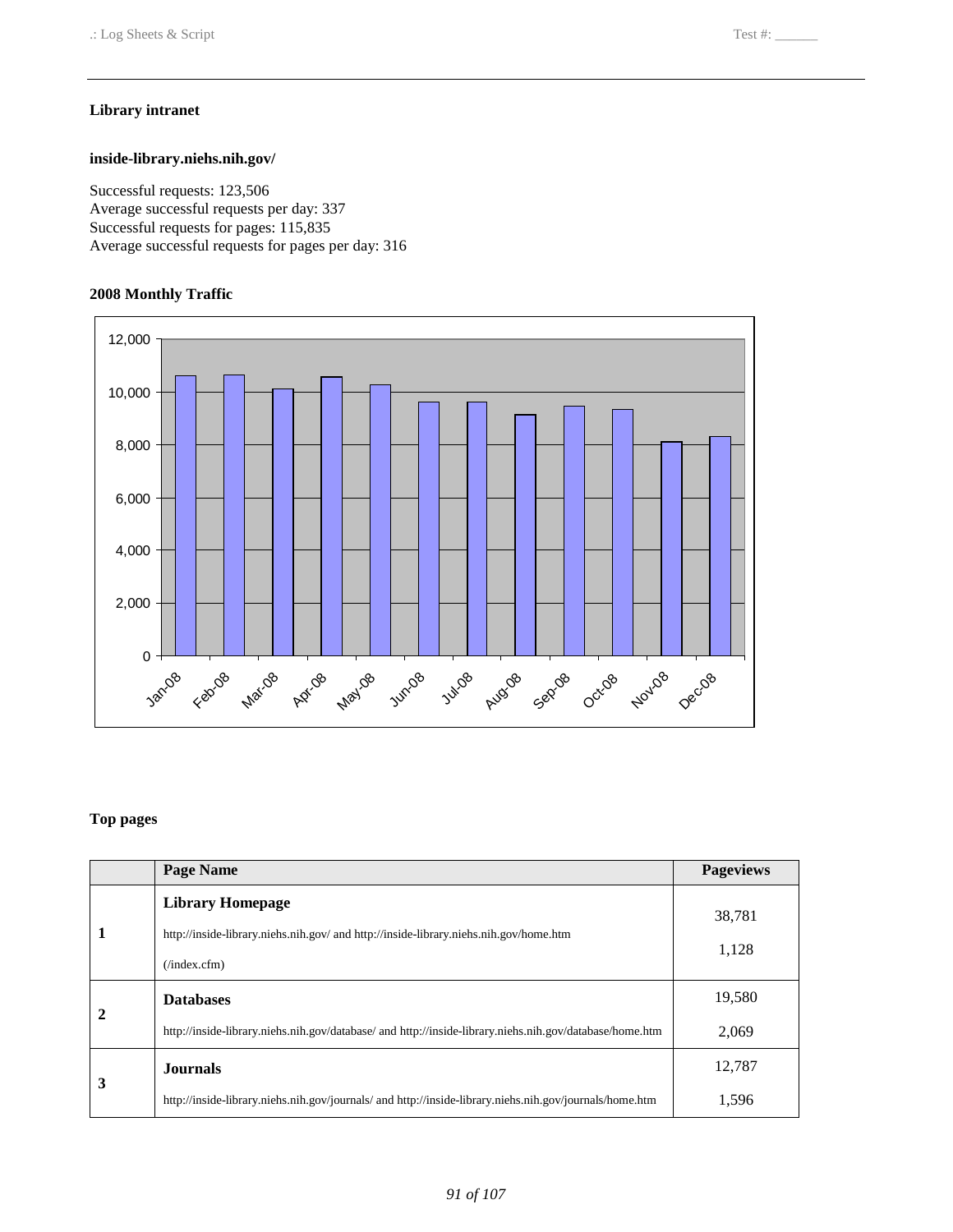|    | <b>Page Name</b>                                                                                                    | <b>Pageviews</b> |
|----|---------------------------------------------------------------------------------------------------------------------|------------------|
|    | <b>Article and Book Requests</b>                                                                                    | 1,297            |
| 4  | http://inside-library.niehs.nih.gov/requests/ and                                                                   |                  |
|    | http://inside-library.niehs.nih.gov/requests/home.htm                                                               | 317              |
|    | <b>Published Literature Database Descriptions</b>                                                                   |                  |
| 5  | http://inside-library.niehs.nih.gov/database/publitinfo.htm                                                         | 364              |
| 6  | <b>Research Links</b>                                                                                               | 359              |
|    | http://inside-library.niehs.nih.gov/research/home.htm and http://inside-library.niehs.nih.gov/research/             | 323              |
|    | <b>About the Library</b>                                                                                            |                  |
| 7  | http://inside-library.niehs.nih.gov/about/home.htm                                                                  | 231              |
| 8  | <b>Scientific Data Database Description</b>                                                                         | 216              |
|    | http://inside-library.niehs.nih.gov/database/scidatainfo.htm                                                        |                  |
| 9  | <b>Environmental Health in the News</b>                                                                             | 196              |
|    | http://inside-library.niehs.nih.gov/rss/news.cfm                                                                    |                  |
| 10 | <b>Contact the Library</b>                                                                                          | 179              |
|    | http://inside-library.niehs.nih.gov/contact/lib_feedback.cfm                                                        |                  |
|    | <b>NIEHS</b> publications                                                                                           | 137              |
| 11 | http://inside-library.niehs.nih.gov/publications/ and http://inside-<br>library.niehs.nih.gov/publications/home.htm | 115              |
|    | <b>News sources</b>                                                                                                 |                  |
| 12 | http://inside-library.niehs.nih.gov/research/news/home.htm                                                          | 130              |
|    | <b>Alphabetical List of Databases</b>                                                                               | 123              |
| 13 | http://inside-library.niehs.nih.gov/database/alphalist.htm                                                          |                  |
| 14 | <b>Recent Publications by NIEHS Authors</b>                                                                         | 114              |
|    | http://inside-library.niehs.nih.gov/whatsnew/2008/articles/bibJune08.html                                           |                  |
|    | <b>What's New at the NIEHS Library</b>                                                                              | 106              |
| 15 | http://inside-library.niehs.nih.gov/whatsnew/                                                                       |                  |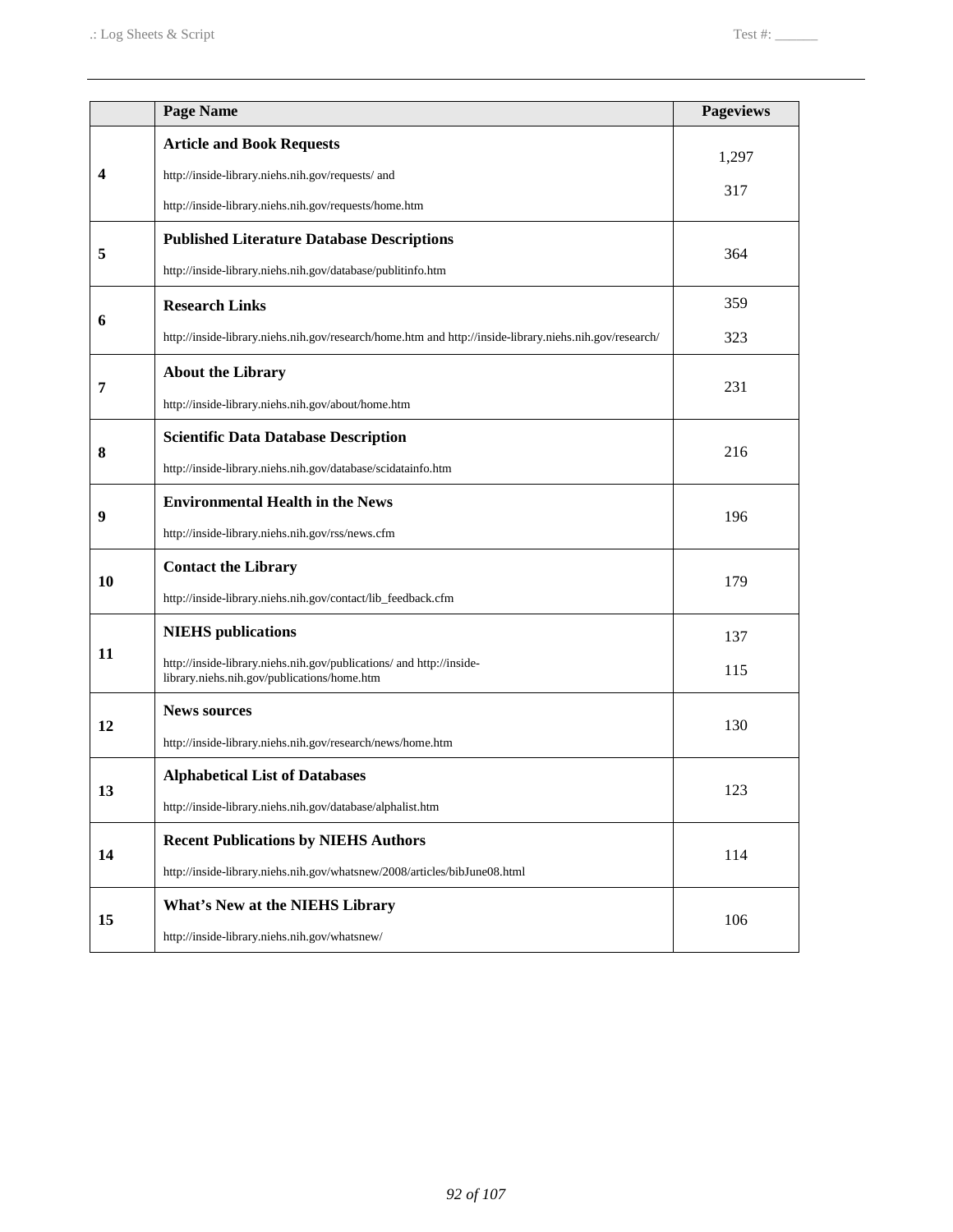# **11 APPENDIX G: USER PERSONAS AND AUDIENCE PROFILES**

# **11.1 Introduction**

 Based on the research conducted during the assessment, SRA identified six key audience types within the NIEHS staff. SRA created profiles of each internal audience type, listed out their key goals or tasks on the intranet, and developed a sample user persona for each audience.

# **11.2Purpose and Scope**

 The seven audience types within NIEHS staff are the Manager, the Lab Technician, the Bench Scientist, the Desktop Scientist, the Administrative staff, the Secretary, and the Trainee. Each audience has distinct characteristics, different goals and key tasks, using the intranet to accomplish on a regular basis and a sample user persona for each audience type. A user persona is an and different needs from the NIEHS Intranet. For each audience type, SRA provides a profile of the audience, the tasks they are archetypal representation of an actual group of users who share similar needs and goals. It is a tool that helps keep the user in mind through the design process.

 While each of the audience types have different tasks that they use the Intranet to accomplish, there are shared tasks that every employee must perform such as:

- Find a phone number or contact information for another staff member;
- Request IT support;
- Make a facilities request (such as moving equipment or replacing light blub);
- Fill out timesheet (except for trainees);
- Register a visitor with security;
- Search for personnel issues related to position;
- Look at cafeteria menu;
- Post an item for sale in the Trading Post;
- Find current NIEHS or NIH policies and procedures;
- Share documents with others;
- Access shared documents;
- Locate trainings to take;
- Keep track of trainings taken; and
- Locate orientation material.

Since all audience types need to accomplish these tasks, these tasks are not listed under the individual profiles. However, they should be addressed when re-designing the NIEHS intranet.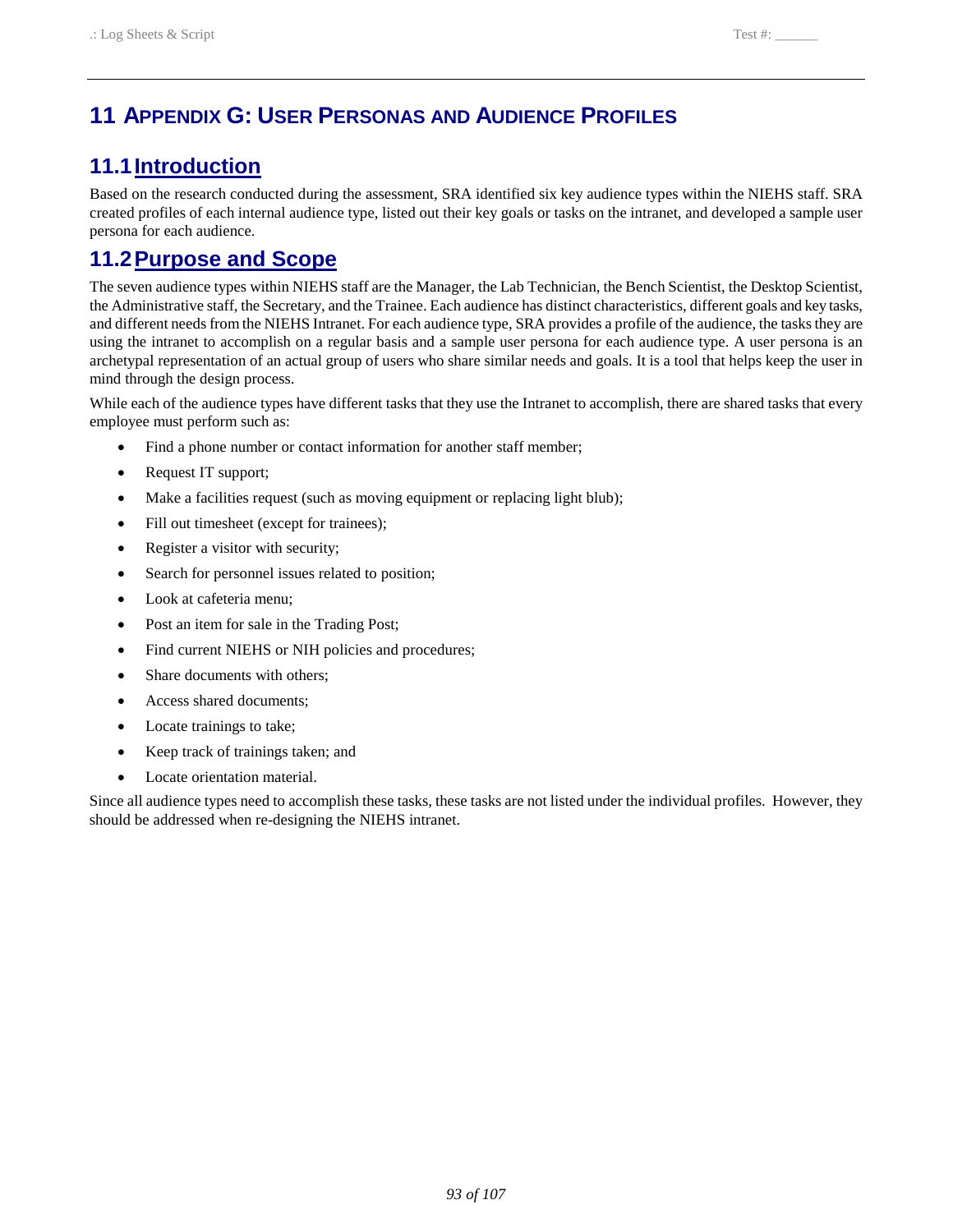# **PERSONAS**

# **Audience Type:** Manager

 Justin M. Warford, Ph.D. Has been at NIEHS for 15 years Principal Investigator

 "Really my secretary uses the Junction a lot more than I do. She knows where to find everything and has access to do everything for me."



 Dr. Warford is a scientist who has been at the NIEHS for 15 years. For the past few years, he has been the Principal Investigator on a study

 looking at antioxidants and PCB exposure. He has a medium size lab with two staff scientists, a lab tech, and two trainees. He participates in a journal club and likes to take runs around the lake when not tending to his research. He provides career advice and guidance to his trainees and staff scientists because he remembers how confused he was in the early years of his career. Dr. Warford is fairly well known around the Institute because he is approachable, outspoken, and presents on his research occasionally. While he is pretty self-sufficient, Dr. Warford relies on his secretary to do the administrative tasks that he does infrequently, such as make travel arrangements and get reimbursements for things he purchased out of pocket.

#### **Audience Profile:**

 Managers are a sub-type of the scientist or admin audiences. In addition to the roles they play as a scientist or administrative staff person at the NIEHS, a manager is also responsible for the supervision of staff. Managers spend most of their time in front of a computer or working with the people they supervise or mentor, possibly in staff meetings or one-on-one meetings. Managers generally rely on their secretaries for a lot of the day-to-day administrative tasks, but still have some direct duties such as signing off on timesheets for the people they supervise.

#### **Key Tasks / Goals on the Intranet:**

- Signing off on timesheets
- Finding general information about the NIEHS to share with guests
- Finding out what events are happening around the Institute to attend personally or share with mentees
- Reading about NIEHS in the news
- • Keeping up to date with policies and procedures
- Access files from home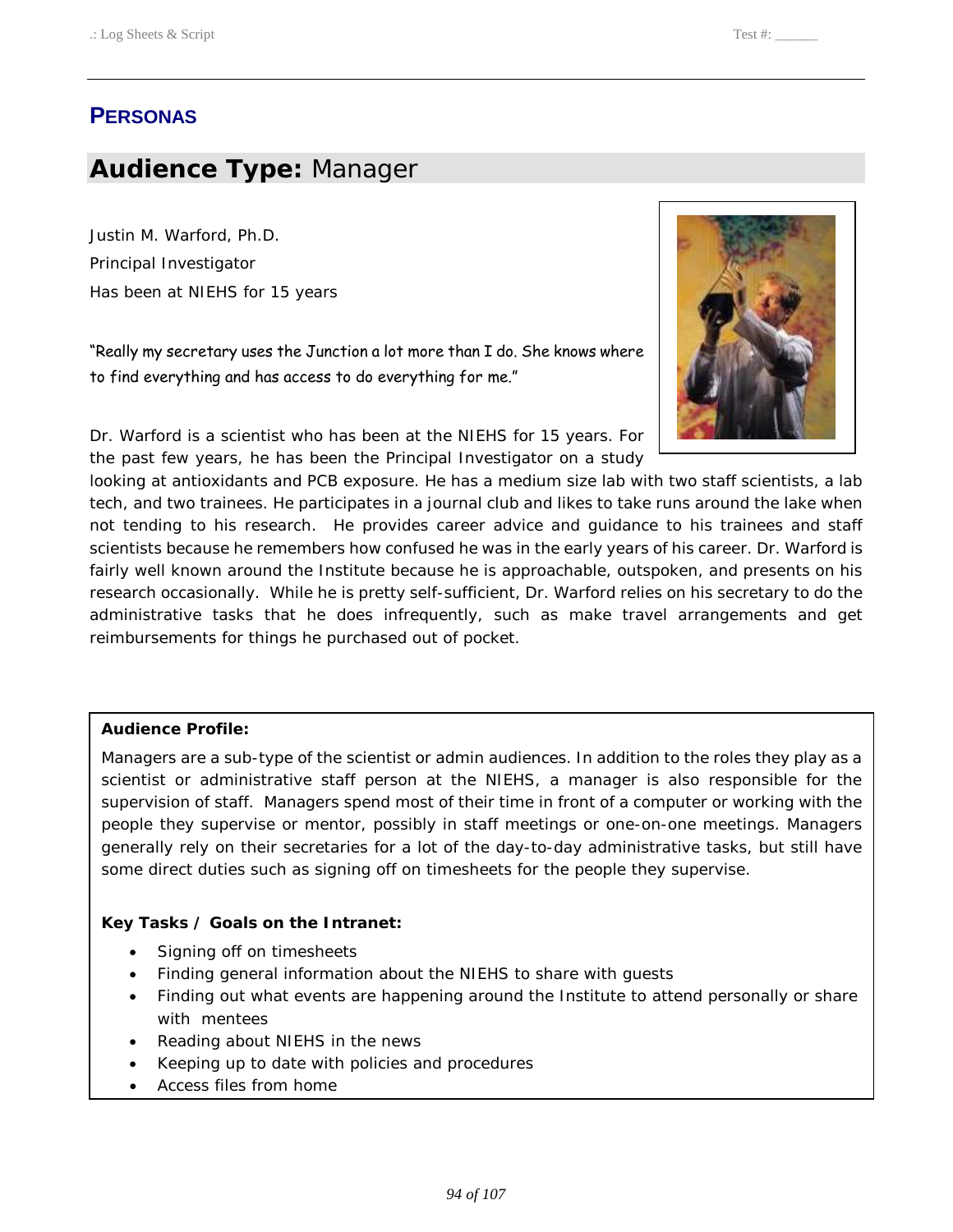# **Audience Type:** Lab Technician

 Has been at NIEHS for 5 years Jing Li Lab Technician

"If I'm at my desk for 30 minutes a day, that's too much!"



 Jing has been a lab tech for 5 years. He received his undergraduate degree getting a Ph.D. or furthering his education. Jing came from China to work at in biology and always enjoyed working in a lab, but he has no interest in

 the NIEHS on a H1-B visa and he has many different guidelines to follow as a visa recipient. Jing's spoken English is not perfect, but he can read and write English fluently, though sometimes he gets confused by all the acronyms that the government uses. He has a pretty demanding schedule in the lab, so he tries to spend most of his day there rather than at his desktop computer. Recently Jing was looking on the Junction for some information on performance plans and was frustrated because it took too long to find the information and he had to stay late to finish a few experiments. He expects that most, if not all, important information will be emailed to him, so he never looks for any NIEHS information unless he has an urgent need.

### **Audience Profile:**

 Lab techs spend most of their time in the lab doing experiments in support of the lab's work. Lab techs sometimes have responsibilities for the maintenance of the instruments within their labs and some administrative duties such as ordering supplies and media. Especially if they are in wet labs, a lab techs' time in front of a computer is extremely limited. A lab tech is a permanent position within the NIEHS.

### **Key Tasks / Goals on the Intranet:**

- Looks for experiment protocols
- Order supplies and media
- Looks for journal articles
- Find things quickly and easily to keep time away from lab at minimum.
- Schedule pickup of hazardous material
- Schedule time with a shared piece of equipment
- Find out about core laboratory services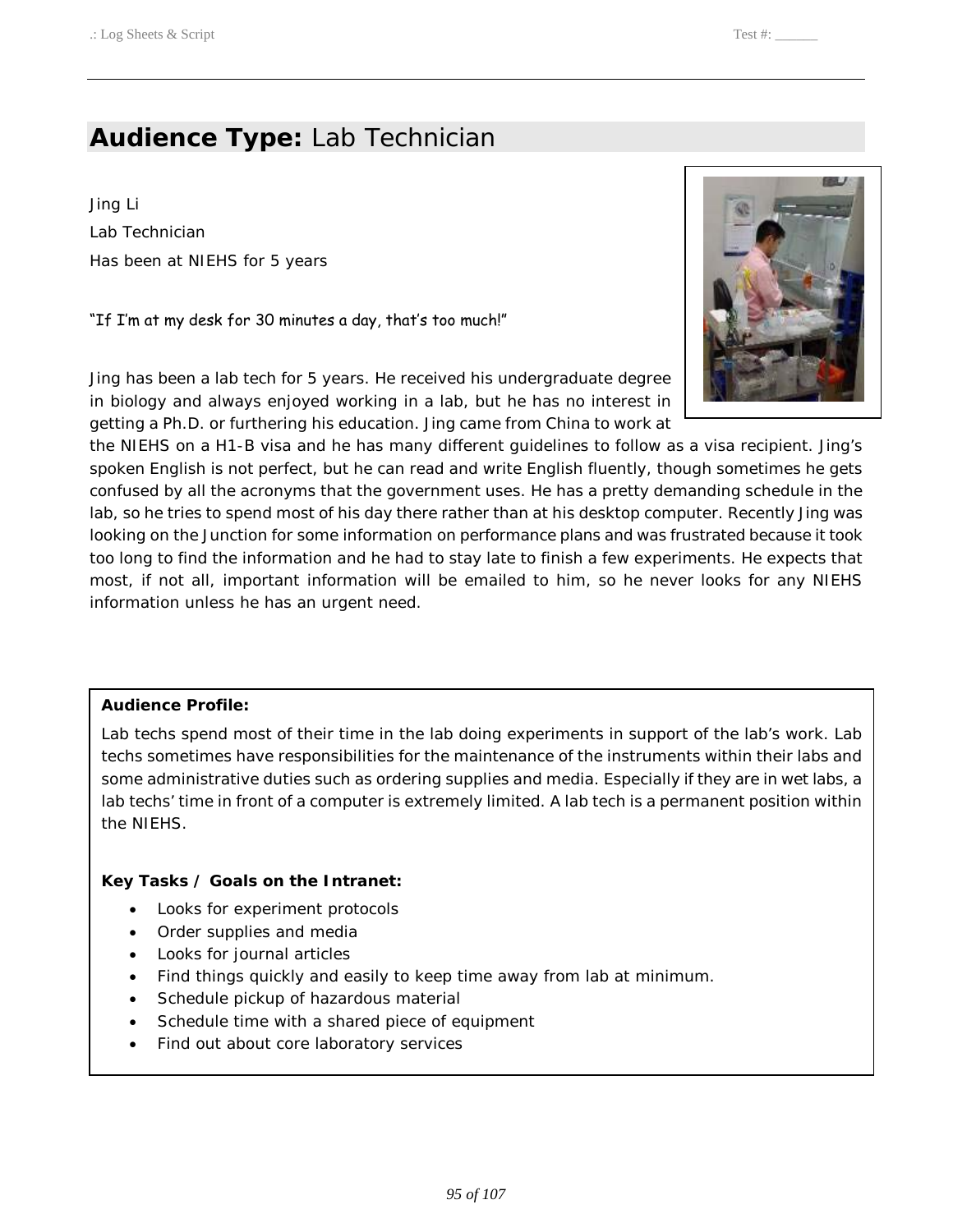# **Audience Type:** Scientist

 Maria Walters, Ph.D. Has been at NIEHS for 1 ½ years Staff Scientist - Biologist

 "I wish there was one place for me to go to find out all I need to know about working here."

Dr. Walters has been at the NIEHS for 1 ½ years working as a biologist in a lab. She spends some time at the computer looking for new research

articles that are relevant to her research and some of her time at the bench doing experiments. Maria has a number of hobbies that she focuses on after work and thinks of her work at NIEHS as just one of the many things that make up her life. She has a number of friends around the Institute and socializes with them at lunch and at NIEHS staff events.

 Since Maria has been working in the same lab since she arrived at NIEHS, the article searches she does use the same keywords every time. She has heard about setting up custom feeds for articles that match her keywords, but no one in her lab does this and she has not had time to look for the information herself. Even though she has been at the Institute for more than 1 year, there are still things she is finding out about, for instance, she did not know that there were trainings offered by NIEHS and by NIH. Maria wishes that there was one place she could go to find out everything she needed to know.

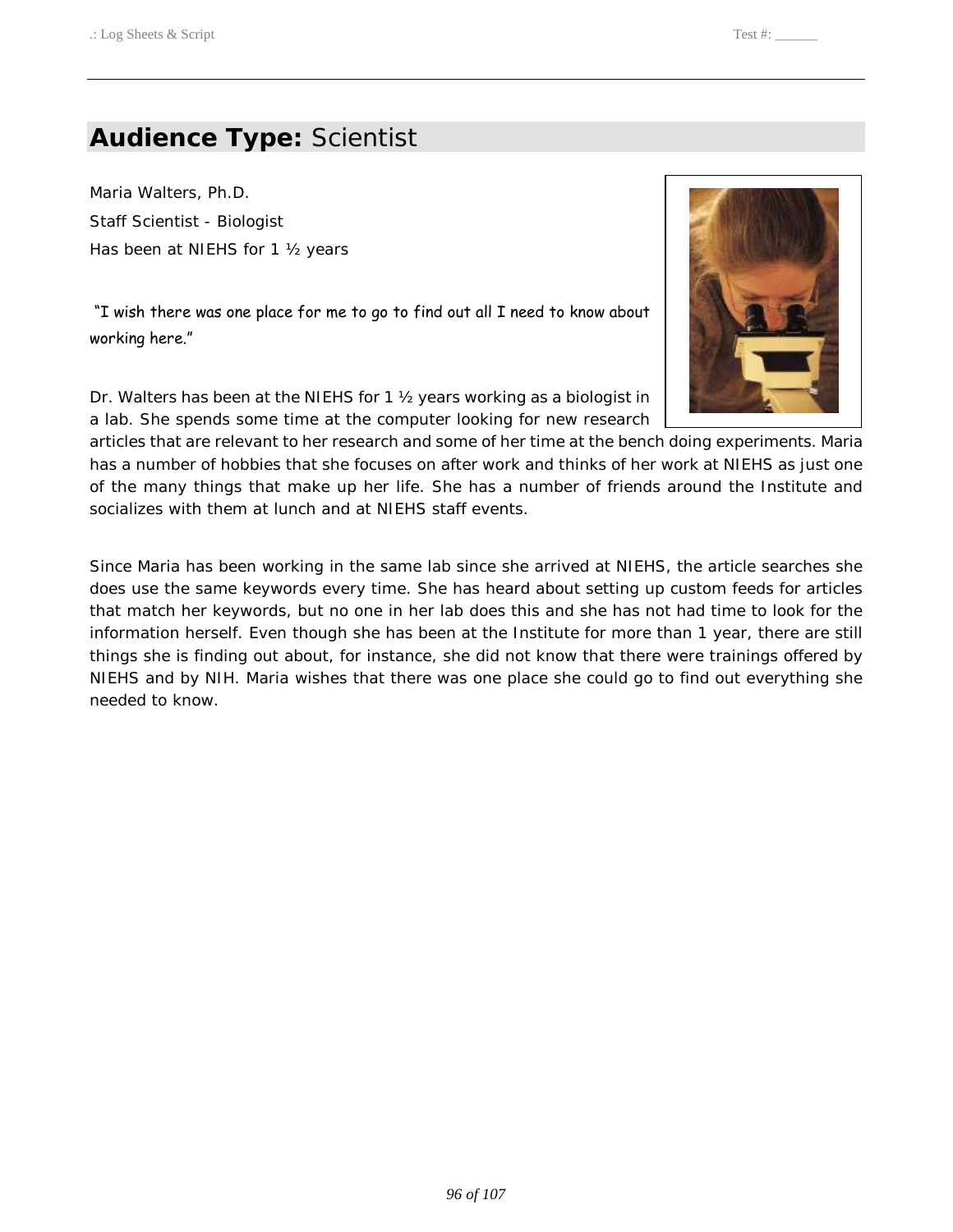#### **Audience Profile:**

 Scientists make up the largest audience type at the NIEHS. Scientists work in individual labs conducting research under the direction of the Principle Investigator. Scientists working in core labs serve as a centralized resource by conducting research for other labs. Scientists have Ph.D.s or other doctorate-level educations. They can be tenured or non-tenured in their NIEHS careers. Scientists spend about half their time on the computer and half their time at the bench, unless they work in a dry lab doing computer-based research. They are expected to keep up on the latest research in their field, especially if it is directly related to the research they are doing. Scientists' hours vary based on what experiments are underway. In addition, they might do work from home to prepare for experiments. Scientists will generally know the people who are in their labs or who do similar most part, scientists have spent their careers in labs in and out of the university setting and are more familiar with how these places work than with how "offices" work. Depending on the size of the lab, a scientist might do some or no administrative work. research across the Institute, but mostly stay to themselves and focus on their research. For the

### **Key Tasks / Goals on the Intranet:**

- Search for personnel issues related to position
- Looks for experiment protocols for reference
- Order supplies and media
- Schedule time with a shared piece of equipment
- Schedule pickup of hazardous material
- Find interesting meetings / events to attend
- Look for journal articles
- Manage articles and research
- Keep up with latest research in field
- Find out what is going on in other labs
- Access files and other NIEHS systems from home
- Track a manuscript that is being readied for publication in a journal
- Find out about core laboratory services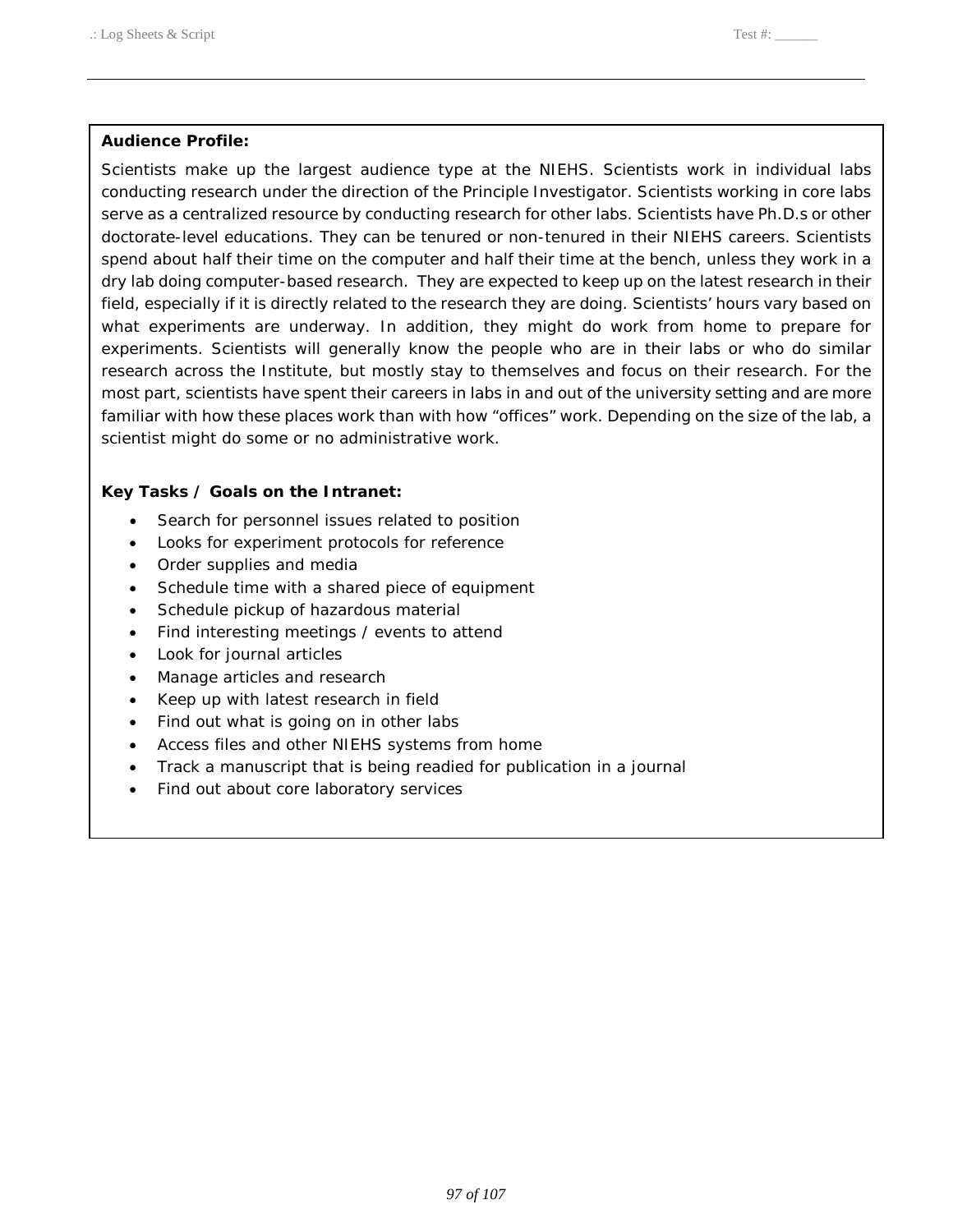# **Audience Type:** Administrative staff

 Robert T. Bieker Has been at NIEHS for 26 years Contract Specialist

"I pretty much know everyone and everyone knows me. If I need something, I just pick up the phone."

Robert has been at NIEHS for 26 years managing contracts with outside

 researchers who conduct work for NIEHS. He has a degree in finance, but has been around NIEHS for long enough that he understands enough to make sense of what the scientists are talking about. He is interested in retiring soon and wants to know more about what he has to do to make sure he is on track.

## **Audience Profile:**

 Administrative employees are non-scientist employees that work in support offices across the Institute such as Health & Safety, IT, Communications, Proposals, Finance etc. They spend most of their time behind their computers. Since they serve in supportive roles, administrative staff spend a good amount of time keeping track of the requests made of them. Administrative employees work regular business hours and sometimes need to access files from home.

## **Key Tasks / Goals on the Intranet:**

- Update their information on the intranet pages they maintain
- Fill out forms
- Find out latest policies or guidance from NIH/HHS
- Reserve a conference room
- See what events are coming up that might be interesting to attend
- Make credit card purchases
- Access files from home

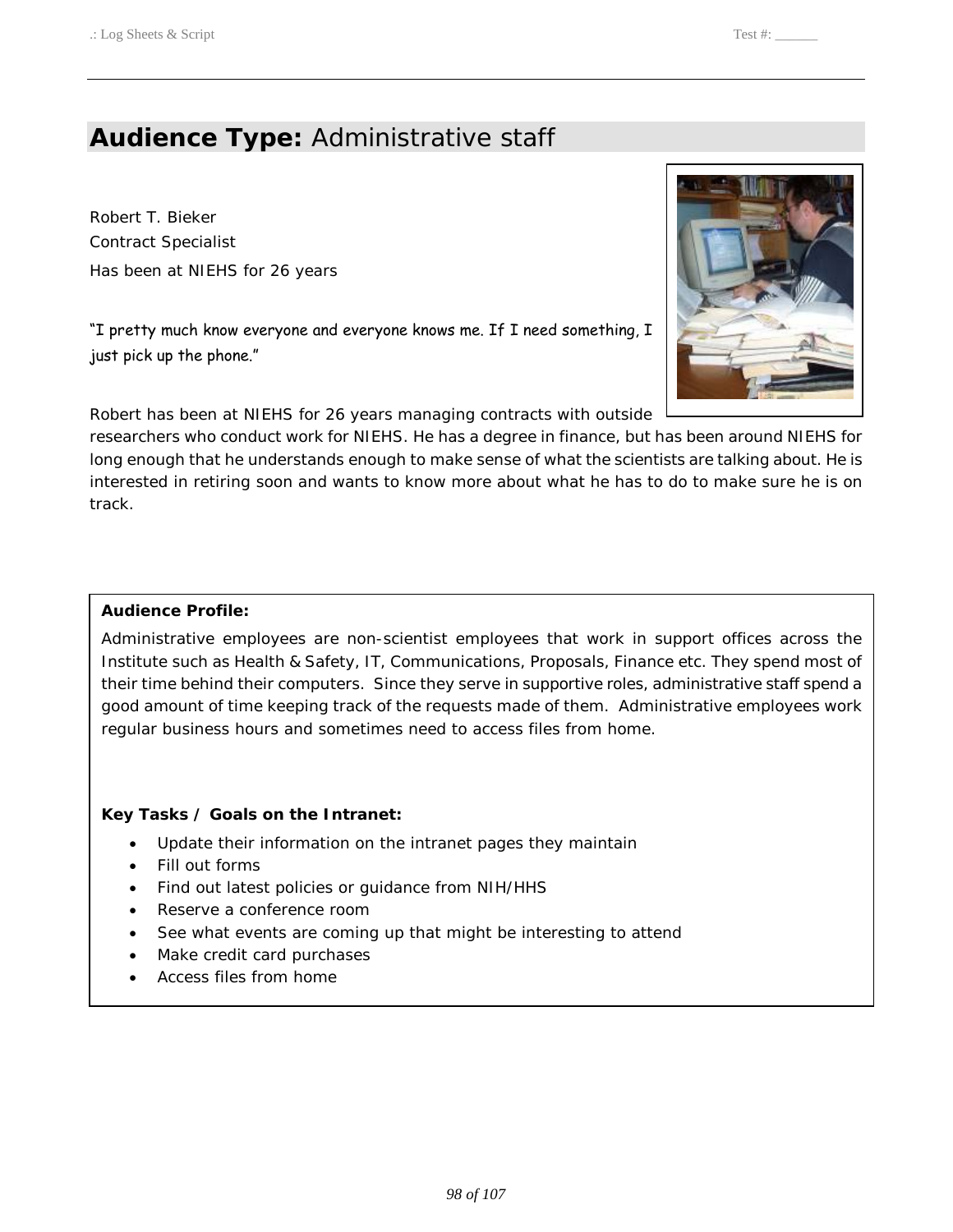# **Audience Type:** Secretary

 Vanessa D. Patterson Has been at NIEHS for 5 years Lab Secretary

"I do everything around here except for experiments! Just leave it to me and I'll take care of it."



 Vanessa has been at the NIEHS for 5 years. She supports all the scientists in her lab by ordering office supplies, keeping them up-to-date on new policies and procedures, doing travel arrangements and expense reports, and doing anything else administratively that needs working on. She spends a lot of time answering emails and following up on requests made of her. She is authorized to make purchases using the credit card and goes to NIH for periodic trainings to keep this authorization.

#### **Audience Profile:**

 Secretaries are the "go-to people" in whatever office they support. They could work in administrative office or in labs, but in whichever capacity, secretaries provide centralized administrative support and serve as an overall resource for NIEHS policies and procedures to the offices in which they work. In many cases, they serve as intermediaries between their offices and administrative offices across the NIEHS and NIH. Many secretaries make all the credit card purchases for their offices, and file all the travel requests and other forms.

#### **Goals on the Intranet:**

- Access the latest forms
- Find specific details on policies and procedures
- Make conference room reservations
- Make credit card purchases
- Order supplies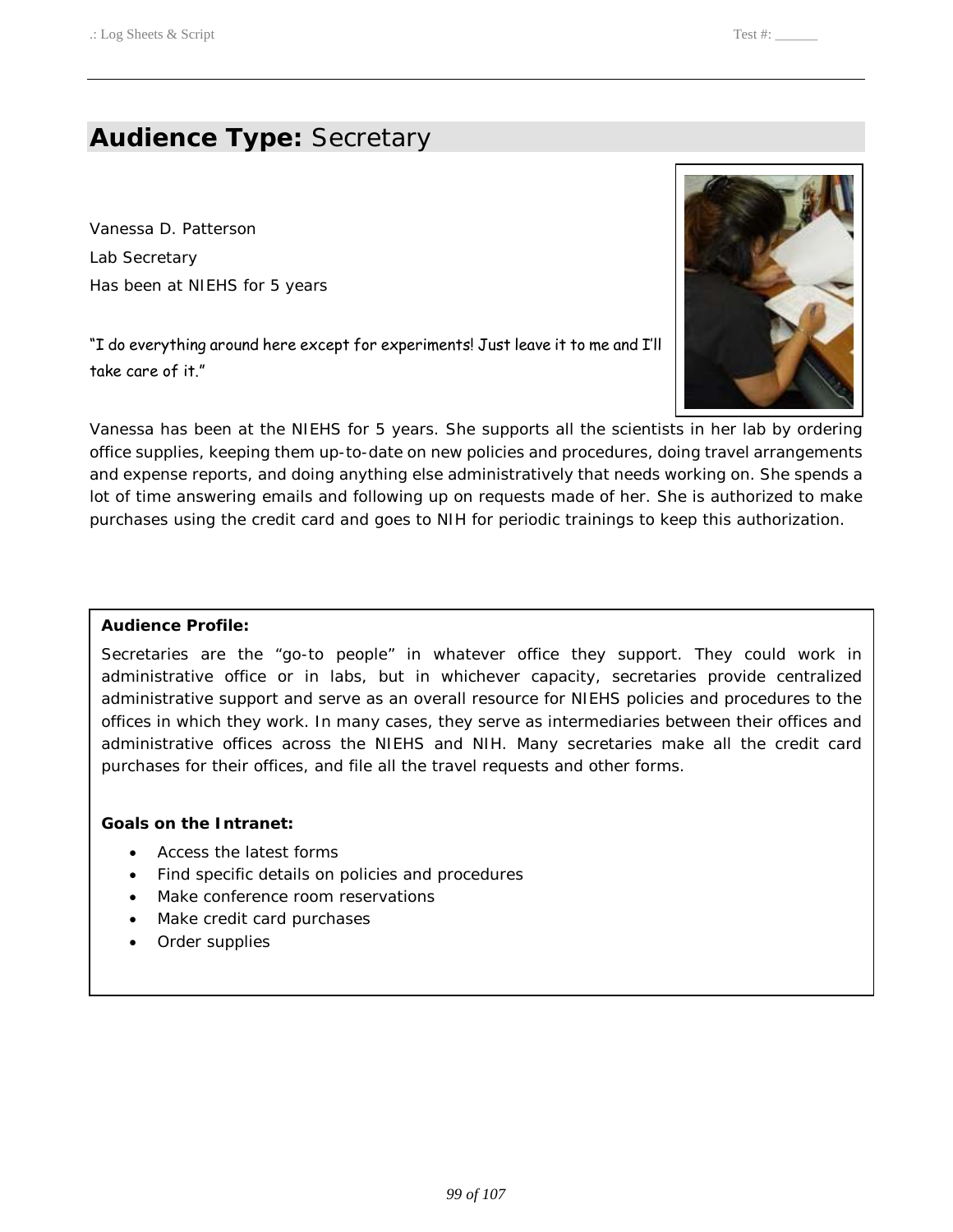# **Audience Type:** Trainee/Fellow

 Has been at NIEHS for 3 years Gergo Meier, Ph.D. Fellow

"I've never been to the cafeteria. It's all the way at the other side of the building and it's really far for me to walk. Generally I just bring my lunch and eat it in the hallway while talking to the other people in my lab."



 **Story:** Gergo has been a fellow at the NIEHS for 3 years. He is an active participant in the NTA and is friendly with a lot of the other trainees across the Institute. There are a couple of new trainees is his lab and Gergo is trying to get them more involved in what the NTA is doing. Gergo is starting to think about what he is going to do after his fellowship is up, and would like help preparing for his career. He is also interested in exploring career opportunities at NIEHS, and has started paying more attention to the seminars that are offered by the Career Development office.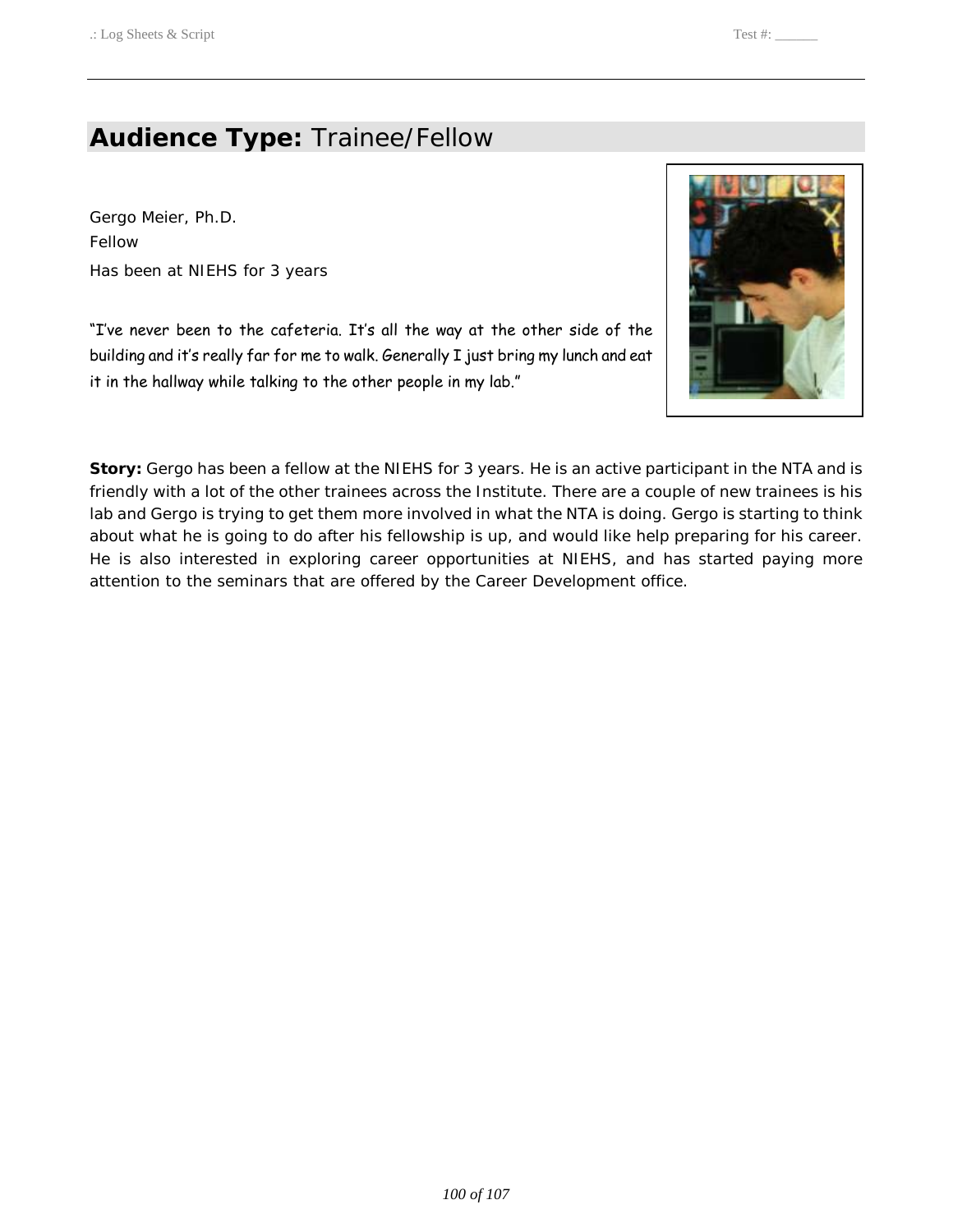## **Audience Profile:**

 Trainees are very similar to scientists in the type of work that they do at the NIEHS, however, trainees are not permanent employees and for the most part only work at NIEHS for up to 5 years. A trainee can be a fellow, a post-doc, a grad student, a step student (high schooler), a Summer of Discovery participant, or a post-baccalaureate student. Since trainees are not permanent employees, the conditions of their employment are different than permanent employees, e.g., they do not have to fill out timesheets, NIEHS supports their search for jobs after they leave the Institute, etc. Trainees have more resources dedicated to them than other types of employees. There is a Trainees Association (NTA) and an Office of Fellows' Career Development (OFCD), that both support trainees, holding seminars and providing other types of support. Similar to the scientists, the trainees are used to the research/ university environment where they are expected to focus on their research and expect that administratively important information will be conveyed to them by email or direct contact. The trainees will associate with other people in their labs ("departments") and other trainees ("students") and rely on their bosses and their labs' secretaries if they have any questions that their peers cannot answer.

## **Key Tasks / Goals on the Intranet are the same as for Scientists,**

- Search for personnel issues related to position
- Looks for experiment protocols for reference
- Order supplies and media
- Schedule time with a shared piece of equipment
- Schedule pickup of hazardous material
- Find interesting meetings / events to attend
- Look for journal articles
- Manage articles and research
- Keep up with latest research in field
- Find out what is going on in other labs
- Access files and other NIEHS systems from home
- Track a manuscript that is being readied for publication in a journal
- Find out about core laboratory services

### **except for the following:**

- Look for jobs for when stint at NIEHS is over
- Find out about trainee-specific events or seminars
- Orient themselves with NIEHS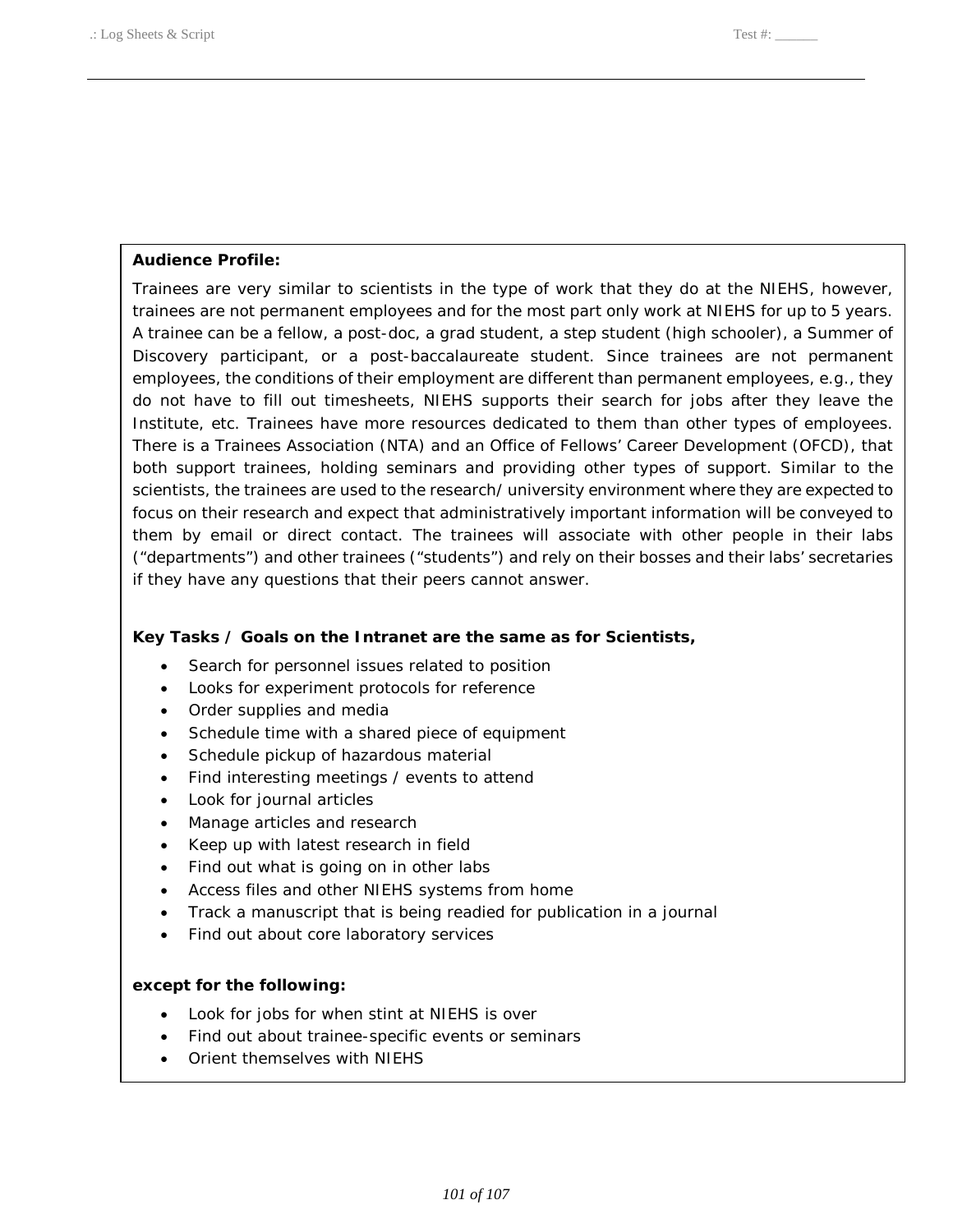# **Audience Type:** Desk Scientist

 Has been at NIEHS for 2 years Melanie Gutkowski, Ph.D. Desk Scientist

 "I do most of my work from my desk, so I really rely on easy access to online resources."

**Story:** Melanie manages a number of contracts with outside labs. A

 scientist herself, she analyzes data from experiments done by outside contractors, synthesizes it, and writes reports for outside publication. She is constantly exchanging documents and she needs easy and efficient ways to share large files. Melanie is sometimes frustrated with the difficulty of exchanging large files with outside contractors.

### **Audience Profile:**

 Scientists as a whole make up the largest audience type at the NIEHS. Desk scientists have Ph.D.s or other doctorate-level educations, but do not work in the wet labs. Some desk scientists at NIEHS manage the work of outside labs that are contracted to perform experiments. Other desk scientists perform their own research but on the computer with data modeling and statistical analysis rather than with test tubes and microscopes.

### **Key Tasks / Goals on the Intranet:**

- Access files from home
- Manage and share large sets of data
- Communicate and share data with non-NIEHS researchers
- Looks for experiment protocols for reference
- Find interesting meetings / events to attend
- Look for journal articles
- Manage articles and research
- Access files and other NIEHS systems from home
- Track a manuscript that is being readied for publication in a journal
- Search for personnel issues related to position

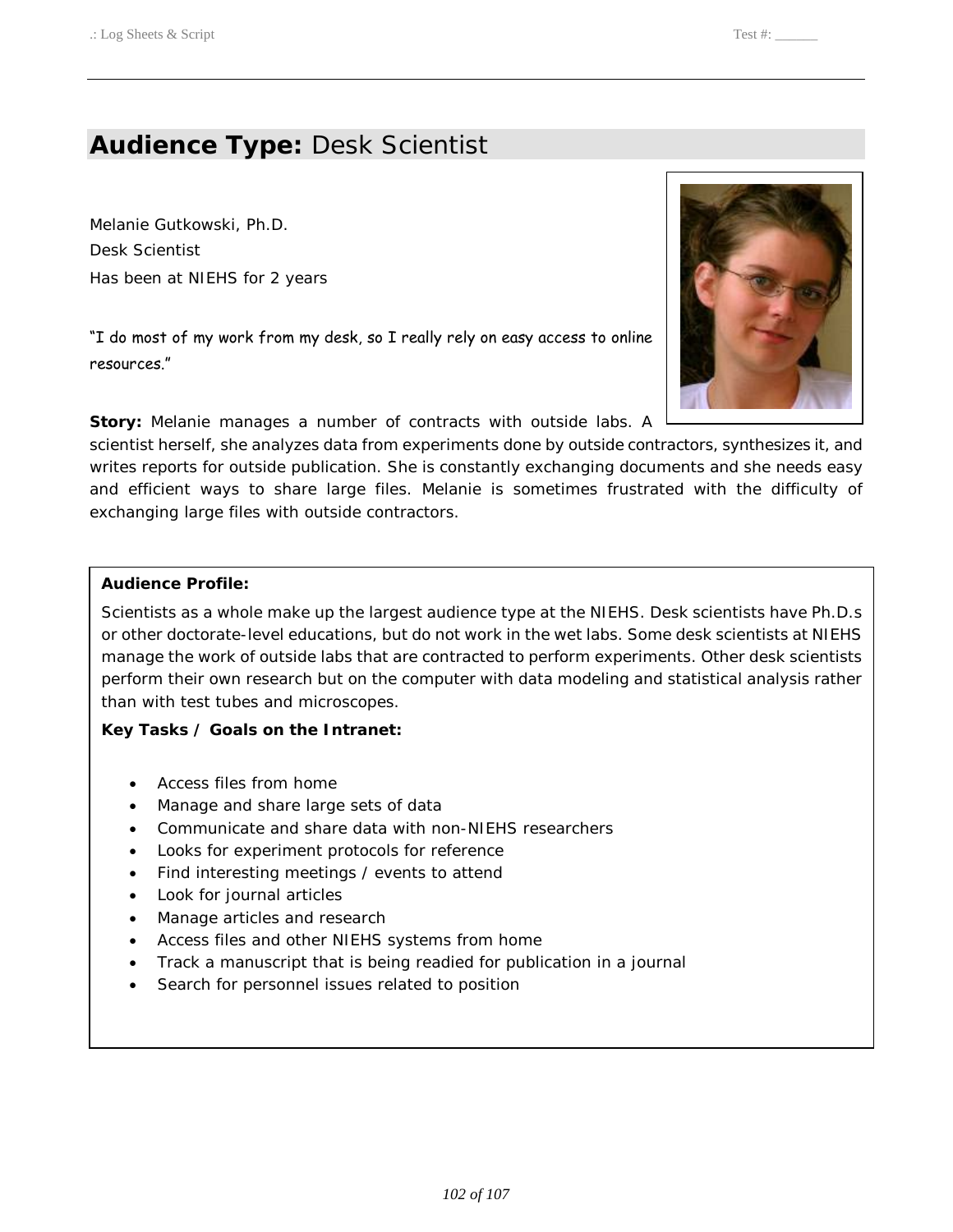# **12 APPENDIX H: NIEHS INTRANET REDESIGN ACTION PLAN**

#### **#1 Do this first - Quick wins**

 To keep up the momentum created by the assessment, NIEHS should first tackle small projects that can be completed quickly and successfully. The following are tasks that require low effort, but should result in large impact

- Left align the links in the left-hand navigation on the Junction homepage.
- • Establish naming conventions and write clear labels. Spell out all acronyms and rename links that are labeled ambiguously.
- • Create a central area for all training information.
- Create a central area for all fellows / trainees information
- • Streamline the forms area. Rename ambiguously named links and group all like forms together.

#### **#2 Do this next – Review the most used and useful sections of the intranet**

 relevant, current, and not duplicative of content that exists elsewhere. However, we recommend that NIEHS use the following tables in Figures 2-1 and 2-2 to prioritize the order which pages or sections of the site are reviewed. (Most top pages are also A content inventory of the entire NIEHS intranet should be created to identify and review all pages to determine if content is included the top sections.)

 Using the survey results in conjunction with the web statistics, contextual inquires and needs-gathering meetings, the sections and these pages and sections of the intranet are used by only certain segments of the NIEHS staff, they are widely used enough to need to be prioritized with the pages and sections that are used by staff overall. (Pages marked with an asterisk (\*) are used by all pages in Figures 2-1 and 2-2 rose to the top as most used and most useful pages for NIEHS staff in general. Though some of NIEHS staff)

| Rank           | Top section / home pages          |
|----------------|-----------------------------------|
|                | Junction Homepage*                |
| 2              | Library Homepage*                 |
| 3              | Administrative Resources*         |
| $\overline{4}$ | Human Resources / EEO*            |
| 5              | Health and Safety Branch Homepage |
| 6              | Scientific Resources              |
| $\overline{7}$ | Computing Guide*                  |
| 8              | About NIEHS, NTP and RTP*         |
| 9              | Databases                         |